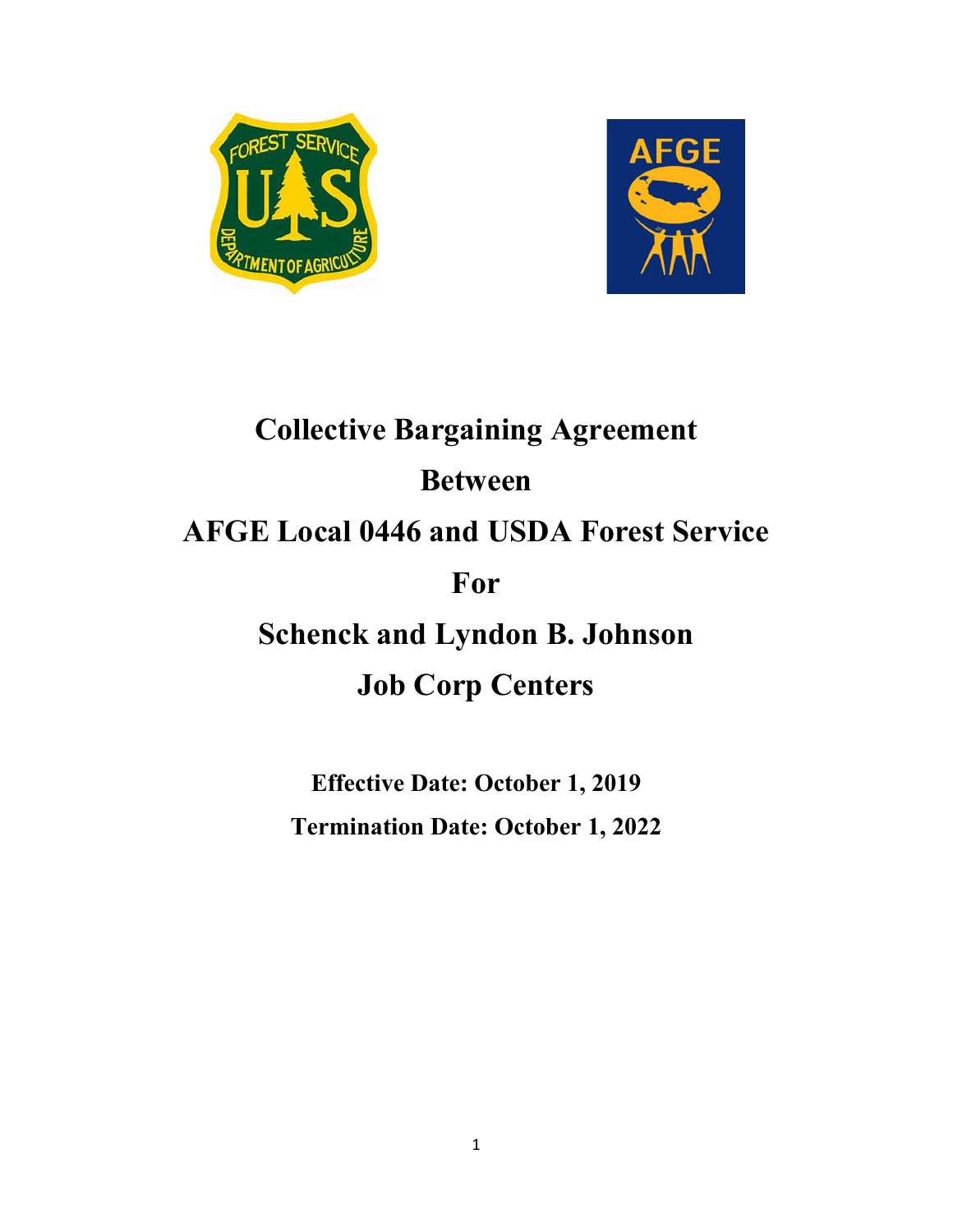# **TABLE OF CONTENTS**

| Page | <b>Article</b>    | Content                                                  |
|------|-------------------|----------------------------------------------------------|
| 4    | Preamble          |                                                          |
| 4    | Article 1         | Recognition and Unit Designation                         |
| 5    | <b>Article 2</b>  | Implementation of Agreement                              |
| 6    | Article 3         | Definitions                                              |
| 8    | <b>Article 4</b>  | <b>Employee Rights</b>                                   |
| 11   | Article 5         | Union Rights and Representation                          |
| 16   | Article 6         | <b>Management Rights</b>                                 |
| 17   | Article 7         | Union Use of Official Facilities, Equipment and Services |
| 19   | <b>Article 8</b>  | <b>Grievance Procedures</b>                              |
| 24   | <b>Article 9</b>  | Arbitration                                              |
| 28   | Article 10        | Negotiations                                             |
| 30   | Article 11        | Pre-Notification of Unfair Labor Practice                |
| 30   | <b>Article 12</b> | Orientation of Employees                                 |
| 31   | Article 13        | Position Description and Classification                  |
| 33   | Article 14        | Performance Management System                            |
| 35   | Article 15        | Promotion and Details                                    |
| 41   | Article 16        | <b>Awards Program</b>                                    |
| 43   | Article 17        | <b>Work Schedules</b>                                    |
| 46   | Article 18        | Pay and Per Diem                                         |
| 47   | Article 19        | Leave                                                    |
| 52   | <b>Article 20</b> | Actions Based on Unacceptable Performance                |
| 54   | Article 21        | Discipline and Adverse Actions                           |
| 57   | Article 22        | Temporary and Term Employees                             |
| 59   | Article 23        | <b>Equal Employment Opportunity</b>                      |
| 60   | Article 24        | <b>Employee Assistance Program</b>                       |
| 60   | Article 25        | Safety and Health                                        |
| 67   | Article 26        | Fire                                                     |
| 68   | Article 27        | Training                                                 |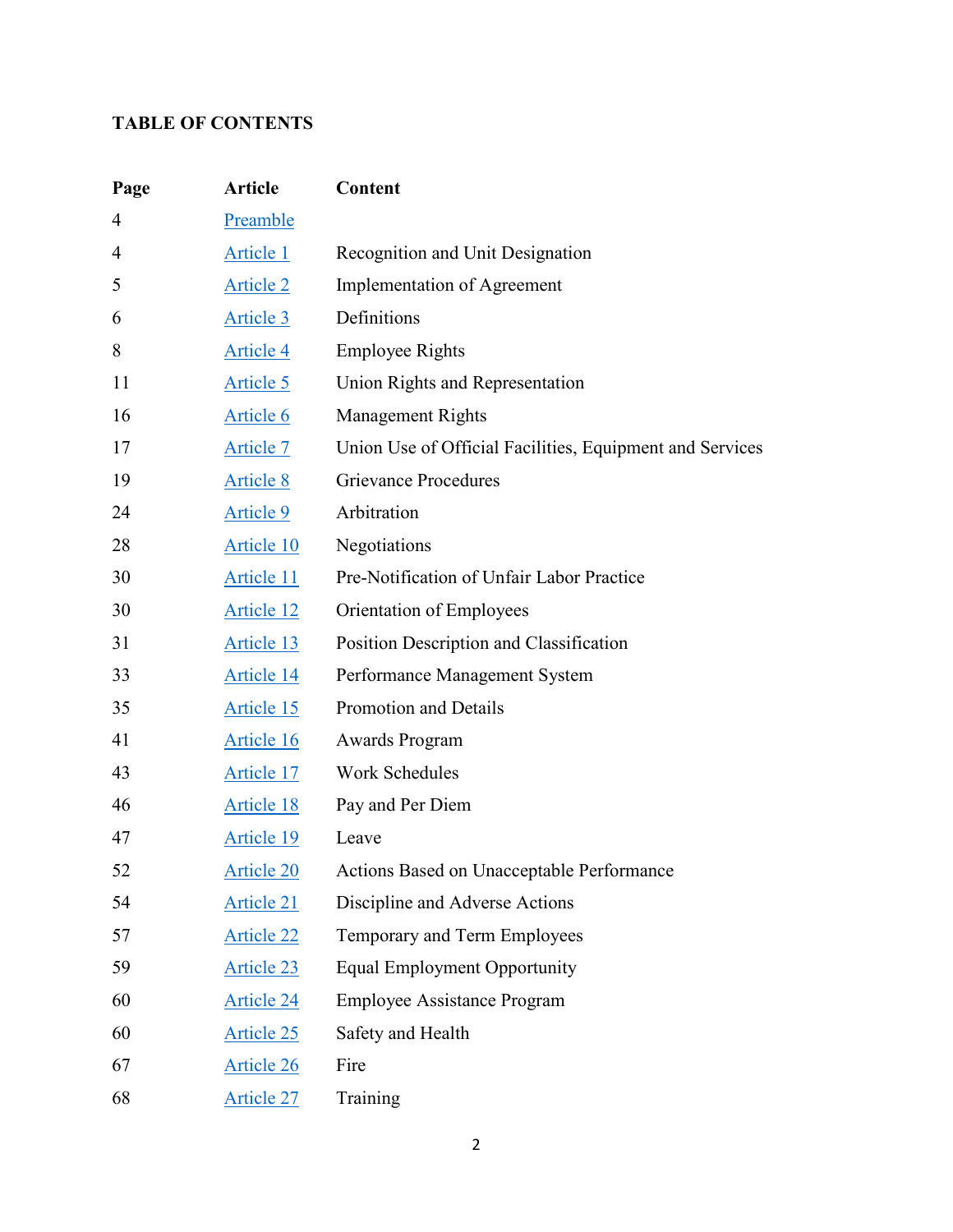| 69 | Article 28        | Downsizing and Reorganization                |
|----|-------------------|----------------------------------------------|
| 70 | Article 29        | Workforce Restructuring and Placement System |
| 76 | Article 30        | Furloughs                                    |
| 79 | Article 31        | <b>Transfer of Function</b>                  |
| 79 | <b>Article 32</b> | Reduction in Force                           |
| 82 | Article 33        | Volunteers and Government Sponsored Programs |
| 82 | Article 34        | Competitive Sourcing                         |
| 83 | Article 35        | <b>Voluntary Allotment of Union Dues</b>     |
| 86 | Article 36        | <b>Pilot Projects/Demonstration Projects</b> |
| 86 | Article 37        | Personal Hardship                            |
| 88 | Signatory         | Page                                         |
|    |                   |                                              |

\_\_\_\_\_\_\_\_\_\_\_\_\_\_\_\_\_\_\_\_\_\_\_\_\_\_\_\_\_\_\_\_\_\_\_\_\_\_\_\_\_\_\_\_\_\_\_\_\_\_\_\_\_\_\_\_\_\_\_\_\_\_\_\_\_\_\_\_\_\_\_\_\_\_\_\_\_\_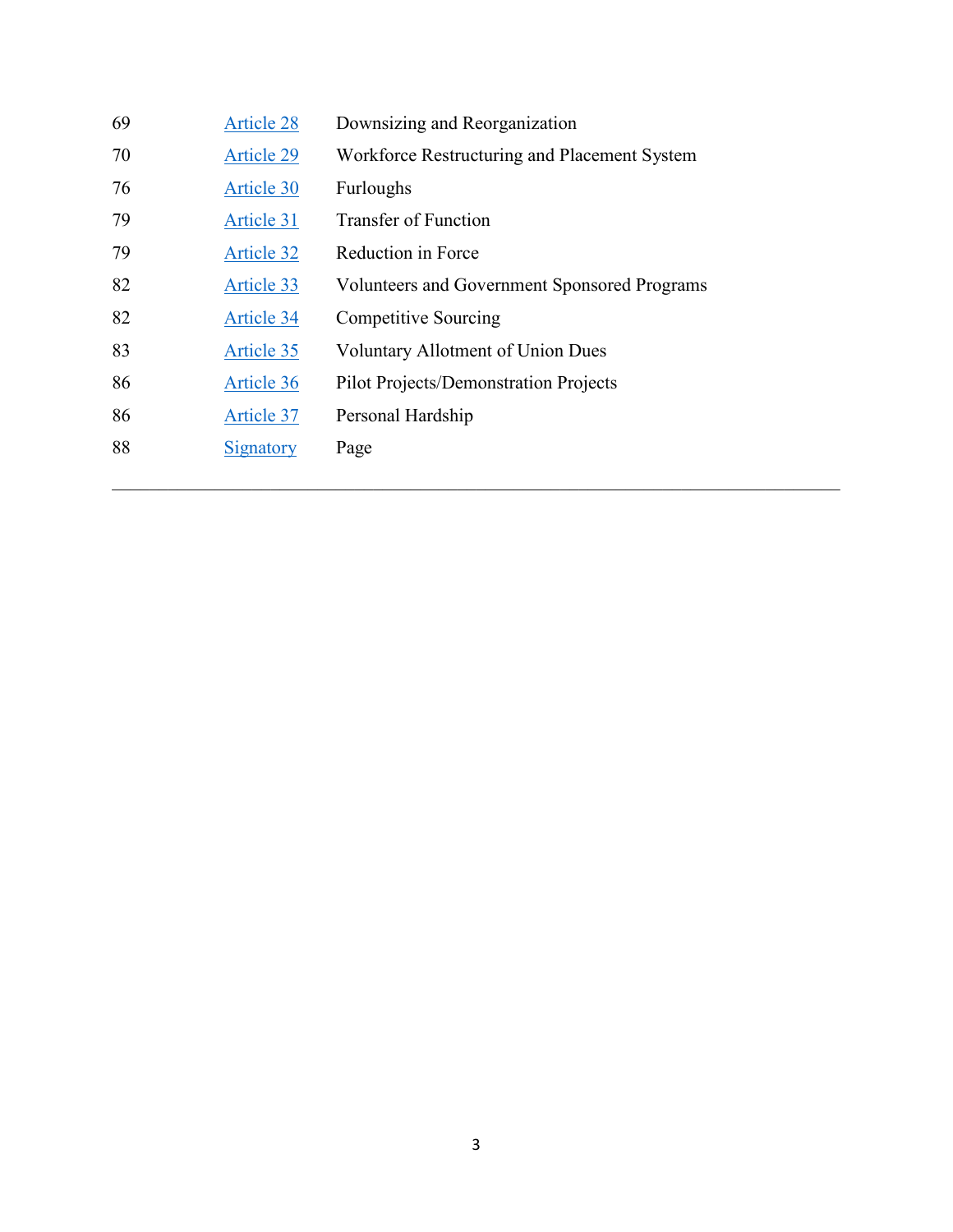#### <span id="page-3-0"></span>**PREAMBLE**

Under the policy set forth in the Civil Service Reform Act of 1978 regarding Federal Labor-Management Relations, the Articles of this Agreement by and between the United States Department of Agriculture (USDA), Forest Service, Schenck and Lyndon B. Johnson (LBJ) Job Corps Centers, herein after referred to as the Agency or Management, and the American Federation of Government Employees (AFGE), Local #0446 herein after referred to as the Union. The Agency and the Union are collectively referred to as the Parties. The Parties recognize the importance of building a constructive and cooperative relationship which will aid in achieving the mission of the Schenck and LBJ Job Corps Centers. The Parties are jointly committed to serving the public interest and promoting good Government.

The Parties understand, accept, and affirm that both the well-being of employees and the effective and efficient administration of the Government are benefited by employees having the opportunity to provide input into the development and implementation of personnel policies and practices affecting the conditions of their employment. The maintenance of a constructive and cooperative Union-Management relationship will encourage this endeavor.

The Parties understand, accept and affirm that the public interest demands the highest standards of employee performance, the continued development and implementation of modern and progressive work practices to facilitate and improve employee performance and the efficient accomplishment of Government operations. This Agreement will promote the ease and efficiency of Management's operations. Therefore, the Parties are committed to following both the letter and intent of the Articles contained in this Agreement.

This Agreement supersedes any, and all prior Agreements and Memoranda of Understanding between the Parties and shall be the exclusive document recognized by the Parties to this Agreement.

## <span id="page-3-1"></span>**ARTICLE 1**

## **RECOGNITION AND UNIT DESIGNATION**

- 1. Management recognizes that the American Federation of Government Employees, AFGE Local #0446, is the exclusive representative of all employees in the bargaining units.
- 2. This Agreement is applicable to all professional and non-professional employees of the Schenck and LBJ Job Corps Centers, except management officials, supervisors, and employees described in 5 U.S.C. 7112 (b)(2)(3)(4)(6) and (7). Such employees form the bargaining unit, and the Union is the exclusive representative of these employees.
- 3. This section does not apply to Bargaining Unit Status changes as a result of a Management Right decision in accordance with 5 USC 7106. Management will notify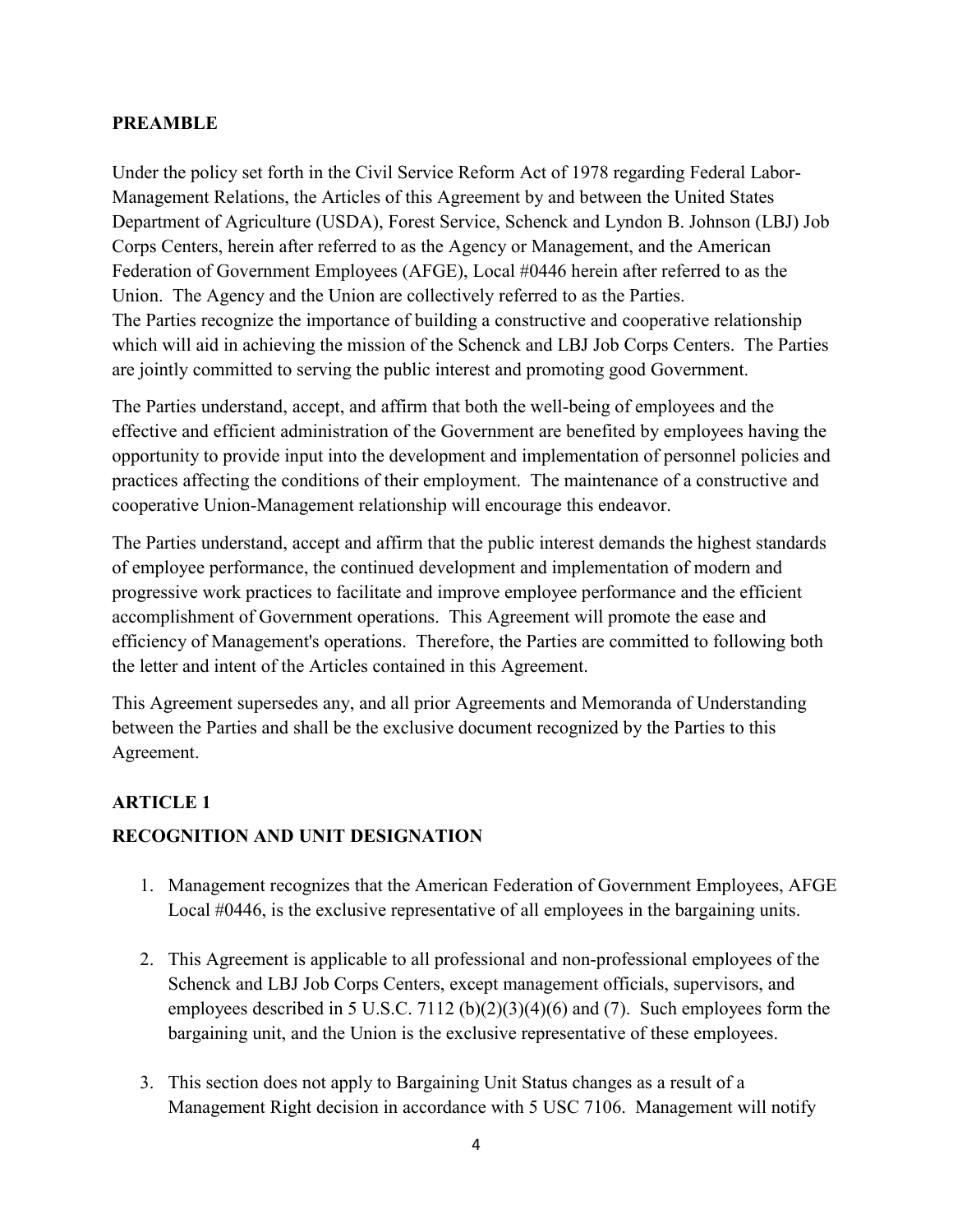the union when making a Bargaining Unit Status change that is not a Management Right decision with the rationale for the change. If the union disagrees with the statutory exclusion, the Union will notify Management in writing with the rationale within fifteen (15) days of the reasons. If the Parties cannot agree, the Union may exercise their right to file a petition or Unfair Labor Practice (ULP). Any disputed position(s) will remain in the Bargaining Unit until such time as the Federal Labor Relations Authority (FLRA) reaches a decision on the position.

#### <span id="page-4-0"></span>**ARTICLE 2**

#### **IMPLEMENTATION OF AGREEMENT**

#### 1. **Duration:**

- a. The effective date of this Agreement shall be the date of approval by the Agency or on the 31<sup>st</sup> day after execution of this Agreement, if the Agency has neither approved nor disapproved the Agreement. The Agreement shall terminate three (3) years after the effective date. It will remain in effect for yearly periods thereafter, automatically renewing itself on the day after the anniversary of the effective date, unless either Party serves the other with written notice, not more than one-hundred and five (105) calendar days not less than sixty (60) calendar days prior to the expiration date, of its desire to terminate or modify this Agreement.
- b. Upon receipt by either Party of notice from the other Party of its desire to terminate or modify this Agreement, both Parties shall meet within ninety (90) calendar days to begin negotiation. When either Party notifies the other Party that it wishes to modify this Agreement, provisions of this Agreement will be extended beyond the expiration date only to the extent required by law, until the effective date of the modified Agreement.
- c. Provisions of any Article in this Agreement may be reopened through the mid-term bargaining process at the request of either party with mutual agreement of the parties or when necessitated by statutory or regulatory changes.
- 2. The effective date and termination date of the Agreement shall be printed on the cover.
- 3. The Parties agree to the following to implement this Agreement within sixty (60) days of the effective date:
	- a. Management will post an electronic Collective Bargaining Agreement (CBA) on the Human Resource Management (HRM), Labor Relations website and on the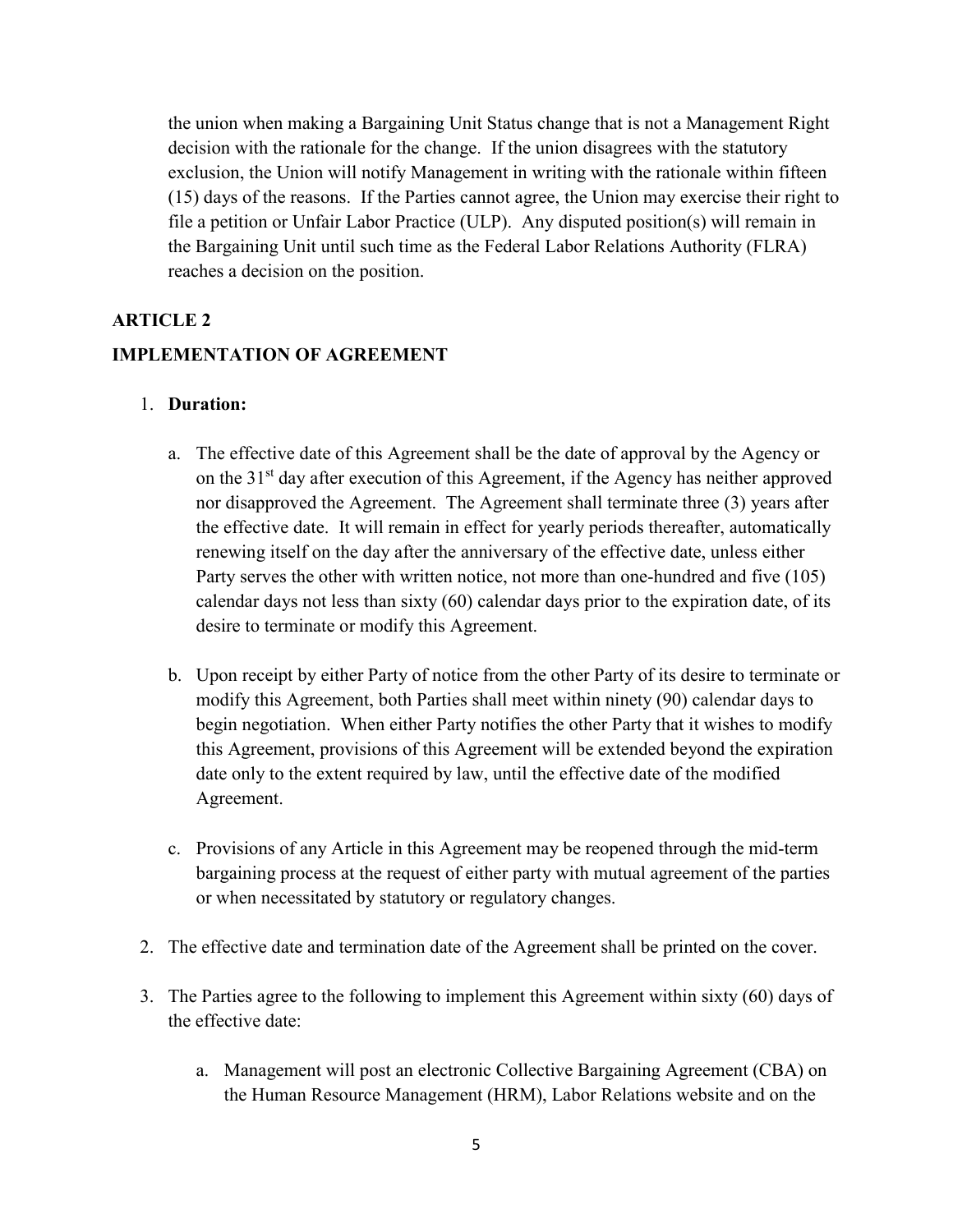Job Corp Center internal share drive within thirty (30) days of the effective date of the Agreement.

- b. Management will provide the Union a bookmarked electronic copy of the CBA at the time of posting.
- c. Management and the Union will create a joint communication to all employees notifying of the new CBA and providing an electronic link to CBA.
- d. Management will create a training with union input outlining significant CBA changes.
- e. Management will schedule and conduct joint training using the most efficient and cost effective training means.
- f. Management will provide twenty (20) hard copies of the CBA to the Union.
- <span id="page-5-0"></span>g. The CBA electronic link will be posted in the daily information/update sheets for sixty (60) days following the effective date of the CBA.

# **ARTICLE 3**

## **DEFINITIONS**

For the purpose of this Collective Bargaining Agreement (CBA), the terms listed below are defined as follows:

Agency: United States Department of Agriculture (USDA) Forest Service

Conditions of Employment: Personnel policies, practices, and matters, whether established by rule, regulation, or otherwise, affecting working conditions.

Day: Unless stated otherwise, day is calendar day. If a due date falls on a Saturday, Sunday, or holiday, the next official workday will be considered the due date.

Designated Labor Relations Specialist: An individual that management has designated as the labor relations contact. The current list of Labor Relations Specialists designated for each unit is located on the HRM Labor Relations web site.

Domestic Partner: As defined in 5 CFR 875.213

Employee: An individual currently employed by the Agency that encumbers a bargaining unit position that is included in the LBJ/Schenck bargaining unit as defined in the Federal Labor Relations Authority (FLRA) bargaining unit certification.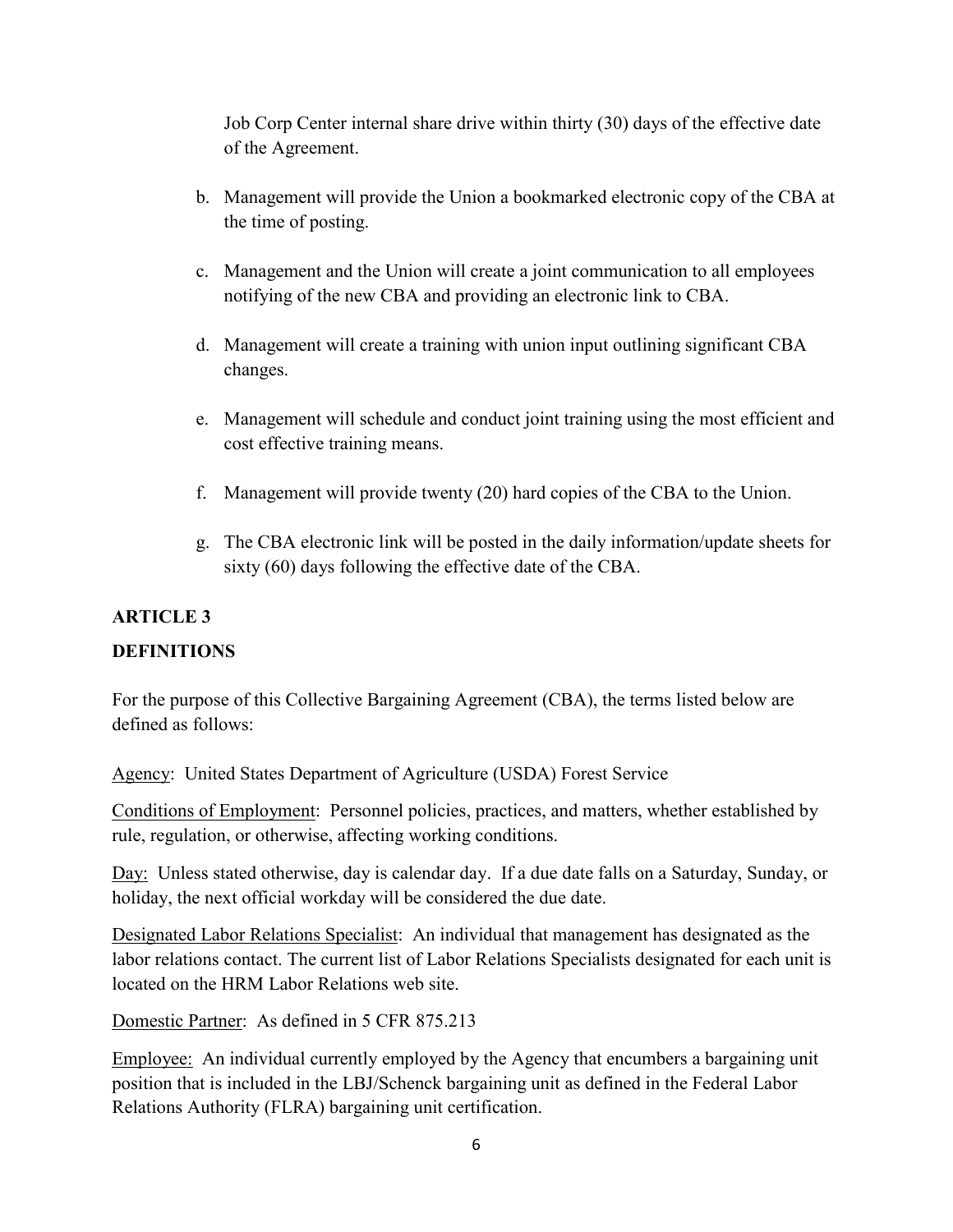Employer: USDA Forest Service, LBJ and Schenck Job Corp Center(s).

Interest-Based Problem Solving: A concept used to resolve matters by mutually identifying issues and interests by which options are evaluated.

In Writing: Email is an acceptable method for all transmittals with reference to the CBA.

Line Unit: Refers to Schenck and LBJ Job Corps Centers.

Management: All levels of Management to which the Schenck and LBJ Job Corps Centers assign managerial or supervisory responsibilities.

Midterm Negotiations: Bargaining changes affecting conditions of employment during the life of this Agreement that are not covered by, or in conflict with this Agreement.

Negotiation: The mutual obligation of the Parties to meet, or otherwise communicate at reasonable times on a timely basis, and bargain in a good faith effort to reach agreement with respect to bargaining unit employee conditions of employment.

Notification: All notification specified in this CBA must be in writing, unless otherwise stated.

Parties: Schenck and LBJ Job Corps Centers and AFGE Local #0446 collectively.

Service Computation Date: For purposes of seniority in this Agreement, service computation date will be computed on the basis of leave service computation date, unless specified otherwise.

Supervisor: An individual employed by an agency having authority in the interest of the agency to hire, direct, assign, promote, reward, transfer, furlough, layoff, recall, suspend, discipline, or remove employees, to adjust their grievances, or to effectively recommend such action, if the exercise of the authority is not merely routine or clerical in nature but requires the consistent exercise of independent judgment, except that, with respect to any unit which includes firefighters or nurses, the term "supervisor" includes only those individuals who devote a preponderance of their employment time to exercising such authority . (5 U.S.C. 7103(a) (l0))

Union: The American Federation of Government Employees (AFGE) Local #0446, their Officers, Stewards, and other authorized representatives designated by the President of AFGE Local #0446.

Union Official and/or Union Representative: A representative or designee of AFGE Local #0446, or the duly elected or appointed Union Representatives of AFGE Local #0446, and any accredited National Representative of the American Federation of Government Employees.

Work Unit: Refers to the different staff units of Schenck and LBJ Job Corps Centers (e.g., Administration, Independent Living, Vocational Training, and Education).

Working Conditions: The day-to-day circumstances under which an employee performs his or her job.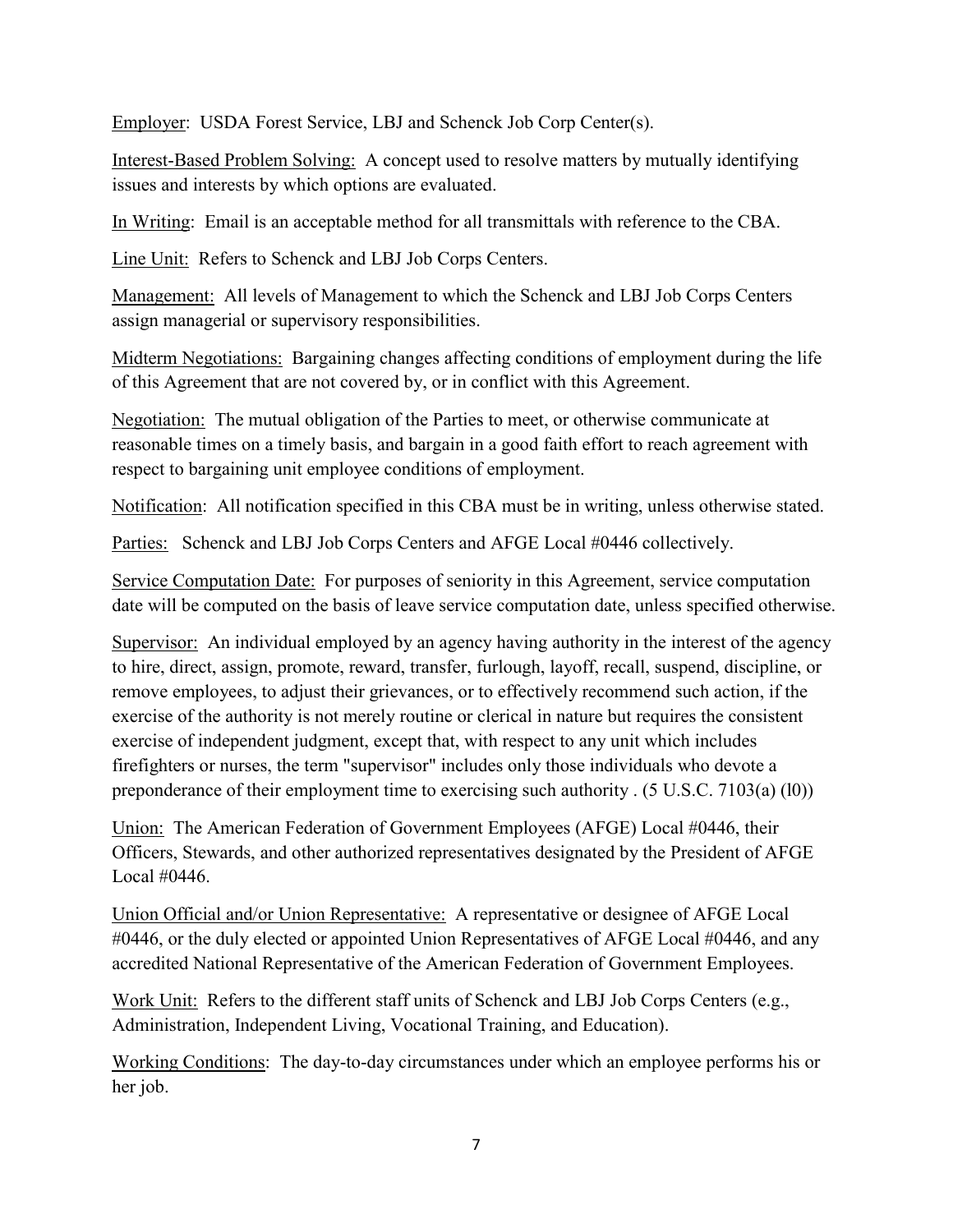## <span id="page-7-0"></span>**ARTICLE 4**

## **EMPLOYEE RIGHTS**

- 1. The Parties agree to mutually establish and maintain a safe, positive, and professional work environment that promotes good workmanship, values employees for who they are and what they contribute, ensures fair, impartial, and respectful treatment of employees, and maintains high standards of employee performance.
- 2. An employee will be notified, in writing, as soon as possible when a formal investigation has been initiated. Where the employee is the subject of the investigation, the employee will be informed as to:
	- a. Whether the examination is currently a part of a criminal investigation, and
	- b. The subject matter of the investigation.

#### 3. **Rights:**

- a. Each employee shall have the right to form, join, or assist any labor organization, or to refrain from any such activity, freely and without fear of penalty or reprisal, and each employee shall be protected in the exercise of such right. Except as otherwise provided, such rights include the right to  $-$ 
	- 1. Act for the American Federation of Government Employees (AFGE) Local #0446 in the capacity of a representative and the right in that capacity to present the views of the AFGE Local #0446 to the Schenck and LBJ Job Corps Center Directors.
	- 2. Engage in collective bargaining with respect to conditions of employment through representative designated by the President of Local #0446.

## b. **Weingarten Right:**

1. An employee has the right (commonly known as the Weingarten Right) to be represented by the Union at any examination of the employee, by a representative of the Agency in connection with an investigation if the employee reasonably believes that the examination may result in disciplinary action against the employee and the employee requests representation.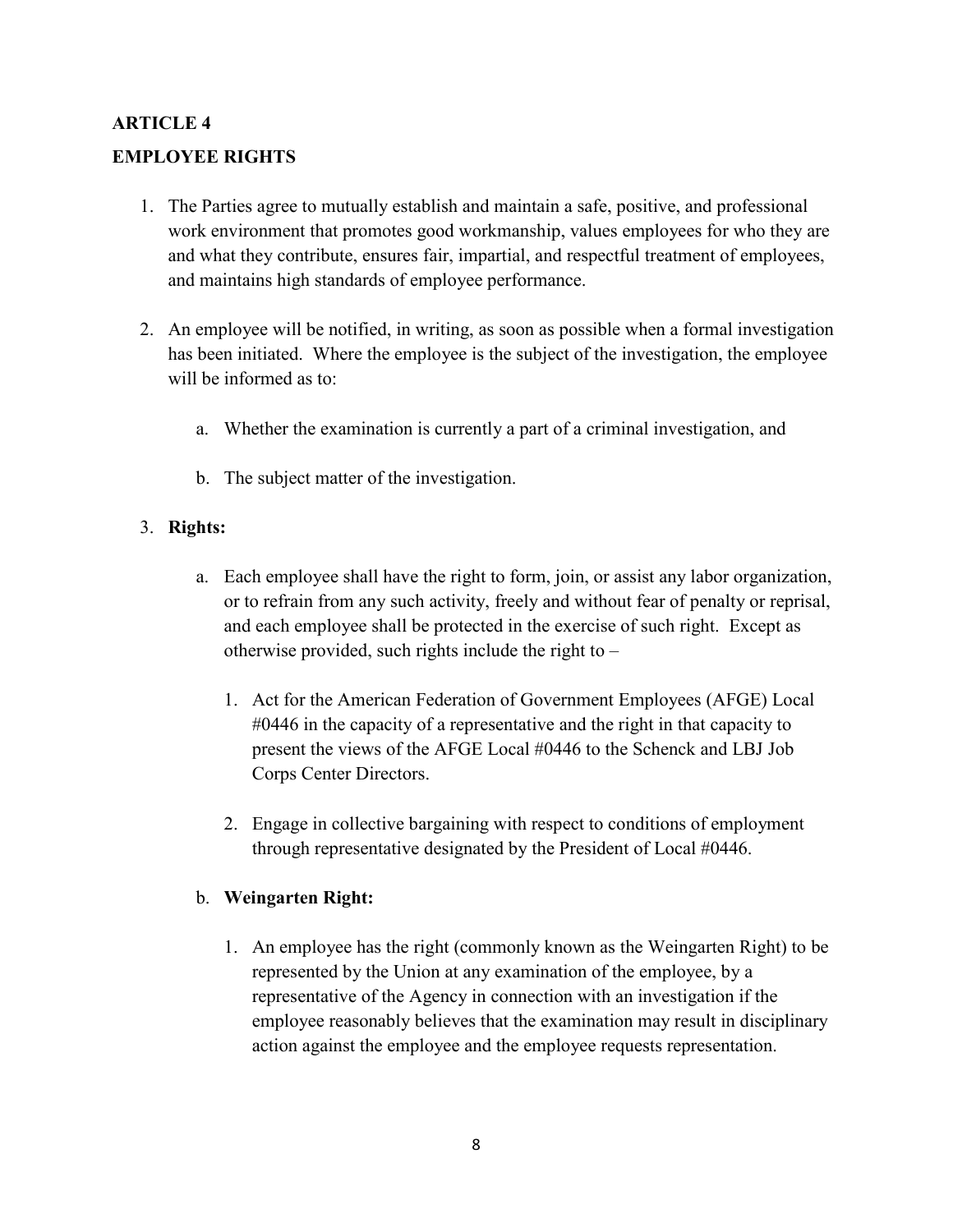- 2. Annually, during the month of June, employees will be provided a notification of their Weingarten Right. Management will ensure employees empowered to conduct an investigative interview are notified of the employees' right to request Union representation and their obligation to grant it. This notice shall be distributed to all employees simultaneously and management will permanently post the notification the HRM website.
- 3. Management will provide the annual Weingarten notice to new employees within thirty (30) days of their reporting date.
- c. An employee has the right to be represented by the Union at any meeting in which the employee has a complaint concerning conditions of employment.
- d. An employee may be represented by an attorney or a representative other than AFGE Local #0446 of the employee's own choosing, in any appeal action not under the negotiated grievance procedure. The employee may exercise grievance or appellate rights, which are established by law, rule, or regulation.
- e. When exercising the above rights and other rights under this Agreement, employees will be granted a reasonable amount of official time for initiating, reviewing, preparing, and presenting the grievance.
- 4. Employees will be granted a reasonable amount of duty time in pursuit of rights under this Agreement. The employee and the Management official will discuss the amount of time required. An employee will request release as far in advance as practical and will inform their supervisor of the approximate length of time needed and the location where they will be. Normally, workload will not preclude the release of the employee. If the employee cannot be released immediately due to work-related reasons, the employee will be released as soon as the work requirement is met or appropriate arrangements are made. If the employee cannot be released the day requested, the denial must be given in writing and include the reason for the denial and when they will be able to be released. If a delay in releasing an employee involves a situation with a contractual time limit, the time limit will be extended equal to the delay. Employees will use proper time and attendance code as directed.
- 5. This Agreement does not prevent any employee, regardless of employee organization membership, including Union representatives, from bringing matters of personal concern to the attention of appropriate officials in accordance with applicable laws, regulations, or agency policies.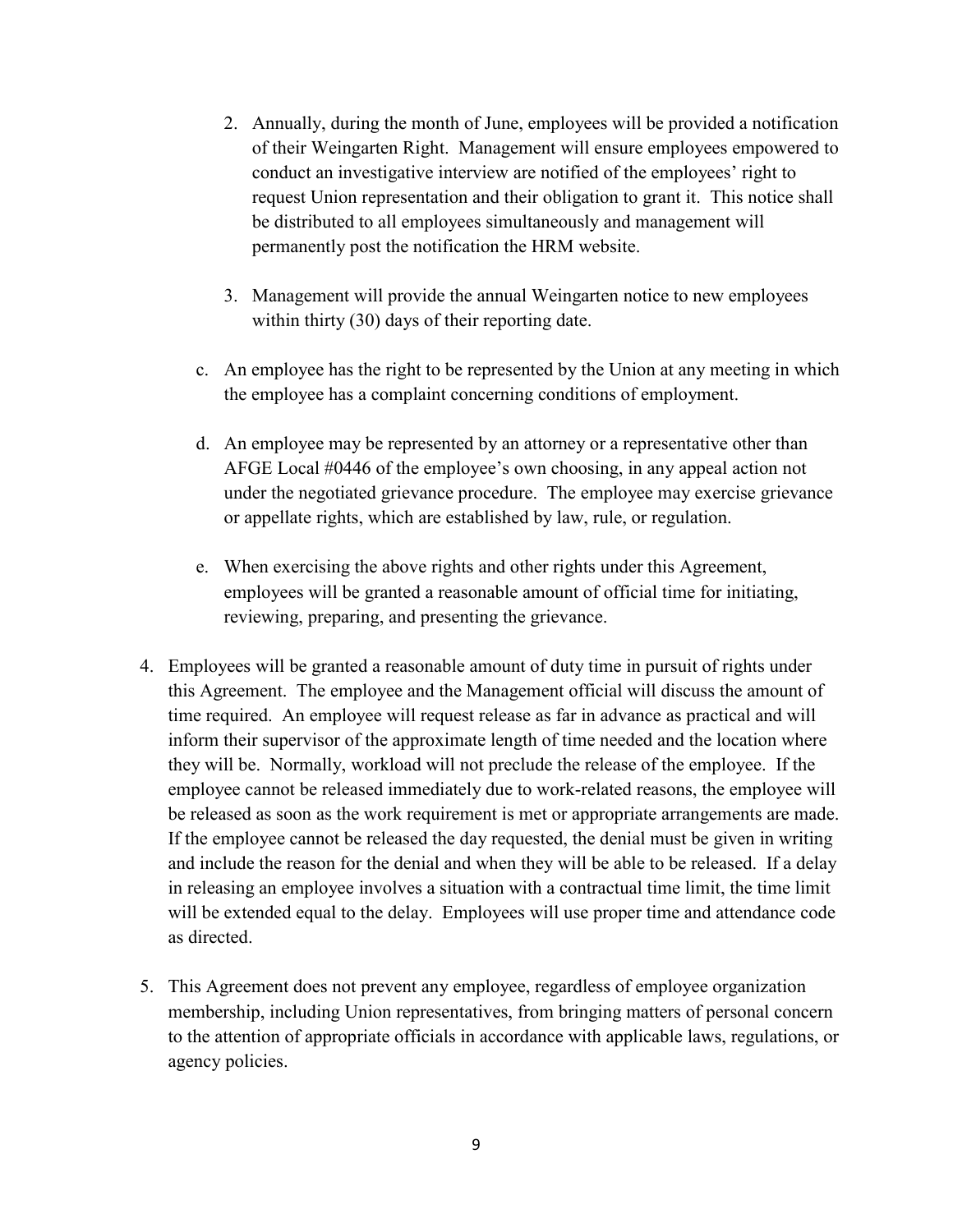- 6. Management will not take reprisal actions against employees for the exercise of any appeal right granted by law, rule, regulation, or this Agreement.
- 7. Employees shall have the right to engage in outside private activities and employment of their own choosing, and otherwise conduct their private lives as they see fit, in accordance with 5 CFR 2635 and 5 CFR 8301, Standards of Ethical Conduct.
- 8. An employee may request, in writing, through the first line supervisor, permanent or temporary reassignment to a different Civil Conservation Center, a different position, or a different supervisor at any time. Management will consider the request and will respond in writing within forty-five (45) days, stating the reasons for the decision. When the request is due to conflict with his or her work supervisor, and the employee has tried to resolve the conflict, the employee may request the assistance and intervention of higher level Management.
- 9. Employees shall be kept informed the employees of rules, regulations, and policies under which they are obligated to work.
- 10. Employees shall not be given warnings or statements of disapproval, counseled on conduct or unacceptable performance, or given verbal warnings except in a setting that provides reasonable confidentiality. In special job- related situations involving safety and/or well-being of employees, immediate public admonishment may be appropriate, e.g. co-worker harassment or safety violations.
- 11. Records maintained on an employee that are not maintained on a permanent basis will be removed from official files in accordance with the Government's retention schedule unless otherwise specified in this Agreement. The records will be destroyed or given to the employee at the employee's request.
- 12. Employees have the right to review the contents of their Electronic Official Personnel Folder (eOPF) and may request a copy of any documents from the eOPF through Human Resources. Upon request, employees will typically receive any documents requested within sixty (60) days.
- 13. Whenever practical, employees will have a profile on the electronic communication system. Employees will be provided duty time to access their official records on Agency websites. No employee will be penalized for the lack of a profile, (e.g. pay benefits, training, or advancement opportunities).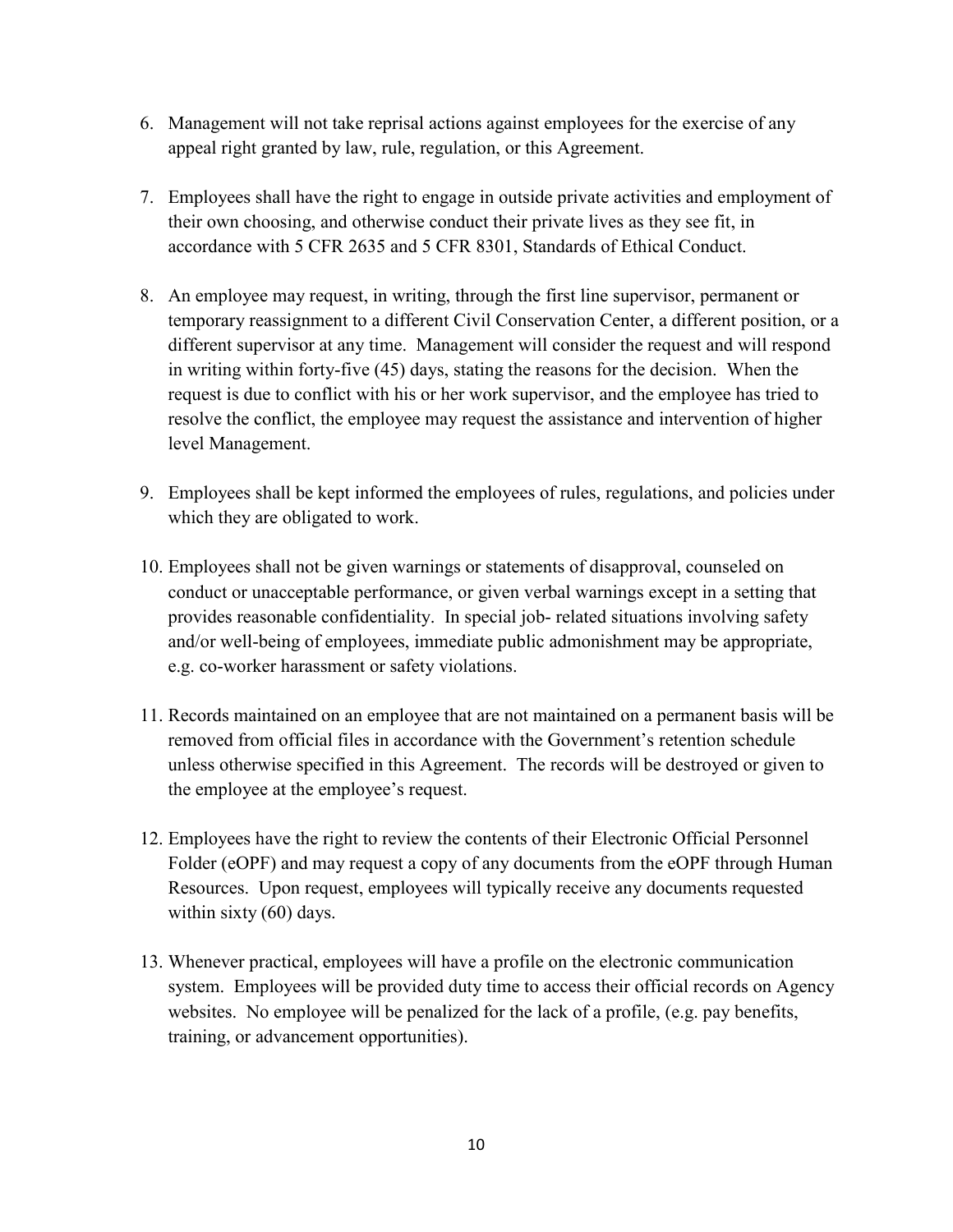- 14. Employees will be provided a warning notice when logging onto a government computer that there is no expectation or right to privacy when using a government computer, software or systems.
- 15. Employees have a right to report harassment and bullying in accordance with FSM 1765 Anti-Harassment Policy and the information on the HRM "Employee Resources" page.
- 16. Debt Collections will be made in accordance with the FSM 6530, Billings and Collection and FSH 6109.11 Debts, Waivers and Over Payments policies. Employee rights will be maintained in accordance with the Agency policies, law, rules and regulations concerning overpayment and debt collection.

# <span id="page-10-0"></span>**ARTICLE 5**

# **UNION RIGHTS AND REPRESENTATION**

## 1. **Representation:**

- a. AFGE Local #0446 is the exclusive representative of the employees in the bargaining unit and is entitled to act for these employees. The Union is responsible for representing the interests of all employees in the bargaining unit without discrimination and without regard to Union membership.
- b. The properly designated officers or representatives of the AFGE Local #0446 have the right to represent the employees at Schenck and LBJ Job Corps Centers.
- c. The President of AFGE Local #0446 may designate the AFGE National Office representative to act on his/her behalf in any dealings with Management. The Local President will notify the appropriate management official of the designation and include the specific matter or scope of the designation.
- d. For the purpose of administration of this Agreement, Management agrees to recognize representatives of the AFGE National Office in lieu of or in addition to Local officials upon receiving the appropriate designation notification.
- 2. **Worksite Visit Notic**e: Other than requests from Management for union presence for a representational matter, a designated Union representative for Local #0446 will notify the Departmental Manager via email of the need to be at a worksite, other than their official duty station, at least four hours prior to arrival time. If the visit will unduly interfere with work requirements, the Departmental Manager or designee will timely respond and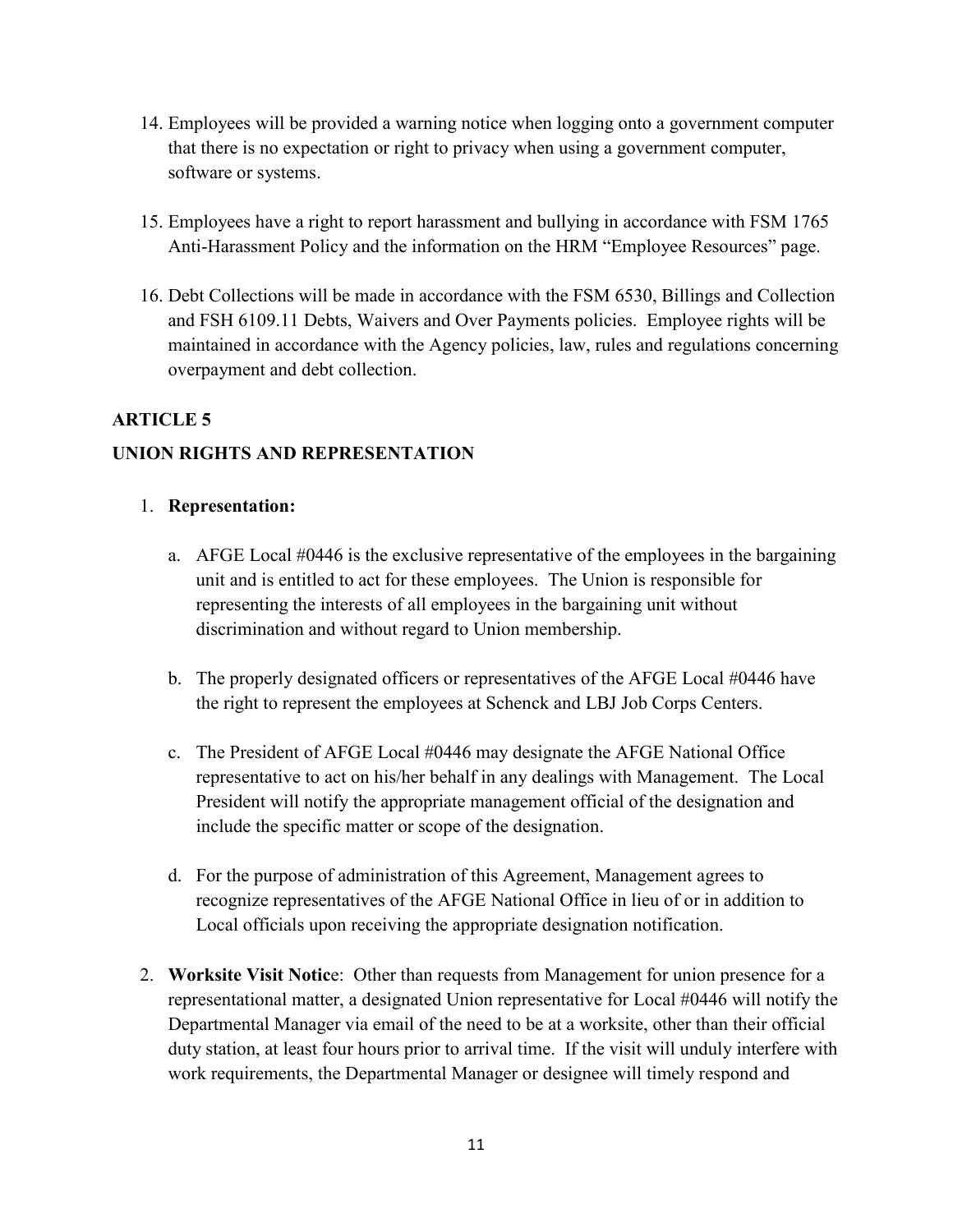recommend another date and time. The Union representative will notify the Departmental Manager upon arrival at the work site.

3. **Exclusive Representation:** The Union has the right to represent an employee or group of employees in presenting a grievance or other appeal or when raising matters of concern or dissatisfaction with Management. The Union has exclusive right to represent employees under the negotiated grievance procedures in this Agreement and to invoke arbitration. An employee or group of employees may present a grievance without representation. The Union will be given notice of discussions between the grievant(s) and Management pertaining to employee filed grievances. The grievance resolution must be consistent with the terms of the Agreement. The designated Local President or designee will be given copies of all written Grievance decisions.

#### 4. **Union Representation:**

- a. The Union will inform Management and the designated Labor Relations Specialist, in writing, of its designated representatives and will provide Management and the designated Labor Relations Specialist of a designated official or representative within fourteen (14) days of a change.
- b. Union representatives will use the most economical efforts to resolve representational matters by use of current communications technology whenever practical.
- c. Recognizing the benefits of having Union representatives, the Parties may make appropriate arrangements for cost-efficient and effective representation.
- d. The provisions that follow constitute procedures established for contact purposes only. For representation purposes, the Union retains its right to choose representative(s) and will notify management accordingly.
	- 1. The Union will designate one Union representative and at least one alternate for each Center who will be the Union contact for Management concerning conditions of employment at the Schenck and LBJ Job Corps Centers.
	- 2. The Union may designate one Chief Steward for each Center and at least one Steward for each Center who will be the Union contact for Management for grievances and formal discussions for their designated area. When more than one steward has been designated for each Center, the Union will inform Management as to which steward will be the contact for specific matters. A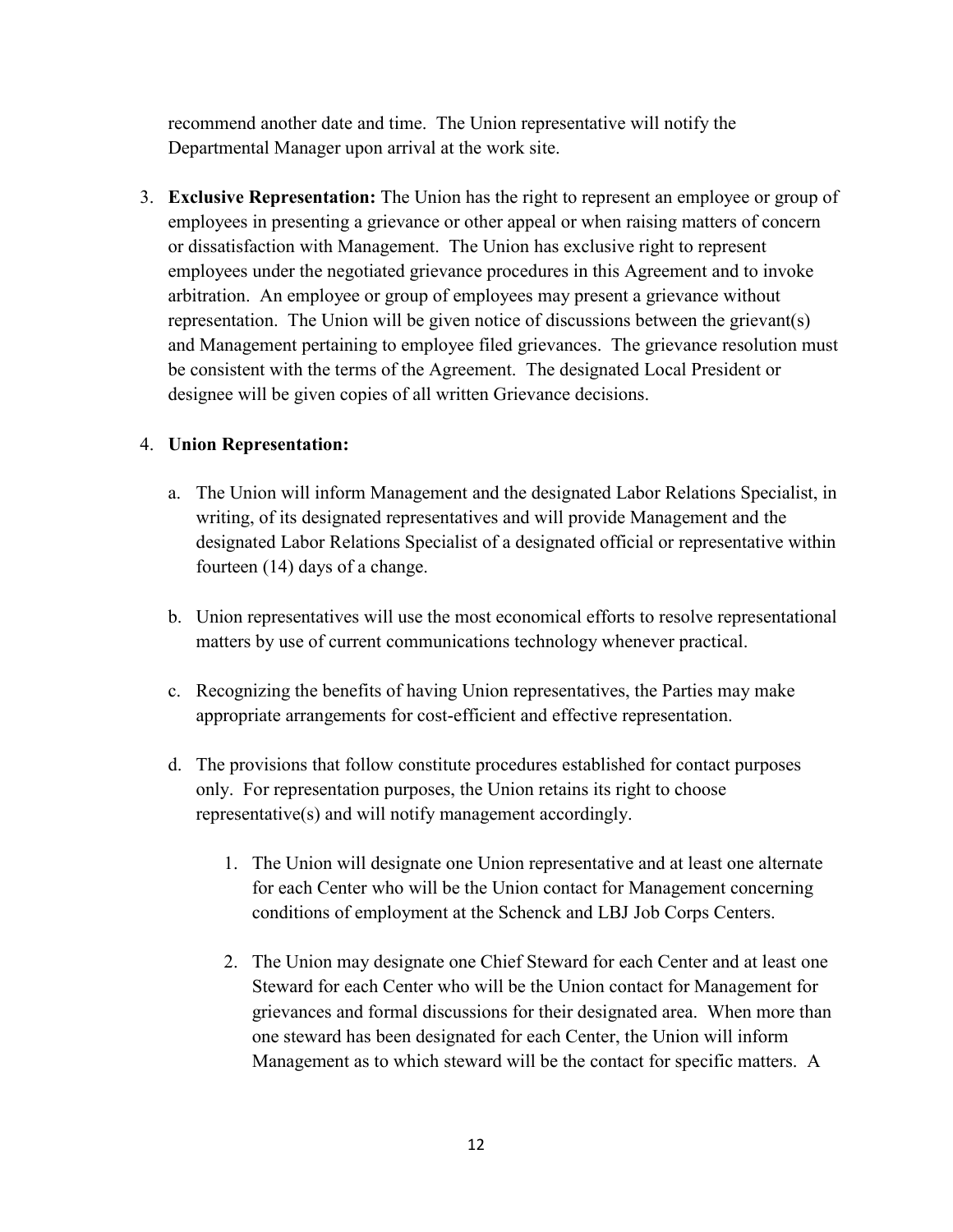steward or other representative may be designated for each shift or duty station.

5. **Formal Discussions:** The Union President or designee will be given reasonable notice of, and provided reasonable time to be present at, formal discussions. A formal discussion is any meeting between one or more representatives of the Forest Service and one or more bargaining unit employees concerning any grievances, personnel policy or practice, or other general condition of employment. The Union will be given a reasonable notice, the opportunity to attend and participate in formal discussions. Examples of formal discussions include family meetings, grievance meetings, and orientation meetings. Examples of meetings that do not constitute a formal discussion are meetings to gather factual information regarding agency operations, individual performance discussions and performance evaluation meetings.

An employee must notify management of its union representation election before notice will be given to the Union for meetings that are confidential and private in nature. Examples include meetings to report harassment or discrimination and reasonable accommodation interactive discussions.

#### 6. **Official Time and Travel:**

- a. All official time shall be correctly coded on the employee's time and attendance record (T&A) using the following codes:
	- 35 Negotiations (limited to Term Negotiations)
	- 36 Mid-term negotiations

37 – All contract administration and representations activities, (such as meetings with Management) except negotiations and grievances/appeals/complaints

38 – Representational activities for the Union or employees in grievances/appeals/complaints.

- b. Union officials who are Agency employees shall spend the majority of their paid time performing Agency business or attending necessary assigned training in order that they develop and maintain the skills necessary to perform their Agency duties at a successful performance level.
- c. Union officials who are Forest Service employees may be granted official time that is reasonable, necessary and in the public interest to perform the following representational functions: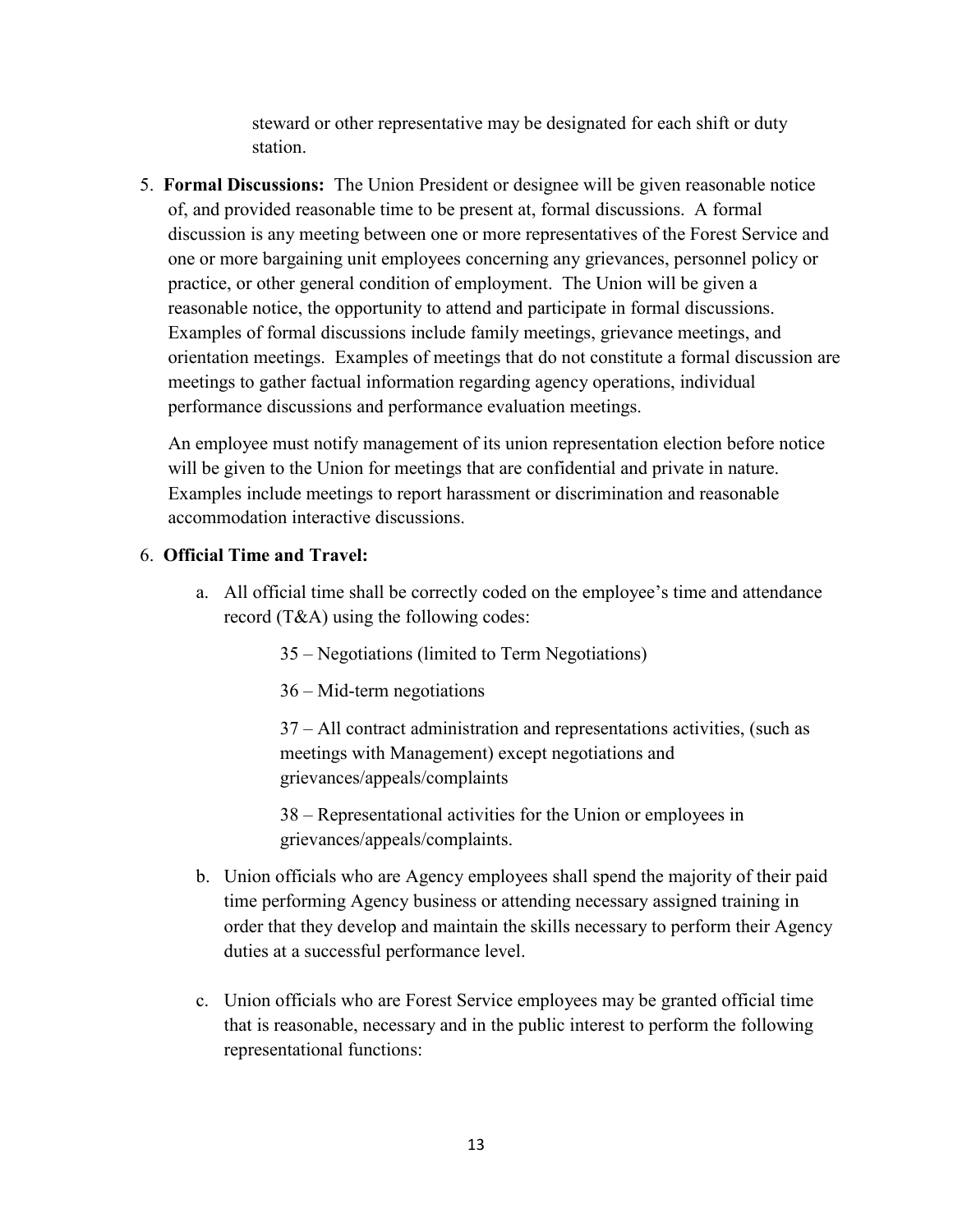1. Review Management's proposals concerning negotiations and changes in policies, practices, and matters concerning working conditions.

- 2. Attendance at a formal discussion or Weingarten meeting.
- 3. Receive, review, prepare, and present grievances.
- 4. Prepare for negotiations and negotiate.
- 5. Prepare for and participate in Impasse proceedings.
- d. Official time may not be granted or used for:
	- 1. Internal union business
	- 2. Political or lobbying activities
- e. The most economical and efficient means will be used to conduct representational activities. Travel and per diem are at management discretion and may be approved for designated Union Officials who are Agency employees and performing representational functions as specified in this Agreement when Management determines it is an effective and efficient use of resources and the travel serves the convenience of the Forest Service or otherwise is in the interest of the Government. Use of Government owned or leased vehicles for official time may be authorized and will be in accordance with the provisions of Article 7.
- 7. **Request and Release Procedures:** The decision to approve, delay, or deny a request for release for Official Time will be made by Management. A union representative must request release from their assigned agency duties to perform the union representational duties outlined in Article 6.3.
	- a. Procedures for Release Requests are as follows:
		- 1. The Union official will request release from their assigned duties to perform a representational matter (see Article 6.3) and for use of official time from their first-line supervisor.
		- 2. The Union official will request release, in writing, as far in advance as practical.
		- 3. The release request must contain the following information in enough detail needed to determine if the request is reasonable, necessary, appropriate and in the public interest: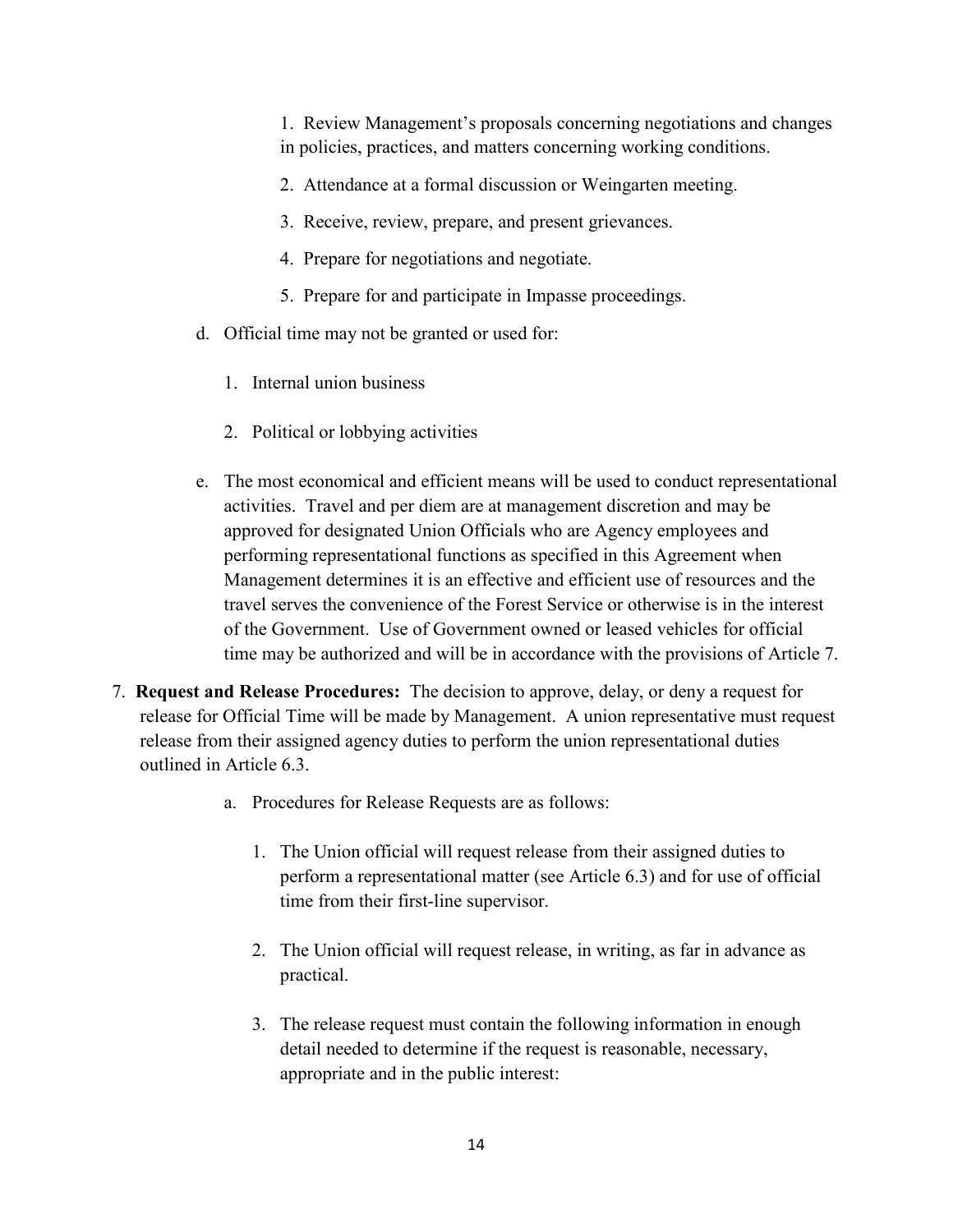- a. The type of representation matter(s), see Article 6.3;
- b. The approximate length of time needed;
- c. Location, and
- d. A way to contact when away from their normal duty station.
- 4. Union requests for official time may be granted based on workload, number of employees available, types of skills needed to accomplish the work, emergency situations, etc.
- 5. Union Officials and supervisors are expected to communicate on release requests, the use of approved official time and/or any travel needs.

b. A request for release to perform representational duties may be denied or delayed for the following reasons:

1. Insufficient information provided in release request to determine a reasonable amount of time and if the release is necessary and/or in the public interest;

2. To meet immediate workload needs and the agency mission, goals and objectives;

3. Emergency or staff safety situations;

4. The union representative has not been performing the majority of their employed time performing agency business or ensuring that they develop and maintain the skills necessary to perform their agency assigned duties at the fully successful performance level.

c. If the Union Official cannot be released due to any of the above provisions, the Union Official will be released as soon as the mandatory work requirement is met, the staffing safety matter is resolved, detailed information is provided, another Union representative is designated for the matter, or other appropriate arrangements are made. Denials or delay of more than one day in release will be given to the Union Official in writing, explaining the reason. If a denial or delay in releasing a Union Official involves a situation with a contractual time limit, the time limit will be extended equal to the delay.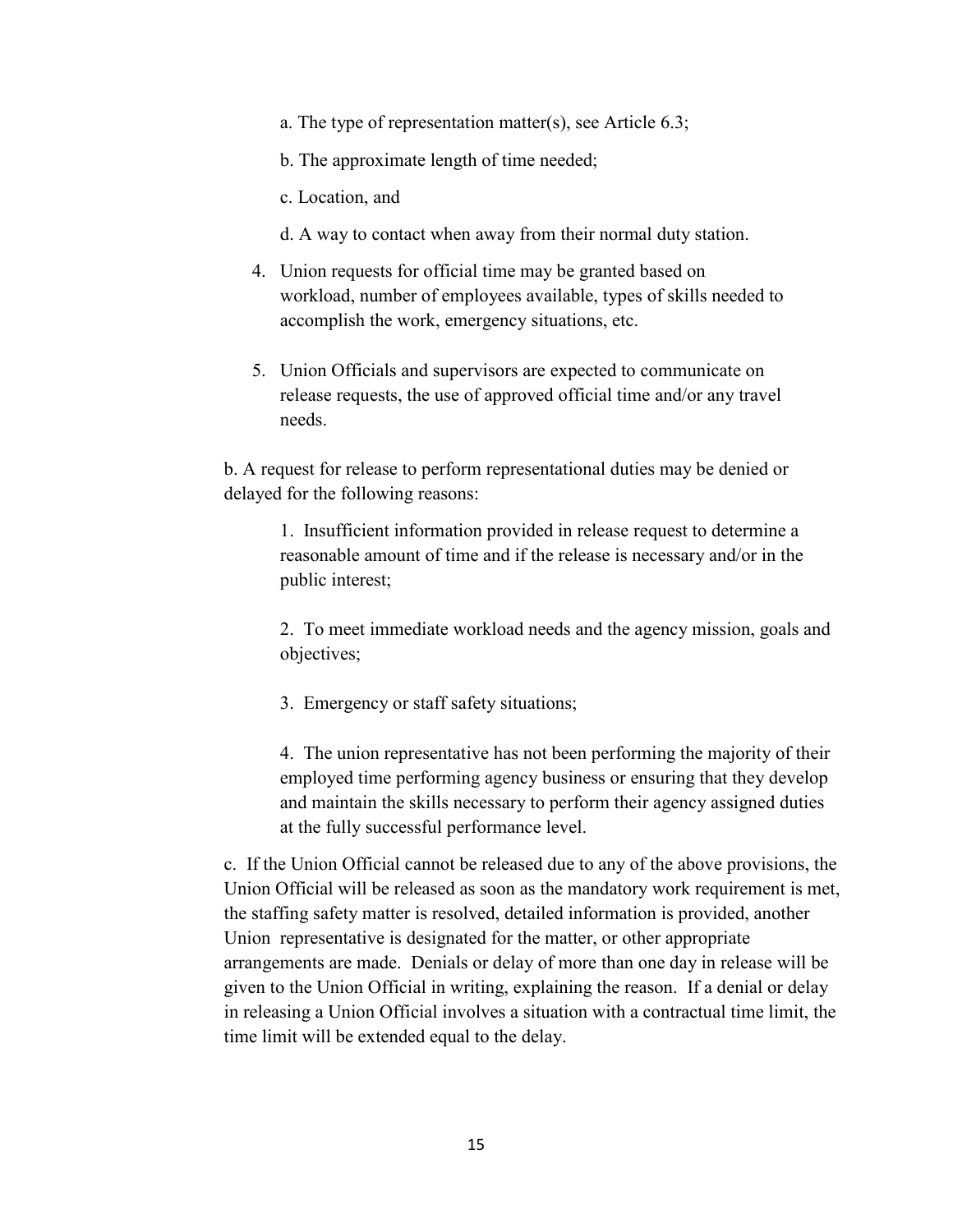d. The parties may agree to ongoing release arrangements for each pay period, that are reasonable, necessary, in the public interest and that ensure the majority of the employee's time is spent performing agency business.

8. The Union will give no less than twenty-four (24) hour notice if the Local #0446 Union President or his/her designee requests a meeting with Management.

9. The Parties, especially Union representatives and first-line supervisors, are encouraged to meet as necessary to informally discuss and attempt resolution of matters of mutual concern including, but not limited to, interpretation and administration.

10. The provisions of this Agreement shall not nullify or abridge the rights of employees or the Union to grieve or appeal the exercise of Management rights set forth in this Agreement through appropriate channels.

11. **Membership Drives**: Upon request and subject to normal security limitations, the Union may be granted authority to conduct up to two membership drives at any location within a one (1) year period, up to forty-five (45) days duration each, before and after duty hours, and at break periods and lunch periods.

# <span id="page-15-0"></span>**ARTICLE 6**

# **MANAGEMENT RIGHTS**

- 1. In the administration of all matters covered by this Agreement, the Parties and the employees are governed by existing or future law.
- 2. Management Rights per 5 U.S.C. 7106:
	- a. Subject to subsection (b) of this section, nothing in this chapter shall affect the authority of any management official of any agency –
		- 1. To determine the mission, budget, organization, number of employees, and internal security practices of the agency, and
		- 2. In accordance with applicable laws to:
			- a. Hire assign, direct, layoff, and retain employees, or to suspend, remove, reduce in grade or pay, or take other disciplinary action against employees.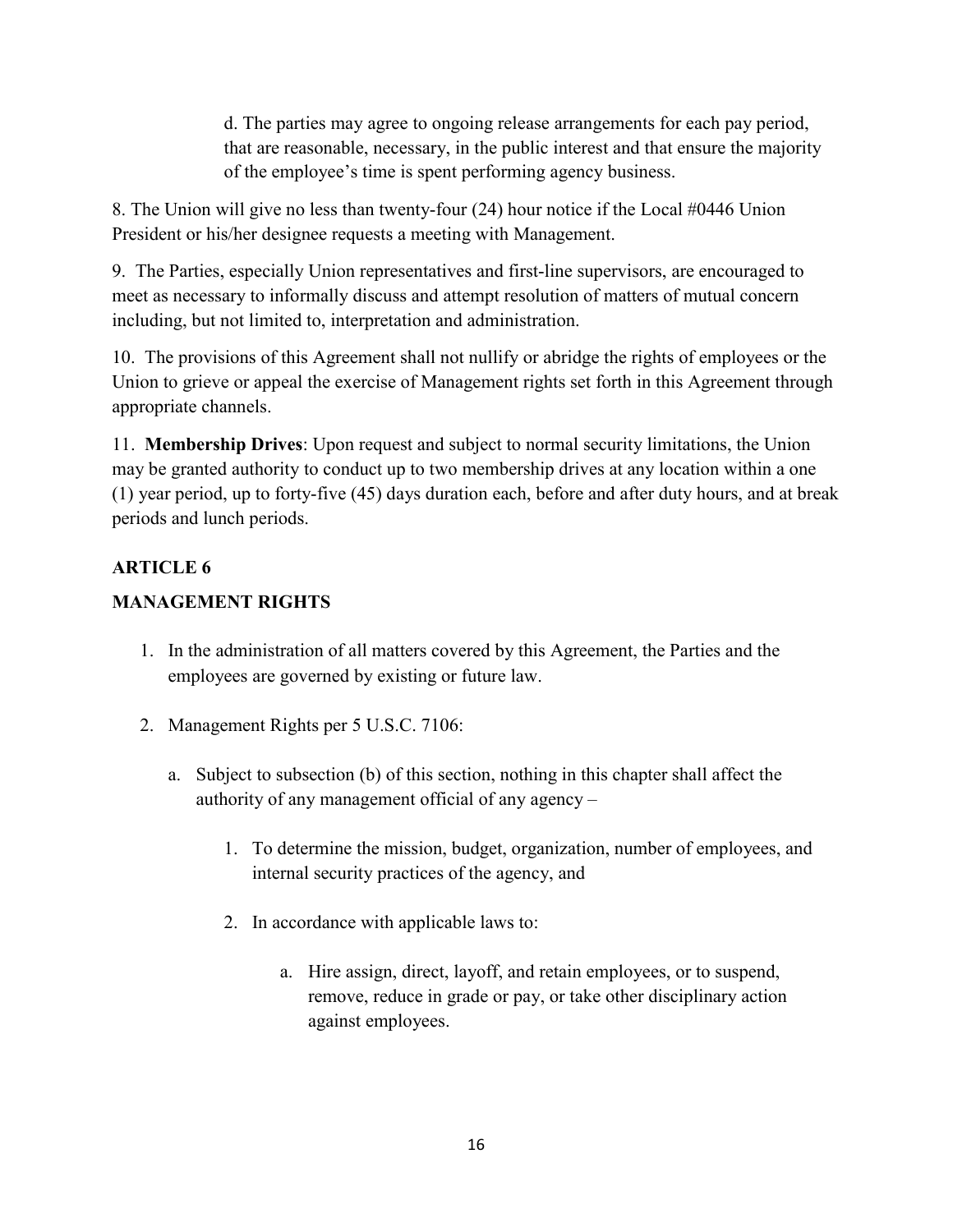- b. Assign work, to make determinations with respect to contracting out, and to determine the personnel by Management's operations shall be conducted;
- c. With respect to filling positions, make selections for appointments from among properly ranked and certified candidates for promotion or from any other appropriate source; and
- d. Take whatever actions may be necessary to carry out the agency mission during emergencies.

b. Nothing in this section shall preclude any agency and any labor organization from negotiating,

- 1. at the election of the Agency, on the numbers, types, and grades of employees or positions assigned to any organizational subdivision, work project, or tour of duty, or on the technology, methods, and means of performing work;
- 2. procedures which management officials of the agency will observe in exercising any authority under this section; or
- <span id="page-16-0"></span>3. the appropriate arrangements for employees adversely affected by the exercise of any authority under this section by such management officials.

## **ARTICLE 7**

# **UNION USE OF OFFICIAL FACILITIES, EQUIPMENT AND SERVICES**

1. **Union Office Space and Equipment:** 

a. The Union shall be responsible for the proper use and care of the facilities, services, and equipment provided in the Article.

b. Use of government equipment, facilities and services may be made available to the Union on a limited basis for performing representational work on official time.

## 2. **Union Use of Electronic Communication (EC) Systems**:

a. Designated Union officials may be authorized to use EC systems on official time for representational purposes as defined in Article 5.6 (c). Such use is not permitted for internal union business.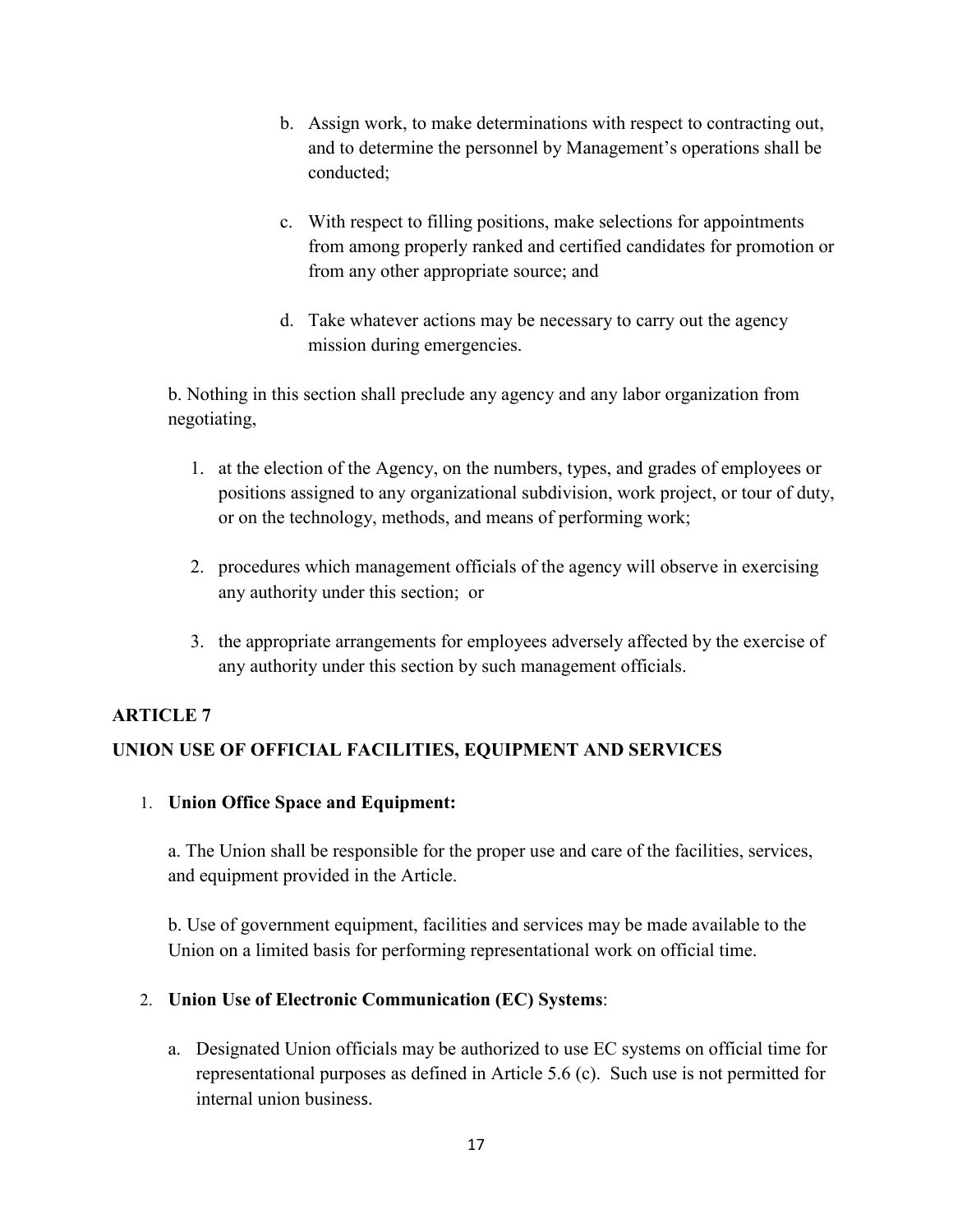- b. Union use of EC systems will comply with all existing rules, regulations, and standards of employee responsibilities and conduct, including USDA DR 4070-735- 001. EC systems are defined as the current and future computer systems and software, fax, cellular phones and land-line phone systems. Union use of EC systems that management determines is a violation of Agency policies, laws and regulations will be discontinued.
- 3. The internal mail distribution service of Management may be available for reasonable use by the Union to conduct representational activities agreed to in Article 5. The cost of other mail services will be responsibility of the union.

#### 4. **Bulletin Boards**:

- a. Bulletin board space of at least 24 by 36 inches for posting notices, literature and communication, limited to Union use only, may be made available at each location where there is an employee information bulletin board. This includes offices, work centers, and other locations where employees are assigned on a permanent basis. Any postings or notices, either hard copy or electronic, will not contain language that is inflammatory, derogatory, or otherwise in bad taste, as determined by Management, and will comply with all existing rules, regulations, and standards of employee responsibilities and conduct, including USDA DR 4070-735-001.
- b. Additional bulletin boards and/or space may be negotiated at the Center Level.
- 5. Management agrees to furnish to the Union, usually not more than monthly, an up-to-date list of employees in the organizational unit showing name, position, title, and Bargaining Unit Status code (BUS), Fair Labor Standards Act code, and official duty station upon request by the Local. Requests will be made in writing to the Center Director with a cc to the designated Labor Relations Specialist.
- 6. Management agrees to provide to Union Representatives and employees reasonable access to publications such as the Forest Service Manual (FSM), Federal Personnel Manual Handbook, Position Classification Standards, and other publications available on the Forest Service website. Training on the use of web-available information will be provided as appropriate. The union will be advised where to find the publications or provided an electronic copy of an accessible link, upon request.

## 7. **Union Use of Government-owned or leased vehicles:**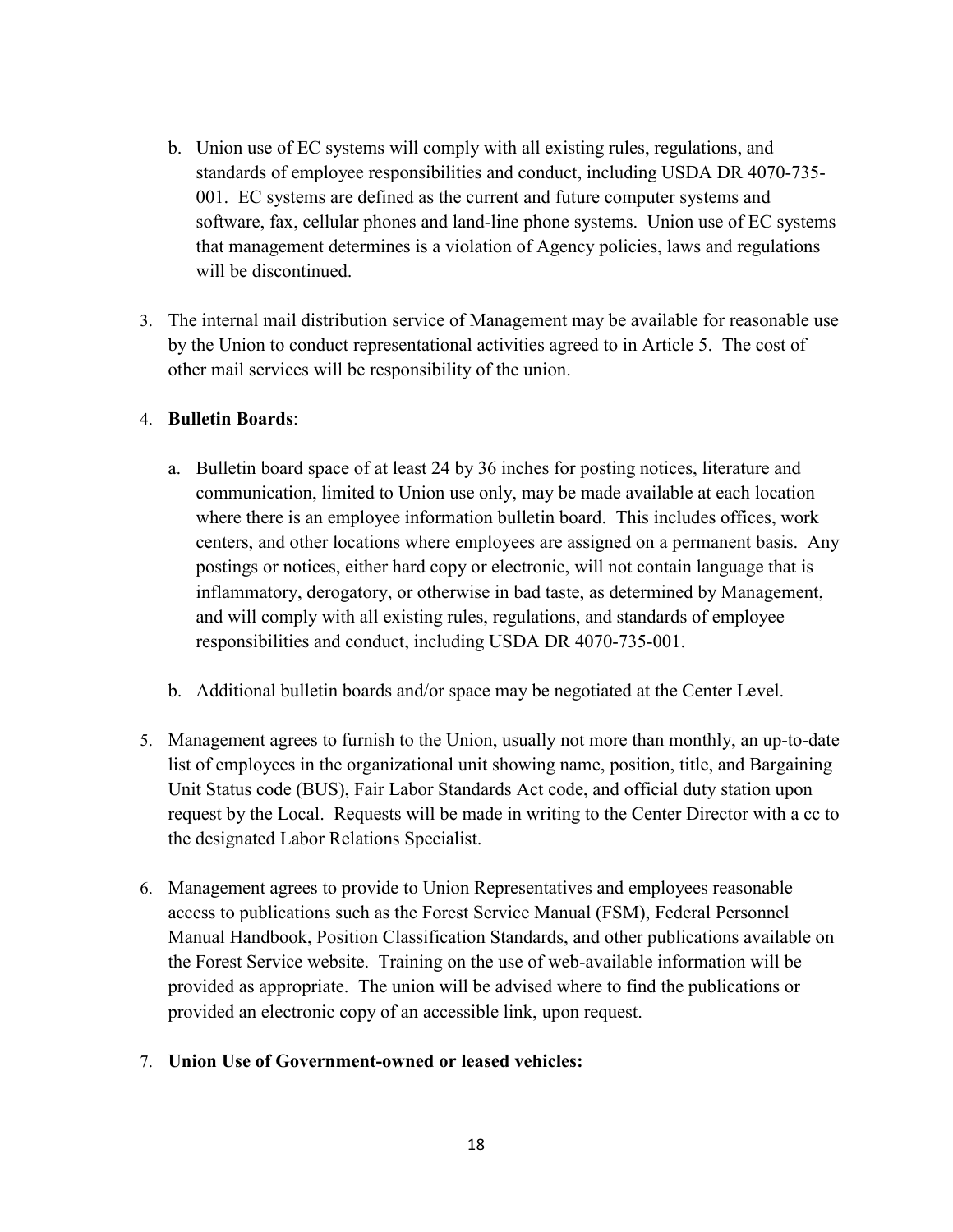a. Government-owned or leased vehicles may be authorized in accordance with current Federal Travel Regulations for use by Union officials employed by the Agency for Union representational functions for which official time release has been approved, provided that management has determined it is in the primary interest of the government and an efficient and effective use of resources, and:

1. A vehicle is available.

2. The Union Representative has made reasonable efforts to resolve the matter through the use of more economical representation means such as telephones, email, electronic meeting capabilities, etc.

- 3. A more economical and efficient method of transportation is not available.
- b. When a government vehicle is not available, Union use of a private vehicle for a representational matter and reimbursement for mileage that is in compliance with Federal rules and regulations and is in the primary interest of the government may be approved at management discretion.

## <span id="page-18-0"></span>**ARTICLE 8**

#### **GRIEVANCE PROCEDURE**

- 1. The purpose of this Article is to provide a mutually acceptable method for the prompt resolution of grievances filed by the Parties and/or employees. The Parties agree that most grievances and complaints should be resolved in an orderly, prompt, and equitable manner that will maintain the self-respect of the employee and be consistent with the principles of good management and the public interest.
- 2. Grievance means any complaint:
	- a. By any employee concerning any matter relating to employment of the employee;
	- b. By an labor organization concerning any matter relating to employment of any employee; or
	- c. By any employee, labor organization, or agency concerning
		- 1. The effect or interpretation, or a claim of breach, of a collective bargaining agreement, or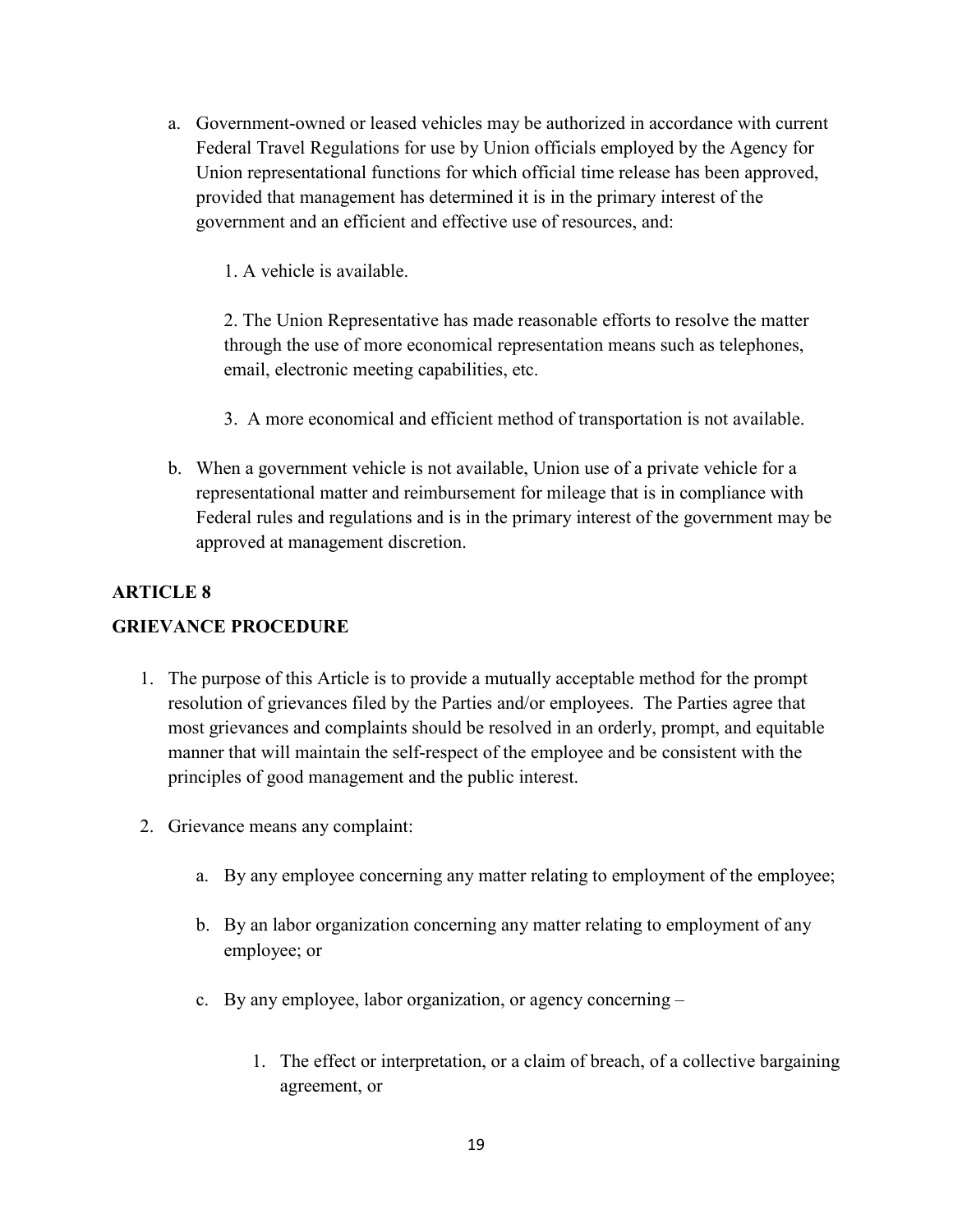- 2. Any claimed violation, misinterpretation, or misapplication of any law, rule, or regulation affecting conditions of employment.
- 3. **Exclusions**: This grievance procedure does not apply to:
	- a. Any claimed violation of Title 5, Chapter 73, Subchapter III, relating to prohibited political activities (Hatch Act);
	- b. Retirement, life insurance, or health insurance;
	- c. A suspension or removal under 5 U.S.C. 7532 (national security reasons);
	- d. Any examination or certification administered by the Office of Personnel Management;
	- e. Appointments;
	- f. The assignment of a performance rating of record that is Superior or higher;
	- g. The classification of any position that does not result in the reduction in grade or pay of any employee;
	- h. An award in any form of incentive pay; including cash awards; quality step increases; or recruitment, retention or relocation payments.
	- i. Reduction-in-Force or furloughs of more than 30 days;
	- j. Separation or reduction-in-grade action taken under 5 U.S.C. 7515 (Adverse Actions) or 5 U.S.C. 4303 (Unacceptable Performance). Employees may have appeal rights for these actions.
	- k. Separations during a probationary or trial period;
	- l. Bills of Collection issued to employees, which are covered by special process in Article 21, Section 10;
	- m. Collections from accountable officers (unless case law allows it to be grieved);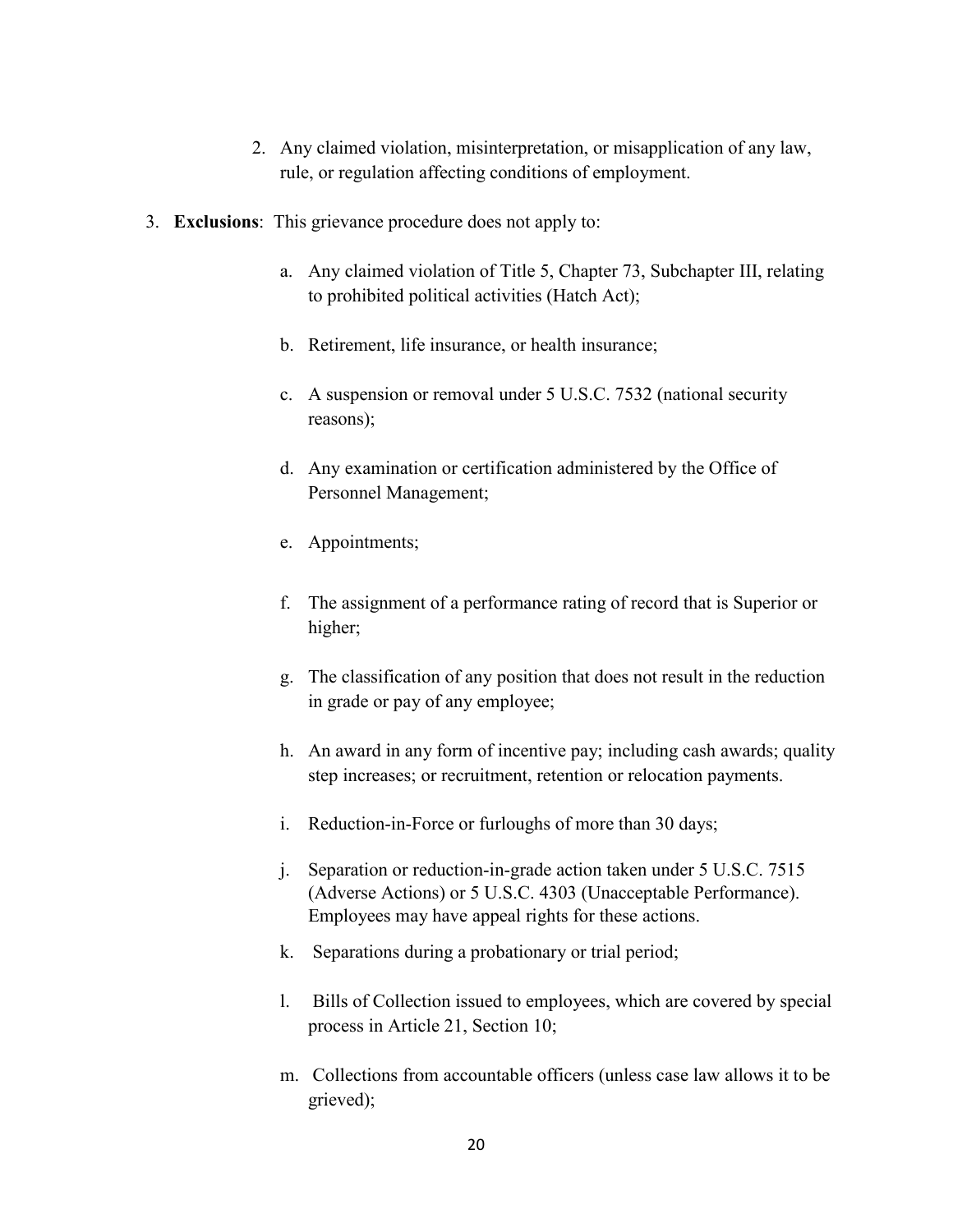- n. Determinations of exempt/nonexempt status and claims for compensation under the Fair Labor Standards Act.
- 4. **Election of Forum**: An employee shall be deemed to have exercised his/her option under this subsection to raise the matter under either a statutory procedure or the negotiated procedure, an election of forum, when the employee timely initiates an action under the applicable statutory procedure or timely files a grievance in writing, in accordance with the provisions of the negotiated procedure, whichever event occurs first. In the event an appeal or complaint of an employee is accepted who has exercised a statutory procedure or timely filed a grievance, the grievance or other procedure will be cancelled.

#### 5. **Resolution:**

- a. Most grievances arise from misunderstanding or disputes that can be resolved promptly and satisfactorily on an informal basis. In order to resolve grievances at the lowest level, the participants are encouraged to have open discussions. However, discussions prior to and throughout the grievance process do not extend any time frames unless mutually agreed to by the Parties in writing.
- b. Management will cancel an employee's grievance upon termination of the employee's employment with the Agency, unless the personal relief to the employee may be granted after termination of employment; or upon the death of the employee, unless the grievance involves a question of pay.
- 6. A grievance may be filed by an employee or a group of employees, by the Union, or by Management. Only the Union, or a representative designated by the Union, may represent employees in such grievances. However, any employee or group of employees may personally present a grievance and have it resolved without representation by the Union provided that the Union will be given an opportunity to be present at all formal discussions in the grievance process. Any resolution must be consistent with the terms of this Agreement.

## 7. **Grievance Filing:**

a. The parties are encouraged to freely engage in Conflict Management Program services including mediation and facilitated discussions that will assist in facilitating resolution of problems.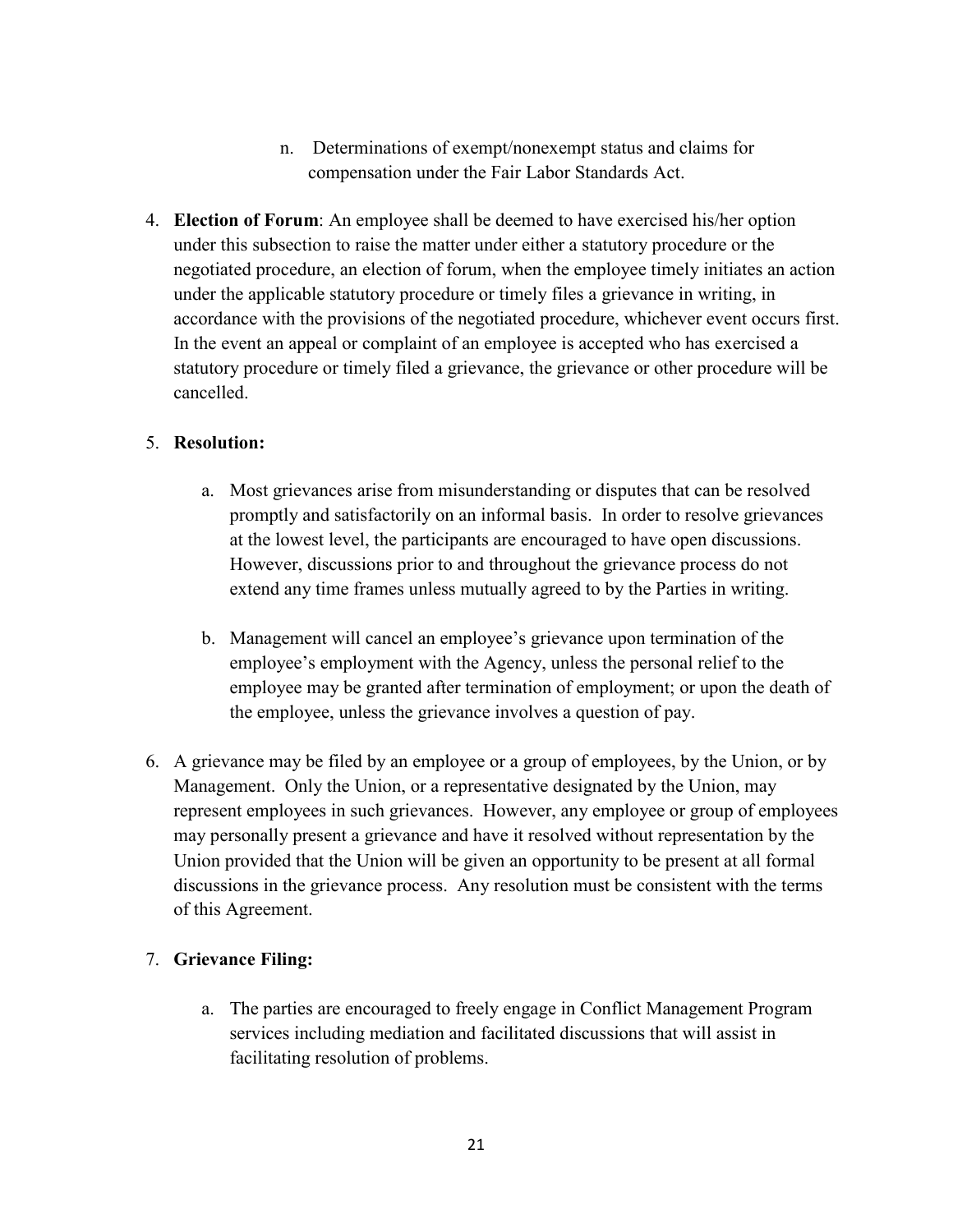- b. The early identification and resolution of problems is recognized as an effective way of preventing grievances. Employees should be encouraged to meet as soon as problems develop to avoid having to use the formal grievance process.
- c. Grievances will be filed with the designated Receiving Official noted below in section 7. The Receiving Official may designate another grievance Deciding Official full authority to decide or settle the grievance. Written designation notice will be provided to the designated Union official within ten (10) days of receipt of the grievance.
- d. If at any step of the grievance procedure it is determined that the Management official does not have the authority to resolve the grievance, the grievant and the designated Union official will be informed and the grievance will be forwarded to the proper official. This will fulfill the grievant obligation to meet the timetable set up in the grievance procedure, but it will not be considered as one of the steps. Any grievances starting at the Step 2 level that are not resolved, may proceed to arbitration.

## 8. **Grievance Procedure:**

a. Step 1:

- 1. The grievant and/ or representative must file a Step 1 Grievance in writing with the Center Director, with a carbon copy to the Labor Relations Specialist, within thirty (30) days of the incident resulting in the complaint or the date the grievant first became aware of the matter which precipitated the grievance.
- 2. The written grievance will identify the nature of the grievance, a summary of the issues, the contractual or legal non-compliance or violation, and the relief requested. The parties may mutually agree to meet to discuss the grievance matter prior to issuing a grievance response.
- 3. A written decision will be transmitted to the grievant and Union within thirty (30) days after the grievance filing date. Included within such decision shall be a statement indicating the grievant right to submit a grievance to Step 2.

b. Step 2: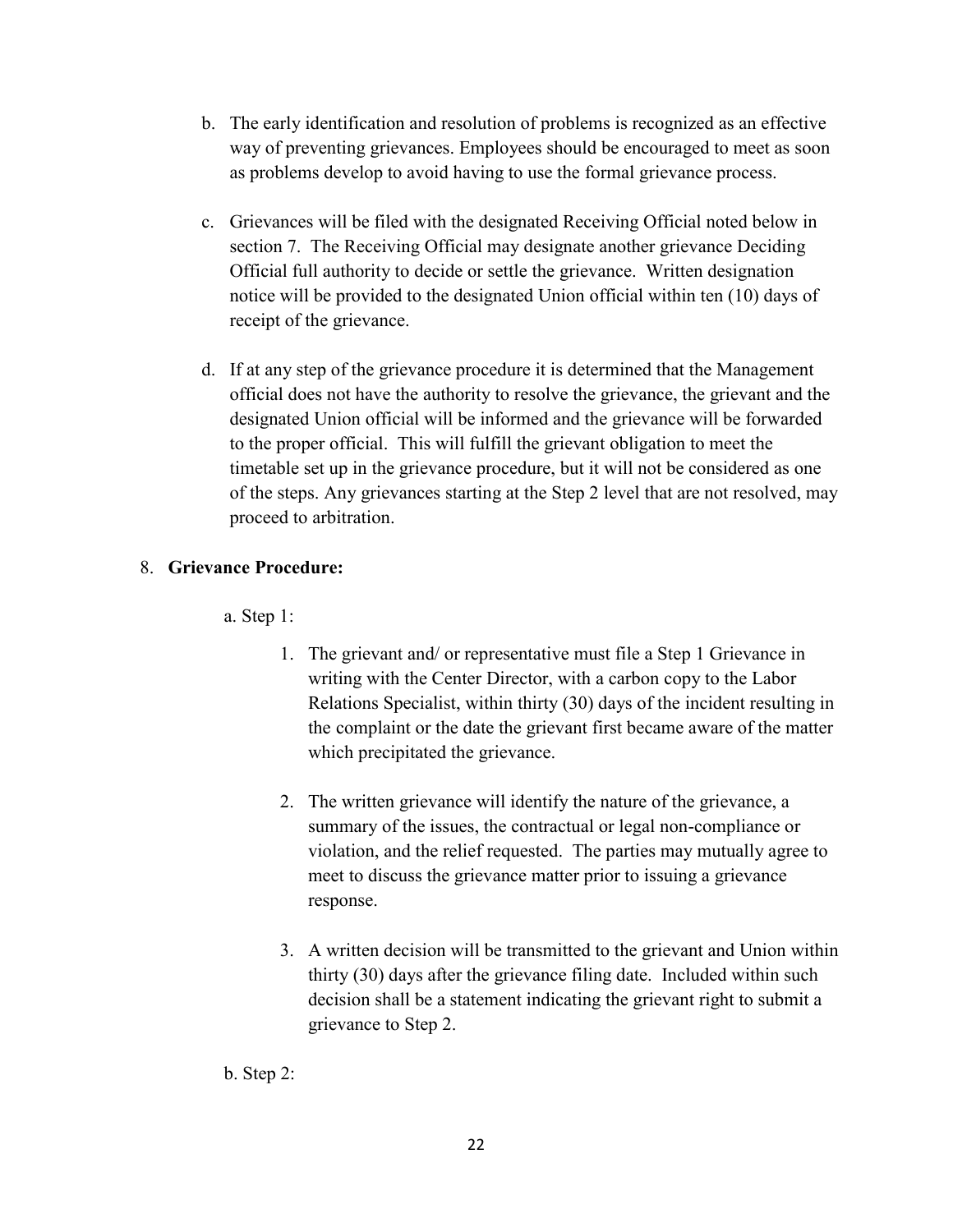- 1. If the grievant is dissatisfied with the decision given in Step 1, the grievant may submit a Step 2 grievance in writing to the National Assistant Director, with a cc to the Labor Relations Specialist, thirty (30) days after receipt of the Step 1 Grievance Response.
- 2. The written grievance will specify unresolved issues and the relief requested. Grievances beginning at Step 2 will include the information required under Step 1 and a copy of any letter or documents being grieved.
- 3. A meeting may be held to resolve, discuss, or clarify facts and issues that may impact the decision, when mutually agreed by the Parties. When the meeting would require the Parties of the grievant to leave the Center, telecommunications may be used at the option of either Party.
- 4. The official listed above shall render a written decision to the grievant and the Union with thirty (30) days of the receipt of the Step 2 grievance. This decision shall be the final Agency decision on the grievance. Included with the decision shall be a statement indicating that if the grievance is not resolved, the Union may refer the matter to arbitration in accordance with Article 9. Any grievance starting at the Step 2 level with the National Assistant Director that are not resolved, may proceed to arbitration.

#### 9. **Management Grievance Procedure:**

- a. Step 1:
	- 1. The Center Director or appropriate management official may file a written grievance with the Local #0446 Union President. The grievance must be filed within thirty (30) days of an alleged violation of contract, regulation, law or other obligation unless Management could not reasonably be expected to be aware of the incident by such time. In that case, the notification must be given within thirty (30) days from the date the incident became known. The parties may mutually agree to meet to discuss the grievance matter prior to issuing a grievance response.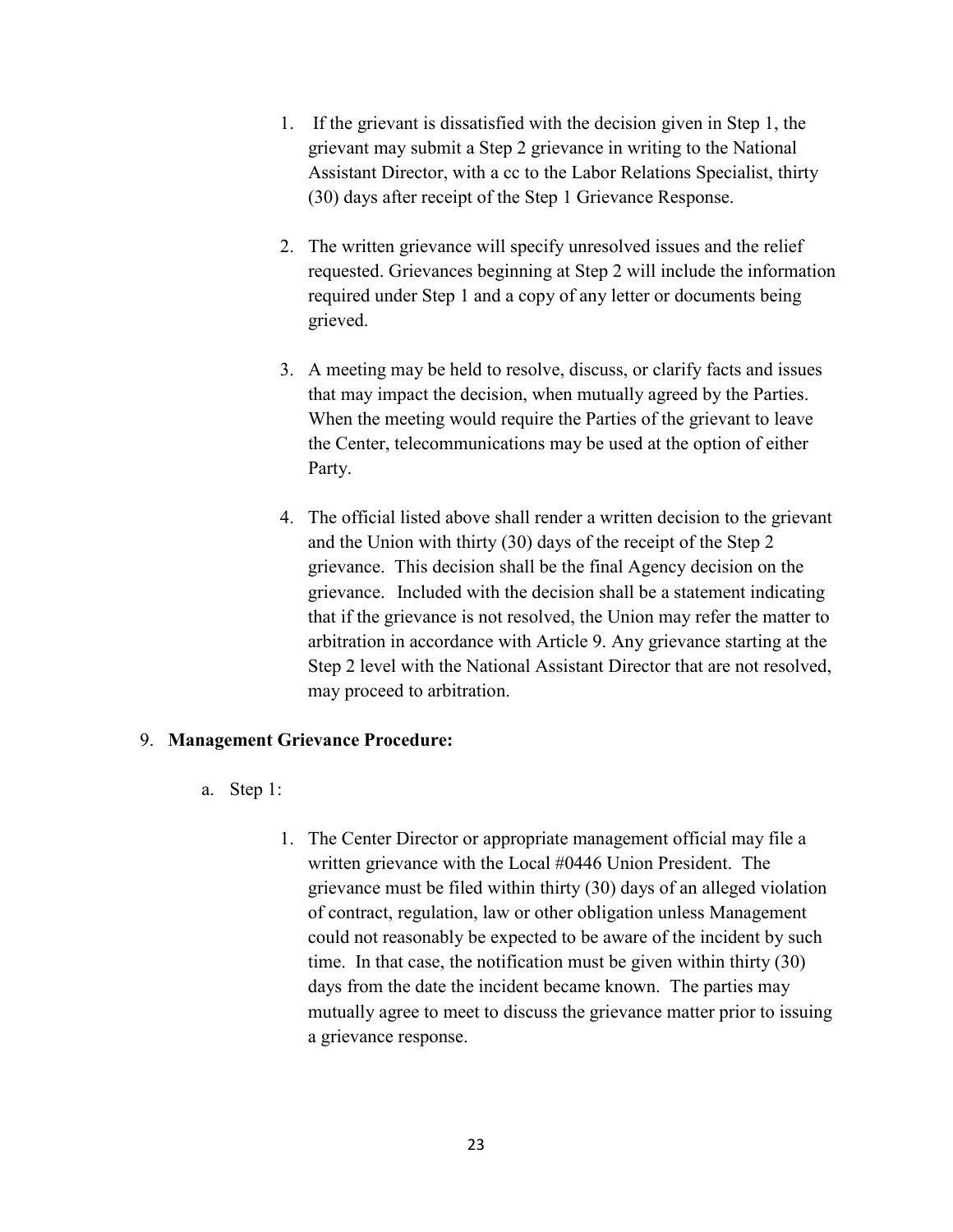- 2. The Union President shall respond in writing to the grievance filing official, with a cc to the Labor Relations Specialist, within thirty (30) days of the grievance filing date.
- b. Step 2:
	- 1. If not resolved at Step 1, the Center Director or appropriate management official may submit a Step 2 grievance to the National Office of AFGE within thirty (30) days of receipt of the Step 1 decision. The National Office will make a decision in writing to the grievance filing official with a cc to the Labor Relations Specialist, within thirty (30) days of receipt of the Step 2 grievance.
	- 2. In the event satisfactory resolution is not achieved, the management official designated to receive the Step 2 decision may elect to process to arbitration in accordance with the provisions of Article 9.
- 10. **Time Limits:** An extension to time limits in this article may be requested in writing, to the official designated to receive the grievance, and extended by mutual consent of the Parties.
	- a. Failure of the responding management official to meet time limits, shall result in the grievance automatically moving to the next step in the negotiated grievance process.
	- b. Failure of the Union or grievant to meet time limits automatically cancels the grievance.

# <span id="page-23-0"></span>**ARTICLE 9**

## **ARBITRATION**

## 1. **Right to Arbitration:**

a. If a grievance decision processed under the negotiated grievance procedure is not acceptable, the issue may be submitted to the Federal Mediation and Conciliation Service (FMCS) for arbitration by Management or the Union. The Party filing the arbitration will notify the other party in writing with a copy of the arbitration filing notice within seven (7) days of the filing. An arbitration must be filed in writing, signed by the President of AFGE Local #0446, or the appropriate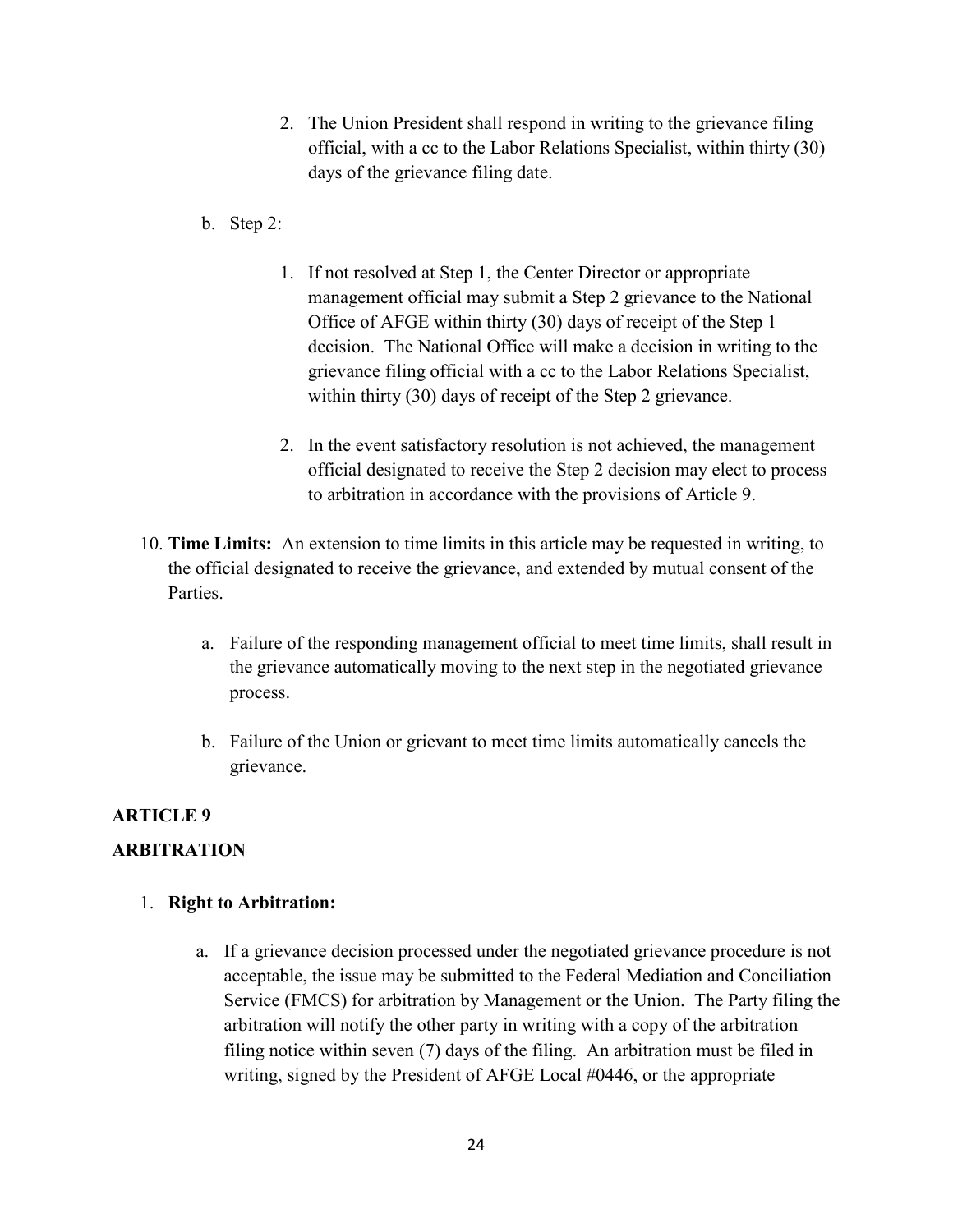Management Official at Step 2 under Article 8.8, within thirty (30) days following receipt of the grievance decision.

b. The Party invoking arbitration may opt to postpone the arbitration hearing date if that Party has filed an Unfair Labor Practice charge alleging information relevant to the case has been withheld until the Federal Labor Relations Authority has rendered its decision.

2. Where there are a number of grievances concerning the same issue, the Parties will review the issue and may mutually agree to combine the grievances for a precedential decision by the arbitrator.

3. **Arbitrator Selection:** Unless otherwise mutually agreed, the invoking Party will submit a request within seven (7) days of invoking arbitration to the FMCS for a list of seven impartial persons qualified to act as arbitrator. Within fifteen (15) calendar days after receipt of such list, Management and Union shall confer to select an arbitrator. If the Parties cannot agree on an arbitrator from the list, each Party shall strike one name in turn from the FMCS list. The determination of which Party shall strike first from the list will be determined by the flip of a coin or an agreement between the Parties. After each Party has struck three names from the list, the remaining person shall serve as the arbitrator. If the responding party fails to participate in the selection process, the invoking party will make a selection of the arbitrator from the list. The invoking party must submit the arbitration case information to the Arbitrator and /or FMCS and the charged party within twenty-one (21) days of election of the arbitrator. Failure to do so cancels the grievance.

4. Each Party shall submit a separate statement to the arbitrator, who shall determine the issue to be heard. The Parties may agree to a joint submission.

## 5. **Fees and Expenses:**

- a. The cost of arbitration, including arbitrator's fees and expenses, shall be borne by the losing party. When a decision does not clearly favor one party's position over the other, the arbitrator may specify that all costs should be borne equally by the parties.
- b. If a transcript is requested by either Party, the cost will be borne by that party. If the other party requests a copy, they will pay half (1/2) of the total cost of the transcript.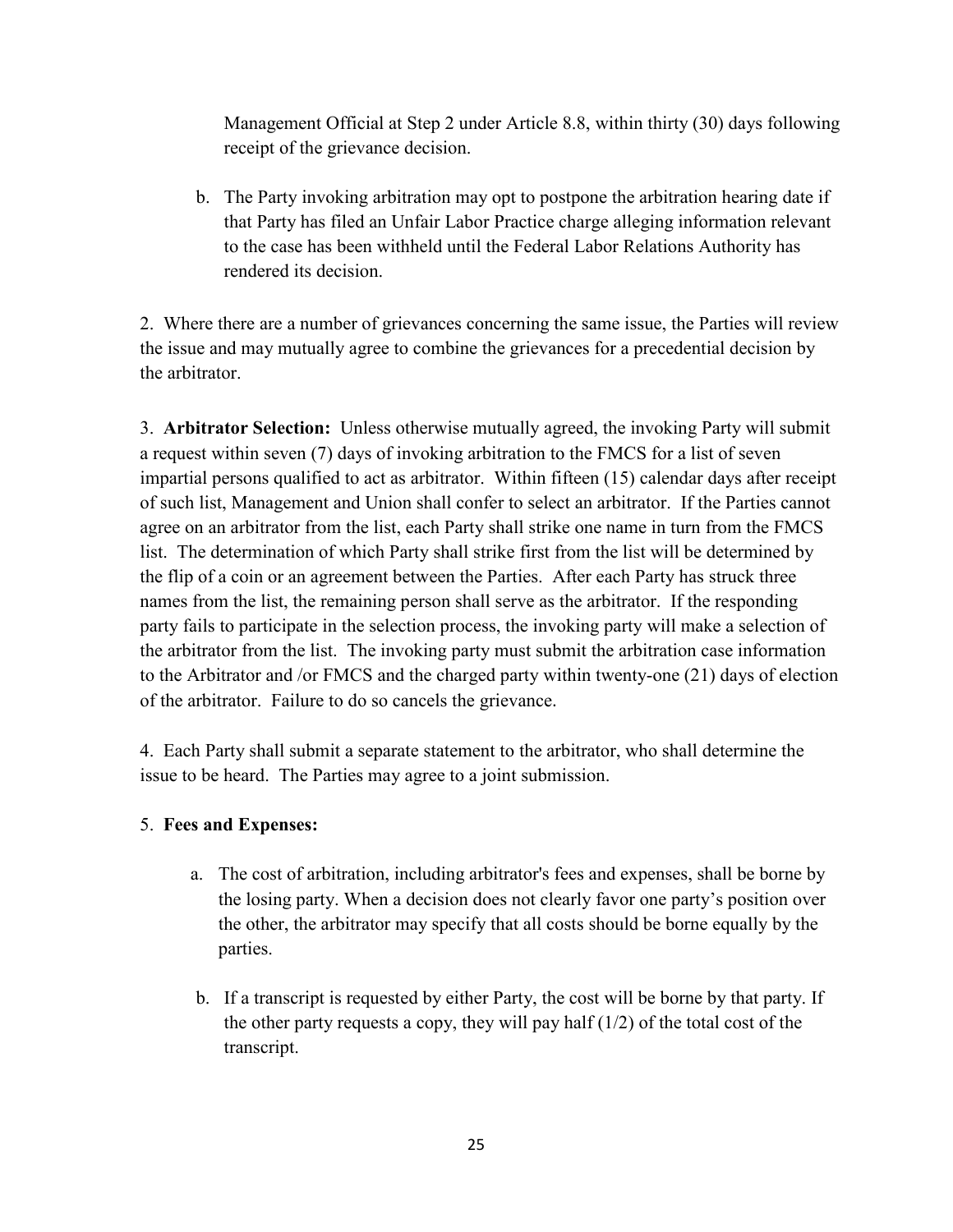- c. In the financial interest of both parties, arbitrator lists will be requested on-line. The cost to file the Arbitration and obtain the panel/arbitrator list will be split by the parties.
- d. If a clarification of an arbitrator's decision is necessary, the requesting Party will pay for the additional arbitration fees and expenses. The arbitrator will be requested to complete the clarification within thirty (30) days. If jointly requested, the costs will be shared.
- e. The arbitration hearing will be held, if possible, on Agency premises and during the regular day-shift hours. If the hearing cannot be held on Agency premises, the arbitration meeting location will be mutually agreed to by the parties. The grievant and any employee called as a witness will be excused from duty to the extent necessary to participate in the official proceedings with pay and travel expenses as authorized in federal travel regulations. Questions raised as to whether a witness is necessary will be resolved by the arbitrator. An equal number of Union Representatives, employed by the Agency may be authorized official time, travel, and per diem expenses, in accordance with Article 5 provisions, as there are Management Representatives.
- f. Employee grievant(s) on shifts other than the regular day shift will be temporarily placed on the regular day shift for the duration of the hearing in which they are involved. Employee witnesses other than the grievant(s) will be made available for the hearing subject to applicable overtime compensation.
- g. Both Parties will provide a list of their witnesses no later than four (4) weeks before the actual date of the arbitration.

## 6**. Authority:**

- a. The arbitrator's authority is limited to the adjudication of issues that were raised in the grievance procedure. The arbitrator shall not have authority to add to, subtract from, or modify any of the terms of this Agreement, or any supplements.
- b. The arbitrator who heard the merits of the case will retain jurisdiction until all issues pertaining to the implementation of the award have been resolved. The Parties shall use the most economical and efficient method of resolving these issues.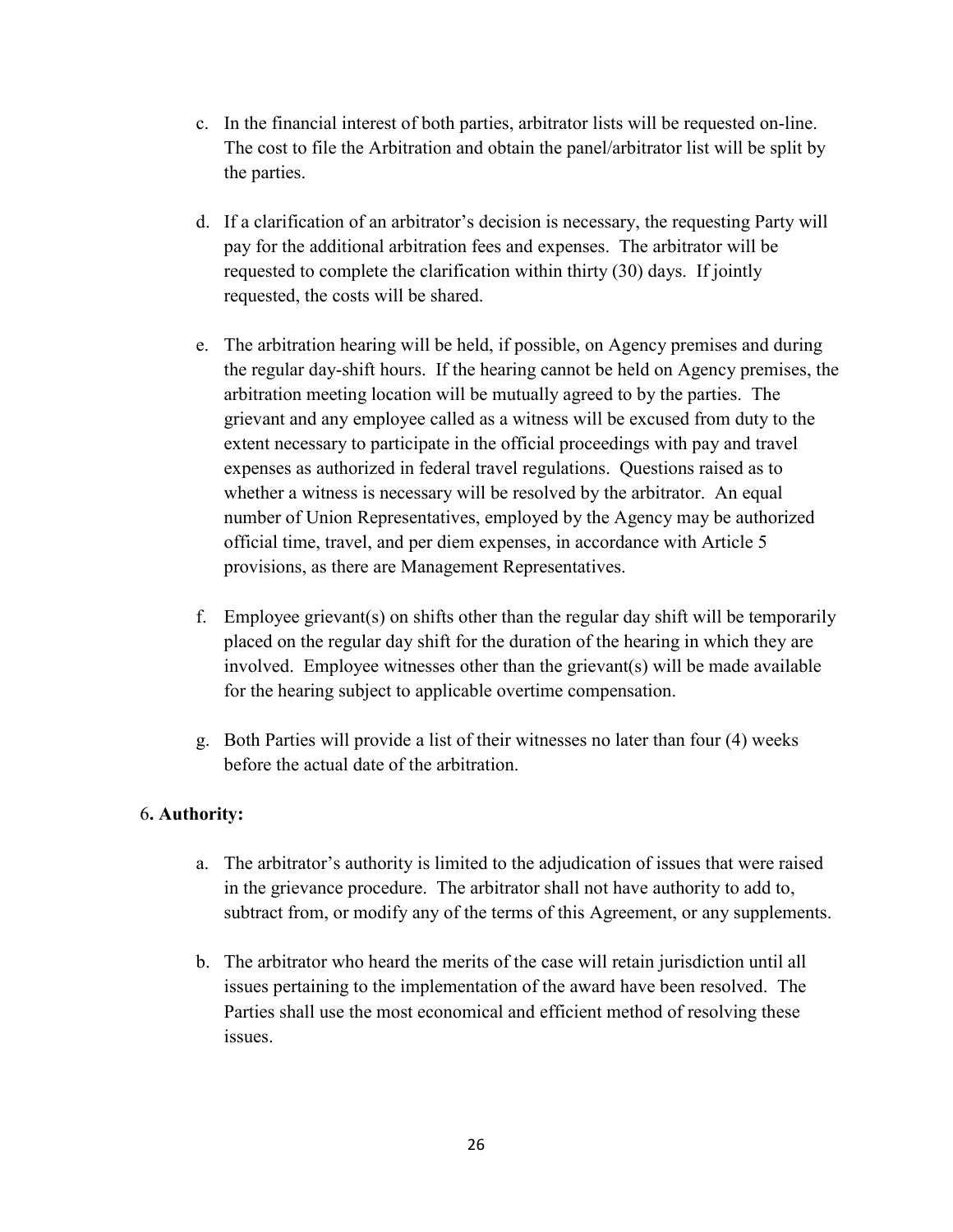7. **Threshold Determinations:** The arbitrator shall have the authority to make threshold determinations concerning grievance and arbitration ability, continuing violation theory or any other legal threshold matter to be resolved. Threshold questions shall be resolved by the arbitrator prior to the hearing on the merits of the grievance, unless otherwise agreed by the Parties.

## 8. **Arbitration Process:**

- a. Upon selection of the arbitrator in a particular case, the respective representative for the Parties will communicate with the Arbitrator and each other in order to select a mutually agreeable date for the arbitration hearing. The Parties will endeavor to schedule the hearing within forty-five (45) days after arbitration is invoked. If the Parties are unable to mutually agree and schedule a hearing date within forty-five (45) days, the Arbitrator will select a date.
- b. If the Arbitrator is not available within the timeframe, the Parties shall agree either to extend the time frame or select a different Arbitrator.
- c. The Arbitrator will be requested to render the decision and remedy to the Parties as quickly as possible, but, in any event, no later than thirty (30) days after the conclusion of the process as described above, unless the Parties agree to a different timeframe.
- d. The Arbitrator's decision shall be final and binding, unless an exception is filed with the Federal Labor Relations Authority (FLRA). If no exception is filed, the Arbitrator's decision and remedy will be implemented. An exception to the Arbitrator's decision may be filed in accordance with FLRA regulations.

#### 9. **Expedited Arbitration**:

- a. A stipulation of facts to the Arbitrator can be used when both Parties agree to the fact at issue and a hearing would serve no purpose. In this case, data, documentation, etc., are jointly submitted to the Arbitrator with a request for decision based upon the facts presented.
- b. An arbitrator inquiry may be used to expedite the resolution of the grievance. In this case, the Arbitrator would make such inquires as he or she deemed necessary, prepare a brief summary of the facts, and render an on-the-spot decision with a summary opinion. The Parties may mutually agree to eliminate the summary opinion.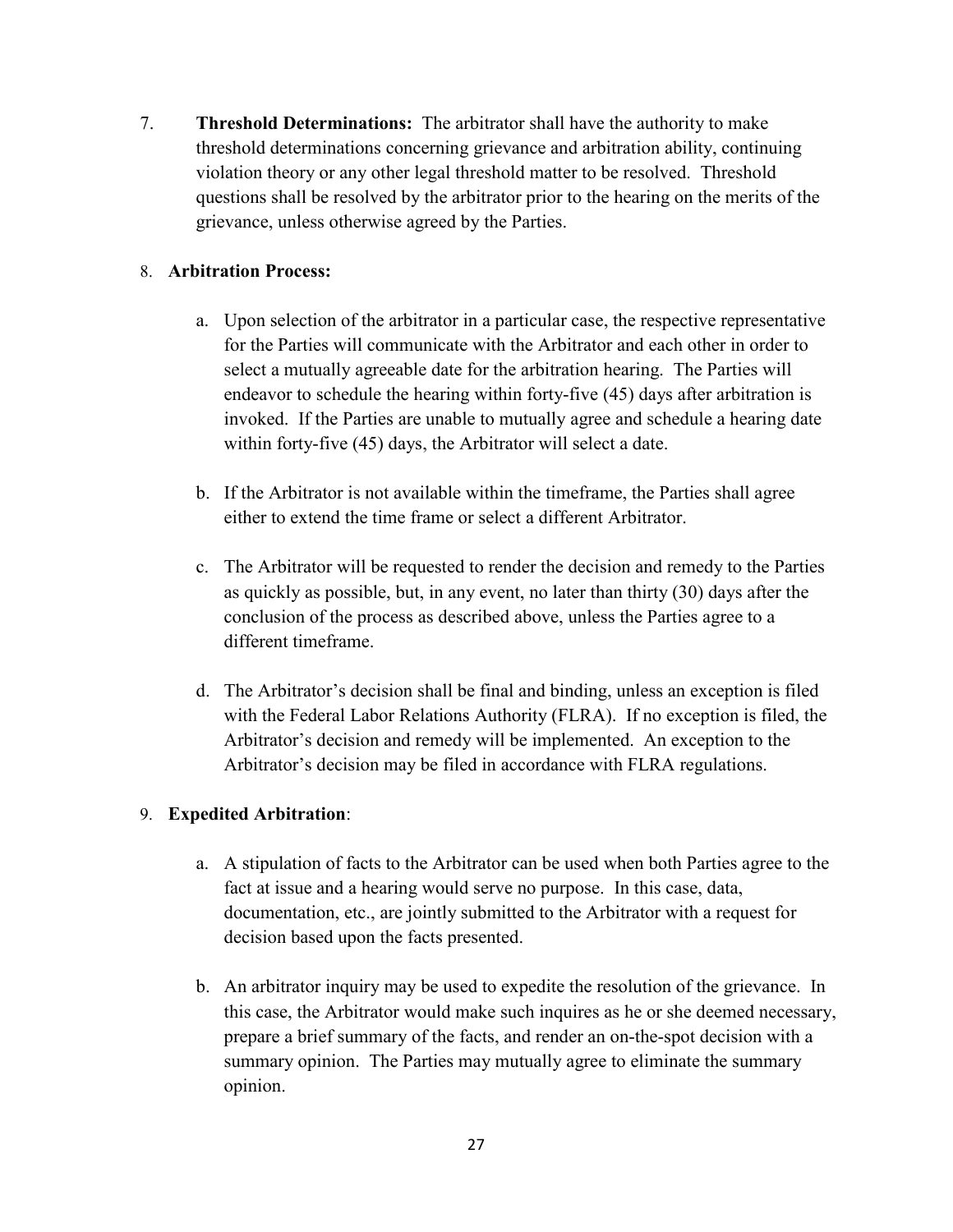<span id="page-27-0"></span>c. By mutual agreement, either Party may ask the Arbitrator to render summary judgement.

## **ARTICLE 10**

## **NEGOTIATIONS**

#### 1. **Midterm Negotiations:**

- a. The Parties agree that changing working conditions may create a need for the Agency and/or the Union to propose midterm negotiations regarding items that are not already covered by this Agreement.
- b. If negotiations are requested for a negotiable matter, the Parties will meet and negotiate in accordance with Section 2 of this Article with respect to the proposed changes to conditions of employment.
- c. Management may implement changes in conditions of employment, not in conflict with this Agreement, after the Union has been notified in writing of the changes and given the opportunity to bargain, including conclusion of mediation and impasse procedures.
- d. Management agrees that it will not unilaterally implement negotiable changes in personnel policy or practices or conditions of employment that effect bargaining unit employees working conditions, until the bargaining obligation has been met, except for emergencies or when the date of implementation is required by law. In these situations, post-implementation issue resolution or negotiations may be appropriate.

## 2. **Negotiation Procedures:**

- a. For Management initiated proposals, Management will furnish notice of the changes affecting conditions of employment to the Local #0446 President. The Union has up to thirty (30) days after receipt of the proposal to request mid-term negotiations by submitting written proposals to Management. If a timely response with written proposals is not received from the Union, Management may implement the change.
- b. For Union proposed changes, the Union will submit a written Union proposal notice to the appropriate Center Director, with a cc to the designated Labor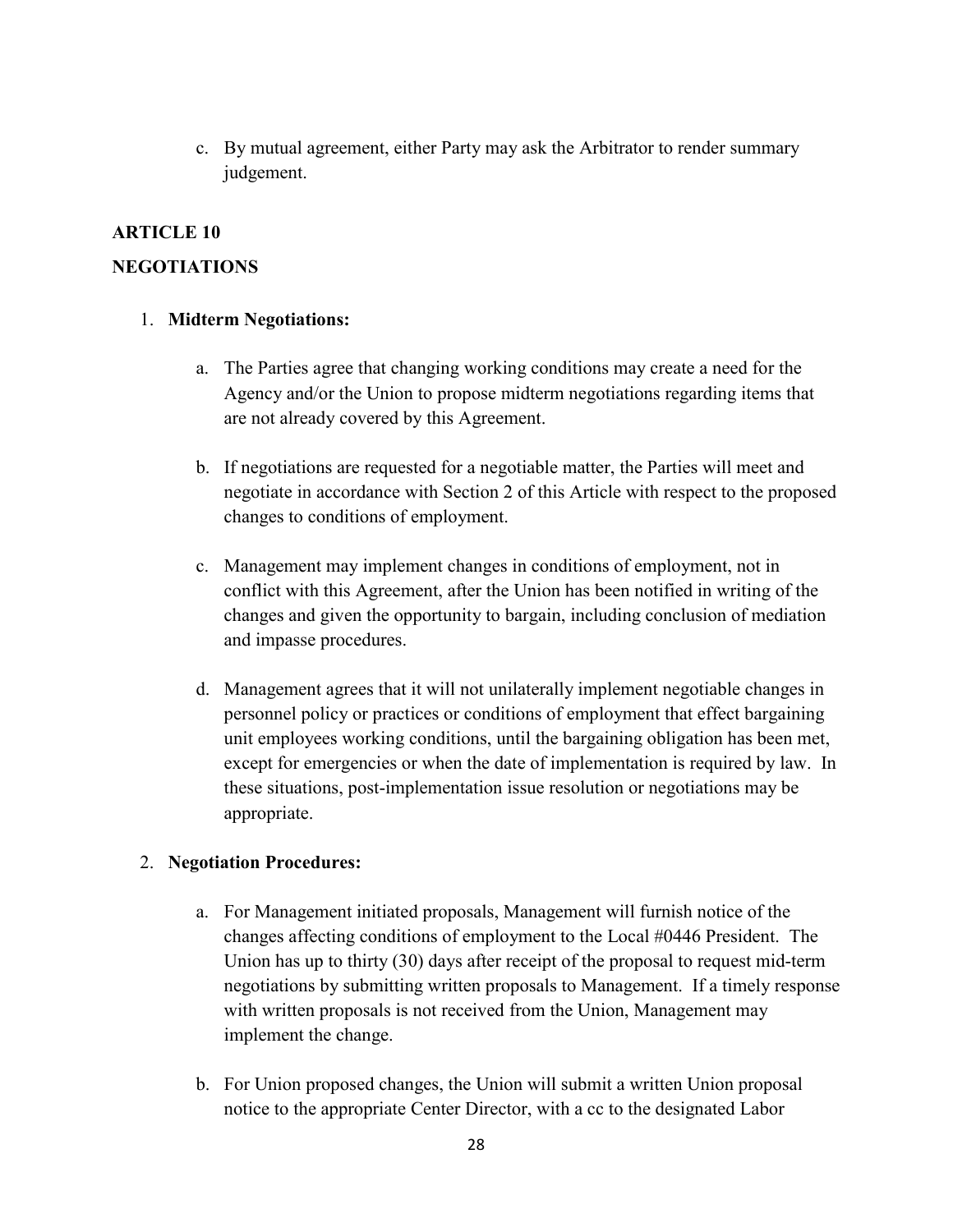Relations Specialist. Management will respond within thirty (30) days of receipt of the proposal.

- 3. **Information Requests:** Union information requests must satisfy Authority case law in accordance with 5 USC 7114 (b) (4) concerning the particularized need standard and may not include matters concerning privacy and confidentiality. The Parties agree that information requests will be prudent and necessary to respond to the notice or proposal.
- 4. **Time Limits:** When information data is requested from either Party regarding a matter to be negotiated, the time limits for a formal notice response will be automatically extended to that equal to the number of days it takes to receive the information or a response. The parties will submit information requests regarding the matter to be negotiated at least fifteen (15) days in advance of scheduled negotiations or the notice response due date.
- 5. **Ground Rules for Midterm Negotiations:** The parties will use the most economical and efficient methods to conduct negotiations, including teleconferencing and/or electronic communication tools. Union negotiators in numbers equal to the number of Management negotiators will request official time and travel and per diem in accordance with Article 5 procedures. Additional ground rules may be established by the Parties prior to negotiations.
- 6. **Posting and Distribution:** The electronic distribution of all Memorandum of Understanding (MOU) to Union officials and Management will be the responsibility of Management, unless otherwise agreed. Management will provide a copy of a final signed MOU to the AFGE Local #0446 President within thirty (30) days of the effective date.

## 7. **Negotiability Disputes and Impasses:**

- a. If Management believes a written Union proposal is non-negotiable, it will raise the issue of negotiability, in a timely fashion, at the early stages of the negotiation process so that attempts can be made to resolve any negotiability matters. The Union will be provided, upon request, with a written statement of the rational for a claim of non-negotiability. Either Party may submit a negotiability appeal to the FLRA in accordance with applicable regulations.
- b. In the event of an impasse, either Party may invoke mediation, and, if unsuccessful, may request the Federal Services Impasse Panel (FSIP) to consider the matter, or by mutual agreement, may refer the matter to binding arbitration in accordance with Article 9.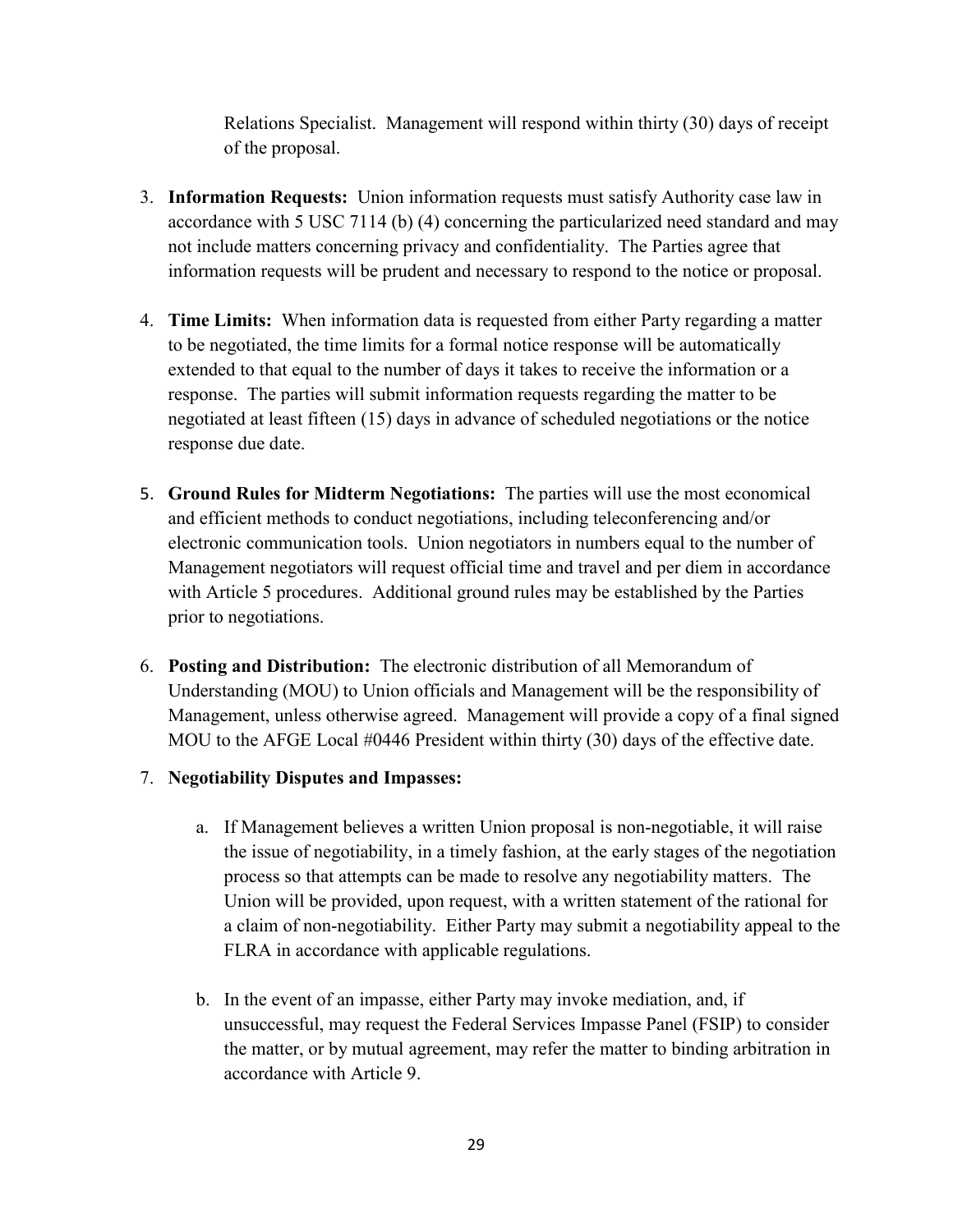8. **Past Practices:** Upon approval, this Agreement will supersede and cancel all previous formal and informal labor agreements, including any past practices, and will serve as the sole Agreement between the parties.

## <span id="page-29-0"></span>**ARTICLE 11**

## **PRE-NOTIFICATION FOR UNFAIR LABOR PRACTICE CHARGE**

- 1. The Parties agree that prior to filing an Unfair Labor Practice (ULP), the charging Party will serve written notice of the alleged ULP Charge on the other Party. The charged party will respond in writing acknowledging receipt of the pre-ULP Notice and its intent to request the opportunity to discuss the issue(s). If resolution is invoked, the Parties will attempt resolution within five (5) working days, unless more time is mutually agreed to. If the charged party does not acknowledge receipt within two (2) days of the pre-ULP filing, the formal ULP may be filed. The informal resolution period will not extend formal FLRA ULP filing timelines.
- 2. The Parties will have full authority to mutually agree to any procedures necessary for resolution.
- 3. Amendment of the ULP charges on the same issue will require pre-notification to the charged party.

## <span id="page-29-1"></span>**ARTICLE 12**

## **ORIENTATION OF EMPLOYEES**

- 1. All new employees shall be informed by Management that the Union is the exclusive representative of bargaining unit employees assigned to the Centers. When the Union supplies Management a packet of Union representational information, it will be provided to bargaining unit employees in the new employee orientation package.
- 2. Representatives of the Union will be invited to speak at orientation sessions which are held for bargaining unit employees. The local parties may negotiate the amount of time needed, normally presentation time will not exceed one (1) hour. Union representatives must request official time in accordance with Article 5 procedures. The Union will receive a reasonable notice of at least seven (7) days prior to the sessions(s).
- 3. Upon request, but not more frequently than monthly, the local Union will be given a list of all employees added to the bargaining unit for the period requested.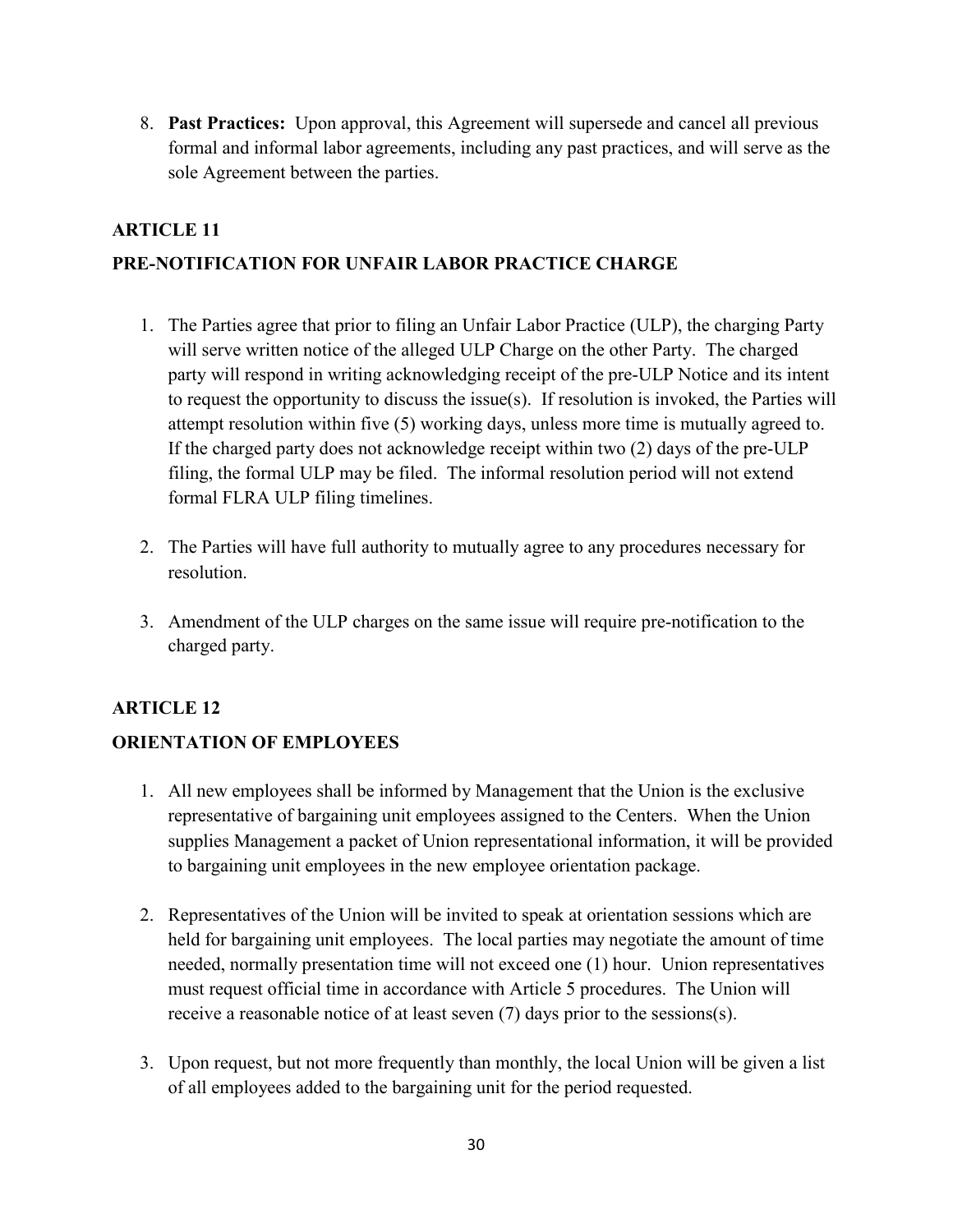4. Union representatives may remain in attendance during all of the orientation session(s) while conditions of employment are discussed in accordance with official time request and approval per Article 5.

## <span id="page-30-0"></span>**ARTICLE 13**

## **POSITION DESCRIPTION AND CLASSIFICATION**

- 1. **Policy:** Each employee shall have a position description which is accurate as to title, series, and grade, and clearly states major duties that are reflected in performance elements. A position description is deemed to be accurate when principal duties, knowledge requirements, and supervisory relationships are described, and it covers 80 percent or more of the work situation. All major duties must be covered in the 80 percent or more of the work situation. The term "major duty" means the grouping of tasks that are grade or series controlling, or takes 25 percent or more of an employee's time. The position description shall be reviewed annually by the employee and work supervisor, normally during the performance review period.
- 2. **Position Description Review Procedure**: Any employee who feels that he or she is performing duties outside the scope of their position description, or that it is otherwise inaccurate, may make a written request to their immediate supervisor that the position description be reviewed. The written request will include a summary of the inaccuracies and/or additional duties not described. The position description is then to be reviewed by the first line supervisor and the findings presented to the employee within thirty (30) days of the employee's request for review. In conducting the review, the supervisor will consider the employee's written and oral comments. Management shall refrain from reassigning an employee's duties during the position description review, if the sole purpose for reassigning the duties is to avoid reclassification of the position. The employee may have Union representation during any discussions related to the review. If the employee is not satisfied with the results of the review, he/she may grieve the accuracy of the PD review in accordance with Article 8.
- 3. **Position Classification Review Procedure:** When the supervisor agrees a position description is inaccurate for the position's assigned duties or the employee believes it is not properly classified, a position classification review or the rights and process for appeal may be requested. If the employee requests a position classification review from Management, Management will initiate an action. The classifier will consider the employee's written and oral comments. The employee may have Union representation during discussions related to the classification review. The findings will be reported via email to the employee no later than ninety (90) days from the date of the classification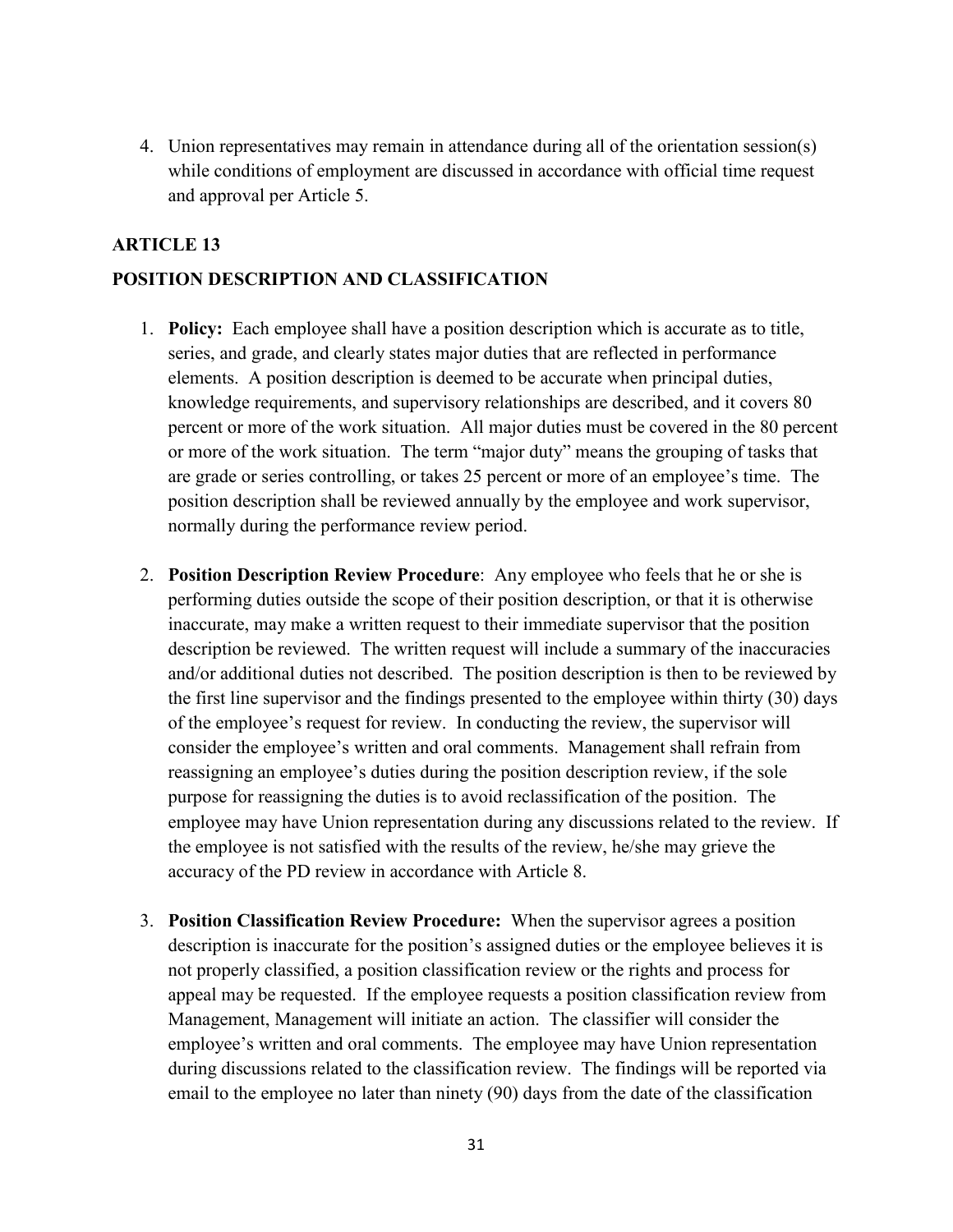review action. The employee may appeal the results of the classification review. Management shall refrain from reassigning an employee's duties during the classification review if the sole purpose for reassigning the work is to avoid reclassification of the employee's position.

4. **Noncompetitive Promotion:** If a classification review of a position or position description reveals that there has been an accretion of duties which would result in the classification of a position at a higher grade, Management may decide: to eliminate and/or redistribute the grade-controlling duties; the employee may be promoted; or the position may need to be competed in accordance with DR 4030-335-002, Merit Promotion and Placement. If Management eliminates and/or redistributes the grade controlling duties, the employee will be advised in writing of the decision within fifteen (15) days of the completion of the review. If Management temporarily needs to have the higher graded duties remain with the employee past the fifteen (15) days, then the employee will receive a noncompetitive temporary promotion, if eligible. The temporary promotion will be effective no later than the start of the pay period after the fifteen (15) days. If an accretion of duty action is applicable and management decides to process the promotion action, the employee will be promoted at the beginning of the first full pay period after the position has been classified at the higher level. In the event the promotion is delayed, Management will inform the employee of the reason for the delay and the pay period that the promotion will take effect.

## **5. New or Revised Position Description:**

- a. When an employee is assigned additional major duties, for twelve (12) months or more, not reflected in his/her current position description, Management will determine the appropriate process for modifying the position description. If appropriate, Management will revise the position description to reflect the changes in accordance with Section 1 above.
- b. When a new position description has been approved and classified, the supervisor and the employee will review and discuss the new position description and any associated performance measures and elements.
- c. If the Union requests copies of bargaining unit position descriptions they will be provided to the Union on a case by case basis.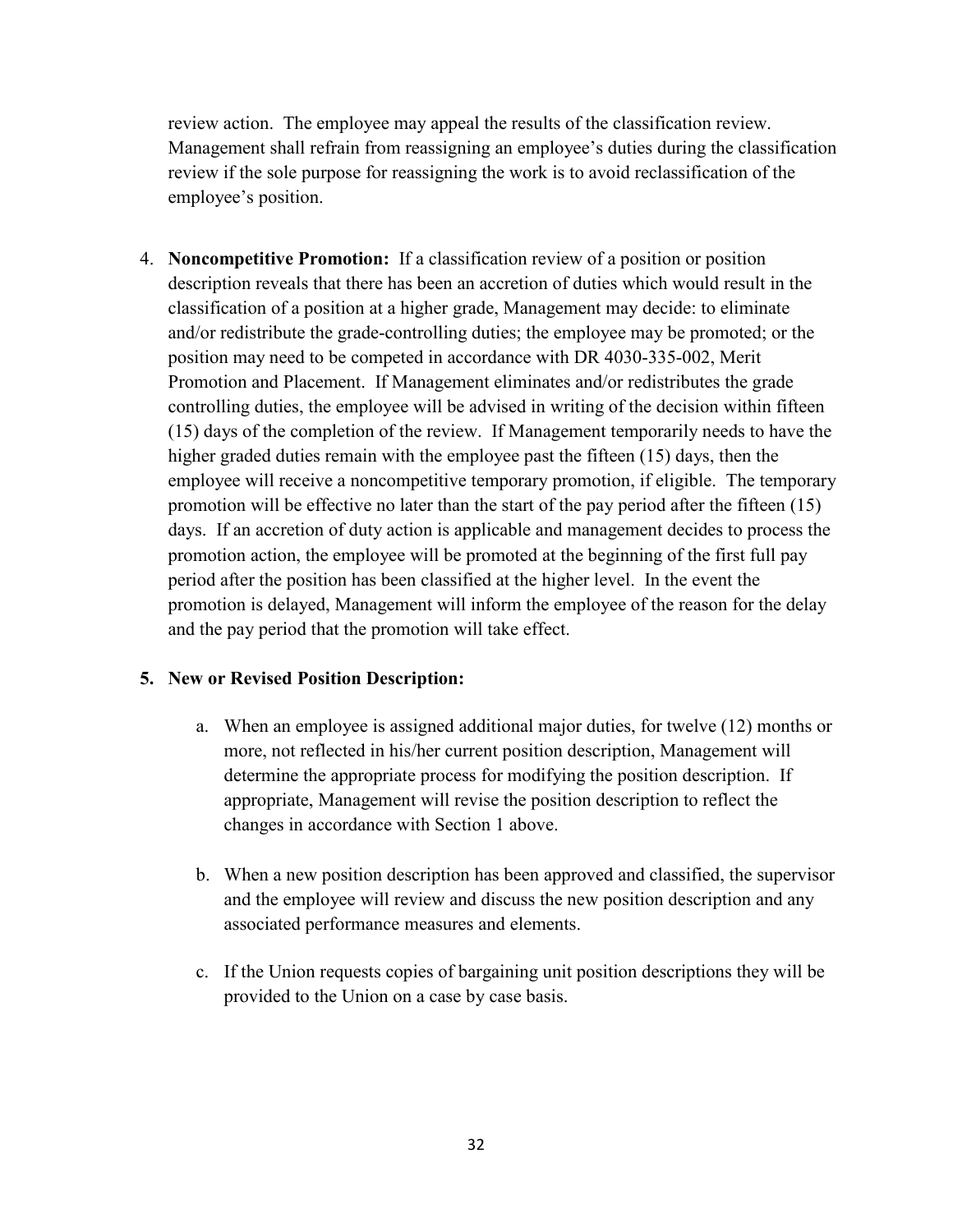# <span id="page-32-0"></span>**ARTICLE 14 PERFORMANCE MANAGEMENT SYSTEM**

- 1. Management and the Union recognize the right and obligation of Management to evaluate the performance of bargaining unit employees. The Parties agree that the Performance Management Program processes for the Agency in accordance with USDA DR 4040-430 will be applied in conjunction with the provisions of this Article.
- 2. The establishment of a performance plan consisting of performance elements and standards will include input from the employee. It is the supervisor's responsibility to ensure that the annual performance plan is documented on the Performance Plan and Appraisal for Non-Supervisors (AD-435E) form and signed by both the employee and rating official no later than thirty (30) days from the beginning of the new performance year, or within thirty (30) days after a change of position. Amendments or clarification of performance standards may be made during the rating year, with any amendments to standards noted on the AD-435 E form along with the initials of the employee and supervisor. The employee's signature or initials means that the performance plan has been discussed with and received by the employee.
- 3. Performance elements and standards must be consistent with the duties and responsibilities contained in the employee's position description. Generic standards for each element will be used without modification but must be clarified through measures and expectations. Supervisors and their employees shall discuss the content and meaning of performance standards at the time they are established or modified, and as necessary, document any clarification.

## 4. **Review:**

- a. The rating official will be an individual with administrative authority to appraise the employee and who has direct knowledge of the employee's work performance. Performance rating officials may consider work-related factors beyond the employee's control when evaluating their performance.
- b. A rating official may modify performance level expectations to adjust for time spent on Union activities, in accordance with 5 U.S. Code § 7114 and Article 5, for employee's administering this Agreement in addition to their regular duties.
- c. Performance elements will be established in accordance with USDA DR 4040- 430.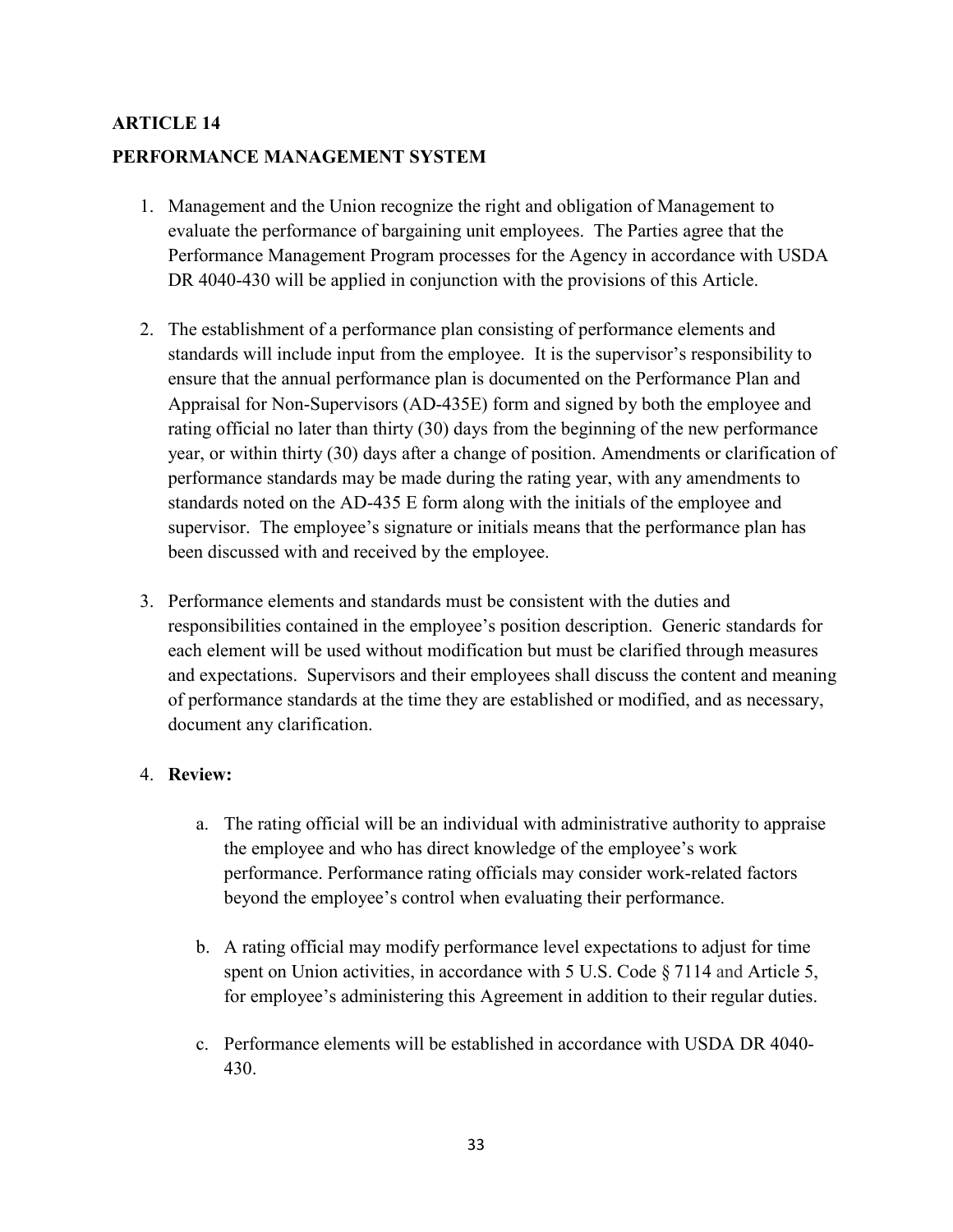## 5. **Application:**

- a. The application of the performance standards and elements to employees having the same rating official and like duties and responsibilities will be done in a fair manner.
- b. Performance ratings will be prepared in accordance with the following:
	- 1. Quarterly progress reviews shall occur between the rating official and employee to discuss key accomplishments, areas for performance improvement, potential performance problems or changes to performance expectations. Progress reviews will be accomplished in accordance with USDA DR 4040-430 and conducted in a confidential location.
	- 2. The rating of record will be documented on the AD 435E form and may include, to the extent feasible, any relevant documentation.
	- 3. Performance ratings will be given to employees in a performance plan for ninety (90) days or more.
		- a. The rating period will correspond with the fiscal year (October 1 through September 30).
		- b. Temporary employees with a tour of duty of 90 days or more will be given a performance appraisal at least seven (7) days prior to the date of separation.

# 6. **Withholding a Within-Grade Increase (WGI):**

- a. Level of competence determinations will be made in accordance with 5 CFR 531, Subpart D and applicable government-wide and Departmental regulations.
- b. Advancement to the next higher step of the employee's grade shall be processed when management approves and the employee has:
	- (1) Completed the waiting period;
	- (2) Not received an equivalent increase during the waiting period; and
	- (3) A current summary rating of fully successful or higher.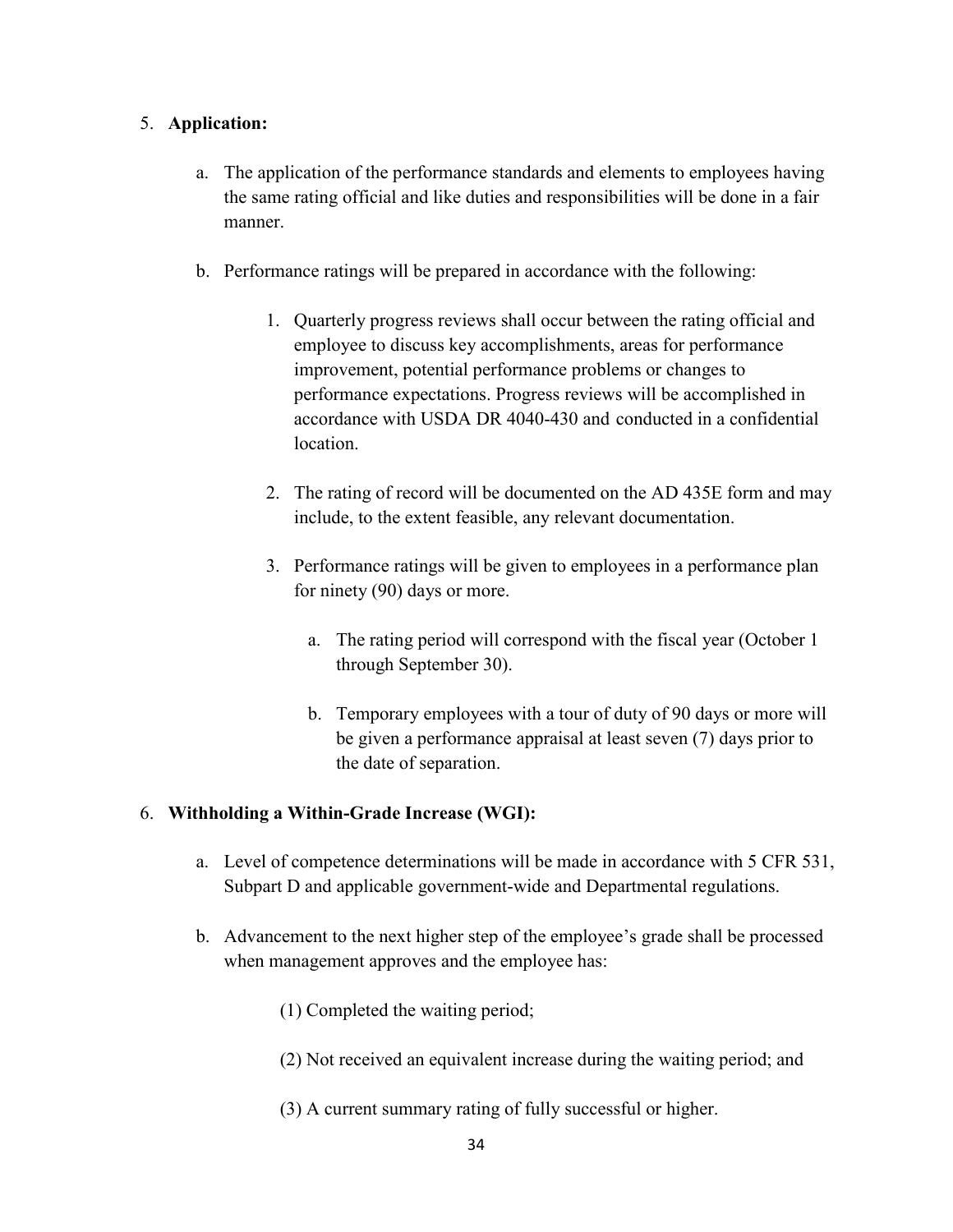- c. Prior to withholding a WGI, the employee may be advised in writing that his/her performance is unacceptable and the employee will be given thirty (30) days to demonstrate acceptable performance. The written notification will advise the employee of those aspects of performance which are deemed unacceptable and what the employee must do to improve performance to be granted the withingrade increase. If the employee does not demonstrate acceptable performance within thirty (30) days, the employee shall be notified in writing of the reasons for withholding the within-grade increase. The written notification will inform the employee that he/she can request reconsideration of the denial of the within grade increase.
- d. An employee may request reconsideration of the within grade increase denial by filing, not more than fifteen (15) days after receiving notice of determination, a written response. Management shall reconsider the determination. When a within grade increase withholding is sustained after reconsideration, an employee shall be informed in writing of the reasons for the decision and of his/her right to grieve the decision. The grievance will begin at Step 2 within thirty (30) days after the employee receives the reconsideration decision letter since the reconsideration decision is considered the equivalent of Step 1.
- <span id="page-34-0"></span>e. The employee may request to have Union representation for the reconsideration request process.

## **ARTICLE 15**

#### **PROMOTION AND DETAILS**

1. Management may make selections for vacancies from among a properly ranked and certified lists for promotion, or any other appropriate source. The selection official may also elect not to fill the position from the promotion certificate. Competitive actions follow Merit Promotion principles, the procedures described in USDA DR 4030-335-002, Merit Promotion and Internal Placement and the procedures in this Article for bargaining unit positions.

#### 2. **Vacancy Announcements:**

a. All permanent positions to be filled in the bargaining unit shall normally be advertised using Merit Promotion procedures prior to filling from any appropriate source except for: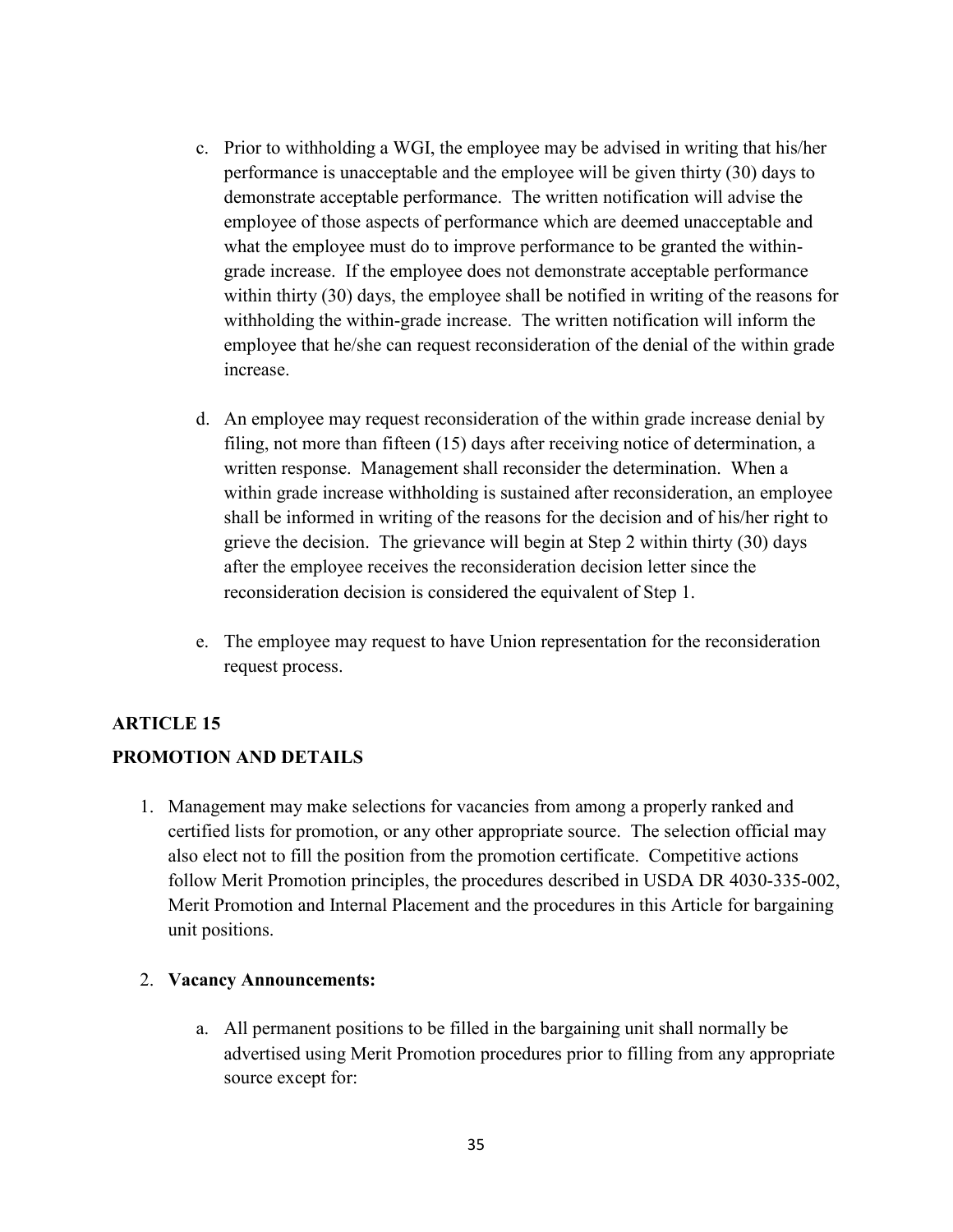- 1. Lateral reassignments.
- 2. Voluntary demotions, per Article 30.
- 3. Demotions for disciplinary, performance reasons or RIF.
- 4. Student /Intern appointments.
- 5. Conversion of Student/Intern appointments.
- 6. Mandated placement such as those:
	- a. Ordered by a third party such as MSPB, EEOC, or an Arbitrator.
	- b. Agreed to in the settlement of a grievance, appeal before MSPB or an EEO complaint
- 7. Entry-level clerical and technical, GS-04 and below, and Wage Grade 3 positions.
- 8. Positions where underrepresentation shows an absence of qualified candidates for that particular occupation, where analysis of workforce statistics shows the internal recruitment pool is not likely to yield an adequate number of diverse applicants.
- 9. Positions filled using the 5 U.S.C. 71 Excepted Appointment Authorities.
- 10. Other positions, where the local Parties mutually agree to an exception.
- b. Job Vacancy Announcements will be posted on the USAJOBS site. Announcements shall be open for a minimum of fourteen (14 days, including weekends and Federal holidays up to a maximum of twenty-eight (28) days.
- c. Vacancy announcements shall contain:
	- 1. The announcement number.
	- 2. Opening date.
	- 3. Closing date.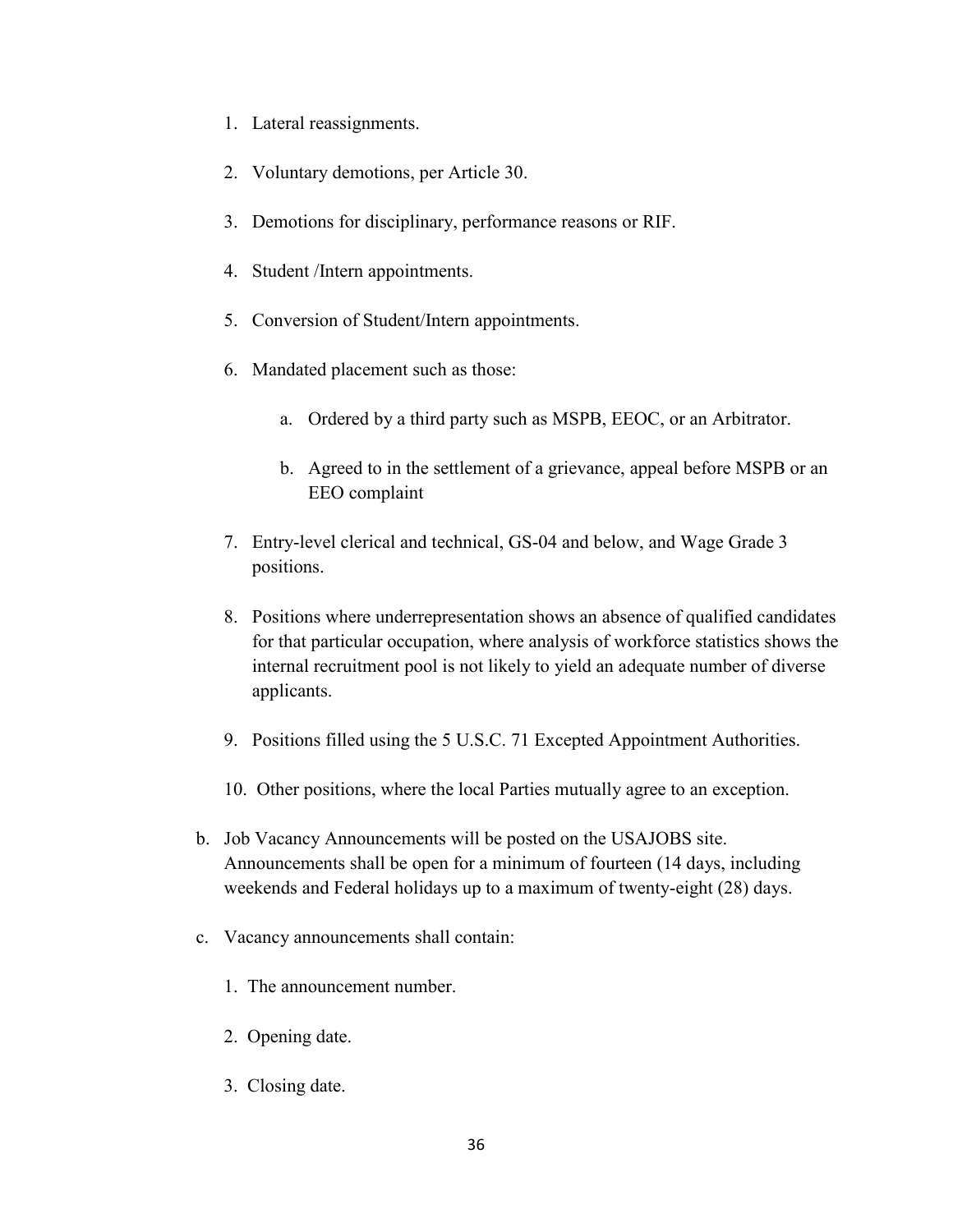- 4. Title, series, and grade.
- 5. Tour of duty, if other than permanent full time.
- 6. Organizational location.

7. Summary of the duties and responsibilities, include support of fire suppression activities.

- 8. Qualification requirements.
- 9. Selective placement factors.
- 10. The known promotion potential of the position, if any.
- 11. Area of consideration.
- 12. Bargaining unit status.
- 13. Availability of Forest Service affiliated day care facilities.
- 14. Method of evaluation.
- 15. Application instructions.
- 16. Nondiscrimination statement.
- 17. Availability of Government housing.
- d. If a position is announced as temporary, and the announcement does not state it may become permanent without further competition, the position will be reannounced or filled through non-competitive appointment if management decides to fill the position permanently.
- e. Qualification requirements and selective placement factors for positions to be filled through merit promotion shall be job related.
- f. Promotion procedures will apply to selection of candidates by transfer, reinstatement, or promotion to a higher-grade position than previously held or to a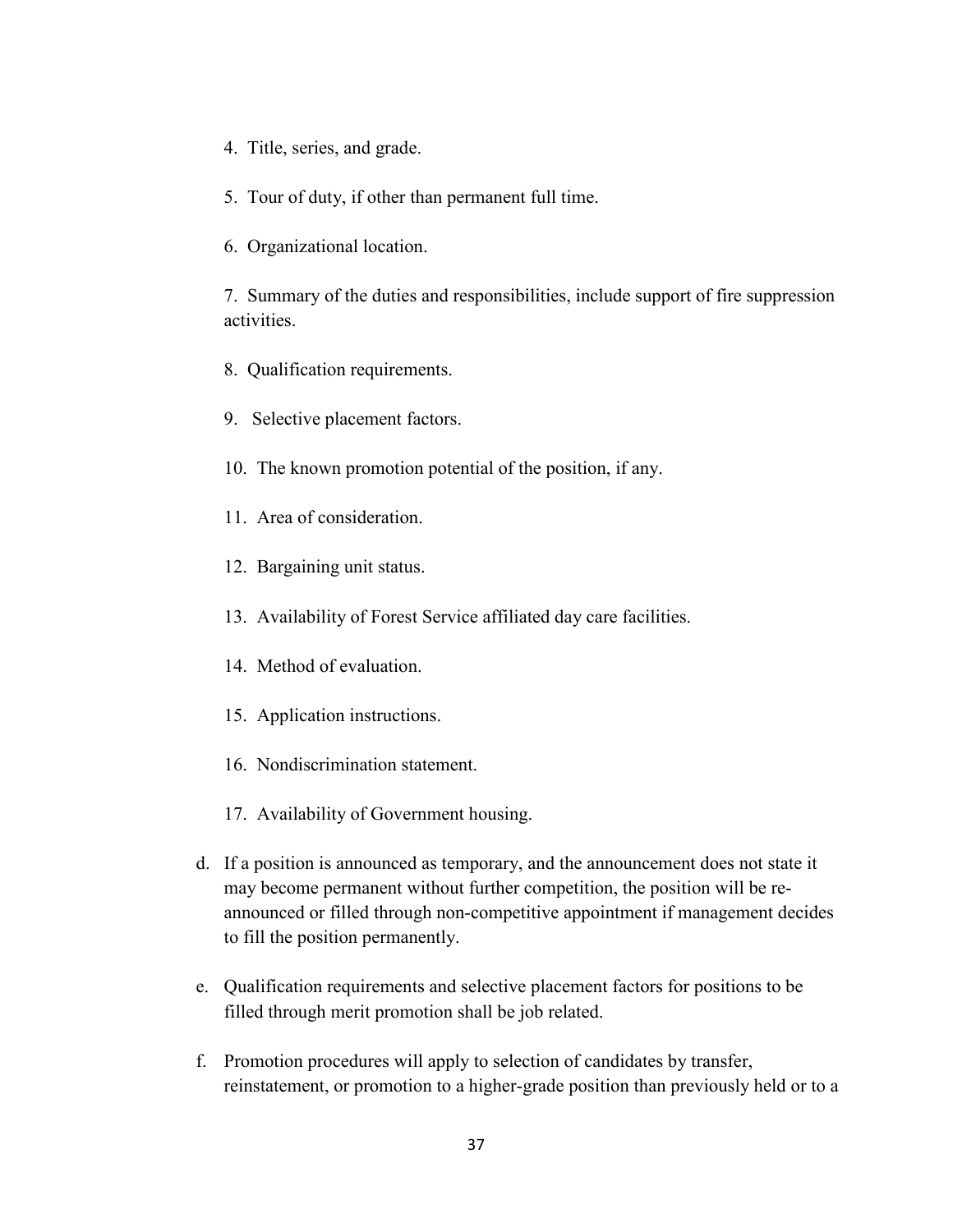position with known promotion potential higher than the promotion potential of a previous position.

- g. Upon request, when investigating a potential grievance, the designated Local Union Representative will be provided information in accordance with the Merit Promotion Plan non-selection rights.
- h. Determination of factors, methods, and forms to be used in the evaluation, ranking and selection of candidates shall be in accordance with the USDA DR 4030-335-002, Merit Promotion Plan, including agreed-upon amendments.
- i. An employee's rights for non-selection information are as contained in the DR 4030-335-002, Merit Promotion Plan.
- j. The Union may request information in accordance with 5 USC 7114 (b) in a formal Information Request to the Center Director, with a cc to the designated Labor Relations Specialist, for documents pertaining to non-selection rights in accordance with DR 4030-335-002, Merit Promotion Plan and the process for the filling or non-filling of vacancies.

## 3. **Career-Ladder Promotions:**

- a. Competitive procedures are not applicable for career promotions when competition was documented at an earlier stage. Except as provided below, employees within a career ladder will be promoted to the full performance level as soon as they met the time-in-grade requirements and have successfully met the requirements of the current and the next higher grade in the areas they have been provided an opportunity to perform. Where practicable, management will provide opportunities to the employee to demonstrate successful performance. Upon demonstration of the ability to perform at the higher level, the supervisor will initiate the career ladder promotion action.
- b. If a supervisor's review leads to the conclusion that the employee's performance does not warrant a promotion or that other circumstances exist which may delay a promotion, the supervisor will provide a notice to the employee in writing 60 days before the employee is eligible for the promotion. The written notice will provide the details for promotional noncompliance and advice as to what the employee must do to qualify for the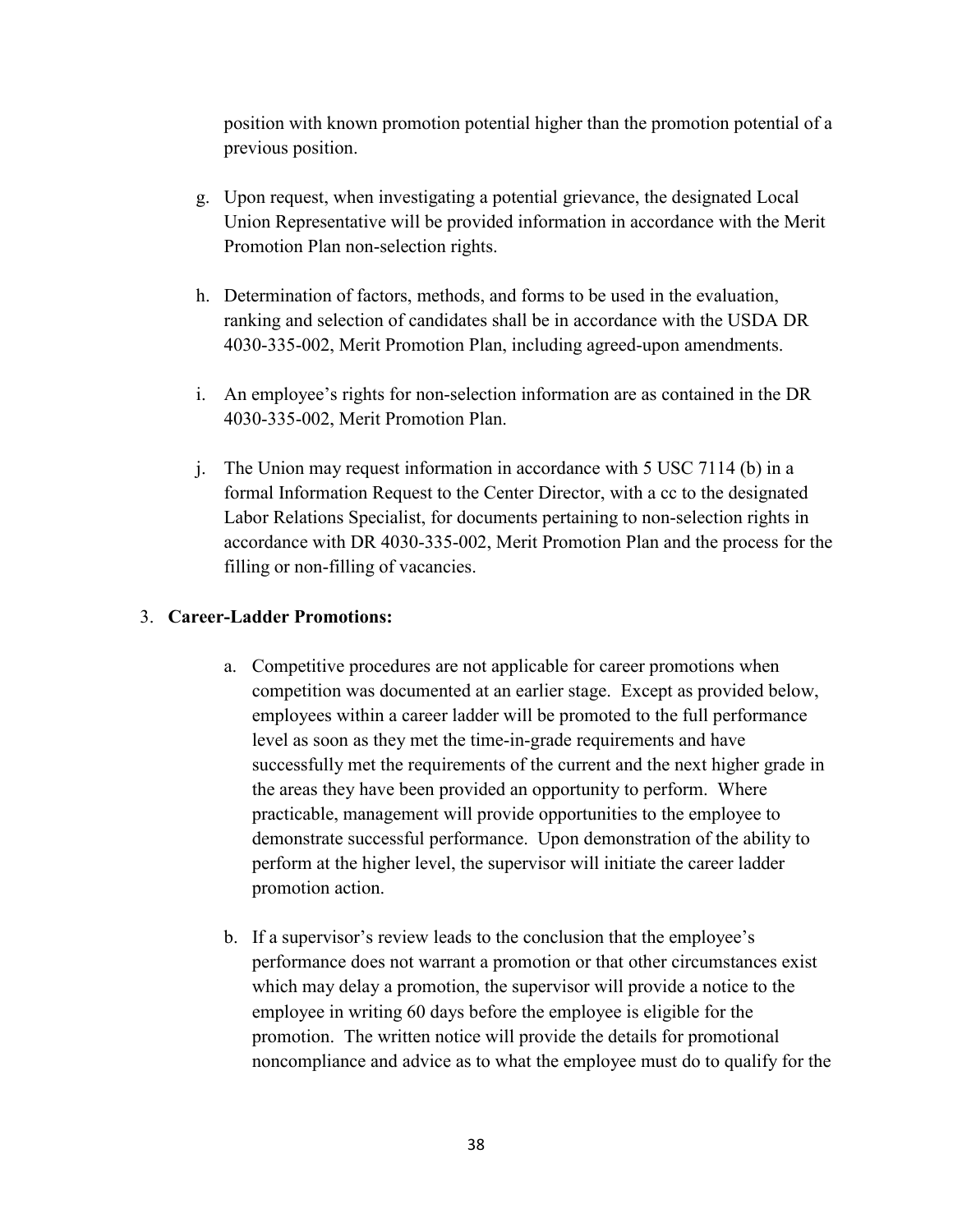promotion. If delays are for reasons other than performance, they will be explained in the advance notice.

- c. However, if the decision not to promote is based on performance, the employee will then be given thirty (30) days to demonstrate improved performance to a level warranting promotion. If at the end of thirty (30) days performance has improved to an acceptable level, the employee will be promoted to the higher grade.
- 4. **Re Promotion Rights:** This section applies for up to two (2) years from the date of involuntary demotion. It does not apply to involuntary demotions due to performance or misconduct.

a. Candidates with re promotion rights will be given appropriate consideration, prior to filling of vacancies in accordance with DR 4030-335-002 Merit Promotion Plan.

b. When more than one employee has re promotion rights and both are qualified for a position, the employee with the earliest leave service computation date will be offered re promotion first.

c. Offers of positions outside the local commuting area to employees whose positions have been involuntarily downgraded, and who are entitled to savedgrade/saved-pay protections may be declined by the employee and shall not affect the entitlement to saved grade or saved pay. Commuting area is defined as any population center or two or more neighboring ones and the surrounding localities in which people can reasonably be expected to travel back and forth daily. The standard commuting area shall be forty-nice (49) miles.

d. After the two (2) year period covered above, the employee is still eligible for priority consideration to be re promoted to the highest grade previously held on a permanent basis (or intervening grade), if they apply for a position. In order to assert this eligibility, the employee must include their re promotion letter or SF-50 showing their involuntary downgrade indicating that they have re promotion priority consideration when they apply for a vacant position.

5. **Temporary Promotion:** A qualified employee placed in a higher-graded position or assigned to a group of duties that have been properly classified at a higher grade, for thirty (30) consecutive days or more, will be temporarily promoted into that position and paid accordingly. Management will not rotate vacant positions for the sole purpose of avoiding a temporary promotion. When Management determines the need for a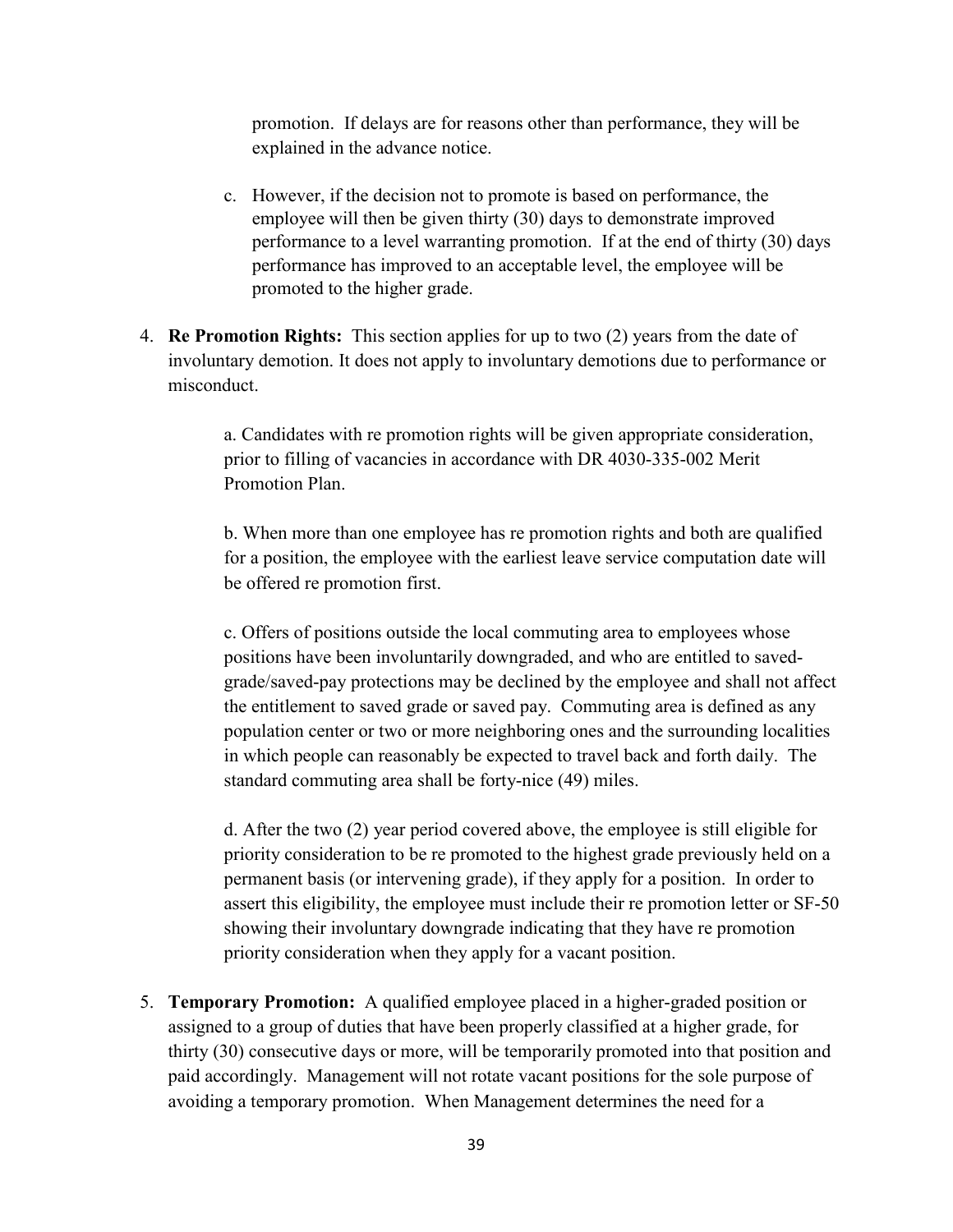temporary promotion for over one hundred twenty (120) days they may choose to temporarily fill the position non-competitively with multiple candidates or through competitive procedures.

6. **Noncompetitive Promotion**: When management has determined there has been an accretion of duties or additional responsibilities assigned to warrant an increase in grade, Management may noncompetitively promote the employee in accordance with DR 4030- 335-002 or eliminate or redistribute the grade-controlling duties.

Before management may consider an accretion of duties noncompetitive promotion, the criteria noted in DR 4030-335-002 must be met, which includes:

- a. The major duties and basic functions of the current position must be absorbed into the new position;
- b. The current position must be abolished;
- c. The new position must not have any known promotion potential beyond its accreted grade level;
- d. The addition of higher level duties and responsibilities must not result in the abolishment of another position, reduce the known promotion potential of another position, or adversely impact another occupied position;
- e. No other employee(s) in the same organizational unit may be performing similar duties prior to the addition of the new duties and responsibilities which precipitated a promotion based on accretion of duties; and
- f. The employee meets time-in-grade and qualification standards.

## 7. **Details:**

- a. A detail is the temporary assignment of an employee to a different position or to a different set of duties for a specific period within the same grade with no promotion potential, with the employee returning to his or her regular duties at the end of the detail. The employee continues to be the incumbent of the position from which detailed.
- b. Management may detail an employee to a different position or to different set of duties at any time, for any reason management deems to be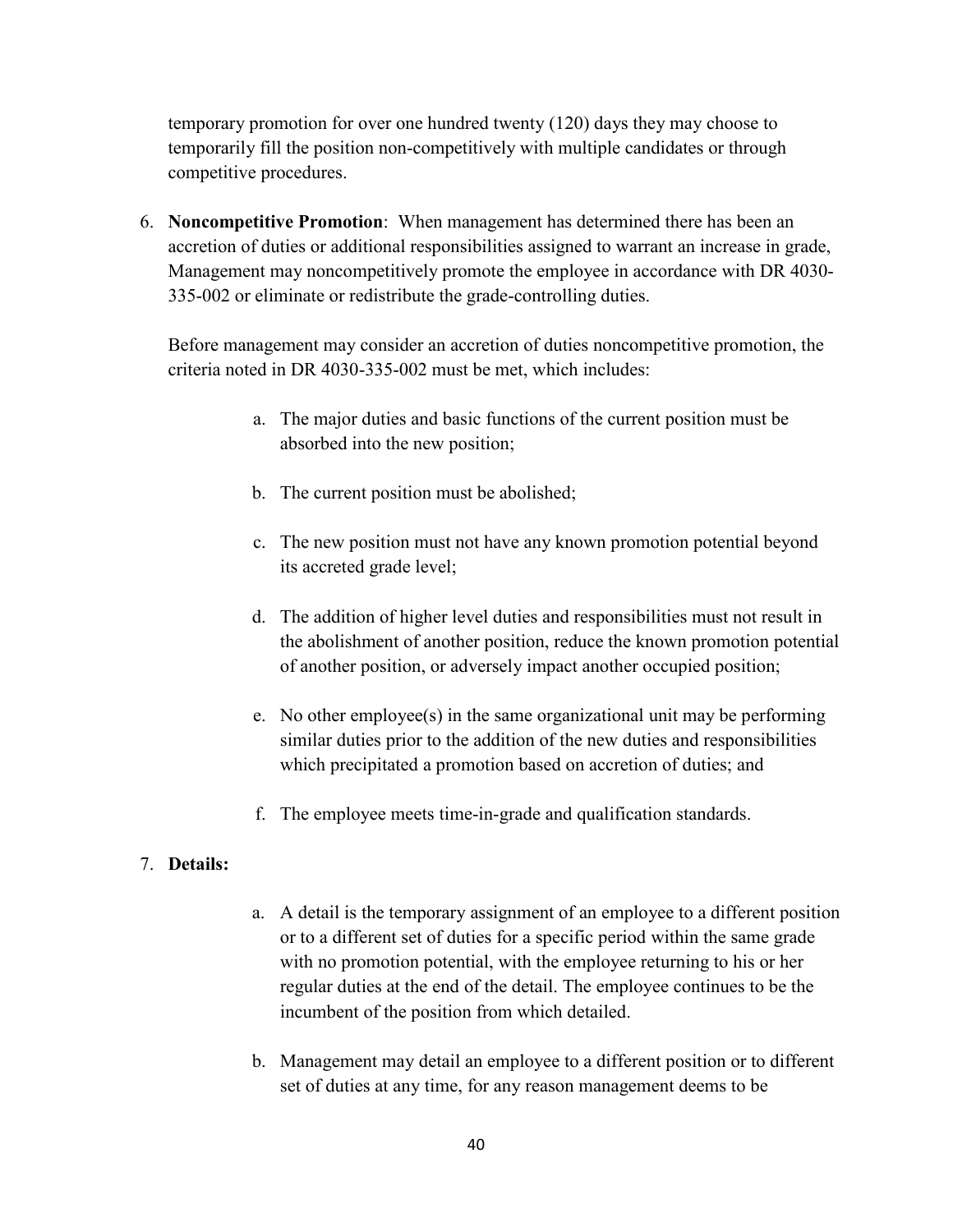appropriate and in the interest of accomplishing the Agency mission. Management may consider employee hardship requests to excuse an employee from a detail assignment.

- c. Details in excess of thirty (30) days will be documented in the employee's electronic Official Personnel Folder (eOPF).
- d. For details to bargaining unit positions within the Forest Service, the following will apply:
	- 1. When Management determines the need for a detailer for over one hundred twenty (120) days, and has determined that there are two (2) or more qualified employees at the same grade level as the detail position, Management may consider rotating the assignment at least every one hundred twenty (120) days.
	- 2. Employees who are considering a detail assignment to another line unit are expected to communicate with their first line supervisor to obtain approval and to discuss release dates, if approved. Detail assignments may be denied.
	- 3. The rating supervisor of the detail will give the employee an interim rating upon completion of details exceeding ninety (90) days. The rating should be entered into the employee's Performance Management file. For details to other agencies, the employee will request a performance evaluation accompany the employee upon return. The Forest Service rating supervisor will consider it in the employee's annual performance appraisal.
- 8. Certification or licensure in a particular field will not be required as a selective placement factor, unless certification or licensure is determined to be a condition of employment and/or required by law or Departmental or Agency Policy.

## **ARTICLE 16**

## **AWARDS PROGRAM**

1. The Parties agree that the employee suggestion, incentive, and performance award programs are beneficial to both Management and the employee. The awards program will be administered in accordance with Title 5 Code of Federal Regulations, Parts 451, 430,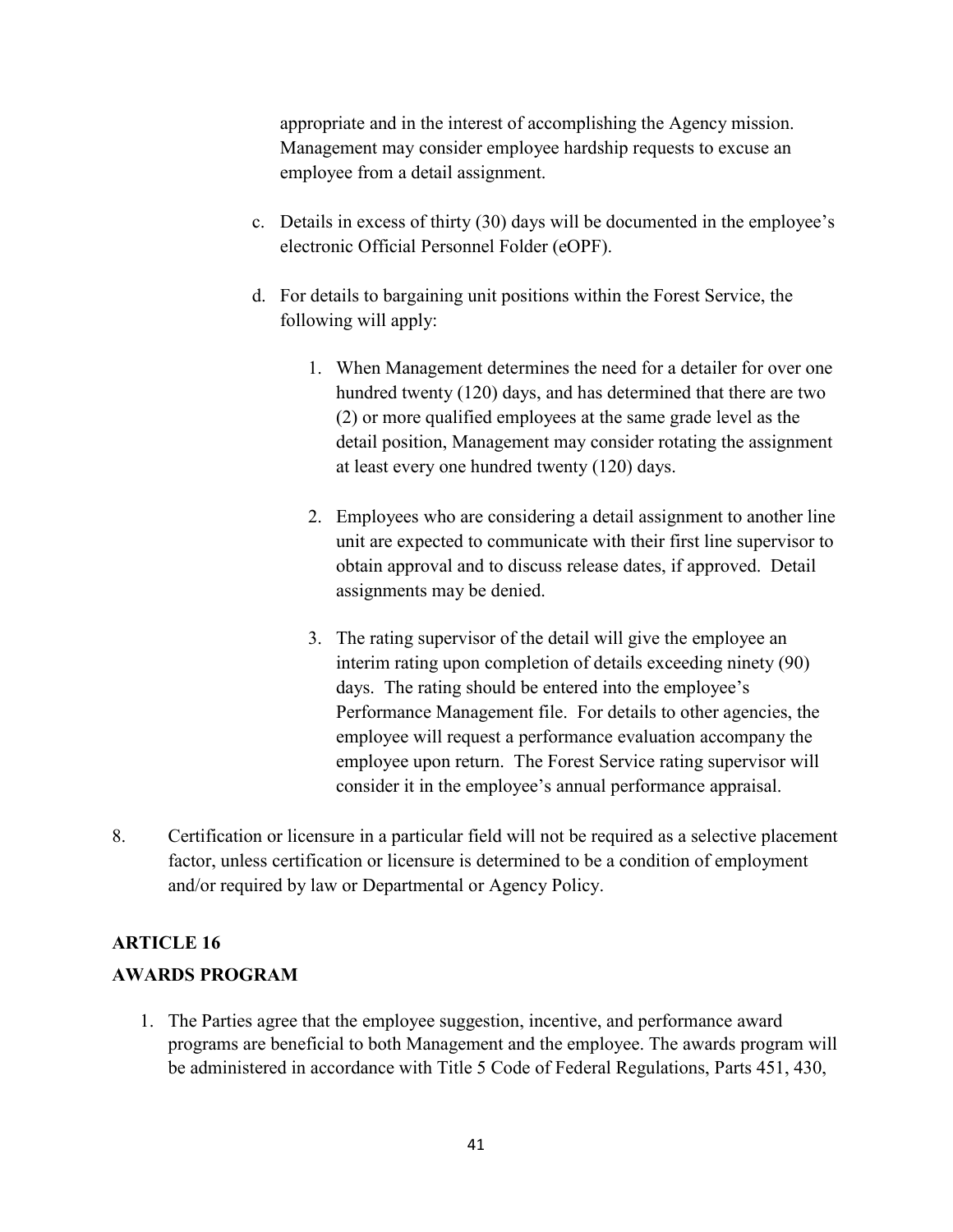and 531 (5 CFR Parts 451, 430 and 531) and DR 4040-451-1, USDA Awards and Recognition Program.

- 2. The Parties agree that safety, civil rights, productivity, efficiency, and public service may receive emphasis in the awards program.
- 3. An award is something bestowed or an action taken to recognize and reward individual or team achievement that contributed to meeting organizational goals or improving the efficiency, effectiveness, and economy of the Agency operations. Awards may have the effect of motivating employees to increase their productivity and creativity for the benefit of the Agency mission and the public we serve. To meet this goal, awards should be given as soon as possible after the achievement. Award programs will be equitable in opportunity and a fairness in the distribution of awards.
- 4. **Performance Bonuses:** Recognition may be given at Management election for performance rated above fully successful. Types of awards may include lump-sum performance bonuses and Quality Step increases. See DR 4040-451-1, USDA Awards and Recognition Program.
- 5. **Monetary Extra Effort Awards**: Recognition given for a particular accomplishment such as those defined above. Dollar amounts are determined by the value of benefits and application of the contribution to the Forest Service mission or goals. Nonmonetary awards can be given in conjunction with monetary recognition. Types of these awards may include extra effort, spot, suggestion and travel related gainsharing awards.
- 6. **Nonmonetary Extra Effort Awards:** Recognition given for a specific outstanding accomplishment, such as a superior contribution on a short-term assignment or project, an act of heroism, scientific achievement, major discovery, or significant cost savings. Types of these awards may include time off awards, keepsakes, letter of appreciation, and honorary awards.
- 7. **Peer Awards:** Parties encourage the use of a peer award program, wherein employees are authorized to recognize coworkers, which may be established at the appropriate level.
- 8. **Length of Government Service Recognition:** Employees will be recognized in five (5) year increments for their length of government service. A length of service award will include a pin, certificate, and management may consider a nonmonetary keepsake.
- 9. Management may schedule an appropriate award presentation for an employee taking into account the employee's preferences. When possible, the supervisor will inform the employee of a monetary award before the employee receives the money.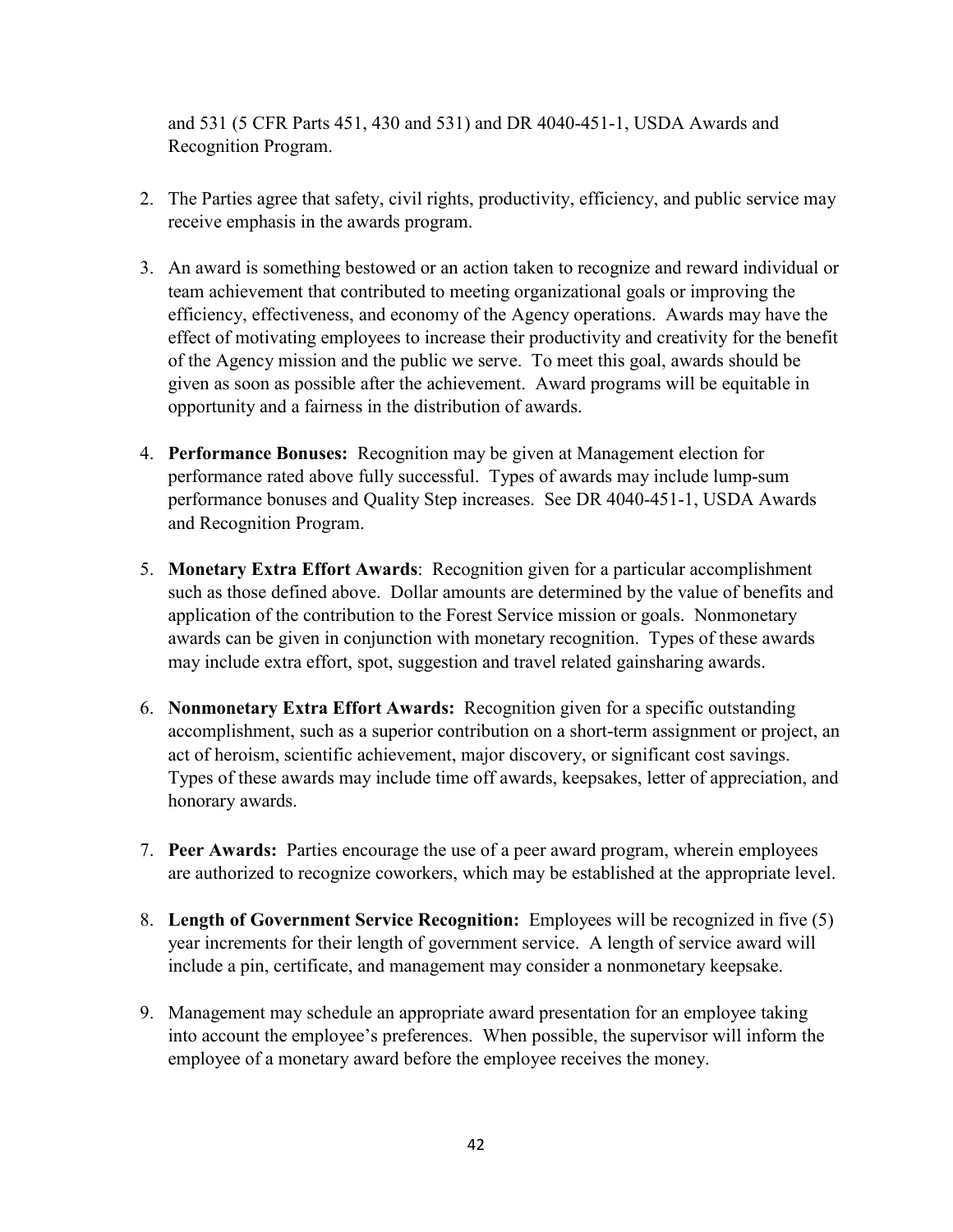10. Upon request, a union official may be provided an award report for bargaining unit employees on the represented unit. The standard report will include: type of award; date of award; pay plan; grade; series; title bargaining unit status code; and organizational code for the last three years from the date of the request.

Note: This standard report does not include employee names. If the Union needs employee names or other information than that which is in the standard report above will need to file an information request and provide a particularized need.

- 11. Whenever possible, recipients may be allowed a choice in the type of recognition they receive. For example, an employee may be offered the opportunity to select from among serval kinds of nonmonetary keepsakes for length-of-service recognition or a time-off award in lieu of monetary spot award. Once granted, time-off awards cannot be converted to a cash payment.
- 12. Management will make a good faith effort to set aside funds that may be used in anticipation of monetary awards.

# **ARTICLE 17**

### **WORK SCHEDULES**

1. **Tour of Duty:** Management will assign a tour of duty consistent with the assigned duties to be performed and the mission of the Agency. A tour of duty is an employee's assigned shift (work hours) within the standard work schedule. When Management knows in advance, it will give employees at least ten (10) calendar days written notice before changing the tour of duty, except for emergency or unforeseen situations. An employee may request to work a different tour of duty through their direct supervisor. Management will give consideration to employee's personal needs when changing a tour of duty or when a change is requested.

#### 2. **Work Schedules:**

- a. Standard Work Schedule: A standard work schedule will be the default work schedule. The standard work schedule work week for full-time employees will consist of five (5) consecutive eight (8) hour days (forty (40) hours per week). Days off will normally be two (2) consecutive days. The working hours in each day in the standard work schedule are the same in accordance with 5 USC Chapter 61.
- b. Maxi flex: A maxi flex work schedule allows an employee to vary the number of hours per day and the number of days per week. The employee must account for at least eighty (80) hours per pay period and core hours on three (3) workdays per work week. For a part-time employee, the basic work requirement is the number of hours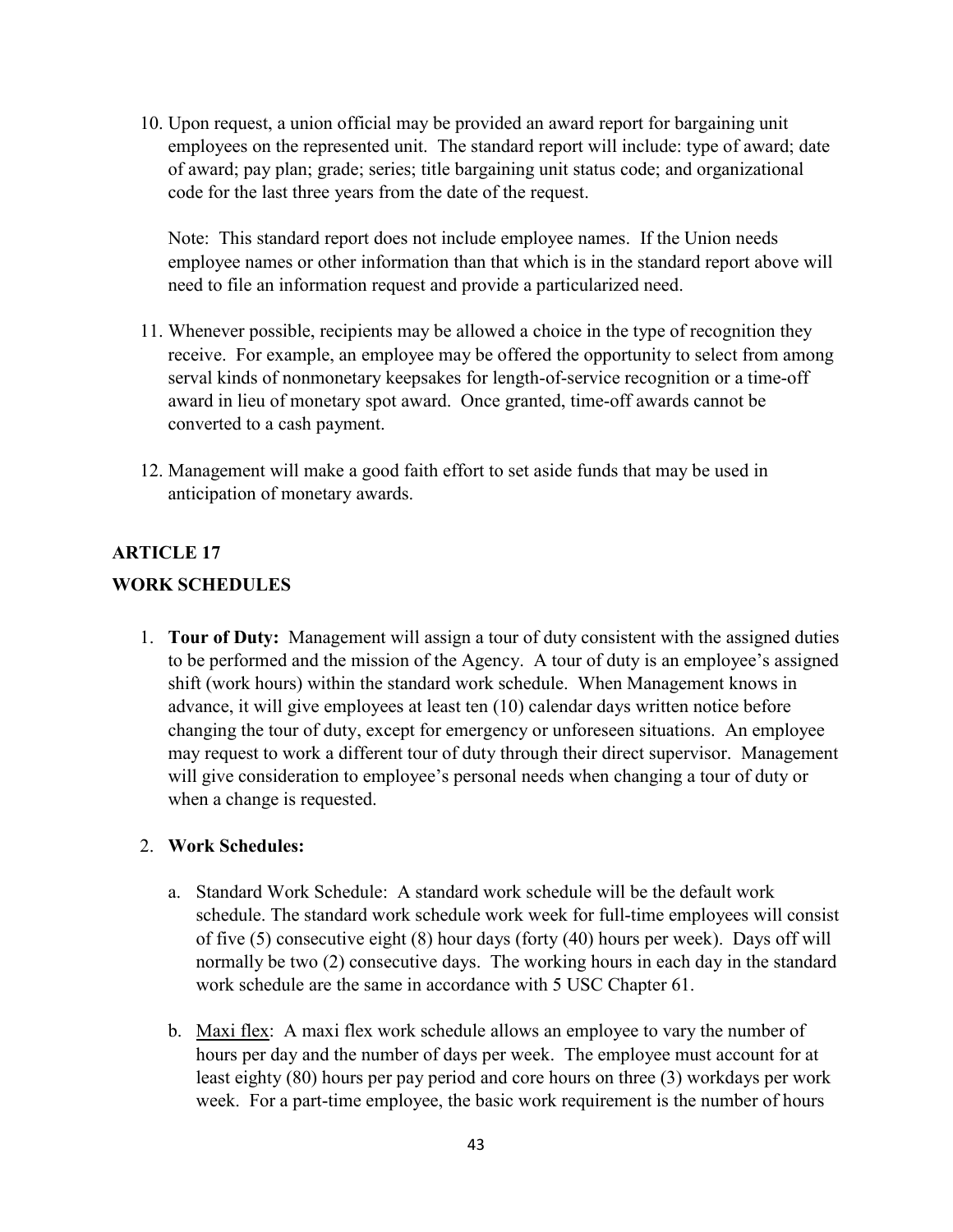the employee must work in a pay period. Credit hours may be earned. Recognizing that all Center operations must be adequately staffed, all employees in positions eligible for a flexible work schedule have the right to request a maxi flex schedule. Management has the authority to approve or disapprove a maxi flex work schedule request.

c. Compressed Work Schedules: Compressed work schedules are fixed schedules in which employees complete their basic work requirement in less than 10 days during a pay period with a set tour of duty at the discretion of management to meet operational work needs.

Approved compressed schedules:

- a. 4–10: The employee works four 10-hour days per week. Employee schedules day off with supervisor. Credit hours are not earned.
- b. 5–4/9: The employee works eight 9-hour days with one 8-hour day. Employee schedules short day and day off with supervisor. Credit hours are not earned.

### 3. **Work Schedule Change:**

- a. An employee may make a written request for a change in work schedule through their immediate supervisor. Management will review the request in consideration of the mission needs of the position and the details provided. If a request is denied, management will issue a written response to the employee within ten  $(10)$  days of the request.
- b. Management may consider a work schedule change and issue a decision or modify or change a work schedule to meet the work objectives and mission needs of the Agency based on the following criteria:
	- a. Productivity.
	- b. Level of direct or indirect services furnished to the public.
	- c. Cost of operations, other than reasonable administrative costs.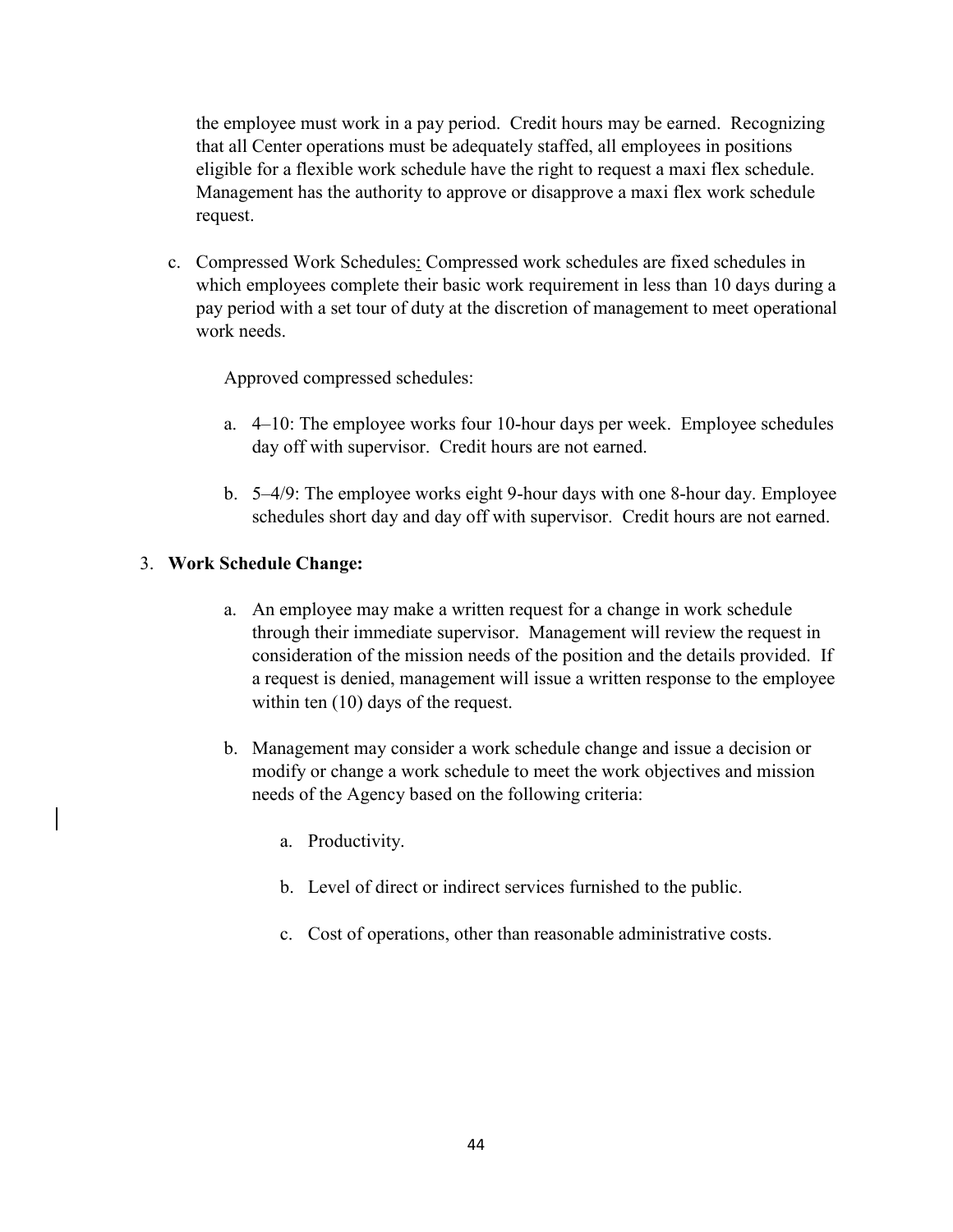- 4. For Management initiated changes, when Management knows in advance, it will give employees at least ten (10) calendar days written notice before changing a work schedule, except for emergency or unforeseen situations. The Local Union President will be cc'd the notice.
- 5. Management will not adjust an employee's work schedule for the purpose of avoiding overtime or other premium or extra compensation.
- 6. **Credit Hours:** Credit hours are hours that an employee elects to work, with supervisory approval, in excess of the employees basic work requirement under a flexible work schedule. Credit hours may only be accrued under a flexible work schedule. Employees must notify their direct supervisor of their intent to earn credit hours and the duties to be performed at least four (4) hours in advance of the time. Management will respond and approve the credit hours if the work is assigned duties that could not have been performed during a normal tour of duty. Credit hours used are considered hours worked.
	- a. A maximum of twenty-four (24) hours may be used as a credit hour carryover from one pay period to another.
	- b. A leave request must be submitted and approved to use credit hours in accordance with the leave request provisions outlined in Article 19 and supervisor leave request procedures.
	- c. Credit hours earned may be used within the same biweekly pay period. Credit hours must be earned before use.
	- d. Employees cannot be forced to earn credit hours. Employees cannot be forced to use credit hours that are within the maximum credit hour carry-over allowable for their tour.
- 7. **Rest Breaks:** Authorized rest breaks, not to exceed fifteen (15) minutes approximately midway through each four (4) hour period of the eight (8) hour workday, will be arranged by the employee with the work supervisor, as needed, so as not to interrupt the work of the organization. Additionally, a fifteen (15) minute rest period is authorized within each four (4) hour period of overtime worked.
- 8. **Meal Breaks:** Employees are required to take a minimum of thirty (30) minutes for an unpaid meal break roughly halfway through their work schedule on any day they work more than six (6) hours. Employees may request and Supervisors may approve deviations to the meal break requirement on a limited case by case basis. If the Agency mission needs dictate and an employee is assigned to work through a meal break, the employee shall be compensated at the appropriate pay rate.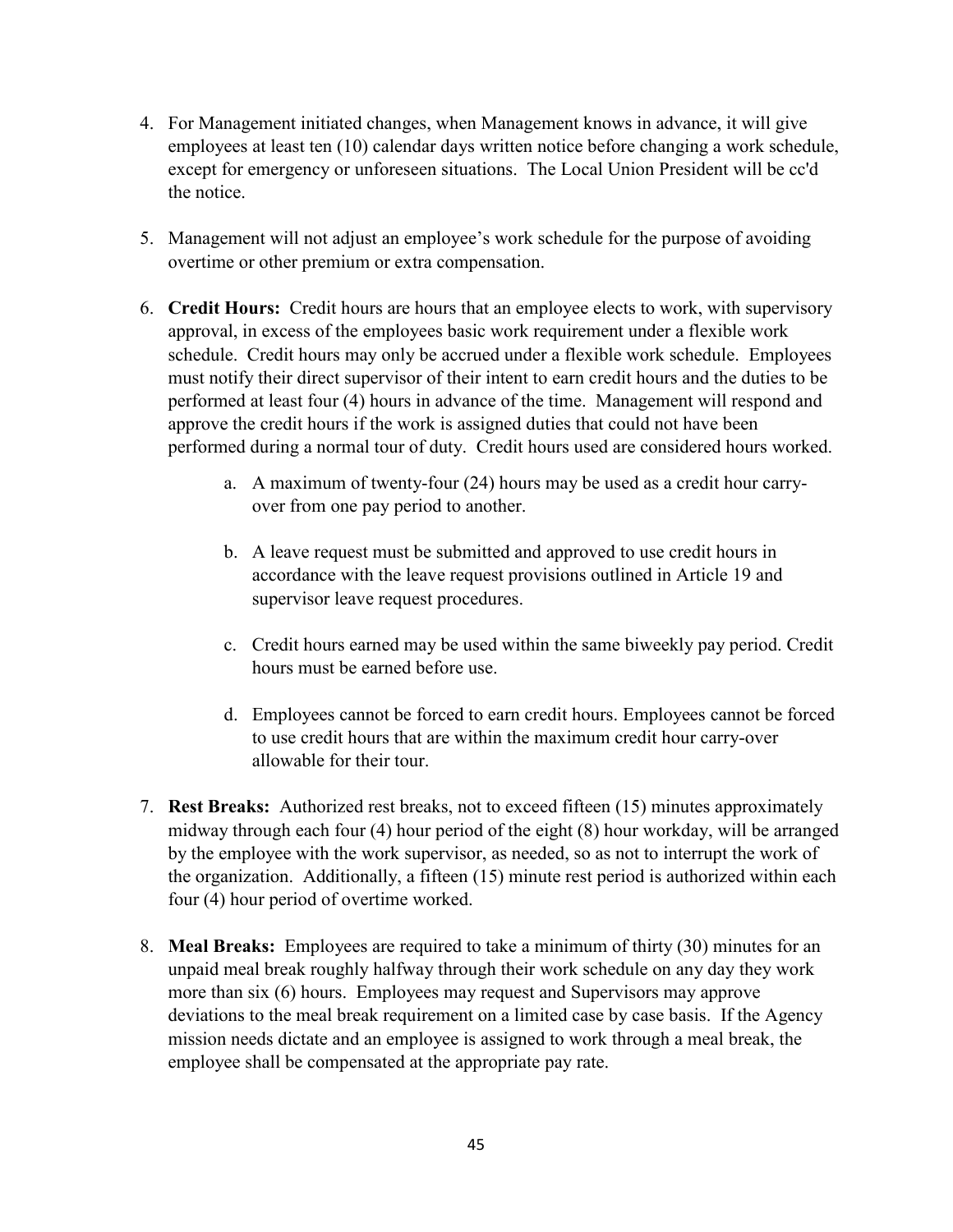# **ARTICLE 18 PAY AND PER DIEM**

# 1. **Pay:**

- a. Management agrees to provide accurate and timely reports of time and attendance for pay purposes to the National Finance Center, and to assist any employee who does not receive a paycheck by Friday afternoon following the scheduled payday.
- b. Interest for back pay awards to employees may be requested and may be paid in accordance with current laws and regulations.
- 2. **Per Diem:** Employees in travel status, including employees temporarily detailed to another duty station, will receive the per diem rates established in the Federal Travel Regulations for that geographic area.
- 3. **Advances:** USDA DR 2300-001 in accordance with Federal Travel Regulations (FTR) 41 CFR Part 301 requires the mandatory use of the travel charge card by employees who meet the USDA requirements for issuance of the card. The use of the travel charge card is limited to expenses incurred in conjunction with official travel. Employees who have been issued a travel charge card are expected to obtain cash advances using the travel charge card and generally are not permitted to obtain a travel advance from USDA

## 4. **Compensatory Time:**

- a. Compensatory time off is time off from regularly scheduled work in lieu of overtime pay for irregular or occasional overtime hours previously worked.
- b. Compensatory time is earned at the election of the employee and with management approval to work overtime.
- c. Compensatory time may not be granted in lieu of regularly scheduled overtime that is established in a tour of duty, regardless of whether the overtime is scheduled within the 40-hour basic workweek or outside the 40-hour basic workweek, unless the employee is working under a flexible work schedule.
- d. Eligibility:

1. General Schedule employees whose basic rate of pay is equal to or less than the maximum rate of a GS-10 may request compensatory time off in lieu of overtime payment.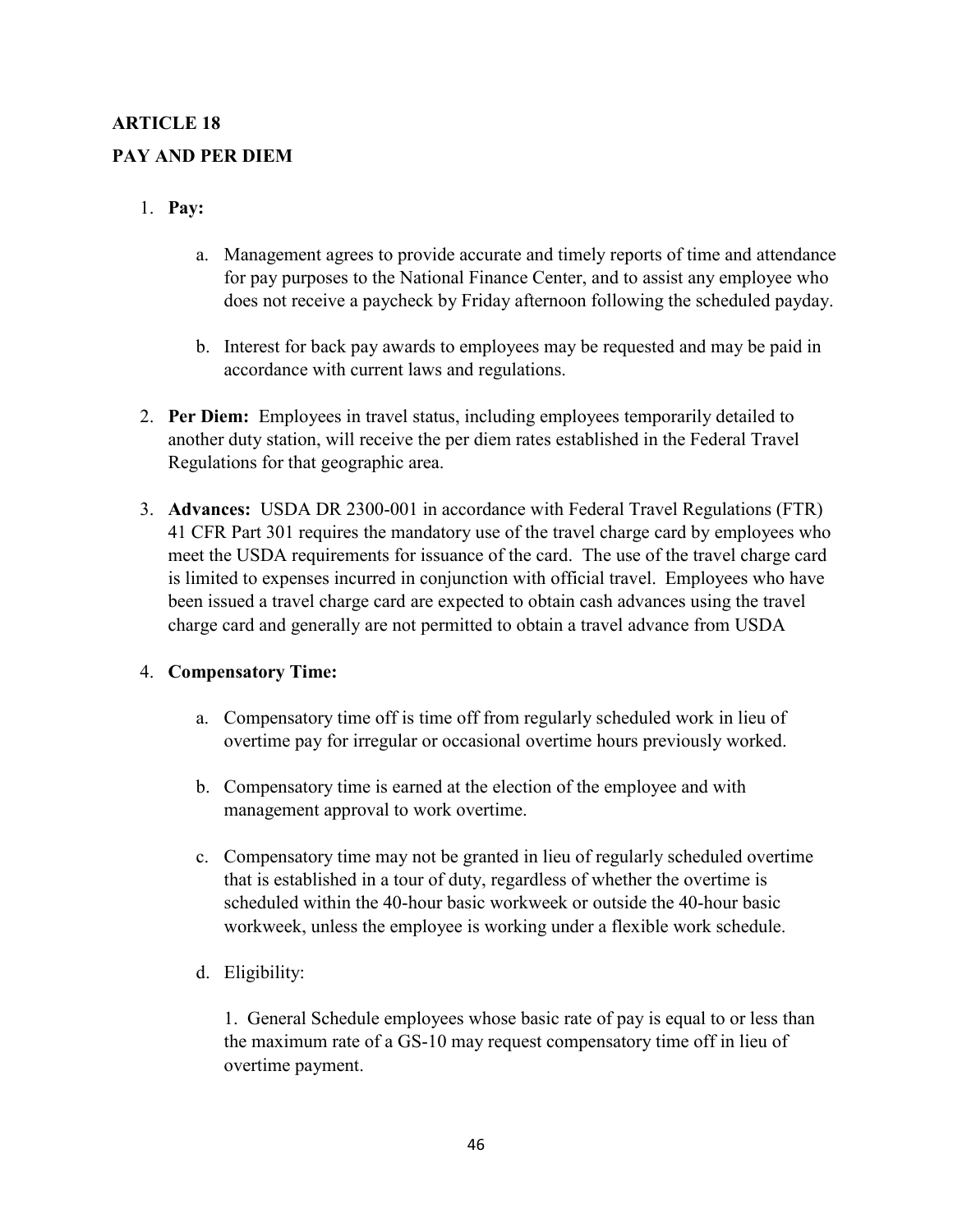2. Wage Grade employees may request compensatory time off in lieu overtime payment.

3. Only employees exempt from the Fair Labor Standards Act (FLSA) whose rate of pay exceeds the maximum rate of grade GS-10 may be required to take compensatory time off in lieu of receiving overtime payment.

4. For an employee to receive compensatory time off in lieu of paid overtime, the employee must request it in writing.

## 5. **Overtime:**

- a. Assigning Overtime: The Parties acknowledge that procedures and appropriate arrangements for assigning overtime may be negotiated in accordance with Article 10 of this Agreement.
- b. Call Back: Overtime is a form of irregular or occasional overtime work performed by an employee on a day when work was not scheduled for the employee or for which the employee is required to return to his place of employment after having already concluded his tour of duty and departed the work site. Employees must receive a minimum of two hours overtime compensation or compensatory time for call-back overtime in accordance with 5 USC 5542 (b)(1) and 5 CFR 550.112 (h).
- 6. **Travel Pay**: Employees shall be compensated for travel time as authorized under 5 CFR 550 and 551, the Fair Labor Standards Act of 1938 as amended, and Federal regulations. If travel time is not compensable, compensatory travel may be earned. Compensatory time off for travel will be forfeited if it is not used within twenty-six (26) pay periods of the pay period it is earned.

## **ARTICLE 19**

## **LEAVE**

## 1. **Annual Leave:**

a. Annual leave shall be earned in accordance with appropriate statutes and regulations. Requests for annual leave shall be made in writing, on the OPM 71 Leave Request Form, to the immediate supervisor within a reasonable advance timeframe, unless mitigating circumstances prevail. Approval or denial of leave request responses will be made in writing. Procedures for scheduling annual leave are subject to negotiation.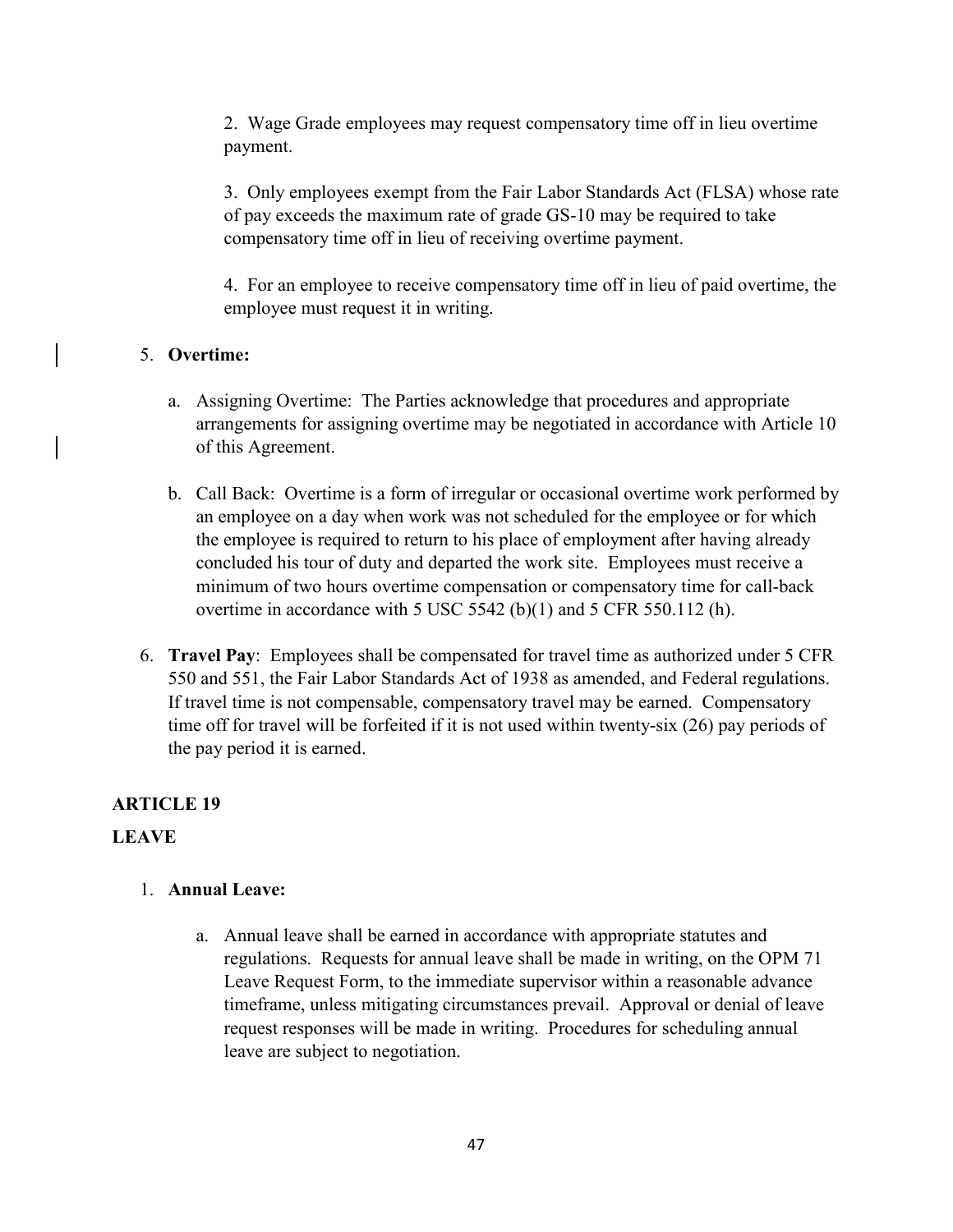- b. An employee whose personal religious beliefs require absence from work during limited periods of time may be granted annual leave (or credit hours, compensatory time-off, leave without pay (LWOP)) upon request for such periods, unless the presence of the employee is necessary for efficient operation of the Agency mission. The employee may elect instead to earn and use credit hours in accordance with Article 18.
- c. An employee may be granted annual leave or leave without pay (or credit hours, compensatory time-off) if requested in case of death of a family member. A limited amount of sick leave may also be used (see Section 2.c. below). Management will make every effort to grant annual leave or leave without pay in case of death of other relatives or friends.

### 2. **Sick Leave:**

- a. Earned sick leave may be used for medical appointments and for illness of the employee. If there is reasonable indication that sick leave is being abused, the employee shall be informed in writing including special provisions for future leave approval and his or her right to grieve. Abuse of sick leave is not necessarily related to the frequency of sick leave. An explanatory note by the employee when a physician's services were not required will be accepted unless the employee is under valid sick leave restriction, as described above. Advanced sick leave maybe approved by the Center Director for serious illness or disability per Forest Service Handbook (FSH) 6109.11, Chapter 20.
- b. Sick leave will also be granted when the employee provides care for family member as result of physical or mental illness; injury; pregnancy; childbirth or for bereavement. Sick leave may also be approved for general care of a family member such as medical, dental checkups or optical examination or treatment. The amount of sick leave that can be used is limited by law and regulation Title 5, Code of Federal Regulations, Section 630.401 (5 CFR 630.401) and Forest Service Handbook 6109.11, chapter 30.
- c. Sick leave can be used to make arrangements necessitated by the death of a family member or attend the funeral of a family member. The amount of sick leave that can be used is limited by law and regulation (5 CFR 630.401).
- d. The use of sick leave is appropriate when the employee would, as determined by the health authorities having jurisdiction or by a health care provider, jeopardize the health of others by his or her presence on the job because of exposure to a communicable disease.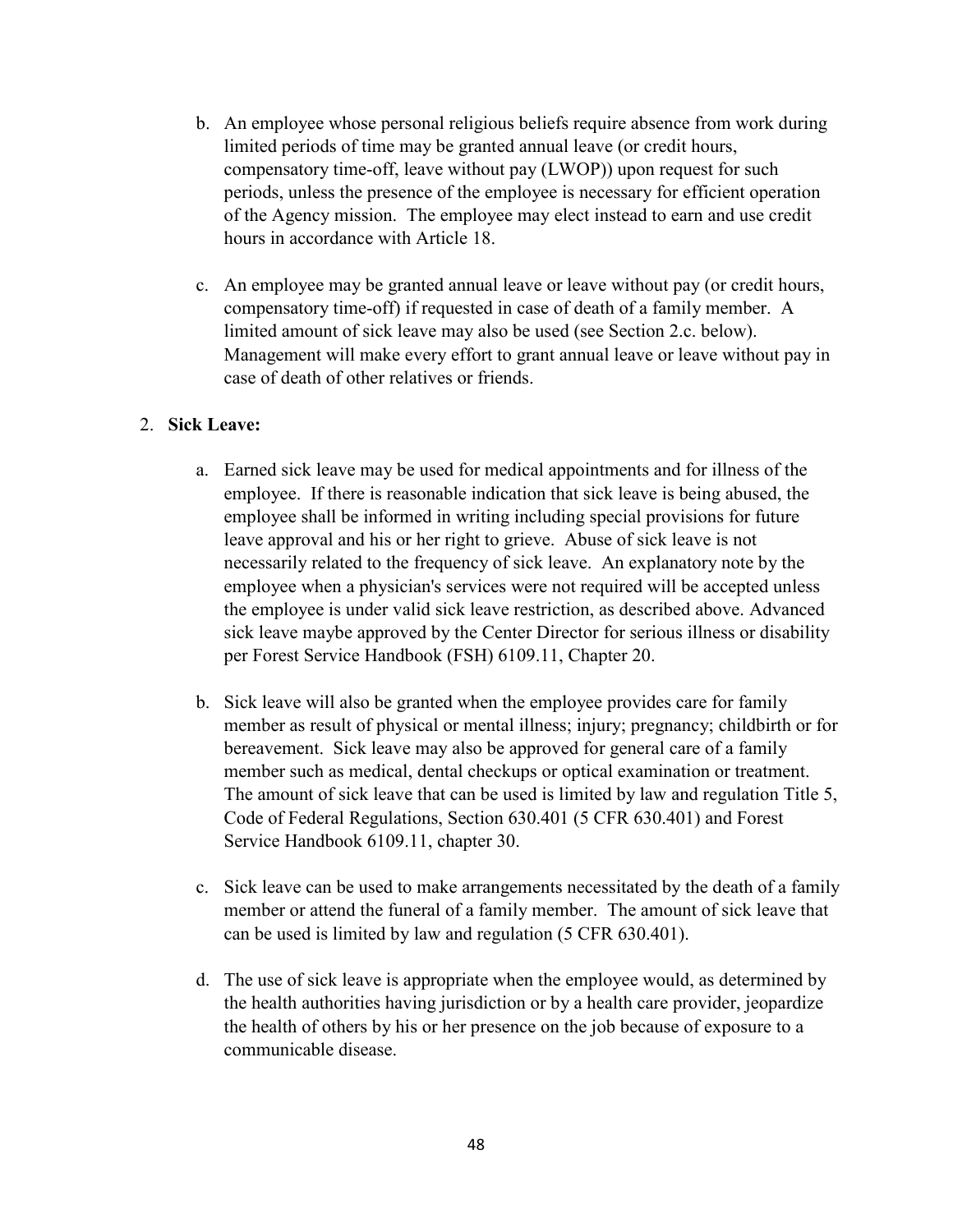- e. Employees can use sick leave when they must be absent from work duty for purposes relating to the adoption of a child, including appointments with adoption agencies, social workers, and attorneys; court proceedings; required travel; and any other activities necessary to allow the adoption to proceed.
- f. Employees can use up to seven (7) days of paid leave in a calendar year (in addition to sick or annual leave) to serve as a bone marrow donor or thirty (30) days paid leave for organ donation in accordance with 5 USC 6327.
- g. For annual or sick leave, the definition for family member means the following relatives of the employee:
	- (1) spouse, and parents thereof;
	- (2) children, including adopted children and spouses thereof;
	- (3) parents, and spouses thereof;
	- (4) brothers and sisters, and spouses thereof;
	- (5) Grandparents and grandchildren, and spouses thereof;
	- (6) Domestic partner and parents thereof, including domestic partners of any individual in 2 through 5 of this definition; and any individual related by blood or affinity whose close association with the employee is the equivalent of a family relationship.

## 3. **Family and Medical Leave:**

- a. By reference, the provisions of the Family and Medical Leave Act 5 CFR 630 and the policies of its implementing regulations are incorporated into this Agreement. Key components of the Act are contained in Section 2, Sick Leave and this section.
- b. Eligible employees are entitled to a total of 12 administrative workweeks of unpaid leave during any twelve (12) month period for one or more of the following reasons:

1. The birth of a son or daughter of the employee and the care of such son or daughter;

2. The placement of a child with the employee for adoption or foster care;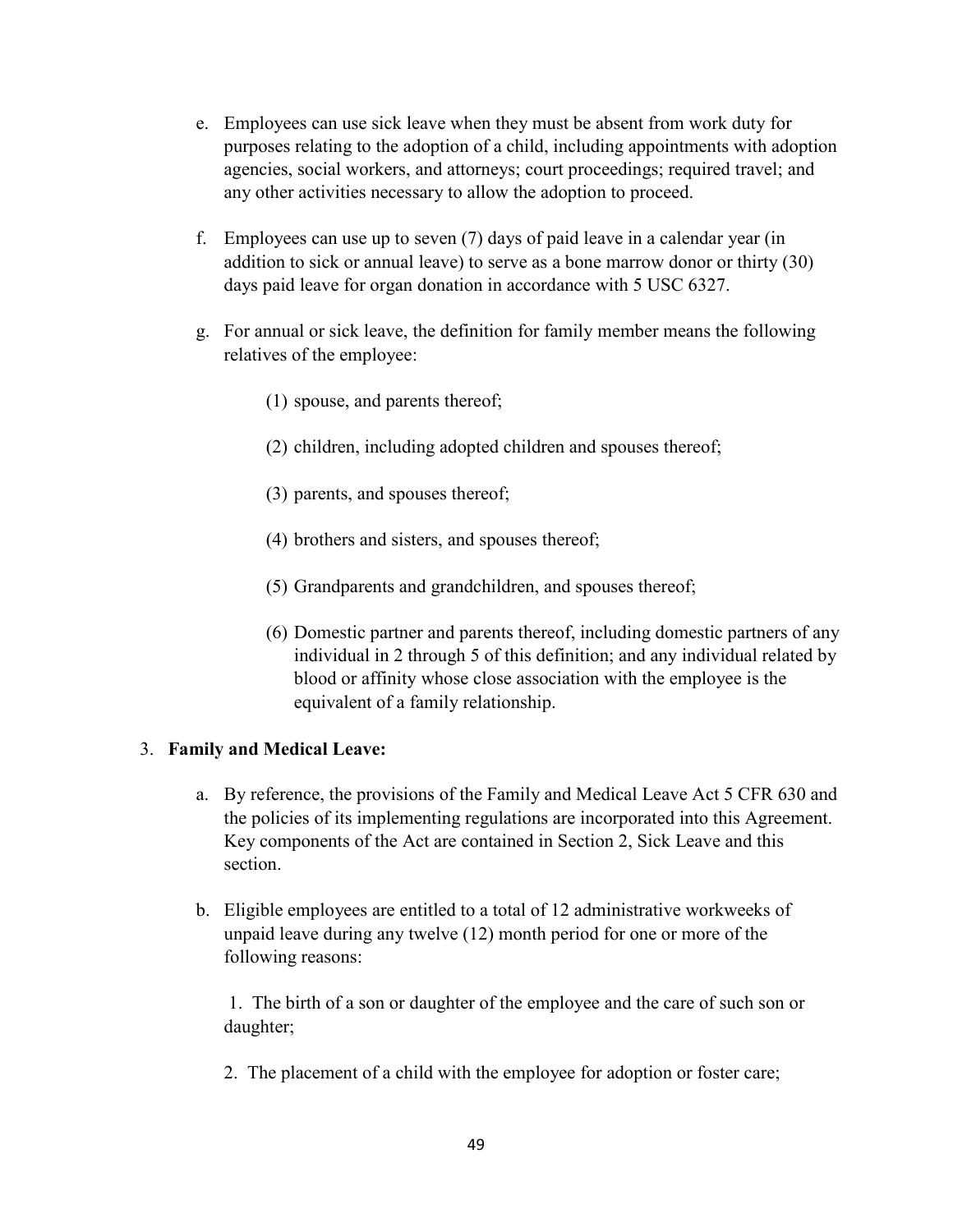3. The care of a spouse, son, daughter, or parent of the employee, if such spouse, son daughter, or parents has a serious health condition;

4. A serious health condition of the employee that makes the employee unable to perform the essential functions of his or her position;

5. Any qualifying exigency arising out of the fact that the employee's spouse, child, or parent is a covered military member on covered active duty (or has been notified of an impending call or order to covered active duty) in the Armed Forces;

6. Eligible employees who are the spouse, son, daughter, parent, or next of kin of a covered service member (current member or veteran of the National Guard, Reserves, or Regular Armed Forces) with a serious injury or illness incurred or aggravated in the line of duty to take up to twenty-six (26) workweeks of FMLA leave during a single twelve (12) month period to care for their family member;

7. For a "qualifying exigency" related to the foreign deployment of the employee's spouse, son, daughter, or parent.

- c. The Department of Labor FMLA forms WH380-E (for employees) or WH380-F (for family members) will normally be used and are adequate for medical documentation.
- d. An employee may elect to substitute unpaid time off for any or all of the period of leave taken as provided for in 5 CFR 630.1201.

## 4. **Military Leave**:

- a. Military Leave will be granted in accordance with 5 U.S.C. 6323 (a) which provides fifteen (15) days per fiscal year for active duty, active duty training, and inactive duty training. An employee can carry over a maximum of fifteen (15) days into the next fiscal year.
- b. If an employee is called on duty as a member of the National Guard or the Reserves and has used all his or her military leave, he or she may be granted leave without pay upon request and/or may be granted annual leave if requested. Use of alternate work schedule for military duty may be negotiated.

## 5. **Other Paid Leave and Excused Absence:**

a. Paid leave may be granted to employees for participation in activities in accordance with 5 USC Chapter 63, OPM guidance and Agency and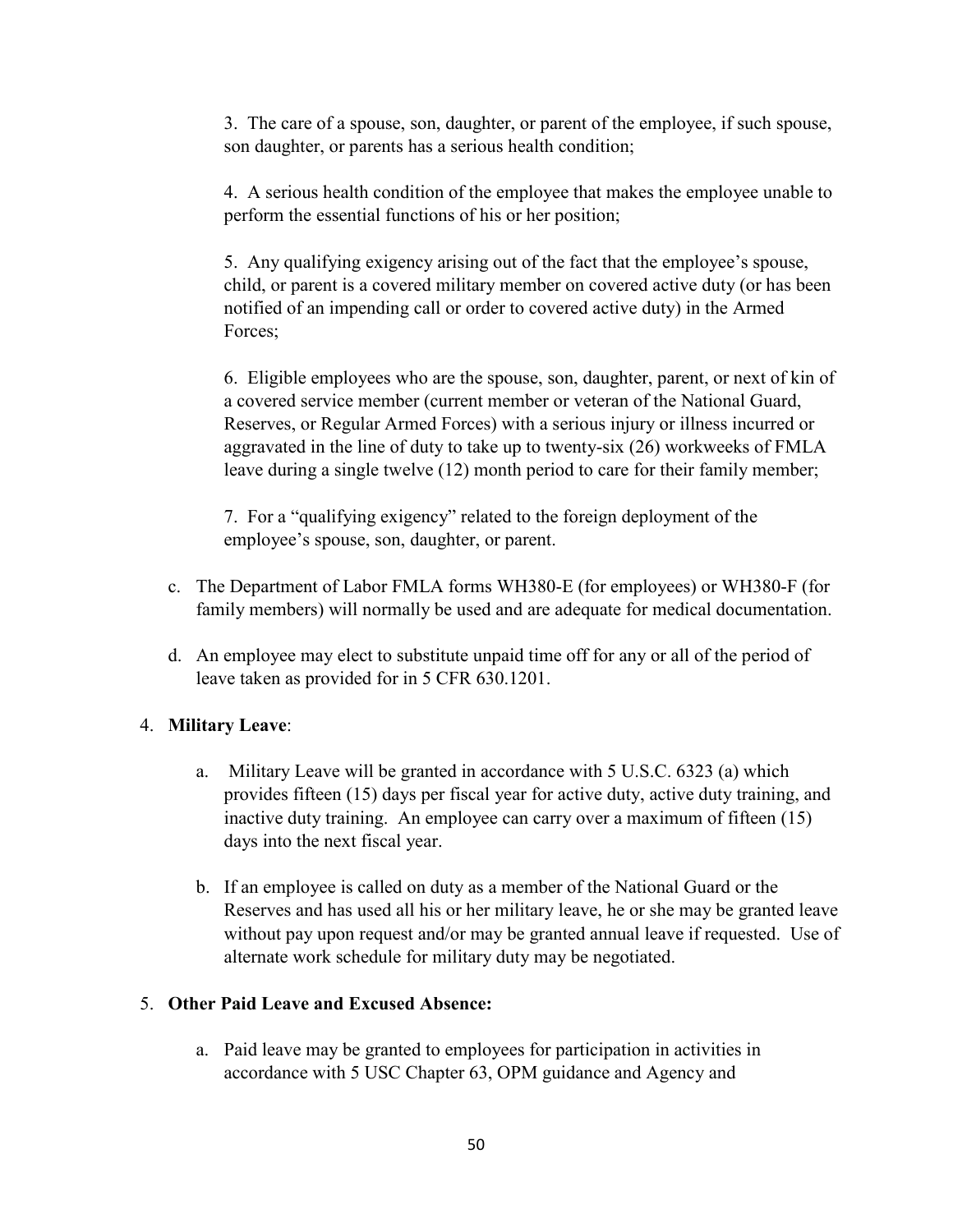Departmental Regulations on a case by case basis. This leave includes up to three (3) hours of funeral leave for a coworker deceased in the line of duty.

- b. An employee may discuss infrequent tardiness and absences with their supervisor.
- 6. **Care Center Visitation:** Annual leave or leave without pay may be approved to allow a parent or guardian the opportunity to visit and analyze the day-care classroom, or elderlycare facility of a dependent. The amount of leave authorized will be appropriate to the situation.

### 7. **Leave Without Pay**:

- a. Per administrative discretion and in accordance with FSH 6109.11, Chapter 20, employees may be granted leave without pay (LWOP) upon request. Employees may also be granted LWOP upon request if they have positive annual or sick leave hours accrued.
- b. The Uniformed Services Employment and Reemployment Rights Act of 1994 provides employees with an entitlement to LWOP when employment with an employer is interrupted by a period of service in the uniformed service.
- c. Disabled veterans are entitled to LWOP for necessary medical treatment.
- d. LWOP may be granted for reservists and members of the National Guard who request leave for military training duties for limited periods.
- e. Per administrative discretion, LWOP may also be granted on an extended basis for educational purposes and while awaiting action on a retirement or Office of Workers' Compensation Programs (OWCP) claim.
- f. Per administrative discretion, advanced sick leave or advanced annual leave may be granted in lieu of LWOP in accordance with FSH 6109.11, Chapter 20.

## 8. **Court Leave**:

- a. Employees who are called for jury duty shall be granted court leave and shall submit jury duty pay to the Agency, except the employee may retain payment received for expenses. Management may, if jury duty will substantially interfere with the program of work, petition the court to excuse the employee.
- b. Employees summoned to appear in a nonofficial capacity as witnesses in judicial proceedings involving the U.S. Government, the Government of the District of Columbia, or a State or Local government on behalf of a party are authorized to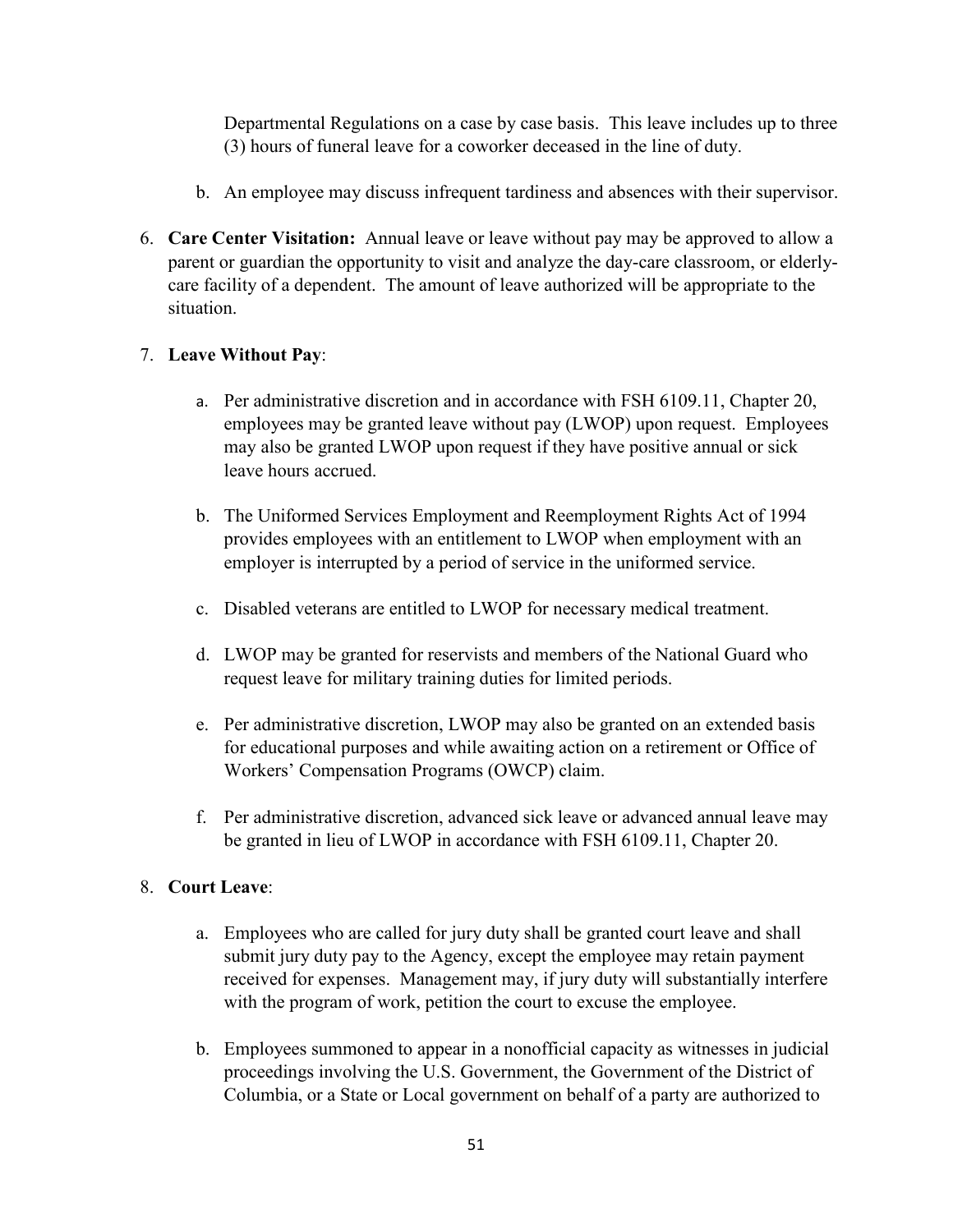receive paid court leave. Employees summoned in cases involving private parties may request annual leave or leave without pay. Employees who are summoned as a witness in an official capacity on behalf of the Federal Government is on official duty, not court leave.

- 9. **Holiday Leave**: In areas where seven (7) days a week staffing is necessary, scheduling the use of holiday leave shall be fair and based on the Agency mission needs. The procedure for scheduling holiday leave is locally negotiable.
- 10. **Voluntary Leave Transfer Program (VLTP):** The purpose of the VLTP Program is to allow employees to voluntarily transfer unused accrued annual leave to an approved leave recipient. This program will be administrated as provided for in 5 CFR 630.901, and Agency Policy.

## **ARTICLE 20**

# **ACTIONS BASED ON UNACCEPTABLE PERFORMANCE**

- 1. Consistent with Chapter 43 or Title 5 of the United States Code, action for unacceptable performance will be handled in the following manner
- 2. Management should discuss performance issues with an employee as soon as they are known.
- 3. Management shall give an employee the opportunity to demonstrate acceptable performance. The employee must be advised given in writing of the following:
	- a. Details as to the unacceptable performance in one or more critical elements of the employee's performance standards to assist the employee in a thorough understanding of what is needed to bring performance to a successful level.
	- b. Information as to how the supervisor will assist the employee. Assistance may include, training opportunities, mentoring opportunities, and regularity and frequency of meetings to discuss and re-evaluate the employee's performance.
- 4. The employee shall be given 30 days to demonstrate acceptable performance. A longer demonstration opportunity period may be warranted, at management discretion, depending on the nature of the employee's position and the performance deficiency involved. The supervisor will ensure that the employee receives adequate worktime in order to improve that area that has been declared unacceptable. The purpose of the demonstration opportunity period is to assist the employee in performing their duties at the fully successful level.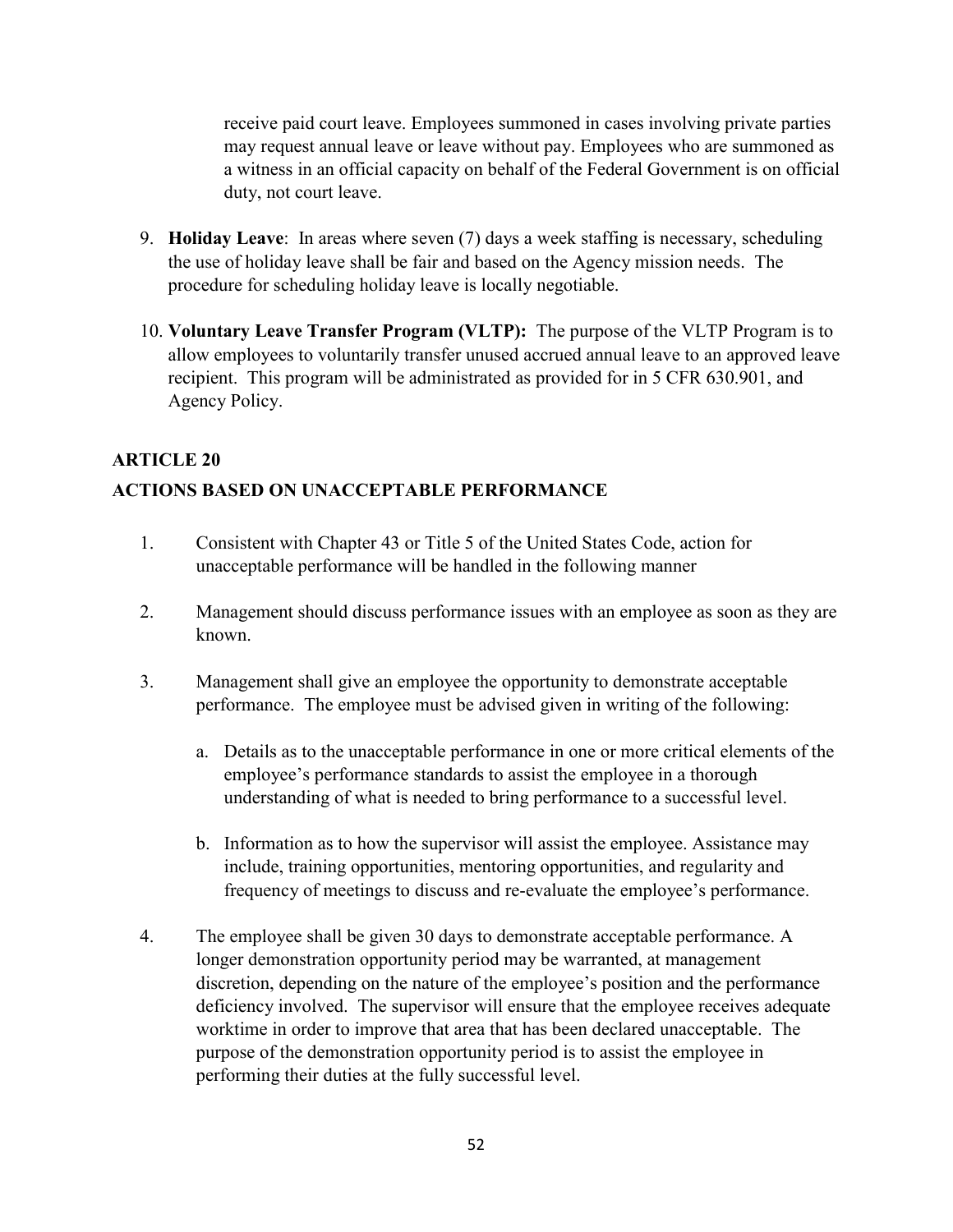- 5. Within seven (7) days of the end of an opportunity period, the rating official will normally notify the employee, in writing, whether the employee's performance has improved to the successful level.
- 6. If the determination is that the employee's performance is unacceptable, Management may take appropriate action that may include a reassignment or a proposal for a demotion or removal.
- 7. **Notice of Proposed Action:** An employee whose reduction-in-grade or removal is proposed based on unacceptable performance is entitled to at least thirty (30) days advance written notice which informs the employee of:
	- a. the nature of the proposed action;
	- b. the specific instances of unacceptable performance by the employee on which the proposed action is based;
	- c. the critical elements of the employee's position involved in each instance of unacceptable performance;
	- d. the timeframe to reply;
	- e. the right to be represented by an AFGE Representative, an attorney or other representative;
	- f. And the right to make an oral and/or written reply and to receive a written decision with appeal rights.
- 8. **Decision:** In accordance with USDA and Forest Service policies and regulations, The Designated Deciding Official in a higher position than the official who proposed the action will make the final decision to remove or demote an employee. Disciplinary actions against employees must be based on just cause, consistent with applicable laws and regulations. The decision letter will inform the employee of the right to appeal the action to the Merit Systems Protection Board (MSPB) or through the negotiated grievance procedure, but not both, and will inform the employee it is an election of forum. The decision letter shall include the time limits (number of days) to appeal under the negotiated grievance procedures and the MSPB appeals procedure.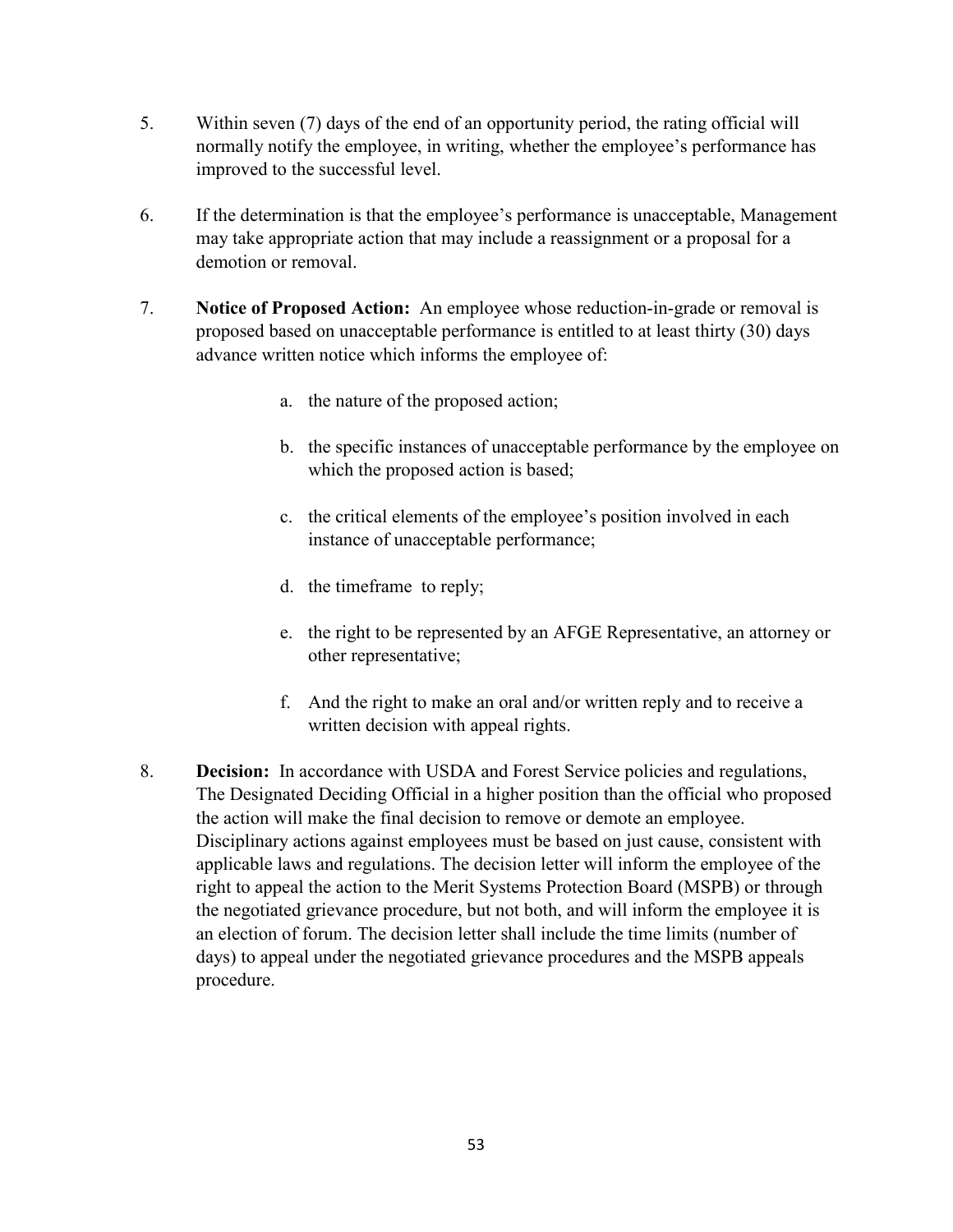# **ARTICLE 21 DISCIPLINE AND ADVERSE ACTIONS**

- 1. Management and the Union agree it is important that the supervisor/employee relationship encourage early recognition and resolution of a potential performance or conduct situation that could lead to disciplinary action.
- 2. An employee must notify management, in writing, of union representation for a disciplinary or adverse action matter. Once Management has been notified that the Union is representing a bargaining unit employee in reference to a specific matter, Management will notify the representative of any additional meeting with the employee relevant to that matter. The notification should allow reasonable time for the Representative to attend the meeting, but no more than twenty-hour (24) hour notice is required. A copy of any correspondence to the employee related to the matter will be sent to the Union Representative at the same time as it is sent to the employee.
- 3. Admonishment and counseling are not formal disciplinary actions to which the procedures in this Article apply. Non-Disciplinary supervisor direction may include written or verbal admonishment, caution, warning, expectation or counseling. If an admonishment or counseling letter is issued, it will state the specific reasons that gave rise to the letter

## **4. Alternative Discipline:**

- a. The Parties agree that alternative discipline, under the right circumstances, may be an efficient and effective approach in lieu of or in addition to traditional discipline. The Parties may consider and/or propose an alternative form of discipline at any stage during the disciplinary process. If Management decides to propose alternative discipline, a proposal will include at least these provisions:
	- 1. The specific from of the alternative discipline;
	- 2. The date by which it is to be completed;
	- 3. The charged misconduct and the proposed formal discipline or adverse action;
	- 4. Action to be taken if the employee does not comply;
	- 5. Recognition by the Parties that the alternative discipline may be referenced in any subsequent disciplinary action; and
	- 6. A voluntary waiver of any appeal rights the employee may have regarding the matter.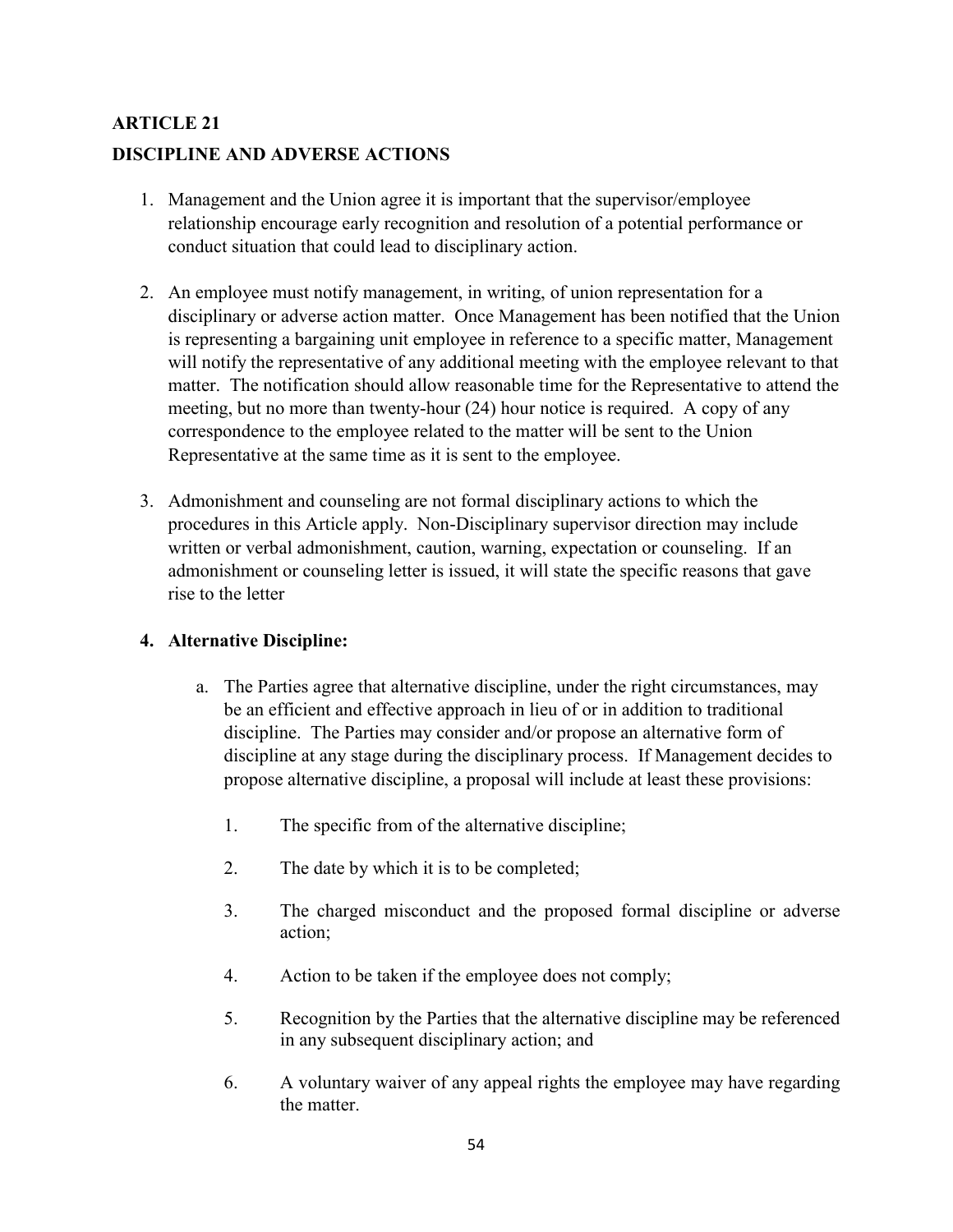- b. Examples of alternative discipline Management may consider include, but are not limited to:
	- 1. A leave donation by the employee through the Agency's leave donation program equal to the amount of time that would have been spent on suspension;
	- 2. Attendance by the employee at an appropriate counseling program approved by the Agency Employee Assistance Program;
	- 3. A "paper suspension," whereby the employee does not serve a suspension or lose pay, but the suspension may be relied on in future disciplinary actions for purposes of progressive discipline.
	- 4. A Last Chance Agreement (LCA), in which the Agency agrees to hold a discipline or an adverse action decision in abeyance in exchange for the employee's:
		- a. Commitment to abide by a certain set of behaviors or conditions for a set period of time as determined by the Agency;
		- b. Waiver of his/her rights to challenge the decision; and
		- c. Agreement that if the employee fails to fulfill the terms of the agreement, the decision will be implemented.

c. Nothing in this section shall take away the Management Right to Discipline or require Management to use alternative discipline in lieu of formal disciplinary action. Management's decision regarding the use, or not, of alternative discipline is not negotiable nor may it be grieved.

#### 5. **Discipline and Adverse Actions:**

- a. The provisions in this section for discipline and adverse actions applies to an individual in the competitive service who is not serving a probationary or trial period under an initial appointment or who has completed one (1) year of current continuous employment in the same or similar position under other than a temporary appointment limited to one (1) year or less.
- b. Disciplinary actions against employees must be based on just cause, consistent with applicable laws and regulations.
- c. Procedures: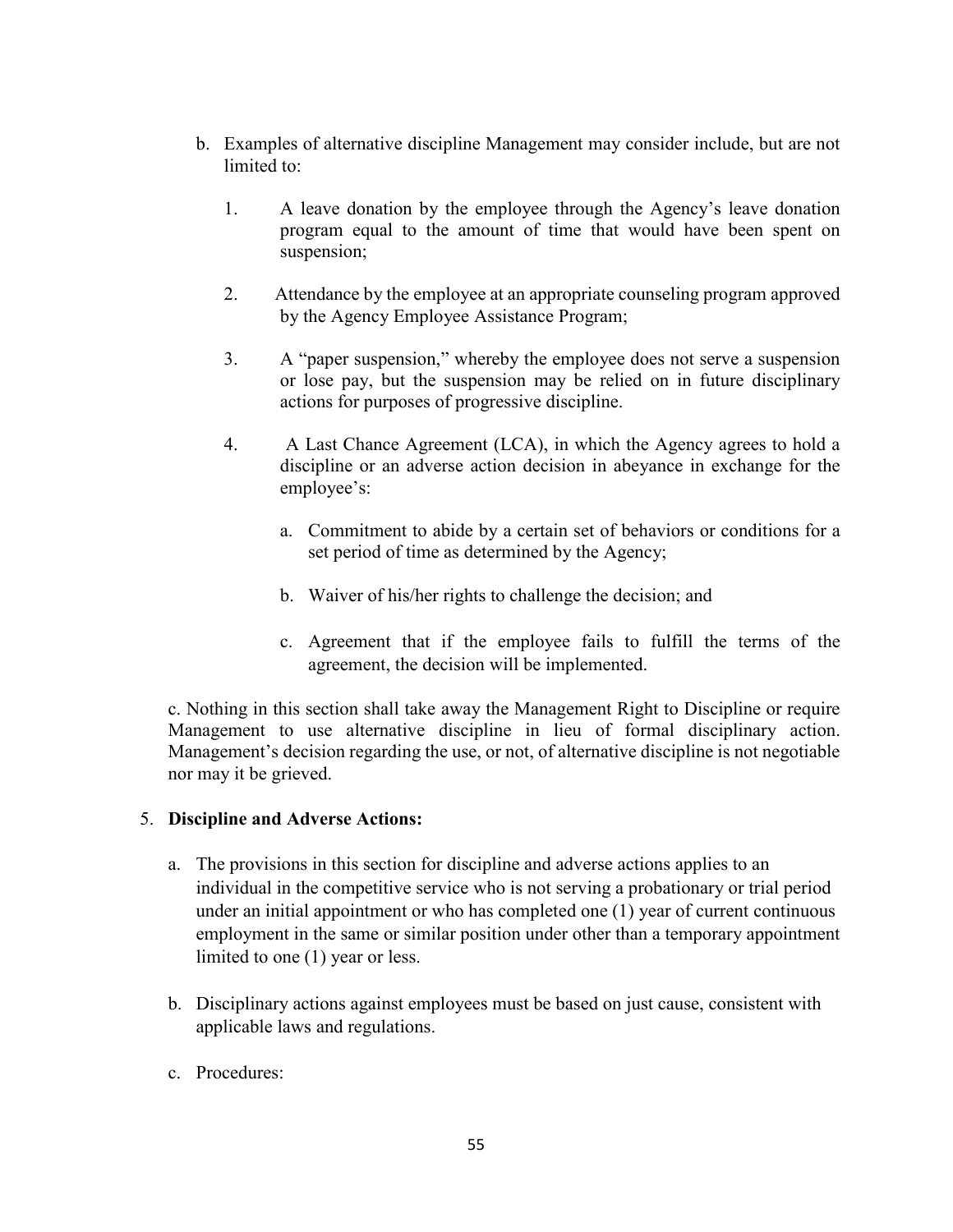For the purpose of this Agreement, disciplinary actions are defined as written reprimands and suspensions of fourteen (14) calendar days or less.

a. Letter of Reprimand:

- 1. A Letter of reprimand will be clearly titled, and sufficiently specific to indicate why the letter is being issued and what the employee must do to improve or take needed corrective action. The letter will advise the employee of his or her grievance or appeal rights as required by law. Prior notice is not required before the issuance of a reprimand.
- 2. The letter will advise the employee that the reprimand will be retained in the electronic Official Personnel Folder (eOPF) for a period of two (2) years but may be removed by Management, at its sole discretion, anytime within the two (2) year period.

b. Suspension of 14 days or Less: An employee against whom a discipline is proposed is entitled to:

- 1. Written notice of the proposed action that specifies the reasons for the proposed action and informs the employee of his/her rights to review the material that was relied upon to support the reason for the action;
- 2. Not less than twenty-four (24) hours, but no more than seven (7) days, to respond orally and/or in writing and to furnish affidavits and other documentary evidence in support of their response. The deciding official may extend the reply period if he/she determines that good cause exists for an extension based on extenuating circumstances. Management will designate an official to hear the employee's oral response who has the authority to make a final decision on the proposed disciplinary action. The right to present an oral response in person does not include the right to a formal hearing with examination of witnesses;
- 3. Be represented by a representative designated by the Local #0446 President or an attorney; and
- 4. A written decision at the earliest practicable date, containing the specific reasons for the decision and notifying the Employee of his/her appeal rights.

c. Removal, Suspension for more than fourteen (14) days, Furlough without pay for thirty (30) days or less, or Reduction in pay or grade: In proposing the adverse action, an employee is entitled to: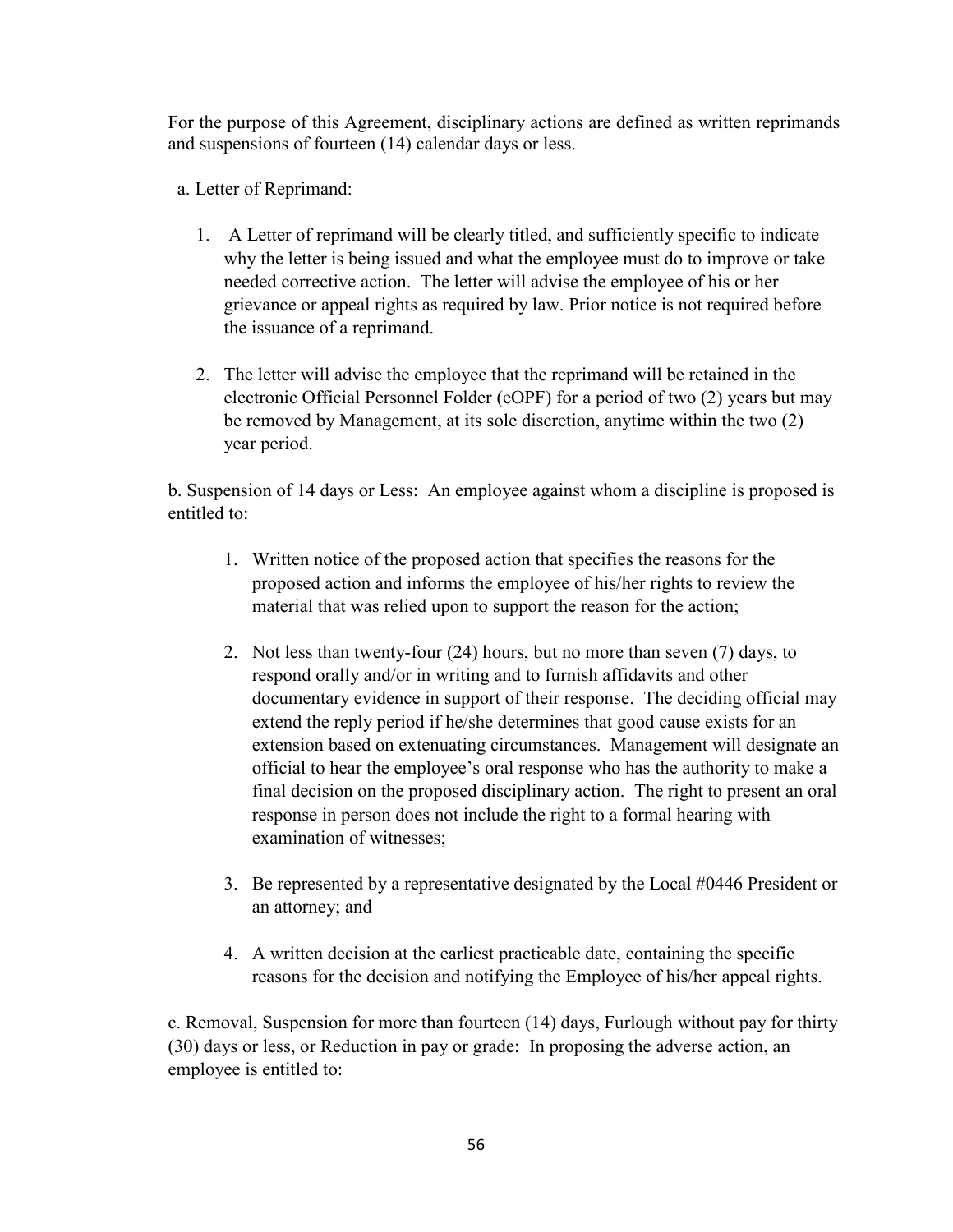- 1. Written notice of the proposed action, which specifies the nature of the proposed action and informs the employee of his/her rights to review the material that was relied upon in proposing the suspension. If there is reasonable cause to believe that the employee has committed a crime for which a sentence of imprisonment may be imposed, the proposed action may be effected less than thirty (30) calendar days from the receipt of the advance written notice;
- 2. Seven (7) calendar days to respond orally and/or in writing and to furnish affidavits and other documentary evidence in support of their response. The deciding official may extend the reply period if he/she determines that good cause exists for an extension based on extenuating circumstances. The Agency will designate an official to hear the employee's oral answer who has authority to make a final decision on the proposed adverse action.
- 3. Be represented by a representative designated by the Local #0446 President or an attorney; and
- 4. A written decision no earlier than thirty (30) days from the date of the proposed action, containing the specific reasons for the decision and informing the employee of his/her appeal rights.
- 6. **Weingarten Rights**: In accordance with 5 USC 7114, an employee being questioned by Management or an Agency Investigator who believes discipline may result, may request union representation and be allowed a reasonable amount of time to obtain a representative that will not unduly delay an investigation.

## **ARTICLE 22**

## **TEMPORARY/TERM EMPLOYEES**

- 1. The provisions of this article do not apply to termination or expiration of appointment, due to lack of work or a lack of funds.
- 2. Re-Hire Eligibility:
	- a. Temporary employees, who have been selected competitively and successfully completed their tour of duty, will be eligible for rehire the next season without further competition in accordance with the provisions of 5 CFR 316.402. Rehire eligibility will remain in effect for up to three (3) years from the date of separation from the appointment on which eligibility is based. A temporary employee will be provided appropriate information on rehire eligibility and the best available information prior to separation concerning their chances of rehire with that unit the following season, at the time of termination. Rehire eligibility is eligibility for a noncompetitive appointment. The determination to appoint rehire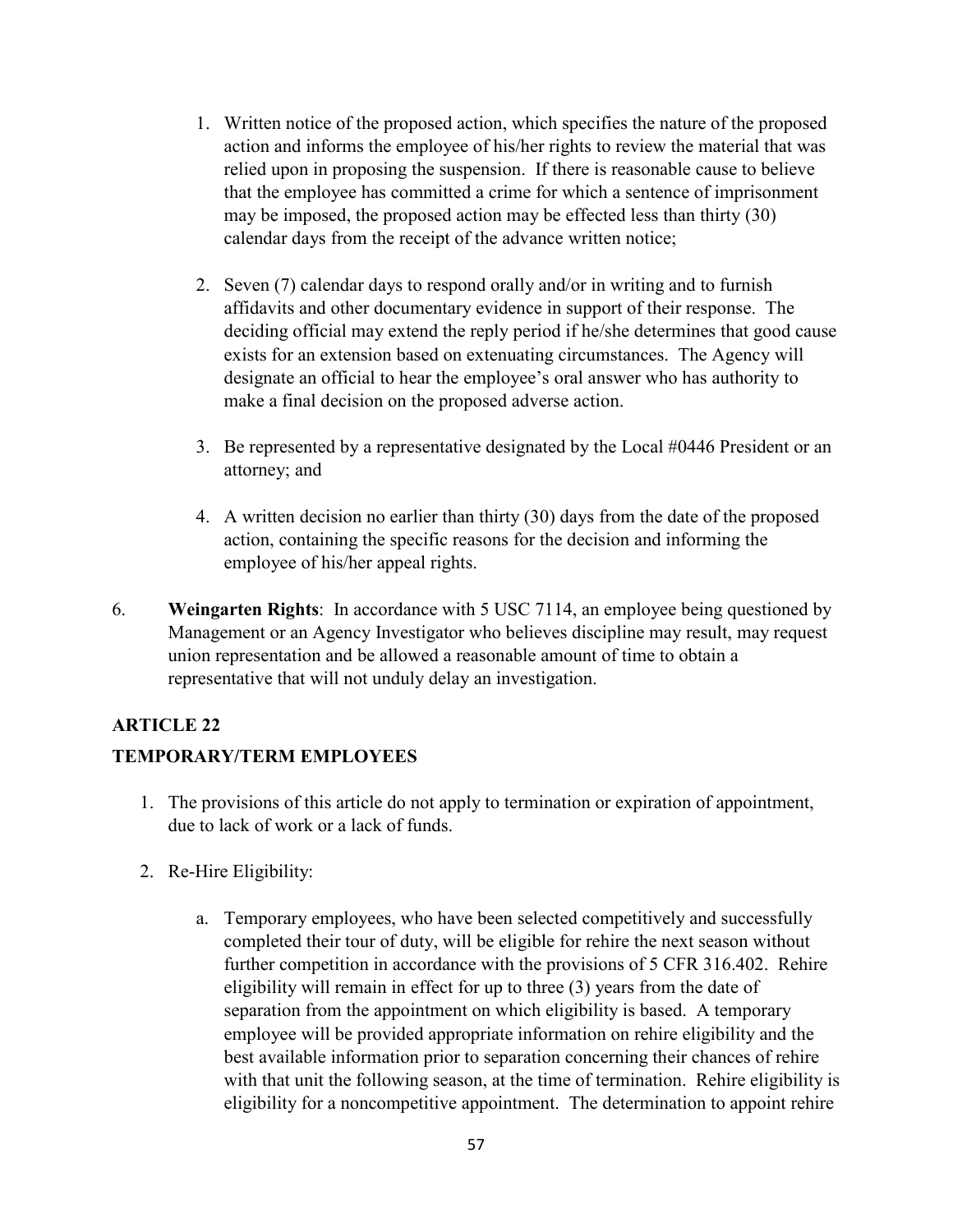eligible employees will be made by Management according to the qualifications and suitability required by the position and position availability.

- b. When the Forest Service rehires a temporary employee, the employee may be rehired to any position with the same series, grade, and qualification requirements as the original appointment and on the same Center. Employees will be given a copy of the SF-50 to document the rehire action.
- 3. The Forest Service will observe the time limitations for temporary employment in positions and successor positions. Successor positions for temporary positions are as defined in 5 CFR 213.104(b) and 5 CFR 316.401(c). When considering whether a position may be refilled or not, the time limits in the regulations apply to the same or successor positions on the same Center.
- 4. Performance Evaluation:
	- a. Where required by Article 14, Management will provide the employee a performance appraisal at least seven (7) days prior to termination and will discuss whether the rating will affect rehire eligibility.
	- b. Temporary employees not covered by the Performance Management System (Article 14 and Title 5, Code of Federal Regulations, Part 430 (5 CFR Part 430)) with at least a fully successful performance, whether documented or not in a performance rating, will be eligible for performance awards per Article 16.
- 5. Qualified temporary employees have the right to compete for permanent Forest Service positions advertised under merit promotion procedures in accordance with the Land Management Workforce Flexibility Act.
- 6. Temporary and Term employees who have an initial appointment of at least one (1) year will be advised in writing of any eligibility for the Federal Employees Health Benefits Program.
- 7. Competitive temporary recruitment notices will be posted on USAJOBS.com.
- 8. Separation or Reduction in Grade:
	- a. A notice of adverse action or removal will be provided to the employee in writing and will contain the reasons for the action, notice of loss of rehire eligibility and will advise the employee of his/her rights to request reconsideration.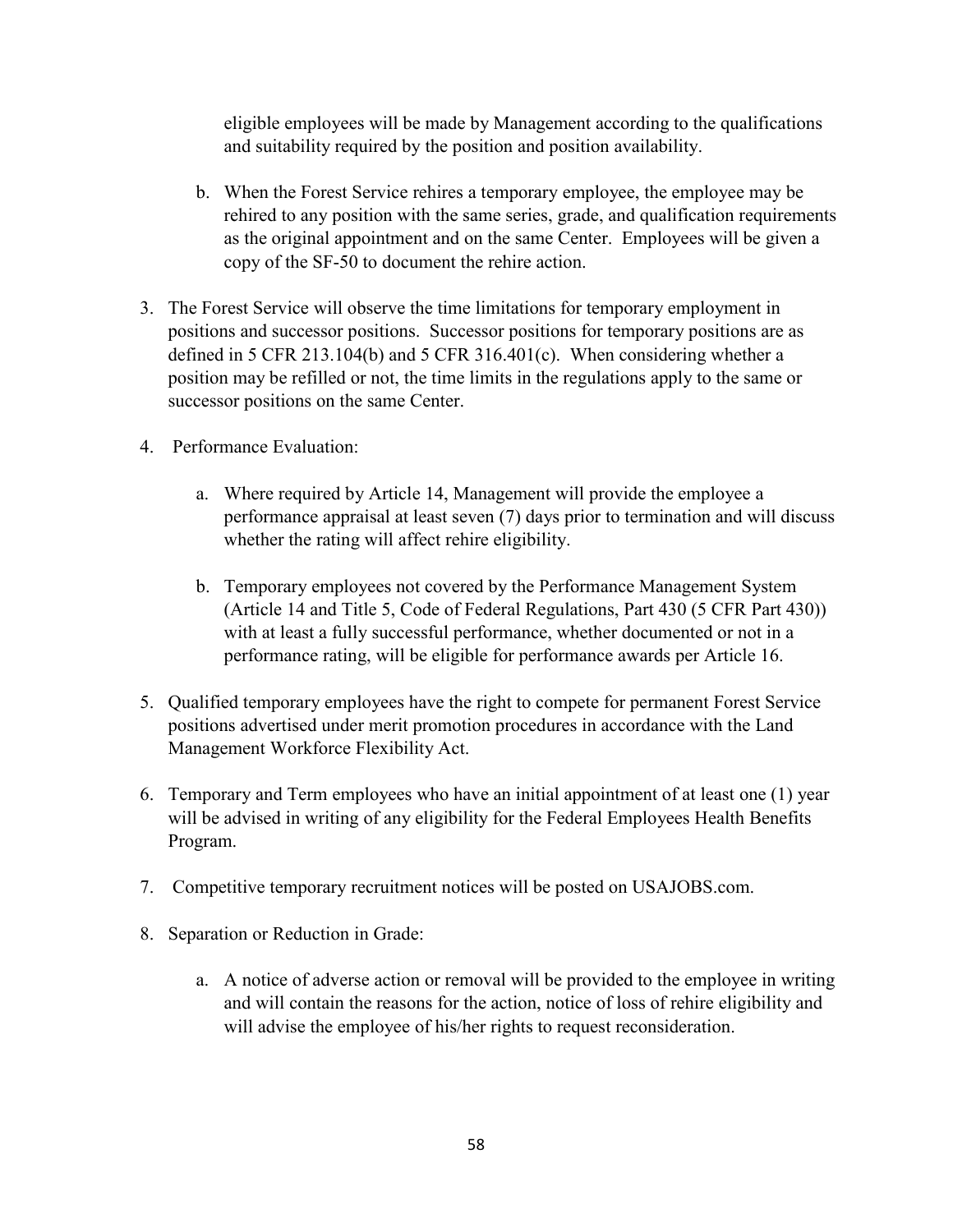- b. Temporary employees may seek reconsideration of the separation or reduction in grade based upon misconduct or poor performance by submitting the request in writing to the Center Director.
- c. The appeal shall be submitted within five (5) days of the effective date of the adverse action.
- d. Management will reconsider the action with the details provided and respond in writing within seven (7) days of receipt of the request. This decision will be final. If union representation is invoked in writing, by the affected employee, the union representative will be provided a copy of the reconsideration notice.
- e. Upon the employee's request, a meeting may be convened instead of a written response to consider information provided by the employee in support of his or her reconsideration request. If management agrees to a meeting, the appropriate official will reconsider the action and reply to the employee with a decision within seven (7) days of conclusion of the meeting.

# **ARTICLE 23**

# **EQUAL EMPLOYMENT OPPORTUNITY**

- 1. Equal Opportunity:
	- a. Management and the Union will cooperate in providing equal opportunity for employment, training, and promotion and will not discriminate because of age, race, gender, religion, color, national origin, sexual orientation, marital or familial status, disability, lawful political affiliation, or other non-merit factors. The Parties agree to cooperate in providing equal opportunity for all employees in the implementation for Forest Service and Union programs.
	- b. Each Party agrees to advise the other of equal opportunity problems of which they are aware. The Parties will jointly seek solutions to such problems. The Union President and the Center Directors will meet as agreed to by the parties to discuss measures being taken in this area. This program will be administered in accordance with all applicable laws, regulations, and policies.
	- c. The Union will be afforded the opportunity for involvement in discussing matters related to EEO matters likely to affect the working conditions of bargaining unit employees.
	- d. The Parties recognize the value to share EEO complaint and dispute resolution program information between the Washington Office-Civil Rights (WO-CR) staff, the Job Corps Field Office, the Union and bargaining unit employees and agree to provide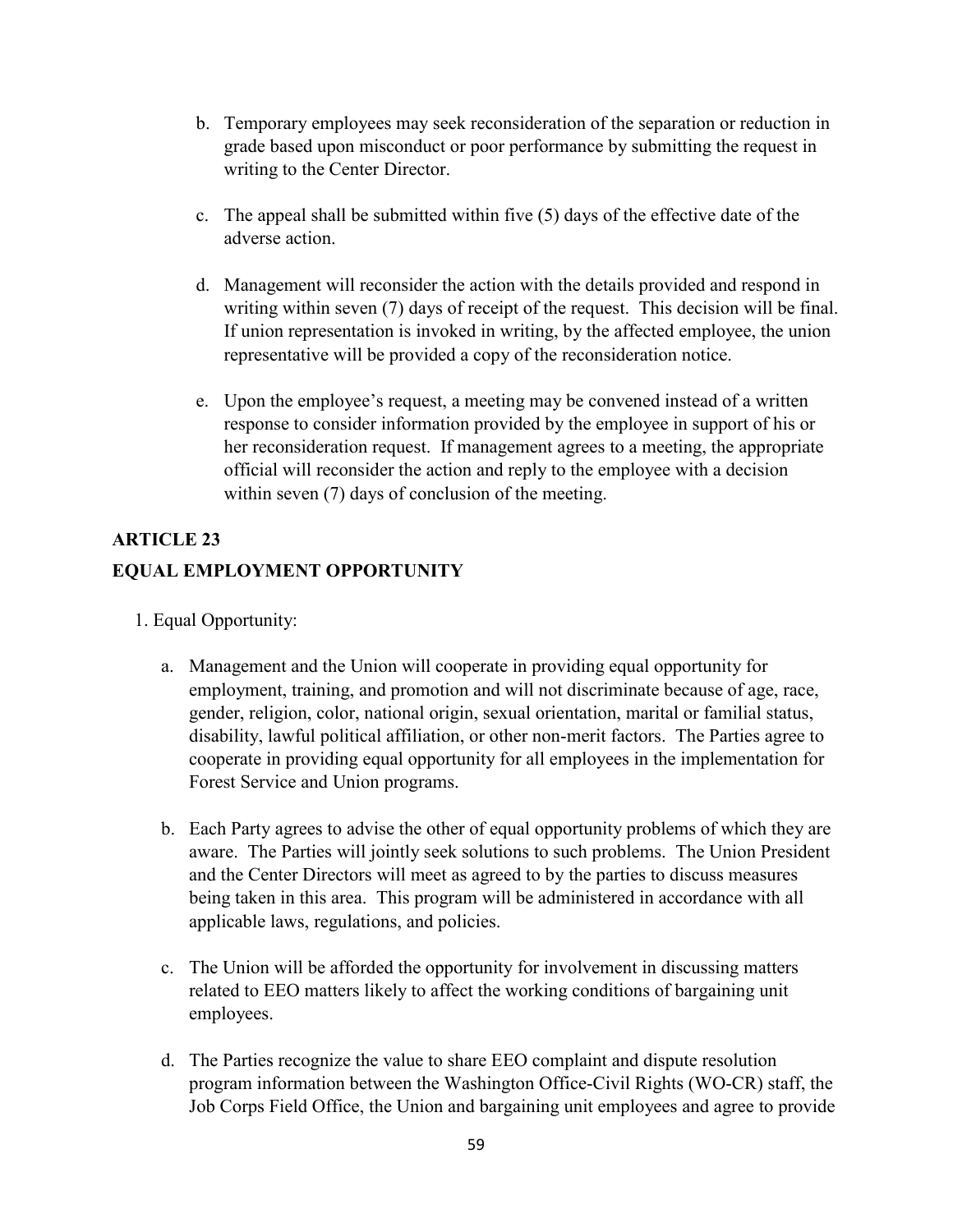information available on where to find EEO resources, Conflict Management Prevention Program (CMP) and complaint filing will be shared with employees.

- 2. Employees or officials actively contributing to the advancement of EEO practices may be recognized for their actions. The Union may nominate such persons for recognition.
- 3. The parties will encourage the goal of becoming a multicultural organization with a diverse workforce.

# **ARTICLE 24 EMPLOYEE ASSISTANCE PROGRAM (EAP)**

- 1. General:
	- a. The Forest Service shall maintain an employee assistance program meeting the requirements of applicable laws, a regulations, and guidelines found in Public Laws 91-616 and 92-255.
	- b. If an employee has a supervisory referral to EAP, the focus of corrective discussions by supervisors is restricted to the issue of job performance or conduct and the possible job-related consequences.
	- c. Participation in the program shall not jeopardize an employee's job security of his or her opportunity to compete for promotion.
	- d. EAP resources and information shall include an up-to-date listing of community facilities for treatment of medical/behavioral problems. Such listing shall include, when known, the cost of such services and eligibility requirements.
	- e. Management will publicize the EAP at local worksites, on share point sites, in orientation of new employees, and in any EAP Program update communication.
- 2. The confidential nature of records containing employee medical/behavioral details shall be maintained.

# **ARTICLE 25**

## **SAFETY AND HEALTH**

1. The Parties mutually agree to cooperate in common efforts to create and maintain a safe and healthy workplace and safe and healthy working habits and conditions to minimize accidents, and prevent lost worktime due to illness or injury. A safety and health program will be administered in accordance with Forest Service Manual (FSM) 6700.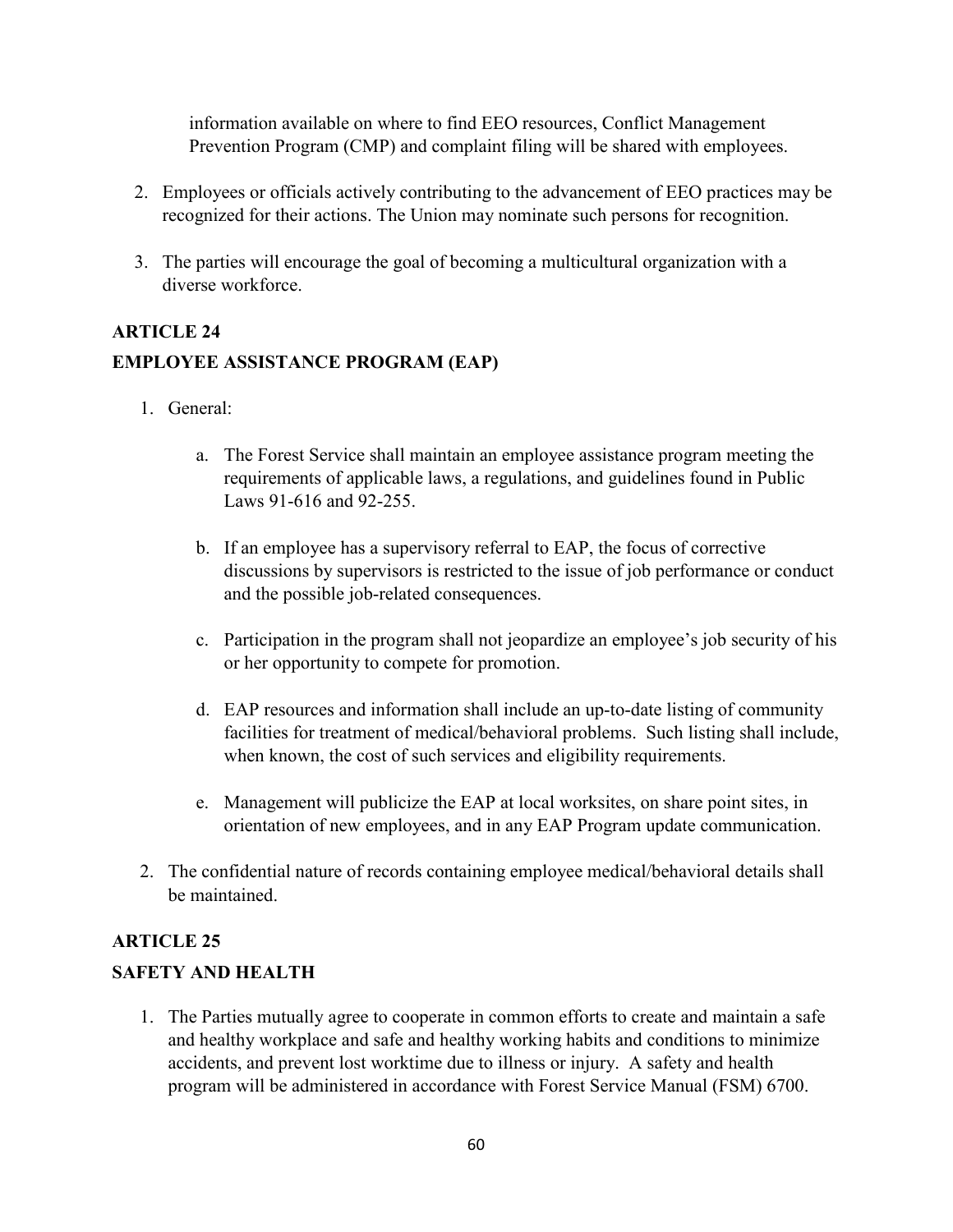2. The union may have input into workplace security plans, at management discretion.

## 3. **Safety and Health Inspections:**

- a. Management will conduct an annual safety and health inspection by qualified personnel of Forest Service facilities that are regularly used. The AFGE Local #0446 President will be notified and will be given an opportunity to accompany the inspector if designated. All first aid kits will be part of this inspection and their contents shall be updated to published agency standards.
- b. Management agrees to provide, or make available, to the Union, upon request, appropriate reports of safety inspections, accidents, and of occupational illnesses.
- 4. **Safety and Health Programs:** The Parties may agree through negotiations to establish safety and health programs, such as:
	- a. Health services.
	- b. Preventive medicine, wellness program.
	- c. Smoking policies.

## 5. **Safety and Health Committees:**

- a. The Parties may establish, through negotiations, Center Safety and Health Committees to review local health and safety programs and formulate recommendations regarding ongoing problems and useful improvements. The following arrangements shall be negotiated:
	- 1. Size and composition of the committee, including Union representation.
	- 2. Frequency and scheduling of committee meetings.
	- 3. Selection of committee chair (by rotation, election, or appointment).
	- 4. Publicizing of meetings and distribution or posting of agendas.
- b. Further details may be negotiated by the Local Parties.

### 6. **Health and Safety Policies:**

a. Management will, to the extent feasible, provide safe and sanitary working conditions and equipment, in accordance with the standards of the Occupational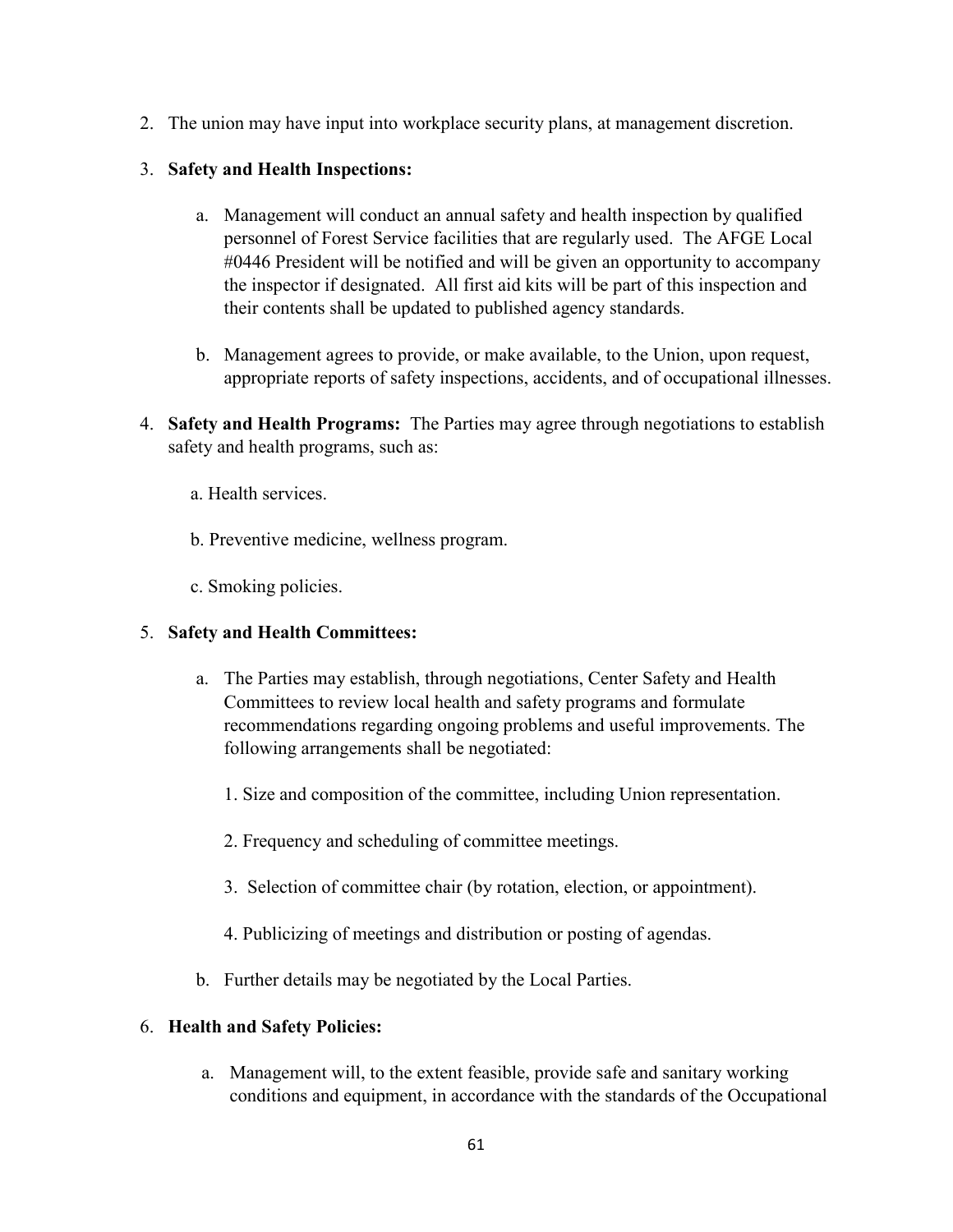Safety and Health Act of 1970 (OSHA). Management shall post legal notices informing employees of the protections and obligations provided for in the OSHA.

- b. The Parties may agree to meet annually to review a safety and health program and to make recommendations. This meeting may be combined with another national meeting as appropriate. Upon request, Management may provide the Union with available, relevant agency information on safe and health, in accordance with the Privacy Act. This does not preclude the Parties from addressing safety problems/health issues on a case by case basis.
- c. Management agrees to provide any special and/or unusual safety equipment or supplies (such as personal protective clothing or equipment and devices) necessary as identified in an approved Job Hazard Analysis or Risk Assessment. The Union may negotiate the type of safety equipment and safety supplies defined as a result of the Job Hazard Analysis for Risk Assessment. A Job Hazard Analysis or Risk Assessment will be reviewed at least annually. At the time of the employee's request, the Job Hazard Analysis or Risk Assessment will be reviewed between the employee and their supervisor. The Job Hazard Analysis or Risk Assessment shall be recorded on the appropriate Forest Service form. A copy will be provided to the employee and/or the Union upon request.
- d. Management agrees to provide adequate sanitary facilities, water, and indoor environmental conditions (including lighting; heating; relative humidity; ventilation; air quality; and absence of pests, airborne pathogens, and irritants) in work areas in accordance with laws and regulations (e.g. OSHA and consensus of organizations such as NEPA). If it is determined that sanitary facilities, water, indoor environmental conditions, and/or space are not adequate to protect the health and safety of an employee in any work area, corrective action will be taken to the extent feasible. In facilities not controlled by the Forest Service, such corrective action will be requested.
- 7. Management will, to the extent feasible, eliminate identified safety and health hazards as soon as possible. Whenever such conditions cannot be readily abated, Management shall inform the Union and the Parties shall arrange a timetable for abatement, including a schedule of interim steps to protect employees. Arrangements shall include notifications, warning, relocation of employee, if needed, information to employees exposed to the hazardous conditions, and other steps the Parties may agree are necessary under the circumstance, such as holding informational meetings with affected employees.
- 8. The Parties, in the course of normal duties, shall encourage employees to work safely and to report any observed unsafe or unhealthy conditions to the employee's immediate supervisor. Employees in the course of performing their normally assigned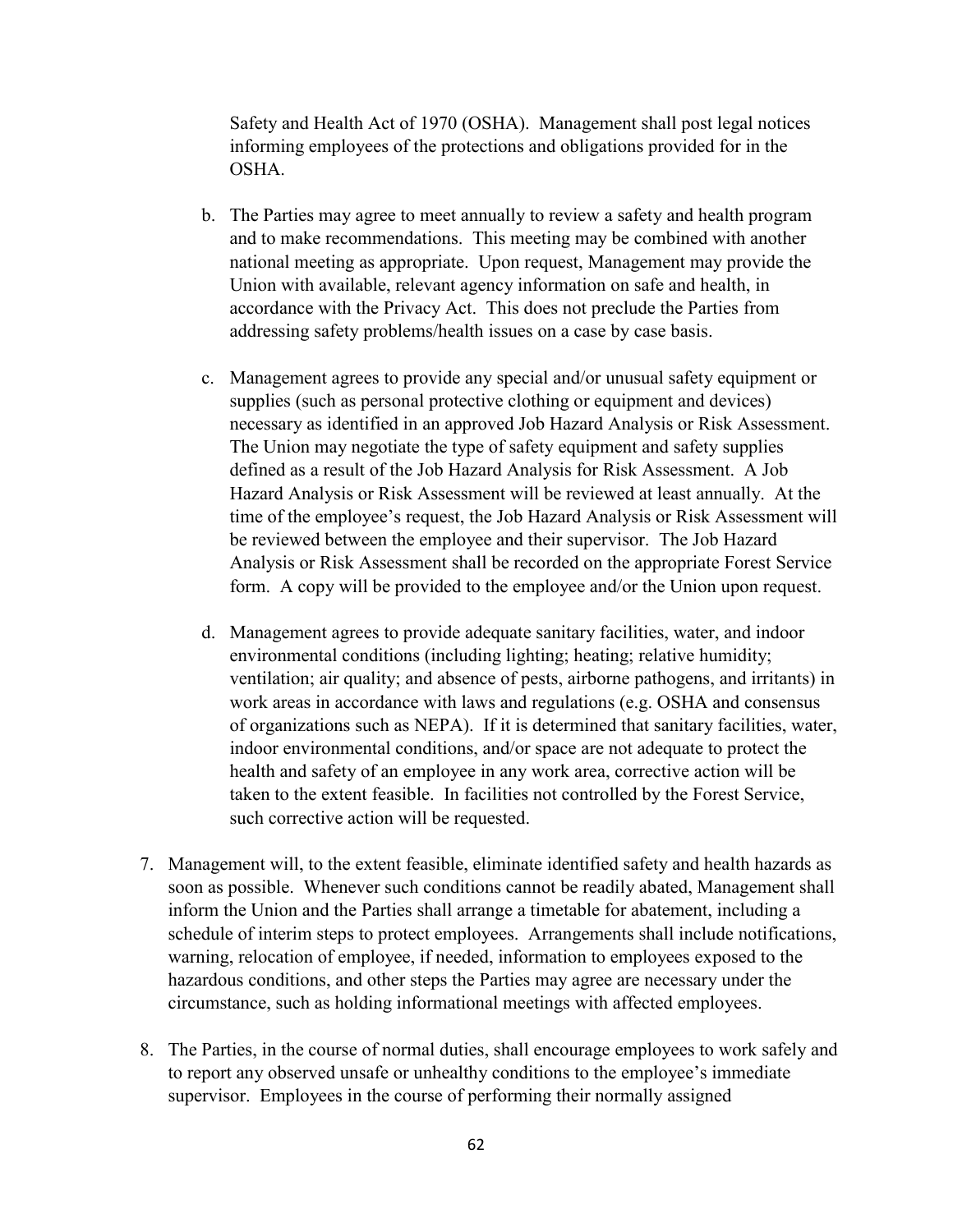responsibilities, are encouraged to observe and report unsafe practices, equipment, and conditions, as well as environmental conditions in their immediate areas that may represent health hazards. The Parties are encouraged to work together to resolve issues related to employee health and safety as they arise.

#### 9. **Unsafe Working Conditions:**

- a. When an employee feels that he or she is subject to conditions so severe that even a short term exposure to such conditions would be detrimental to health and safety, he or she should report the circumstances to the immediate supervisor. The supervisor shall inspect the work area or substance in question and analyze the situation to ensure that it is safe (or may be safely handled) before requiring the employee to carry out the work assignment. If any doubt regarding the safety of existing conditions is raised by the supervisor, an assessment shall be obtained from the appropriate Management official before proceeding. The Union will receive, upon request, a copy of any documentation of the inspection or assessment of the alleged unsafe working conditions.
- b. If the supervisor determines an unsafe or unhealthy circumstance exists and the supervisor cannot readily correct the hazard, the supervisor will take preventive action as specified in Section 7 above. The employee or group of employees who continue to believe that work is being required under conditions that are unsafe or unhealthy beyond the normal hazards inherent in the operations in question have the right to file a grievance. An employee or the Union may request an OSHA inspection at any time.
- 10. When exposure to a serious hazard requires immediate solution and it is not possible to obtain the supervisor's concurrence beforehand, an employee may temporarily avoid the hazard and promptly notify the supervisor. This does not include inherently hazardous activities for which advance preparations have been made, such as forest fire suppression. The provisions in this section also apply where an employee, untrained in law enforcement and not authorized to carry a firearm, is faced with danger from encounters with e.g., trespassers, cannabis (marijuana) growers, invalid claim holders, and civil disturbances.

#### 11. **Hazardous Materials:**

a. No employee will be required or permitted to handle potentially hazardous materials without the proper training and information as prescribed by Federal law or regulations. As required by laws and regulations (e.g., OSHA), a chemical exposure monitoring plan will be provided for employees working with hazardous materials that pose a threat of long-term physical damage, including appropriate medical examinations and testing at the agency expense.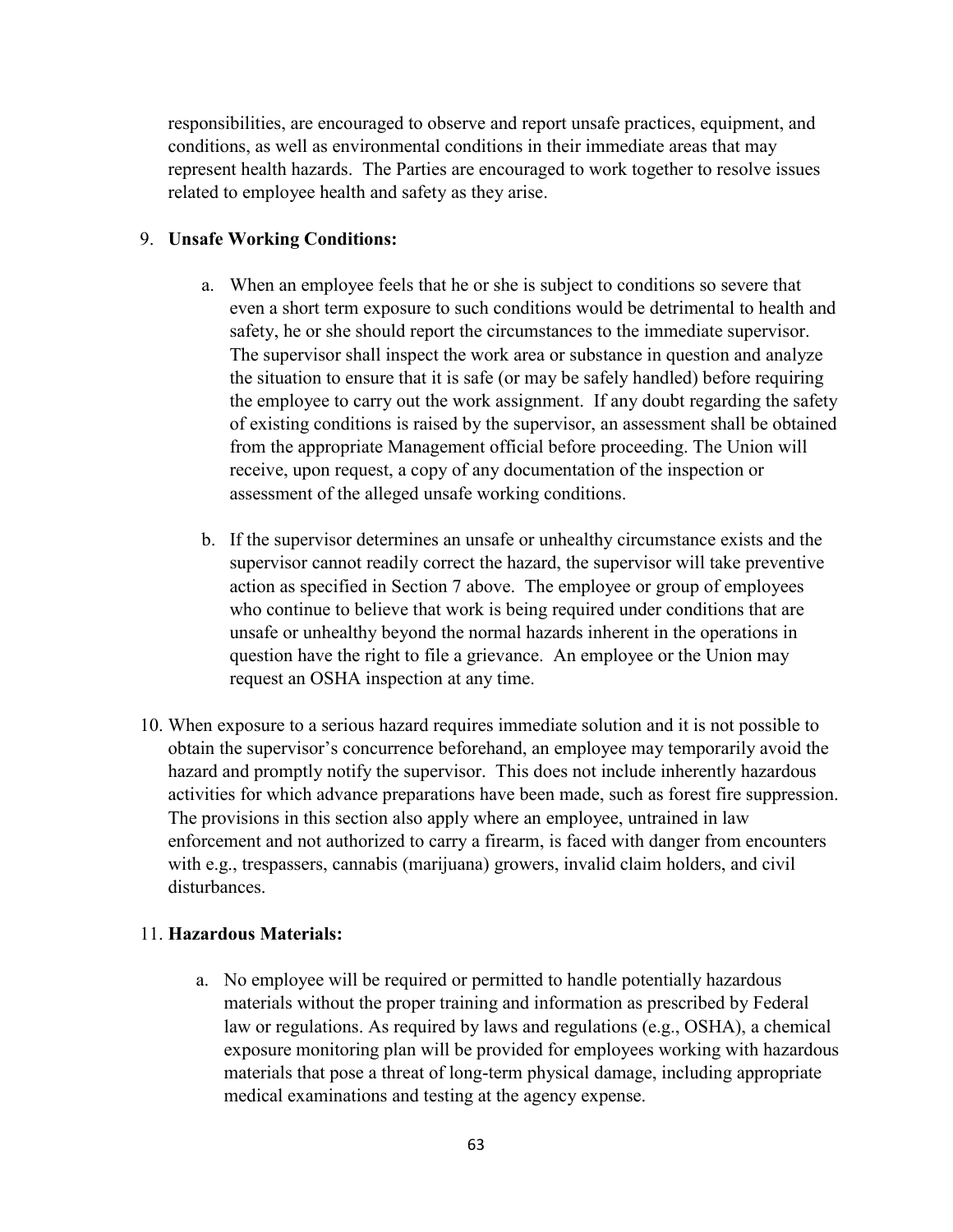- b. Employees will be made aware of any exposure to hazardous materials when required by the OSHA Right to Know Regulation.
- c. Management will make every reasonable attempt to ensure that hazardous or poisonous substances are properly marked and stored in accordance with Federal labeling and storage regulations. Upon discovery of noncompliance with Federal labeling and storage regulations, Management will immediately initiate corrective action.

## 12. **On-The-Job Injury or Illness:**

- a. Employees shall report to their supervisor and Forest Service eSafety application all injuries or occupational illnesses that occur on the job. Management shall assist the employee in expeditiously processing a claim in the reporting system, acquiring needed documentation and/or with medical needs. At the employee's request, copies will be sent to his or her doctor, the Union or other personal representative of the employee. Management agrees to provide employees with assistance in processing claims under the Federal Employees Compensation Act (FECA) and utilizing the Forest Service eSafety application.
- b. When employees are temporarily unable to perform their regularly assigned duties because of documentation and confirmed on the job illness or injury, but may be capable of returning to or remaining in a duty status, Management may detail the employee to available work assignments compatible with the employee's physical condition, or provide light duty or restricted work assignments that meet physical limitations, with appropriate light duty medical documentation, when feasible and warranted.
- c. Where documented medical evidence shows work environment is contributing to a medical problem, Management will make every reasonable effort to place the employee in a suitable environment to protect the employee's health.

#### 13. **Blood borne Pathogens Program:**

- a. Direction and guidance pertaining to this program is contained in OSHA 1910.1030 Blood Borne Pathogens standard.
- b. All first aid kits in buildings and vehicles and those issued to employees with "first responder" duties will be readily available and contain at a minimum, the protective equipment list below:
	- 1. Rubber gloves.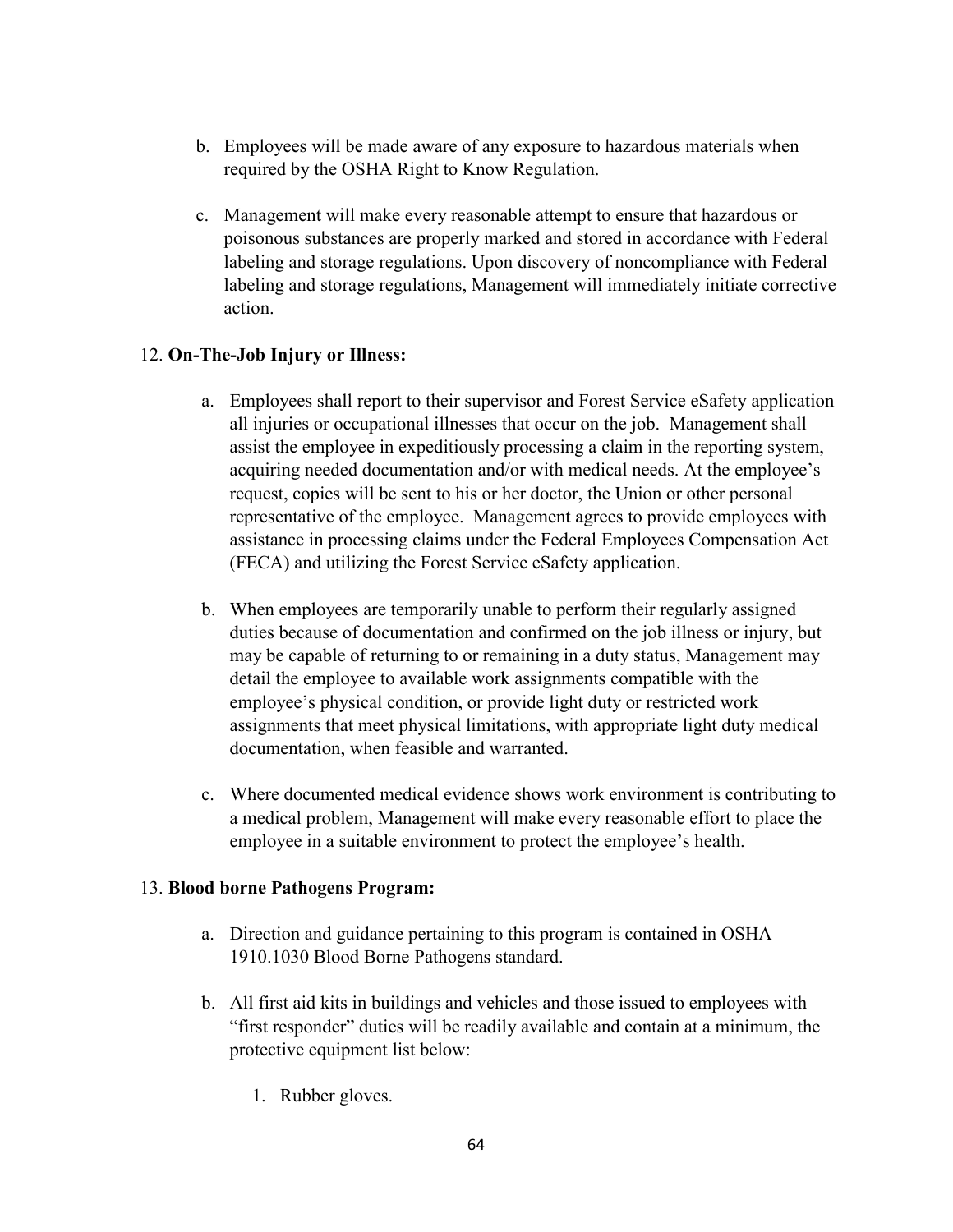- 2. Face masks.
- 3. Eye protection.
- 4. Cardiac Pulmonary Resuscitation (CPR) mouth barrier.
- 5. Contaminated material containers for employees cleaning up campgrounds.
- 6. Two packets of the standards protective equipment (rubber gloves, face masks, eye protection, and CPR mouth barrier) will be a part of the standard first aid kit in all Government vehicles. Management will also endeavor to obtain and place packets of the standard protective equipment in buildings with significant risk of exposure to contaminated body fluids. The location of protection devices are subject to Local negotiations.
- c. **Testing:** When an employee believes he or she has been exposed to blood borne pathogens in the line of duty, the employee will be encouraged to take the appropriate test within ten (10) days and to file the appropriate documentation (e.g., CA-1's and CA-2's). All exposure incidents shall be reported to the Forest Service eSafety application. In any location where tests are not free, or where the employee has concerns about free testing clinics, the Forest Service will pay for the tests in accordance with regulations governing payment for employee testing.
- d. **Vaccinations:** The agency will comply with OSHA requirements for employeeprovided vaccinations of employees at risk (e.g., Hepatitis B vaccinations).
- e. No employee will be required to perform CPR or to expose themselves to body fluids without the appropriate First Aid/CPR/AED training and protective equipment listed above, except at his or her discretion.

## 14. **Occupational Health and Safety Training:**

- a. Management recognizes the need for training and orientation regarding occupational health and safety, including training on blood borne pathogens, where appropriate, to ensure employee safety and a minimum loss of worktime due to injuries.
- b. Management will inform all employees of safe working habits and practices appropriate to their job, with special emphasis on orientation of new employees.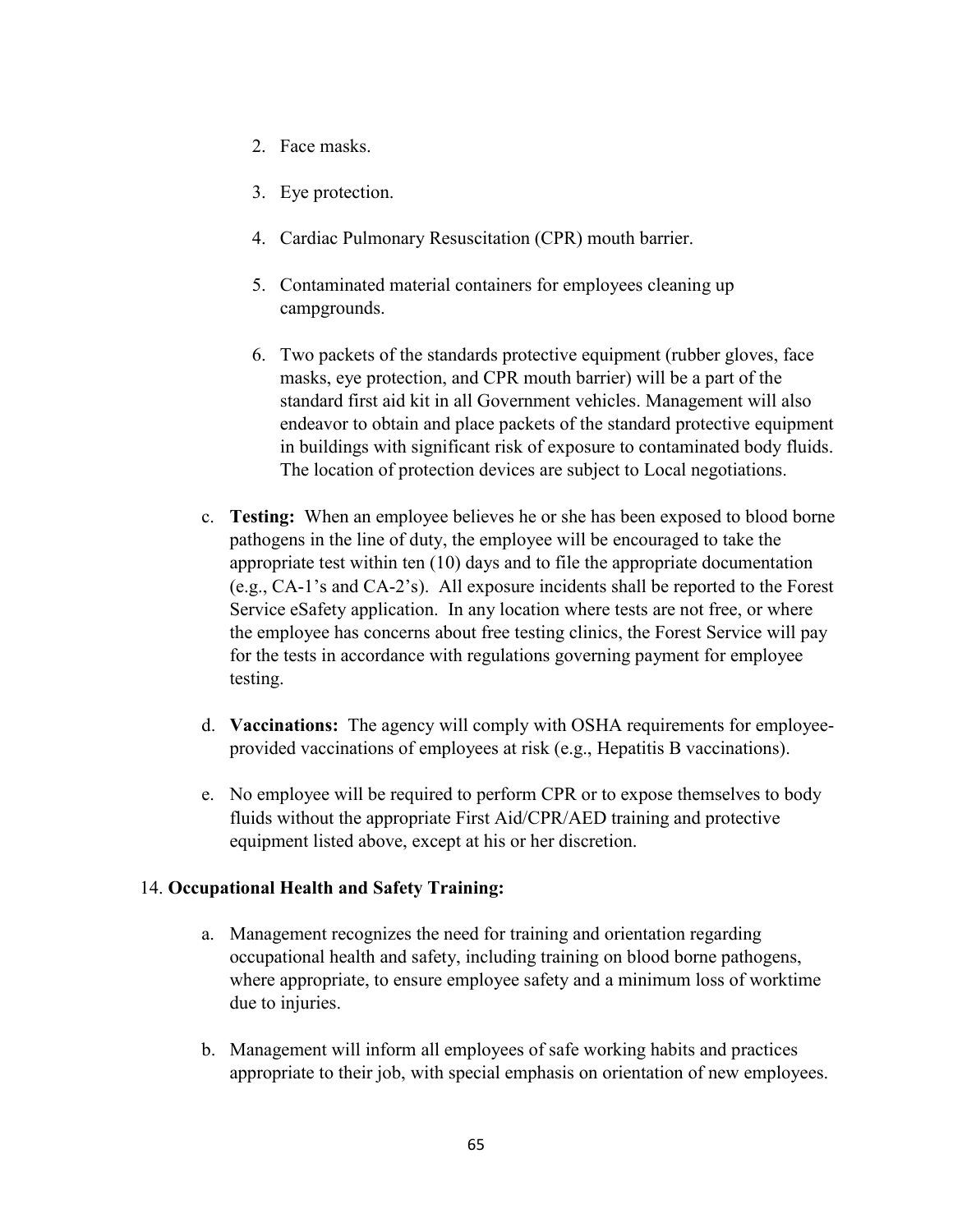- c. The Safety Code Handbook (FSH 6709.11) will be made available electronically. Management will review the Handbook content and advise employees where to find the Handbook at new employee orientation.
- 15. Employees subject to hazardous conditions will be provided with two way radio contact when identified by a Job Hazard Analysis or Risk Assessment.
- 16. **Accidents:** For fatalities and/or serious accidents to an employee, the following procedure will be followed:
	- a. No release to the media and public will be made until next of kin has been notified.
	- b. The Union will be notified as soon as practicable.
	- c. OSHA will be notified immediately of accidents and/or fatalities.
	- d. The Union will be provided copies of all safety accident reports, upon request, after the management review process is complete, normally within 60 days of the incident, unless government attorneys deny release, in which case, the Union may seek the document pursuant to 5 U.S.C. 7114(b)(4).
	- e. All employee injuries and illnesses will be entered into the Forest Service eSafety application as mandated by FSM 6700.
- 17. **Union Safety Training:** In executing the responsibilities of this Article, the Union may request OSHA-type training. At a minimum, the training may consist of on-the-job training by a qualified Forest Service facilities inspector. When formal OSHA-type training is being offered locally, the Union designee may be invited to attend the training, if he or she has not had recent training of this type.
- 18. The Parties agree that issues of violence in the workplace incidences will be governed by current Forest Service policies, DOL Handbook, Chapter 5, Section 4 and USDA Handbook on Workplace Violence Prevention and response.

## 19. **Security and Surveillance Cameras:**

- a. The use of security cameras will be for safety and internal security reasons, as determined by Management.
- b. Security camera data will not be used for routine monitoring of bargaining-unit employees' conduct, performance, behavior, or time and attendance.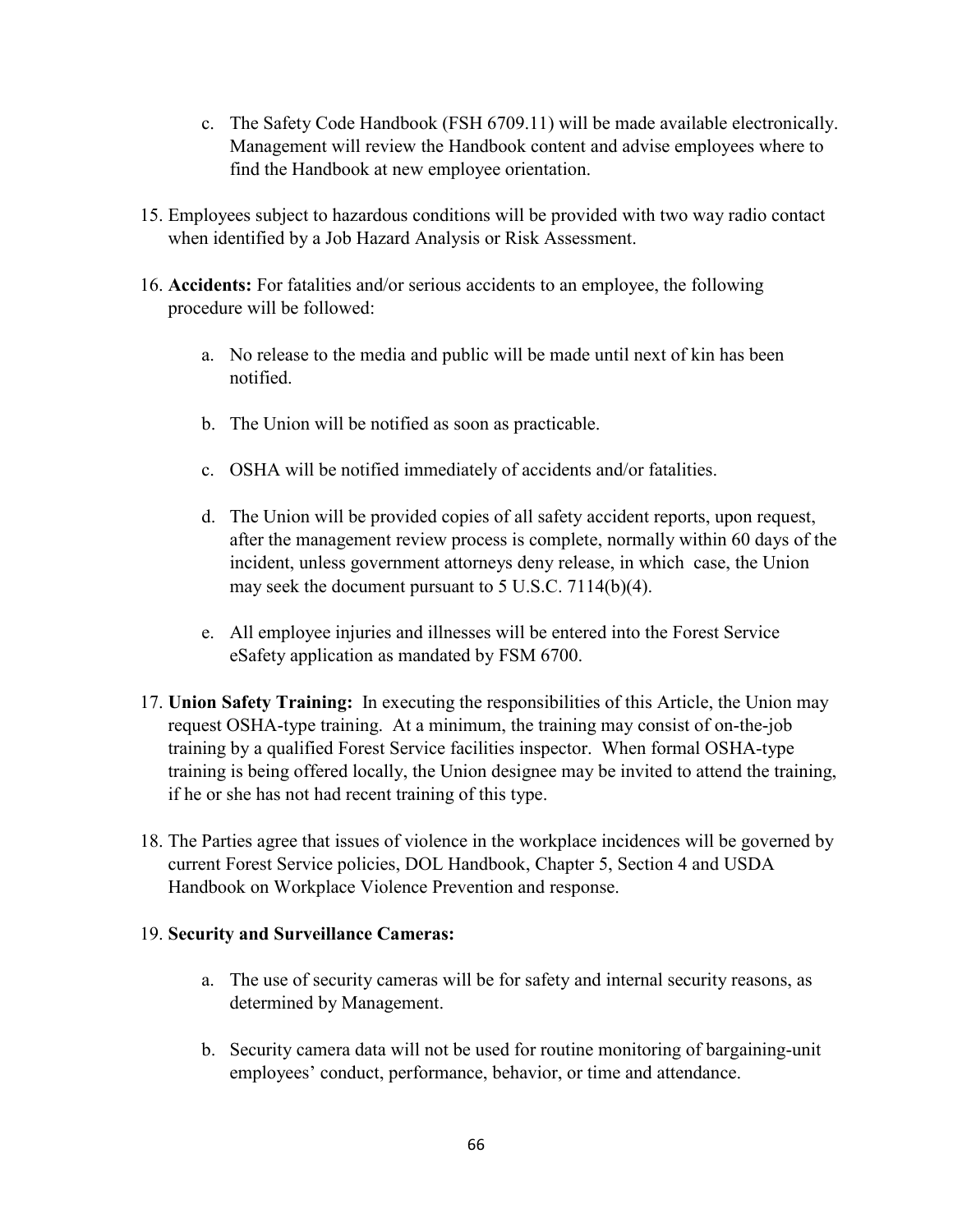- c. Camera images may viewed and used by authorized Management Officials and/or Law Enforcement for administrative investigations and/or criminal investigations at any time Management or Law Enforcement deems appropriate.
- d. Management will provide an email to the Union and all bargaining unit employees informing them of any additionally installed surveillance cameras and the locations within thirty (30) days of the installation.

# **ARTICLE 26**

## **FIRE**

- 1. **Preamble:** 
	- a. The Parties jointly and wholeheartedly are committed to "zero tolerance" of carelessness and unsafe actions and jointly agree to adopt and support the following firefighting code of safe practices:
		- 1. Safety comes first on every fire, every time.
		- 2. The ten (10) standard fire orders are firm. We don't break them; we don't bend them.
		- 3. All firefighters shall have the right to a safe assignment.
		- 4. Every firefighter, every fire line supervisor, every fire manager, and every agency administrator has the responsibility to ensure compliance with established safe firefighting practices.
	- b. The Parties agree that interested employees may request to perform wildfire suppression support within their qualifications and physical capabilities from their direct supervisor.

# 2. **Union Representation for Employees Assigned to Fires:**

- a. Officers of AFGE Local #0446 or their designees have the right to represent bargaining unit employees assigned to fire duty.
- b. Where there is a grievance arising from a situation on a fire, the time limit for raising that issue to the appropriate official will be automatically extended until the day after the employee returns to his/her official duty station. If the grievant is dispatched to another fire or temporary duty assignment which prevents him/her from preparing and presenting a grievance in a timely manner, the time limit will be extended as stated in the first sentence of this paragraph.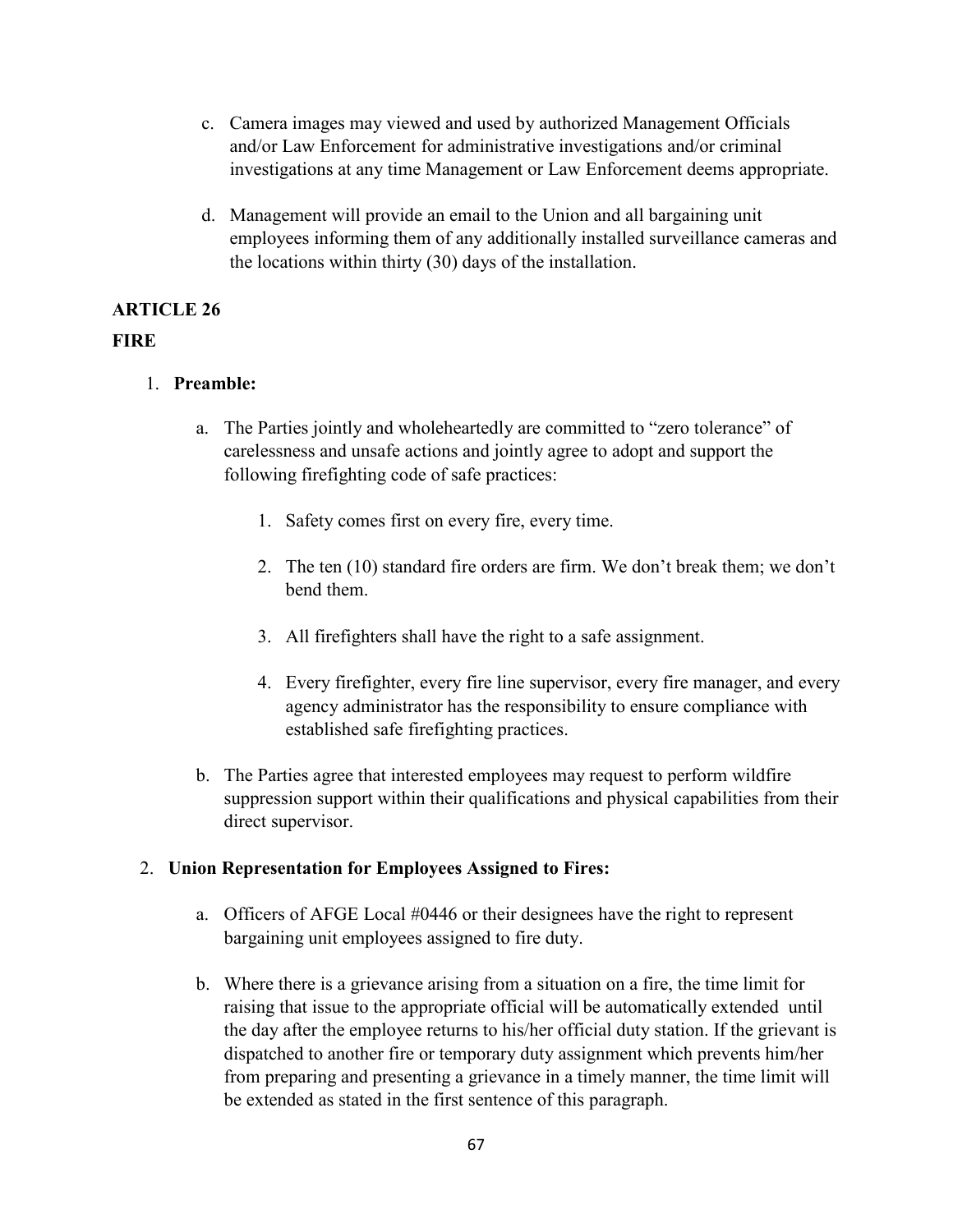- 3. **Work Schedules:** If it is necessary on the second day of a fire to deviate from an employees' established tour of duty, the first 8, 9, or 10 hour tour, as appropriate, shall be used. On the second day of a fire, the employee will be placed on a first 8, 9, or 10 hour per day tour of duty. Fire incidents involving less than one (1) calendar day will not affect an employee's established tour of duty; employees must be paid the appropriate overtime rate for any hours worked either before or after the employees established tour of duty due to local fire incidents. A fire incident ends when an employee returns to their assigned duty location and duties.
- 4. **Work Capacity Test/Health Screening Questionnaire (WCT/HSQ):** Employees who are required to pass a WCT test should follow Agency policies and direction. Further information on WCT/HSQ may be obtained through the Agency website.
- 5. In accordance with 5 CFR 550.112(k) and 5 CFR 551.431(a), an employee will be considered on duty and time spent on Standby Duty shall be considered hours of work if the employee:
	- a. Is restricted to his or her living quarters or designated post of duty;
	- b. Has his or her activities substantially limited; and
	- c. Is required to remain in a state of readiness to perform work.

## **ARTICLE 27**

## **TRAINING**

- 1. The Parties recognize the value of a well-trained workforce and the need for a wellplanned and effective training effort. The Parties agree that training efforts are to be aimed at improving job performance, providing for career development, or meeting Agency needs as determined by Management. The Parties further mutually agree to encourage employee self-development.
- 2. Management and employees will discuss implementation of an annual Individual Development Plan (IDP) and identify present and future organizational training needs, utilizing the Agency's Learning Management System (LMS), which is currently AgLearn. Employees should work with Management to identify training and development opportunities that address their immediate needs and long-range career goals (see FSH 6109.13 Chapter 20.4).
- 3. The employee and supervisor are encouraged to have ongoing discussions throughout the year regarding the employee's individual career development.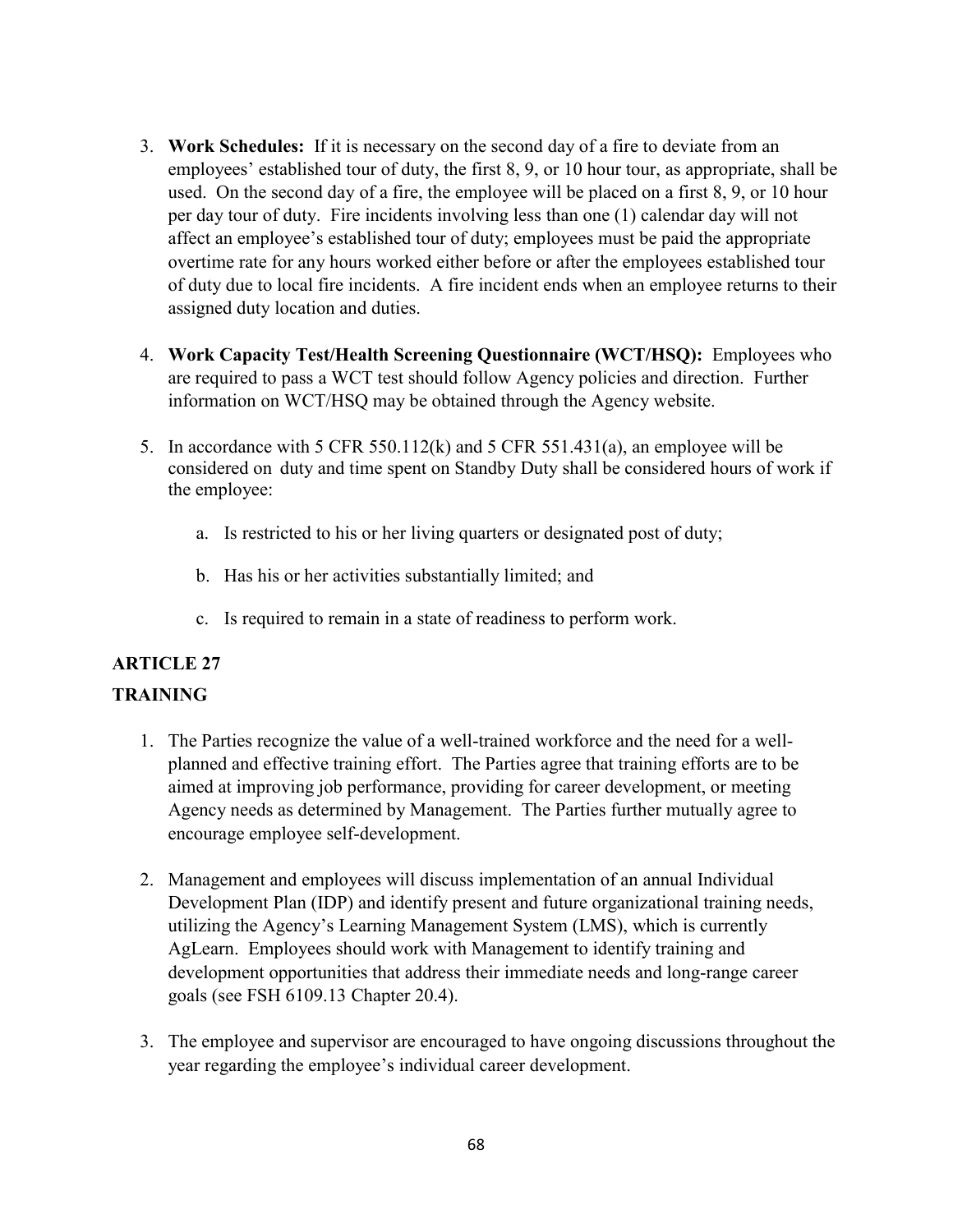- 4. Recognizing the need for flexibility, Management retains the right to schedule and assign employees to training, determine the budgetary investment to be made in training, and select training methods and facilities. Management will endeavor to schedule training so that employees will not have to travel on weekends. For those employees enrolled in work-related classes not scheduled by Management, Management agrees to make a reasonable effort to enable an employee to adjust his her work schedule, if feasible, in order to attend.
- 5. Official training records will be maintained for formal, supervisor approved and required work related training.
- 6. Management agrees to consider reimbursement of expenses in accordance with relevant Departmental and Agency regulations incurred by an employee in attendance at officially approved work-related courses on his or her own time.
- 7. Management agrees to make available to all employees enrolled in approved training courses, academic aids such as desk calculators, lap top computers, teleconference lines; electronic meeting software etc., if available on the premises of the activity at mutually agreeable times during the employee's on-duty and off-duty hours.

# **ARTICLE 28 DOWNSIZING AND REORGANIZATION**

- 1. Management will inform the Union of a proposed reorganization as soon as it anticipates such an occurrence and prior to releasing official oral or written information to employees or the public. The Parties shall arrange, upon request, procedures, including meeting, to facilitate the sharing of information regarding general reorganization issues that may affect bargaining unit employee working conditions. Management incurs no bargaining obligation until a decision to reorganize is made per Section 4 below.
- 2. For the purpose of notification, a reorganization means a change in organizational structure and/or relocation of employees specifically defined as:

a. The transfer, consolidation or merger of two or more work units or function at the Center level.

b. The consolidation of merger of line units with those of another Federal agency.

c. The merger of a function between two or more work units at the Center to a zone, area or co-location operation and shared services.

d. Physical relocation of ten (10) or more employees or 10% of the line unit, whichever is less.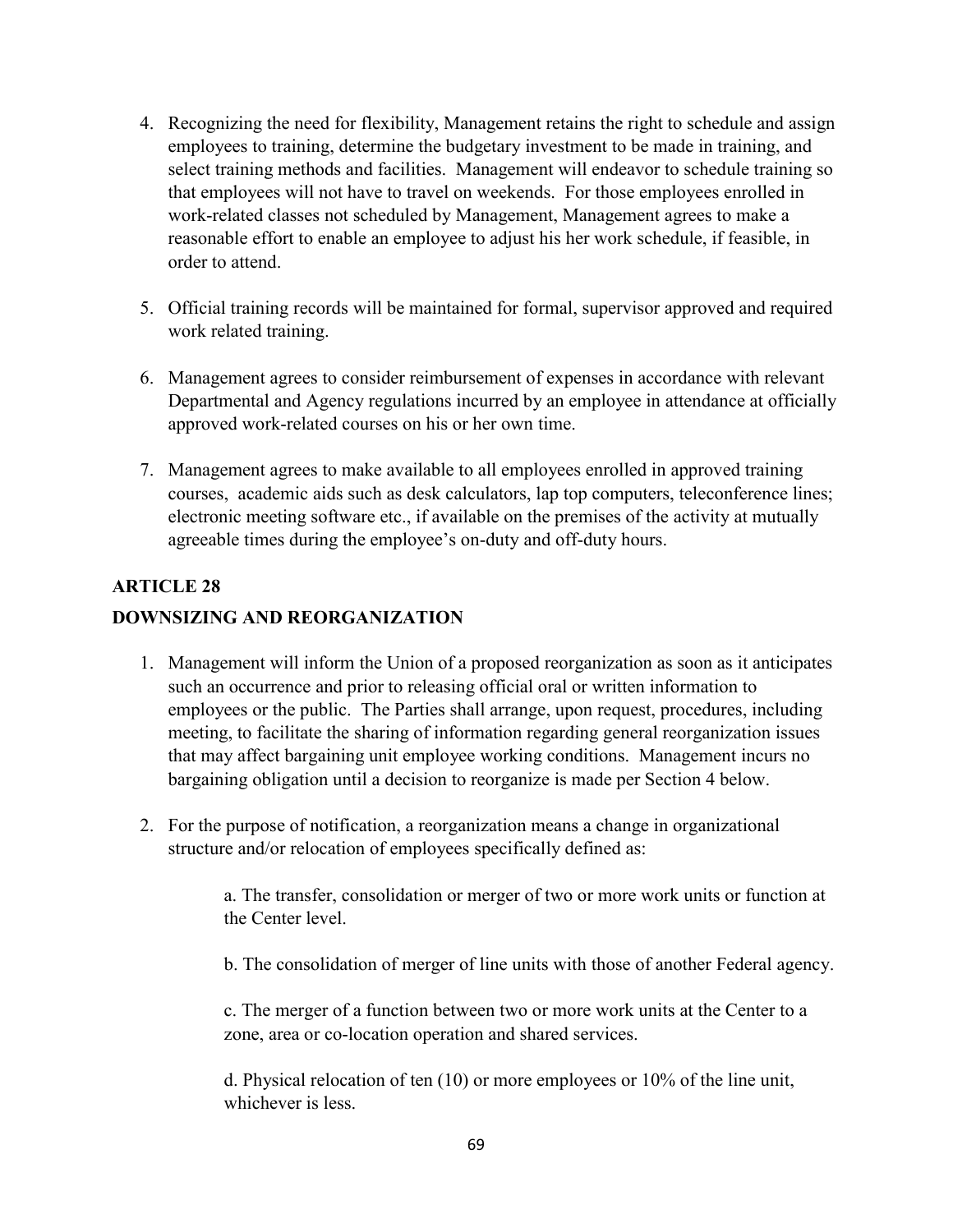e. Realignment of all or part of the activities, assignments, or functions within a work unit.

3. When Management makes a reorganization decision it will notify the Union and negotiate as appropriate under Article 10.

### **ARTICLE 29**

## **WORKFORCE RESTRUCTURING AND PLACEMENT SYSTEM**

- 1. The Parties will follow Agency Policy FSH 6109.12, Chapter 20, Section 21.4, Priority Placement for Employees Identified in Workforce Restructuring.
- 2. **Pre-WRAPS Employee Placement for a Reorganization:** When Management has determined a reorganization is warranted, the Parties may develop and use a noncompetitive placement plan for employees affected by reorganization prior to engaging in the formal WRAPS process. Any plan developed must conform to rules established by the National office to ensure general service wide consistency. When employee placement under such a plan has been completed, and if there remain positions to be abolished, the provisions of the formal Agency WRAPS process will apply.
- 3. **Identification of Positions to Be Abolished:** Positions to be abolished are those which Management has decided to eliminate for lack of funds, lack of work, or elimination through reorganization. Decisions will be made through an analysis of workload; an assessment of the projected program of work, including anticipated budgets; and workforce analysis to include the kind of skill, the number of positions with those skilled needed, and the locations of those positions. A Civil Rights Impact Analysis will also be conducted as required by Agency regulations.

#### 4. **Identification of Employees Subject to Displacement:**

- a. When one or more positions have been identified for abolishment within the same competitive area, same competitive level (as defined in Article 33.10), Management will identify employees subject to displacement in the order in Subsection c. below.
- b. Competitive Area:
	- 1. For the purpose of this article, "competitive area" is defined as:
		- a. Job Corps Civilian Conservation Center employees compete center wide.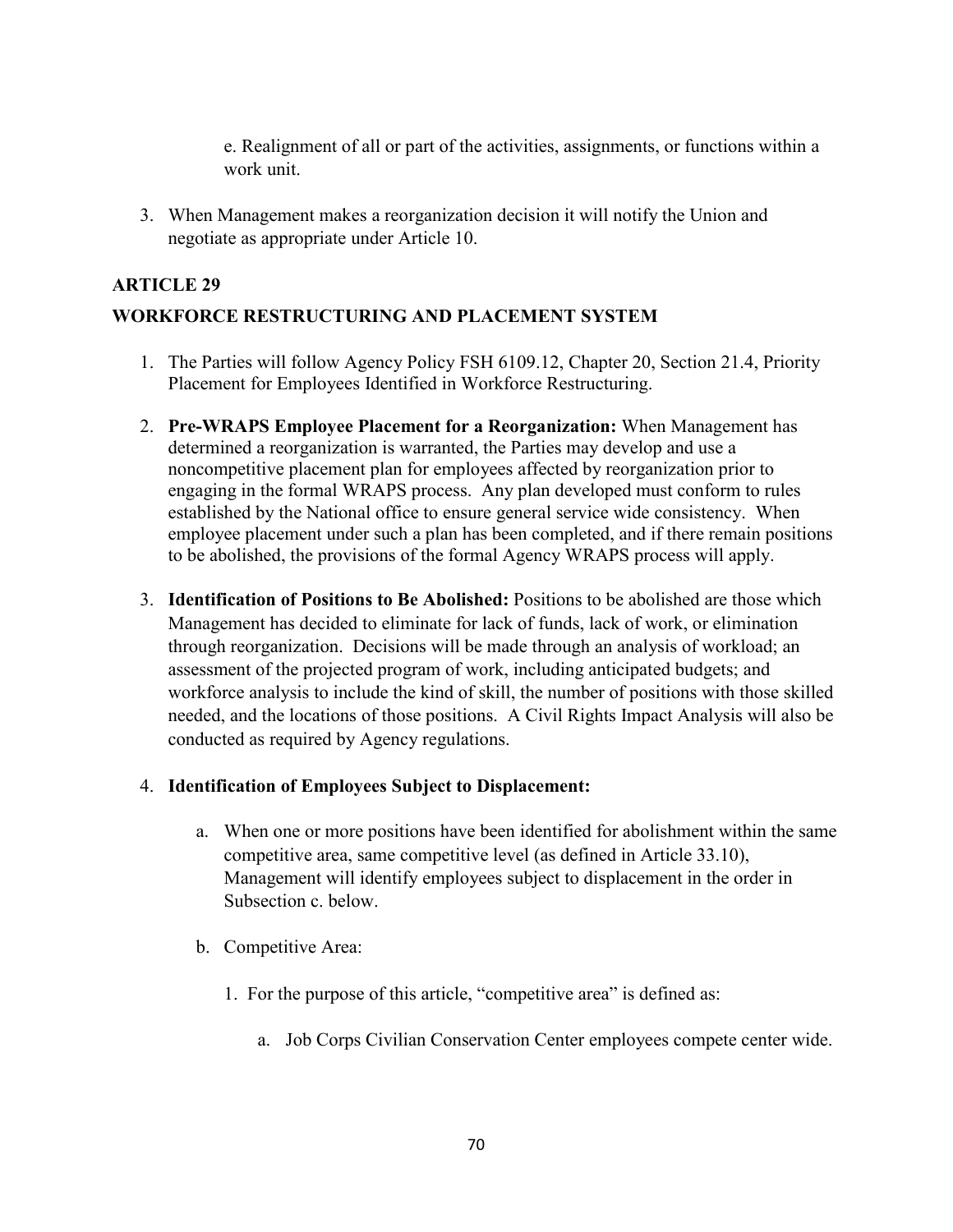b. Job Corps Civilian Conservation Center employees in the Denver field office compete office-wide.

2. Either party can initiate negotiations in order to expand the definition of the competitive area, as long as it will not result in undue disruption to employees subject to the displacement process.

c. The Order of Identification is:

1. Employees who formally decide to retire;

2. Employees who have been accepted for employment outside of the Forest Service;

3. Employees who make a voluntary, irrevocable decision to be designated as being subject to displacement – most service first; and

4. Employees according Service Computation Date for Leave (SCD) – least service first. (This ranking has no relationship to the Reduction-in-Force (RIF) procedures).

d. Notification:

1. When Management identifies such employees, the affected employees will be notified by letter in person, if possible. The letter will contain:

a. An explanation of why the position was identified for abolishment, including information on program of work, budget, and/or organizational changes as determined in the unit's workforce analysis,

b. How the subject employee was identified in accordance with the process contained in Section 3.a through 3.d, including the employee's Service Computation Date for Leave (SCD)

c. A person(s) to contact for any additional information regarding contents of the letter, and

d. A link to the Employee Assistance Program (EAP),

2. A copy of this notice will be given to the Local #0446 President.

e. Workforce Reduction and Placement System (WRAPS) List: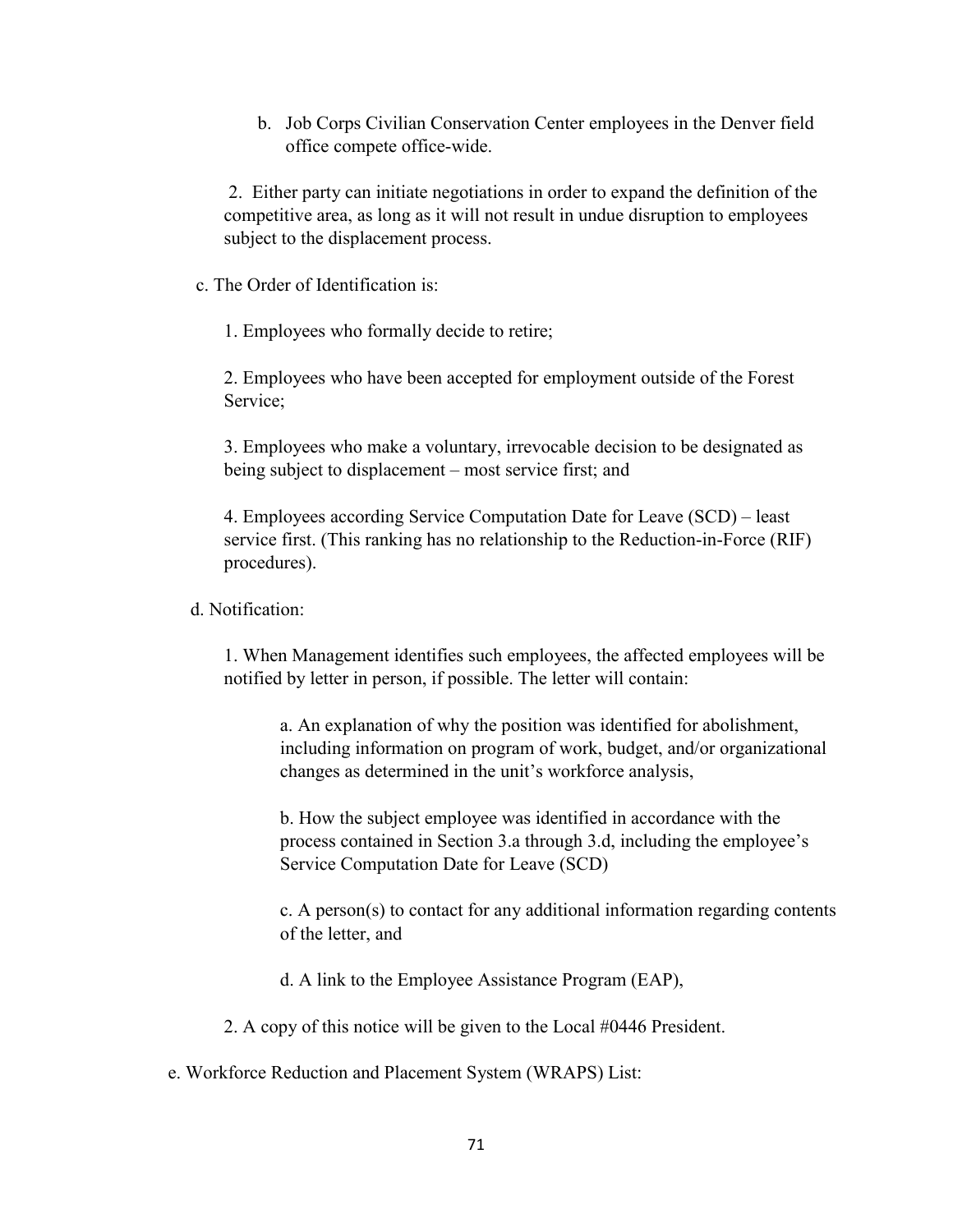1. All employees identified in this section will be placed on the WRAPS list. The WRAPS list is one national list of employees identified for displacement. Within ten (10) days of receipt of the "Determining Employee(s) Who Will Be Affected" letter to the potentially affected employees, the WRAPS database will be updated by The Workforce Transition Team (WTT).

2. Once employees are identified as affected employees going onto WRAPS, they will have access to the WRAPS database system through the Connect HR dashboard, to update their profile and preferences, to include identifying preference locations and other occupational series. The national union representatives will also have access to the WRAPS system.

3. During the WRAPS process, employees have the opportunity to discuss their situation with a WRAPS counselor and also with the HRST, to ensure a clear understanding of the implications of the occupation, grade and geographic preferences indicated by the employee. Employees who fail to enter information into their WRAPS profile, will have their current series, grade, and locality used for possible placement opportunities.

4. Employees identified for displacement will remain on the WRAPS list until they have been placed in a funded position or other actions have been taken.

#### 5. **Placement of Employees Identified for Displacement:**

a. Offers of Placement:

1. Employees will be counseled and afforded every opportunity to find a new position based on organizational needs and their career goals and personal needs.

2. In accordance with U.S. Office of Personnel Management (OPM) guidelines, Management will consider modifying qualification standards for local positions only, excluding positive education requirements, of a position if the employee could meet the qualifications within three hundred and sixty five (365) days of occupying the position.

3. Affected employees on short details consisting of less than one thousand and forty (1040) hours, will be provided opportunities to continue placement efforts. Affected employees on details over one thousand and forty (1040) hours will be placed inactive in the WRAPS system until sixty (60) days prior to the end of the detail. This action affords the employee to focus on the duties of the detail.

4. Non-selection of employees from WRAPS shall be based on legitimate jobrelated reasons.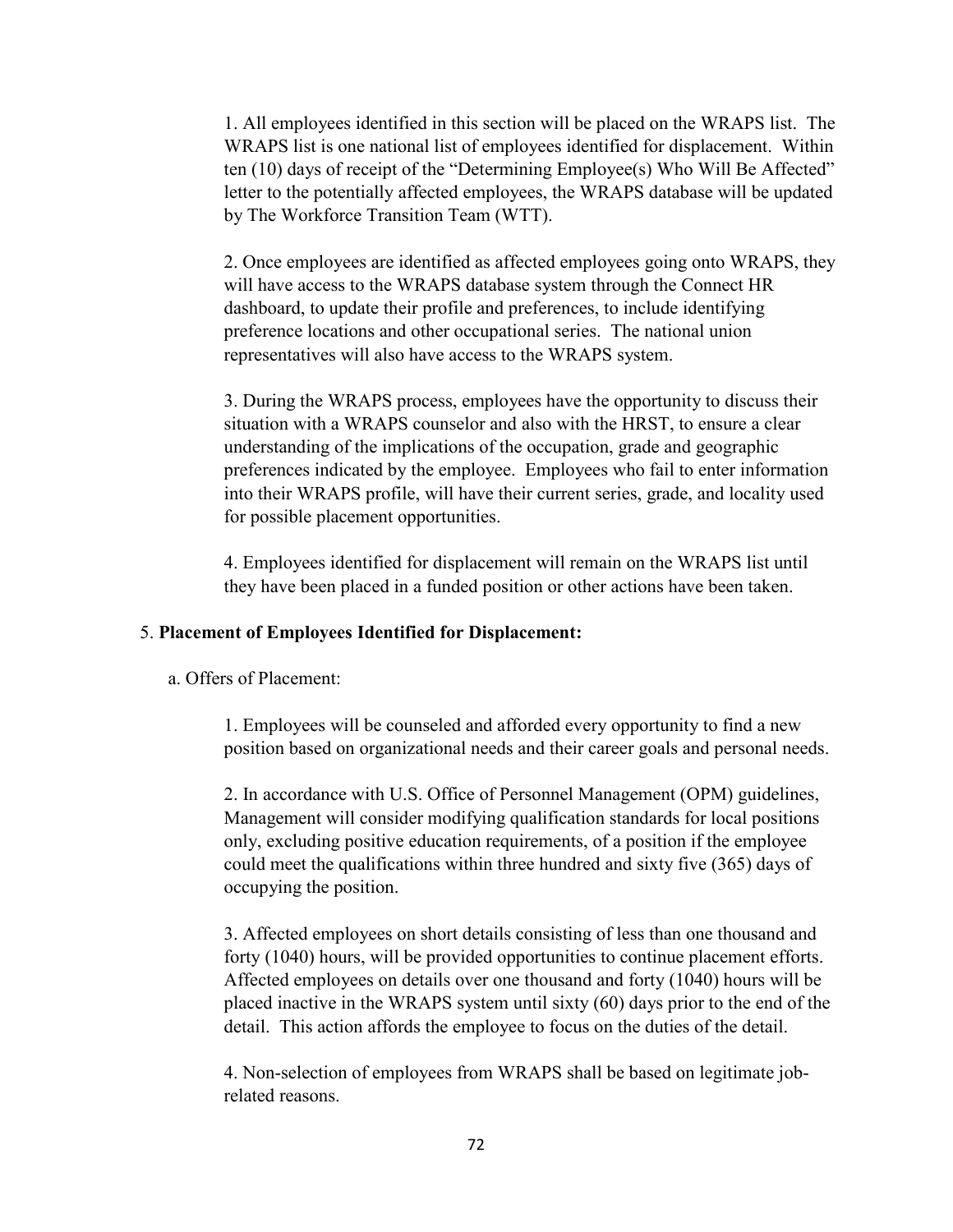5. When an affected employee initiates or voluntarily accepts a move to a lowergrade position, grade and pay retention will be granted if the move has a positive effect on another employee and/or such action will assist Management in advancing its objectives and reduce or avoid adverse impacts on employees and the agency's functions.

b. Order of Placement: The following order of placement of employees will be observed. Except where otherwise noted, placements will be made from employees qualified for the position to be filled.

1. Local Commuting Area:

a. Matches within the same nationally established competitive level (without the suffix).

b. Matches at the same grade level.

c. Noncompetitive re promotion eligible.

d. Voluntary changes to less than full-time year-round tours of duty.

e. Voluntary changes to lower grades.

f. Other USDA CTAP employees who are well qualified for the position.

g. Employees who do not meet qualifications for the position to be filled but for whom Management has voluntarily chosen to modify qualifications.

2. Preference Locations: When multiple employees are eligible for placement within a following subcategory, ties will be broken in order of leave SCD (most service first):

a. Direct matches (reassignments of the employee's job—80 percent or more accuracy standard of the position description—to a new location).

b. Matches within the same nationally established competitive level (without the suffix).

c. Matches at the same grade level.

d. Noncompetitive re promotion eligible.

e. Voluntary changes to less than full-time, year-round tours of duty.

f. Voluntary changes to lower grades.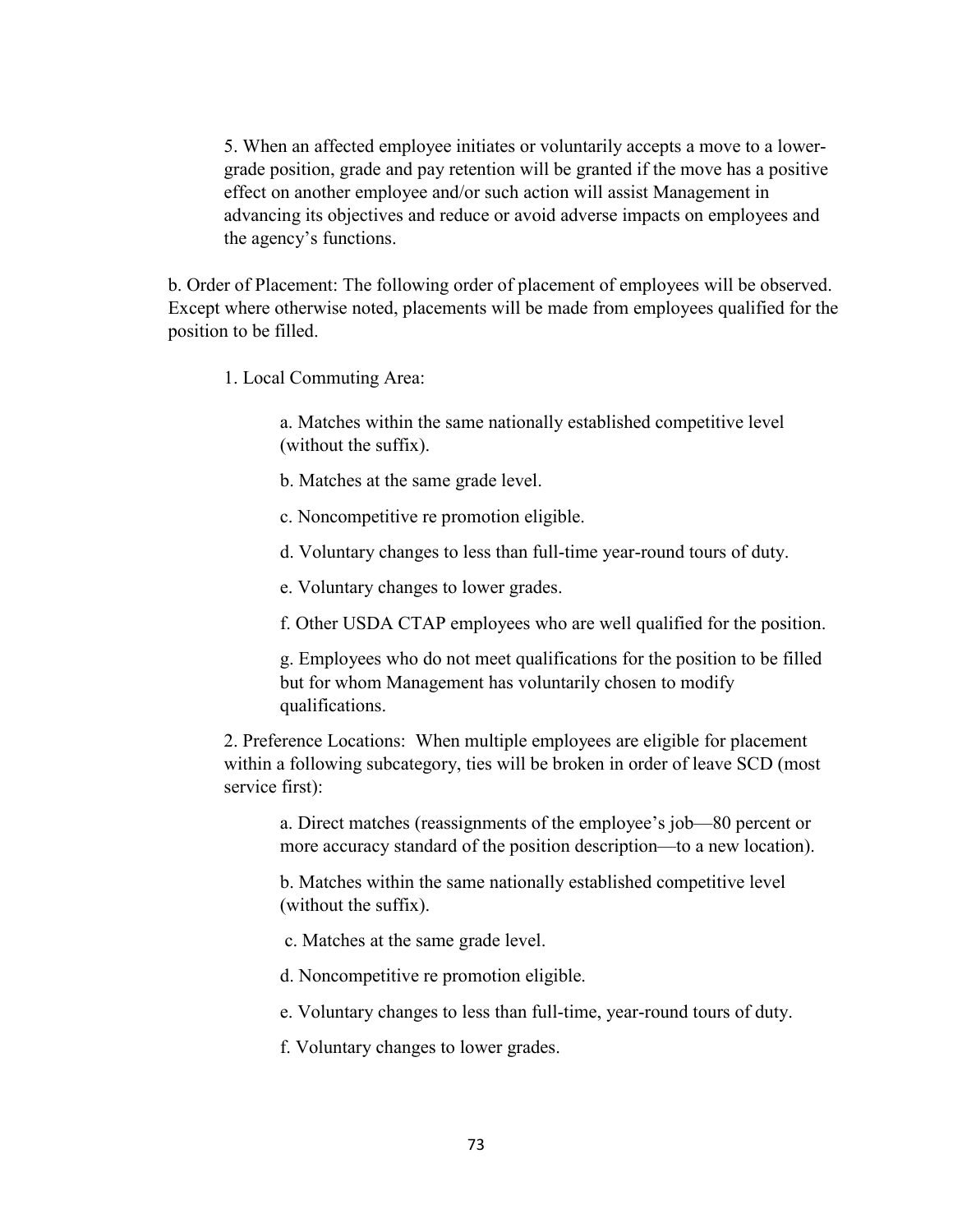3. Locations outside employee preferences. When multiple employees are eligible for placement within a following subcategory, ties will be broken in order of SCD for Leave (most service first):

a. Direct matches (reassignments of the employee's job—80 percent or more accuracy standard of the position description--to a new location).

b. Matches within the same nationally established competitive level (without the suffix).

c. Matches at the same grade level.

d. Noncompetitive re promotion eligible.

- e. Voluntary changes to less than full-time, year-round tours of duty.
- f. Voluntary changes to lower grades.

c. Outplacement Services: Outplacement services for identified employees may be negotiated between the Parties, being consistent with the Agency Career Transition Assistance Plan (CTAP) policy.

d. Management will offer identified employees enrollment in and an explanation of placement assistance programs, operated by other agencies, for which they are qualified.

- 1. The United States Department of Agriculture (USDA) Career Transition Assistance Program (CTAP).
- 2. The Interagency Career Transition Plan (ICTAP) administered by OPM.
- 3. The United States Department of Agriculture (USDA) Reemployment Priority List.
- 4. The Department of Labor Workforce Investment Act Programs.

e. Involuntary Placement by Directed Reassignment: When Management exercises its right to make directed reassignments to employees from WRAPS, the following procedures will be followed:

1. Management will directly reassign qualified employees to an appropriate position within their local commuting area at any time during the WRAPS listing. The order of directed reassignments will be as described above in Section 4 (b) of this Article.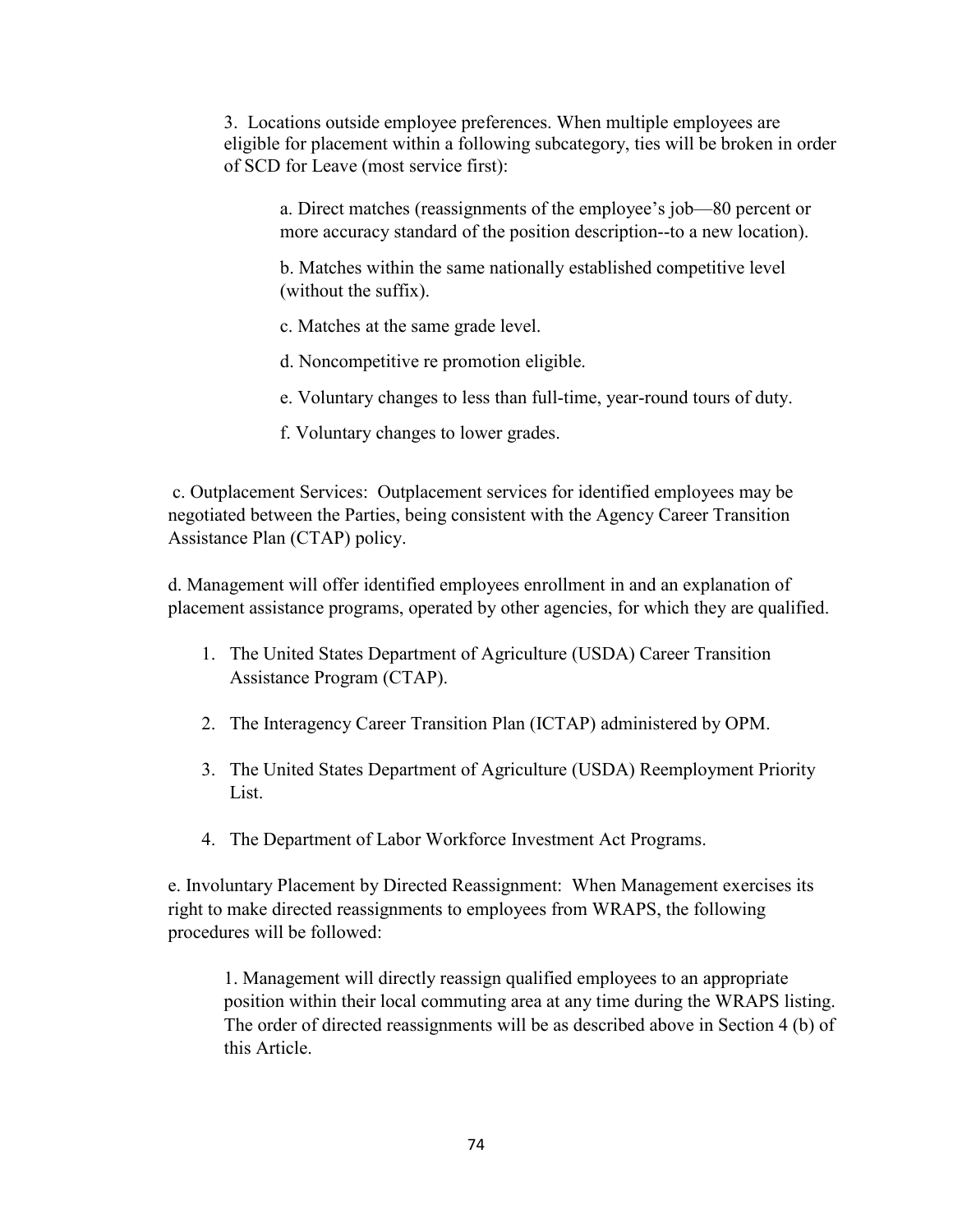2. The employee will be given the opportunity to remain on the WRAPS list a period of not less than sixty (60) calendar days prior to receiving notification of a directed reassignment. During the sixty (60) day period, Management will seek placement opportunities for the identified employee based on organizational needs and employees needs and preferences. All employees identified for displacement placed on the WRAPS may be subject to a directed reassignment.

3. Employees who have been directly reassigned to another position within the Forest Service will be given the opportunity to return to their former or like position according to the following conditions:

a. Their former or like position has been reestablished and is announced.

b. The position is not already encumbered by someone else with greater rights to the position or someone that has been identified with greater placement rights to the vacancy.

c. The employee applies to the vacancy announcement of their former or like position.

d. The opportunity exists for a two (2) year period following the effective date of their directed reassignment.

e. Employees will receive written notice of their return rights when they are notified of a directed reassignment.

4. If the reassignment is within the Schenck or LBJ Job Corps Centers, a copy of the notification will be provided to the Local #0446 President.

5. The effective date for redirected reassignments will not be less than sixty (60) days from the notification date unless agreed to by the employee or the new position is in the same commuting area.

6. Management will pay transfer of station benefits for identified employees who are given directed reassignments as authorized by Federal Travel Regulations.

7. If a line unit is unsuccessful or anticipates difficulty in placing their employees, placement assistance may be requested of or initiated by a higher organizational level. Formalized processes to facilitate placement of bargaining unit employees will be jointly developed by Parties at the appropriate level.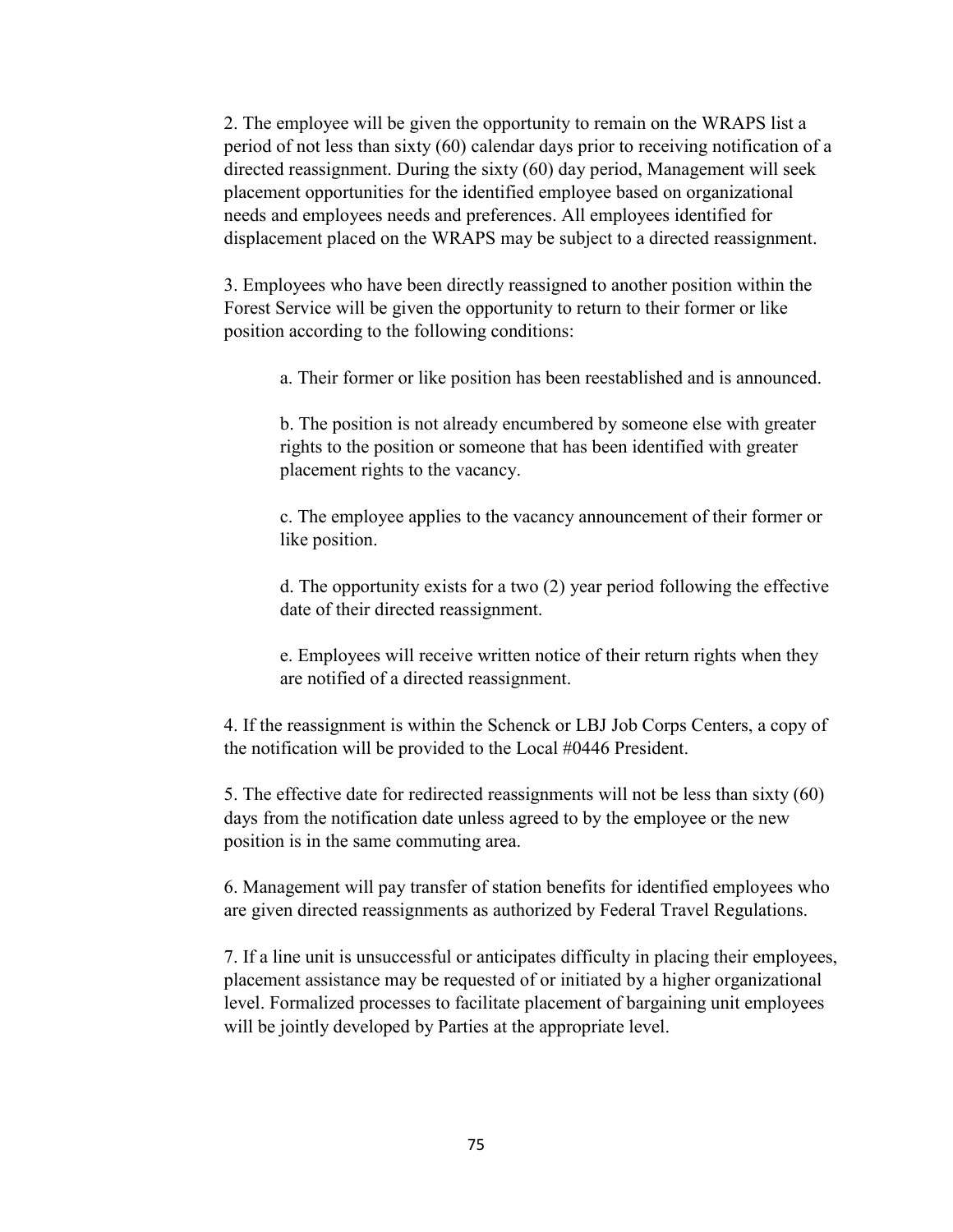#### **ARTICLE 30 FURLOUGH**

#### 1. **Administrative Furlough:**

- a. An administrative furlough due to a lack of work or funds, or other nondisciplinary reason will be processed in accordance with the Office of Personnel Management Furlough Guide.
- b. Management will notify the AFGE Local #0446 President at least five (5) days before the employees are notified. At that time, Management will advise the reason for the furlough and the number of employees affected.
- c. The affected employees will be given a notice of the furlough as soon as practicable and as far in advance as possible. Furlough documents will be provided to the affected employees and to the Union, once available.
- d. Administrative Furlough Notices shall contain:
	- 1. Solicitation information for volunteers for the furlough in accordance with this Article.
	- 2. Information regarding employee's rights, benefits and obligations, including unemployment benefits.
	- 3. Impacts on Union representation during the furlough.
	- 4. An information line, or other resource, for employees to use to obtain information for recall from the furlough and the recall procedures outlined in this Article.
- e. Management will strive to not schedule the number of workdays per week for the purpose of disqualifying furloughed employees from unemployment compensation.
- f. Identification of Administratively Furloughed Employees:
	- 1. Furloughs of thirty (30 days or Less:

a. When it has been determined to furlough some, but not all employees on the same Center, Management agrees to first solicit volunteers to furlough. If more volunteers are available than furloughed positions, selection will be based on the leave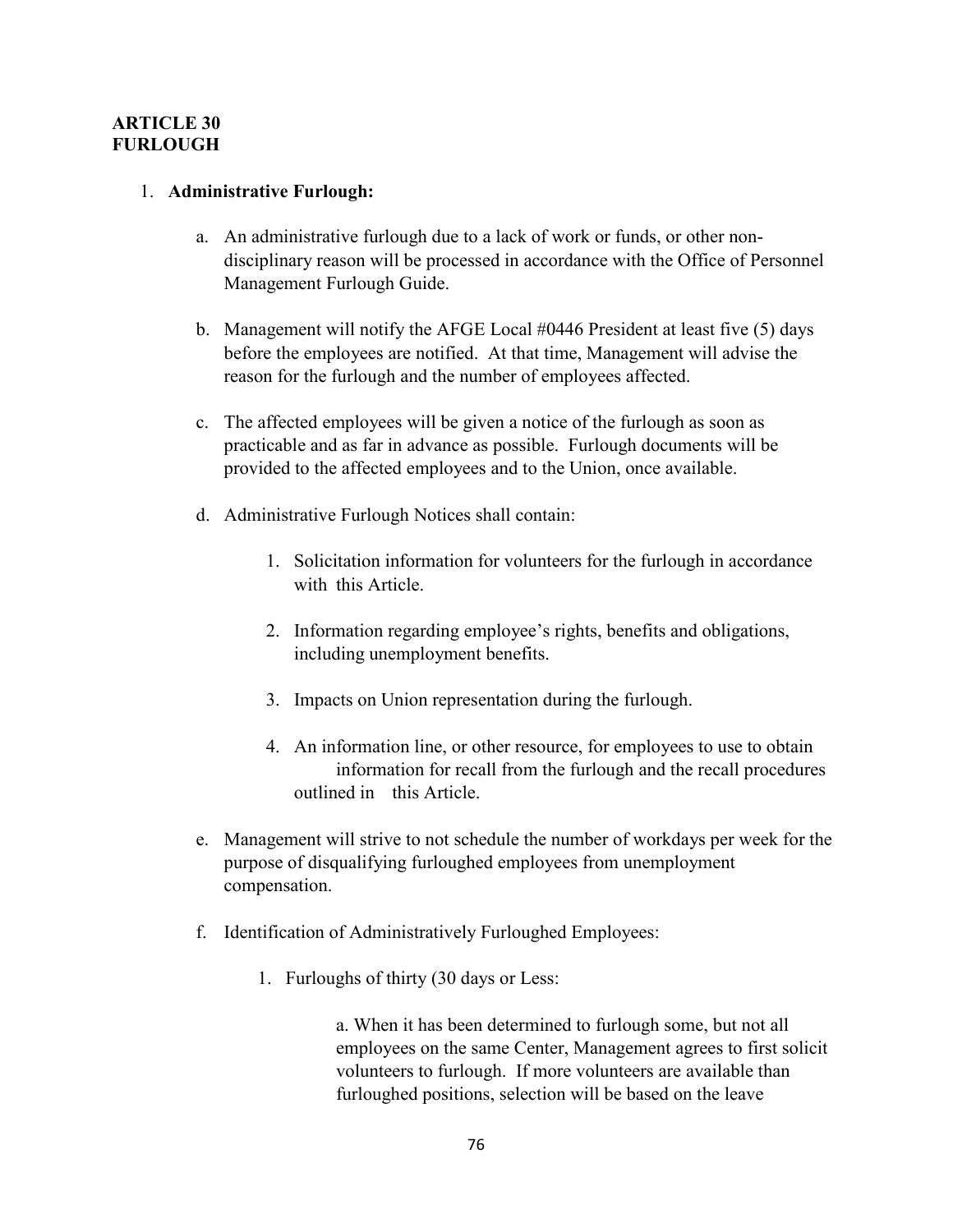service computation date starting with the longest leave service computation. Non-selection of volunteers will be based on legitimate job-related reasons.

b. If a sufficient number of volunteers is not available for furloughed positions, selection for furlough employees will be based on leave service computation date starting with the least leave service computation.

- g. Furloughs for more than thirty (30) days: In accordance with 5 CFR 351 and OPM guidance.
- h. Recall of Employees from an Administrative Furlough:
	- 1. Furlough of thirty (30) days or Less: When Management recalls employees to duty on the same Center from which they were furloughed, it will be in order of leave service computation date ranking starting with the longest leave service computation. Recall from furlough for placement in other competitive levels is determined by the qualifications, availability, and leave service computation date ranking of the furloughed employee.
	- 2. Furloughs for more than thirty (30) days: In accordance with 5 CFR 351 and OPM guidance.
- i. Employees on administrative furlough have rights at least equal to those they would have had if they had been separated and placed on the reemployment priority list.
- j. Scheduling:
	- 1. For furloughs of thirty (30) days or less, the total number of days which the employee may be furloughed shall not exceed thirty (30) days (if consecutive) or twenty-two (22) workdays (if non-consecutive).
	- 2. Furloughs may be for consecutive or nonconsecutive days at Management discretion.
	- 3. Management may consider employee personal needs such as child care and outside employment as relevant factors in determining which days will be assigned for work during nonconsecutive furloughs. If Management increases the number of days in a furlough, a notice is required.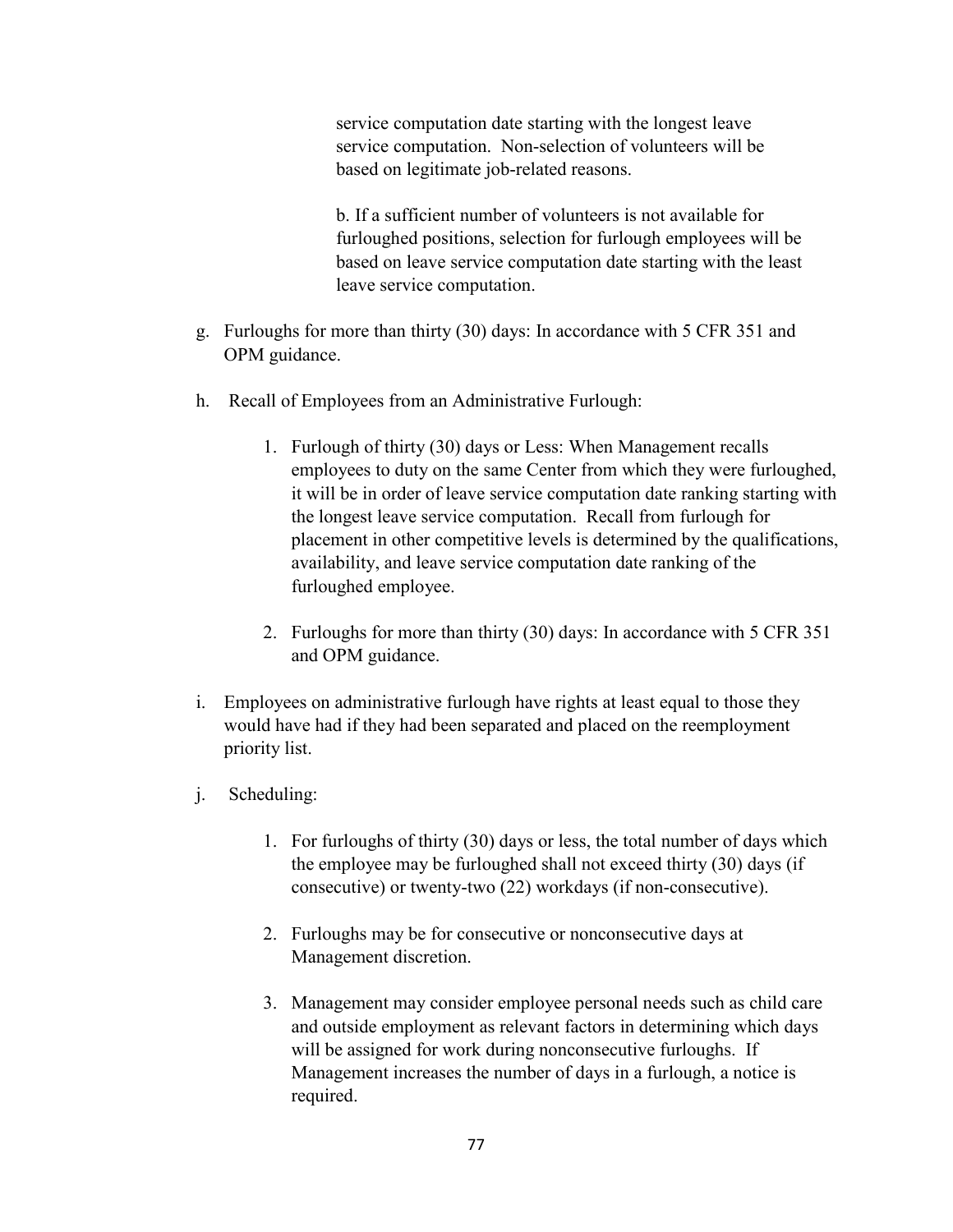- k. Management will consider the provisions of leave restoration for "use it or lose it" annual leave during a furlough.
- 2. **Emergency Furlough:** Consistent with 5 CFR 742.404(d)(2), advance written notice to employees are not necessary for furlough without pay due to unforeseeable circumstances, such as equipment breakdown, Act of God, or sudden emergencies requiring the immediate curtailment of activities. When Management is made aware of a possible government shutdown, it will:
	- a. Notify the AFGE Local #0446 President and provide copies of any official notices received which advise the Agency of the furlough as soon as practicable.
	- b. Provide bargaining unit employees potentially affected written information addressing their rights, benefits and obligations as soon as practicable.

#### 3. **Government Shutdown/Lack of Appropriations Furlough**

- a. Management will provide notice of a shutdown to affected employees and the AFGE Local #0446 President as far in advance as practicable.
- b. Essential personnel not subject to a shutdown Furlough will be notified prior to or in notice of a shutdown.
- c. Except in case of unforeseen circumstances, employees subject to being on-call during a furlough will be identified in advance and notified by the end of the first furlough day.
- d. Employees are expected to monitor the status of a shutdown furlough via news media outlets, Forest Service information line, or other resources.
- e. Upon notification of the end of a furlough, employees are expected to return to work on their next regular duty day.
- f. Employees who are unable to return to work on the next regular duty day following the end of the furlough, will notify their direct supervisor and may request leave in accordance with leave procedures and Article 19.
- g. Management will consider the provisions of leave restoration for "use it or lose it" annual leave during a furlough and restoration for leave approved prior to the furlough.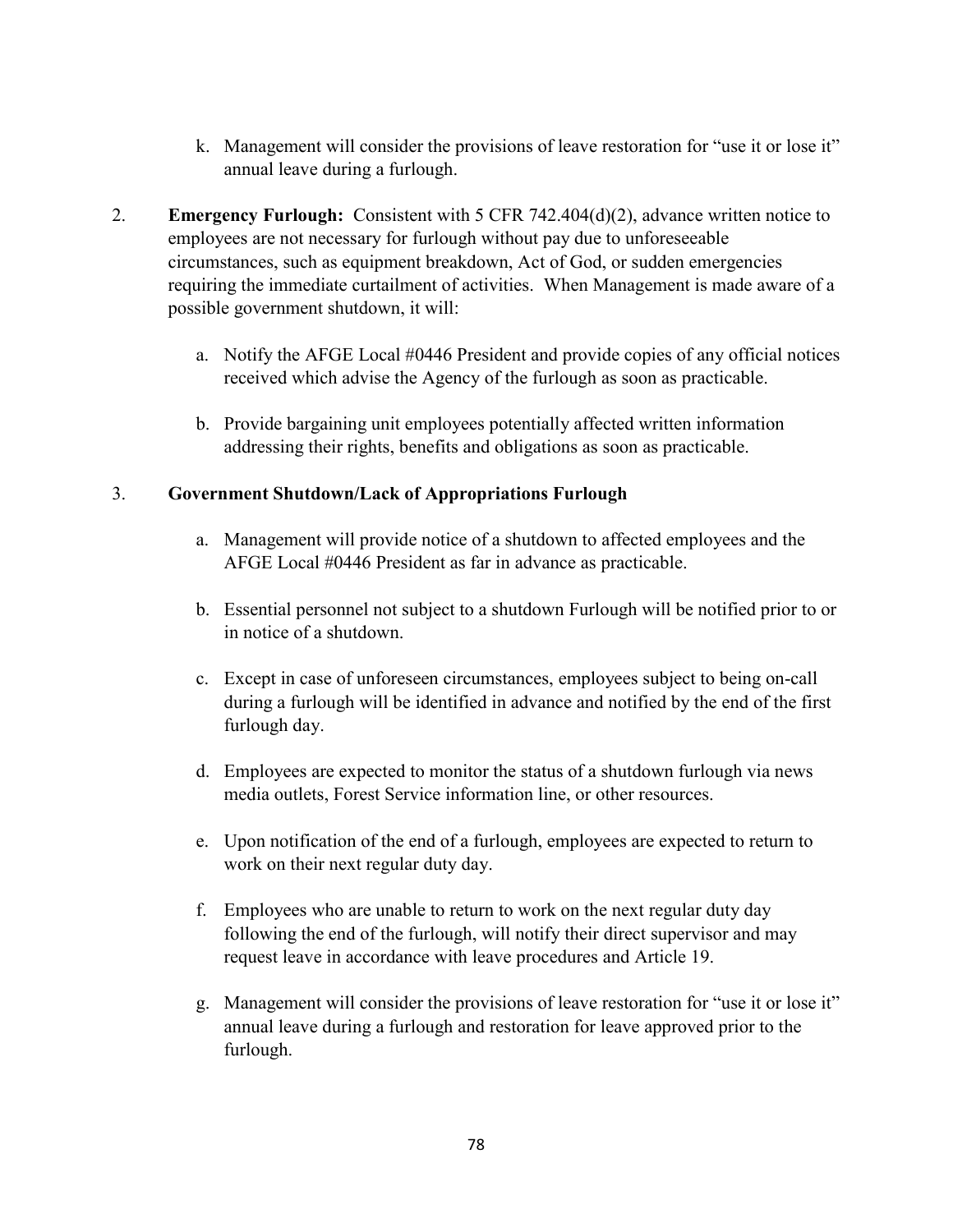h. Furlough notices will include the provisions outlined above and information regarding employee's rights, benefits and obligations, including unemployment benefits.

## **ARTICLE 31 TRANSFER OF FUNCTION**

- 1. A transfer of function will be in accordance with 5 U.S.C 3503. Transfer of function regulations apply only when, after transfer, the gaining competitive area uses Federal employees to perform the function. A Transfer of Function takes place when a function ceases in one competitive area, and moves to one or more other competitive areas that do not perform the function at the time of transfer.
- 2. Management may solicit volunteers to transfer, however, an employee has no right to transfer with the function unless the alternative in the competitive area losing the function is separation or demotion by reduction in force.
- 3. An agency may always direct an employee's reassignment to another position (regardless of location) in lieu of transfer of function rights. The vacant position may be in the same or in a different classification series, line of work, and/or geographic location.
- 4. The parties agree to follow the OPM Workforce Restructuring, Transfer of Function procedures written in compliance with 5 U.S.C. 3503 for identification procedures and methods and volunteer criteria and procedures and to process a Transfer of Function.
- 5. Management will notify the AFGE Local #0446 President of a decision to Transfer of Function at least five (5) days before employees are notified. At that time, Management will advise the Union of the reason for the transfer of function and the number of employees affected.
- 6. The affected employees will be given a specific notice of the Transfer of Function at least thirty (30) days before the effective date.
- 7. Commuting area and competitive level will be as described in Article 32.

# **ARTICLE 32**

# **REDUCTION IN FORCE**

- 1. **Policy:**
	- a. A Reduction Force (RIF) will be processed in accordance with 5 CFR, Part 351.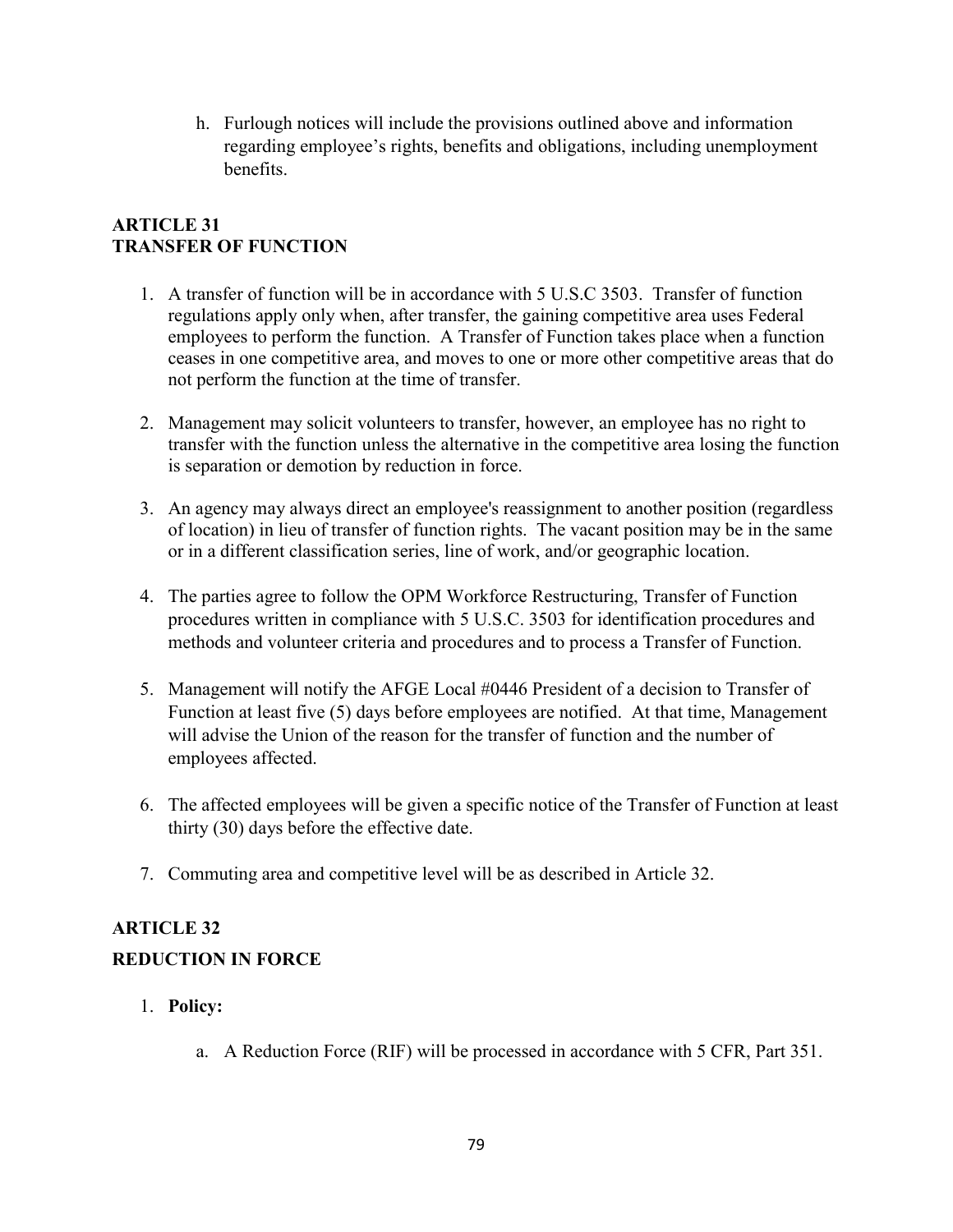- b. The decision to conduct a RIF is a Management Right. The implementation of a RIF will be administered by Management.
- c. Management may consider, in accordance with OPM and Agency regulations and policies, to retrain employees or to waive qualifications to place employees in vacant positions to avoid RIF. It will also offer surplus employees their rights under the Department's Career Transition Assistance Program (CTAP) or any other government-wide placement program in effect.
- d. When Management decides to implement a RIF, the Parties agree that RIF and Workforce Restructuring and Placement System (WRAPS) will be implemented simultaneously and that WRAPS is the procedure and appropriate arrangement for internal agency placement outside the competitive area. If either Party contends that a RIF is not conducive to the simultaneous use of WRAPS, the Parties agree to negotiate an alternative.

## 2. **Notice:**

- a. Management will notify the AFGE Local #0446 President and provide a copy of the request for approval for RIF at least sixty (60) days prior to the RIF effective date, unless Departmental (USDA and/or DOL) directives warrant a shorter effective date, than no less than a thirty (30) day notice will be given. This notification will include the number of employees affected and expected outcomes of the RIF.
- b. Retention Registers for Schenck and LBJ Job Corps Centers will be made available to the AFGE Local #0446 President when developed.
- c. Thirty (30) days prior to the RIF effective date, Management shall provide the AFGE Local #0446 President a list of all positions which are considered trainee or developmental for RIF purposes.
- d. The affected employees will be given a specific RIF notice at least sixty (60) days prior to the effective date of the RIF unless Departmental (USDA and/or DOL) directives warrant a shorter effective date than no less than a thirty (30) day notice will be given.
- 3. Matters involving RIF may be appropriate for negotiation in accordance with Article 10 procedures and may include, but are not limited to:
	- a. The content of employee RIF notices.
	- b. Programs for training and counseling of employees on rights and benefits.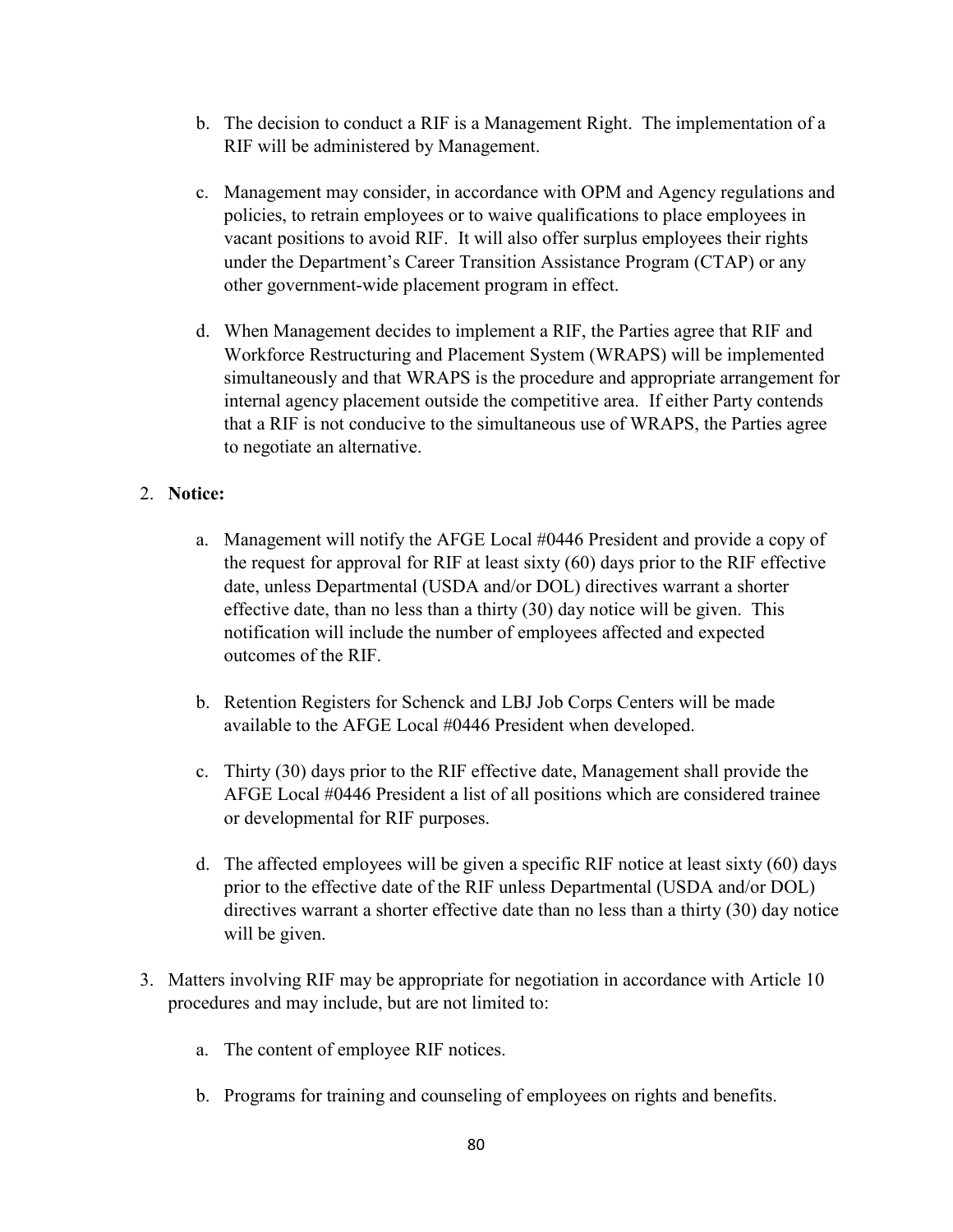- c. Provisions for keeping the Union and employees informed of RIF developments.
- d. The impact when Management decides to use the following:
	- 1. Reassigning employees to vacant positions.
	- 2. Restructuring of positions, including unfilled trainee positions.
- 4. Management will give consideration on a case-by-case basis to requests from employees for leave without pay (LWOP) up to maximum notice period of sixty (60) days of combined duty and leave status, following issuance of the RIF notice.
- 5. The Union and Management will jointly encourage each employee to update his or her electronic Official Personnel File. Management will process timely actions to add to the personnel file any appropriate changes or amendments requested by the employee. Employees possessing skills in more than one area will designate those area(s) in which they wish to be matched for consideration for vacancies.
- 6. When Management determines that a RIF is necessary, at management discretion, a hiring freeze may be implemented during the life of the RIF for the competitive area and competitive levels involved in the RIF.

### 7. **Competitive Area and Competitive Levels:**

- a. 5 CFR, Part 351 competitive area criteria will be used.
- b. Management will make the decision regarding the competitive area definition to be used based on the Agency mission needs at the time of the RIF. Union input may be sought, at Management discretion.
- c. Once Management has determined the competitive area, it will notify the Union.
- d. The competitive level will be in accordance with OPM regulations and guidance. Generally, the competitive level consists of all positions in the same competitive area which are in the same grade (or occupational level) and classification series and which are similar enough in duties, qualification requirements, pay schedules, and working conditions so that the incumbent of one position could successfully perform the critical elements of any other position upon entry into it, without any loss of productivity beyond that normally expected in the orientation of any new fully qualified employee.
- 8. Any employee separated through a RIF will be offered reemployment rights.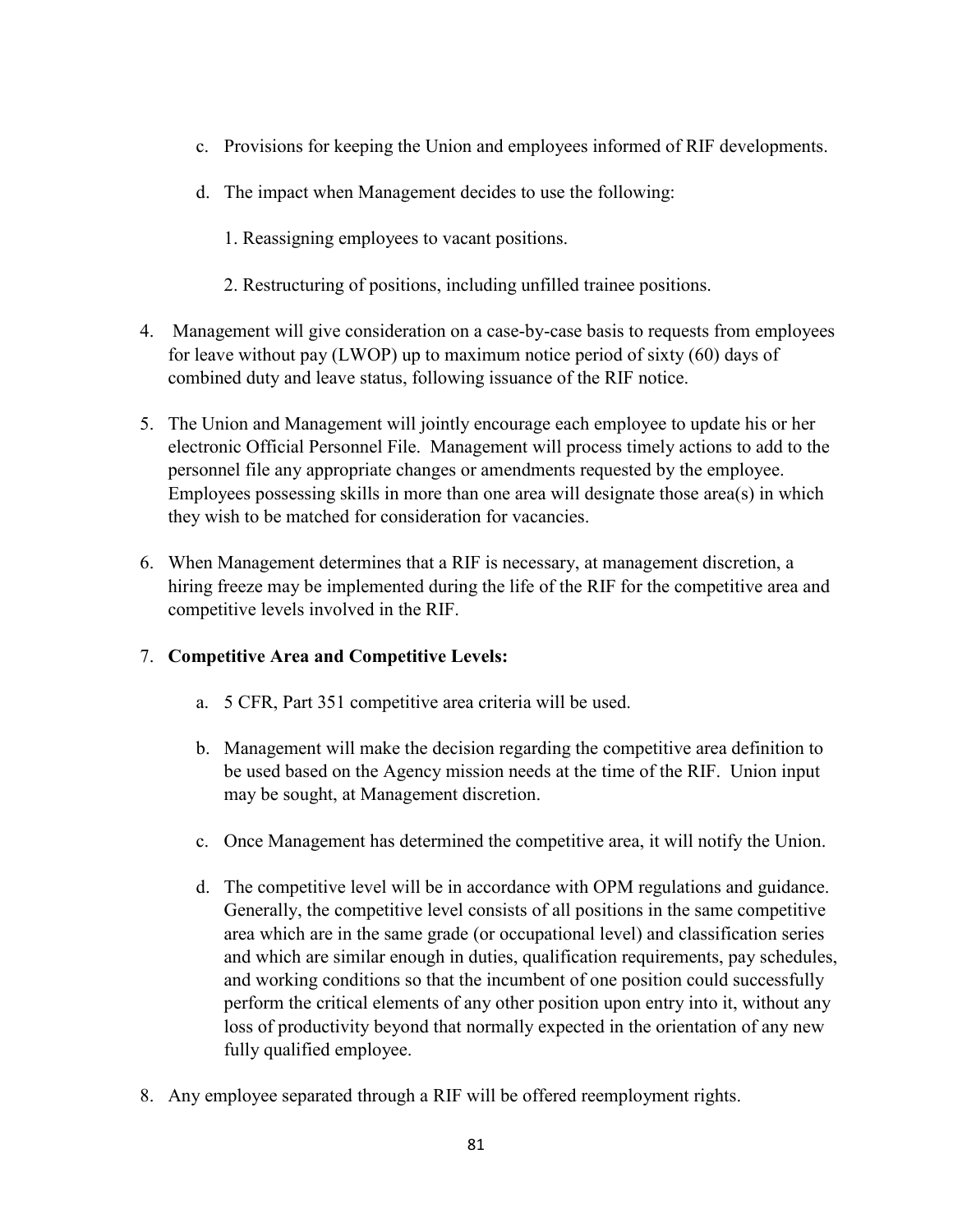- 9. Re promotion rights will be in accordance with Article 15 procedure.
- 10. Management will offer affected employees enrollment in the following placement assistance programs operated by other agencies for which they are qualified:
	- a. The Interagency Career Transition Assistance Plan (ICTAP) for permanent employees in surplus positions administered by OPM and other government-wide programs.
	- b. The United States Department of Agriculture (USDA) Reemployment Priority List.
	- c. The Department of Labor Workforce Investment Act programs.

# **ARTICLE 33 VOLUNTEERS AND GOVERNMENT SPONSORED WORK PROGRAMS**

- 1. In accordance with law, non-employee workers such as volunteers and enrollees of government sponsored work programs will not displace employees or positions or their grade-controlling duties. Agency employees will not be required or requested to perform as a volunteer. Volunteers' or other enrollees' experience will not be used to give unfair preference or advantage for appointment to Agency positions. Employees will not be supervised by volunteers and enrollees of government sponsored work programs.
- 2. The Parties recognize that programs that impact the conditions of employment of bargaining unit employees may be subject to negotiations.

# **ARTICLE 34**

### **COMPETITIVE SOURCING**

- 1. Office of Management and Budget (OMB) Circular No. A-76, "Performance of Commercial Activities," establishes Federal policy for the performance of recurring commercial activities and implements the statutory requirements of the Federal Activities Inventory Reform (FAIR) Act of 1998, Public Law 105-270.
- 2. The Agency reserves it rights under Article 6 (Management Rights) to make determinations with respect to contracting out, and to determine the personnel by which agency operations shall be conducted.
- 3. Management agrees to notify the Union in accordance with Article 10 procedures when a decision is made to contract work out that affects the conditions of employment of bargaining unit employees that results in a bargaining obligation.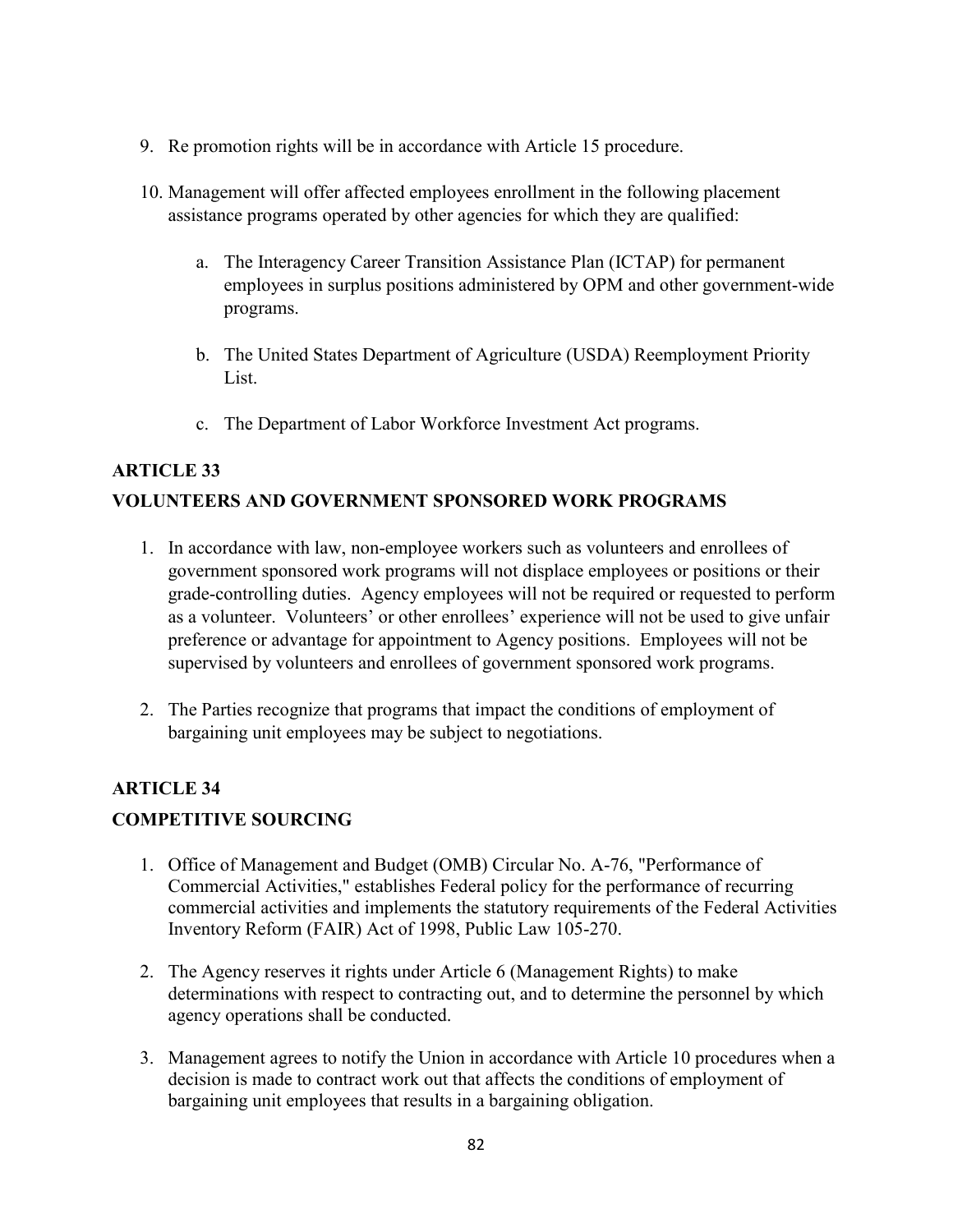- 4. Management may notify the Union of functions related to the review of commercial activities pursuant to OMB Circular A-76 processes and planned for study and will consider constructive union and employee input. The Union may be allowed to submit alternatives for management to consider prior to making a final decision.
- 5. Upon request, Management may provide the Union information related to review of commercial activities and OMB Circular A-76 processes that is available and releasable.
- 6. The Agency will provide the Union and all affected bargaining unit employee's information as required in OMB Circular A-76.
- 7. If the Agency exerts its Management Right to contract work out with the private sector to perform federal employee work that affects the conditions of employment of bargaining unit employees that results in a RIF, the Article 33 and WRAPS procedures for notice and implementation will be followed.
- 8. The Agency will request Voluntary Early Retirement Authority (VERA) and Voluntary Separation Incentive Program (VSIP) authority from the Office of Personnel Management for all potentially affected employees as soon as possible when a decision to contract work out results in a RIF.
- 9. Employees' privileges and benefits should not be diminished by allowing contractors to participate in employee programs. Such privileges include, but are not limited to, health screening, health fitness programs, shuttle services, and Government-sponsored training.

# **ARTICLE 35**

# **VOLUNTARY ALLOTMENT OF UNION DUES**

- 1. **General:**
	- a. Bargaining Unit Employees (BUE) who occupy positions represented by the Union may have their dues withheld through payroll deduction. Dues withholding is to be voluntary on the part of the individual employee. The Union is responsible for informing the BUE of the voluntary nature of dues withholding and the conditions governing a BUE revocation of dues withholding. In accordance with 5 U.S.C 7115, any such allotment shall be made at no cost to the exclusive representative or employee.
	- b. In implementing the dues deduction program, the Agency and Union will be governed by the provisions of 5 U.S.C. 7115 and this Article.
- 2. **Form Distribution:** The Union will be responsible for the distribution of Standard Form (SF) 1187, Request for Payroll Deduction for Union Dues, for the use by an eligible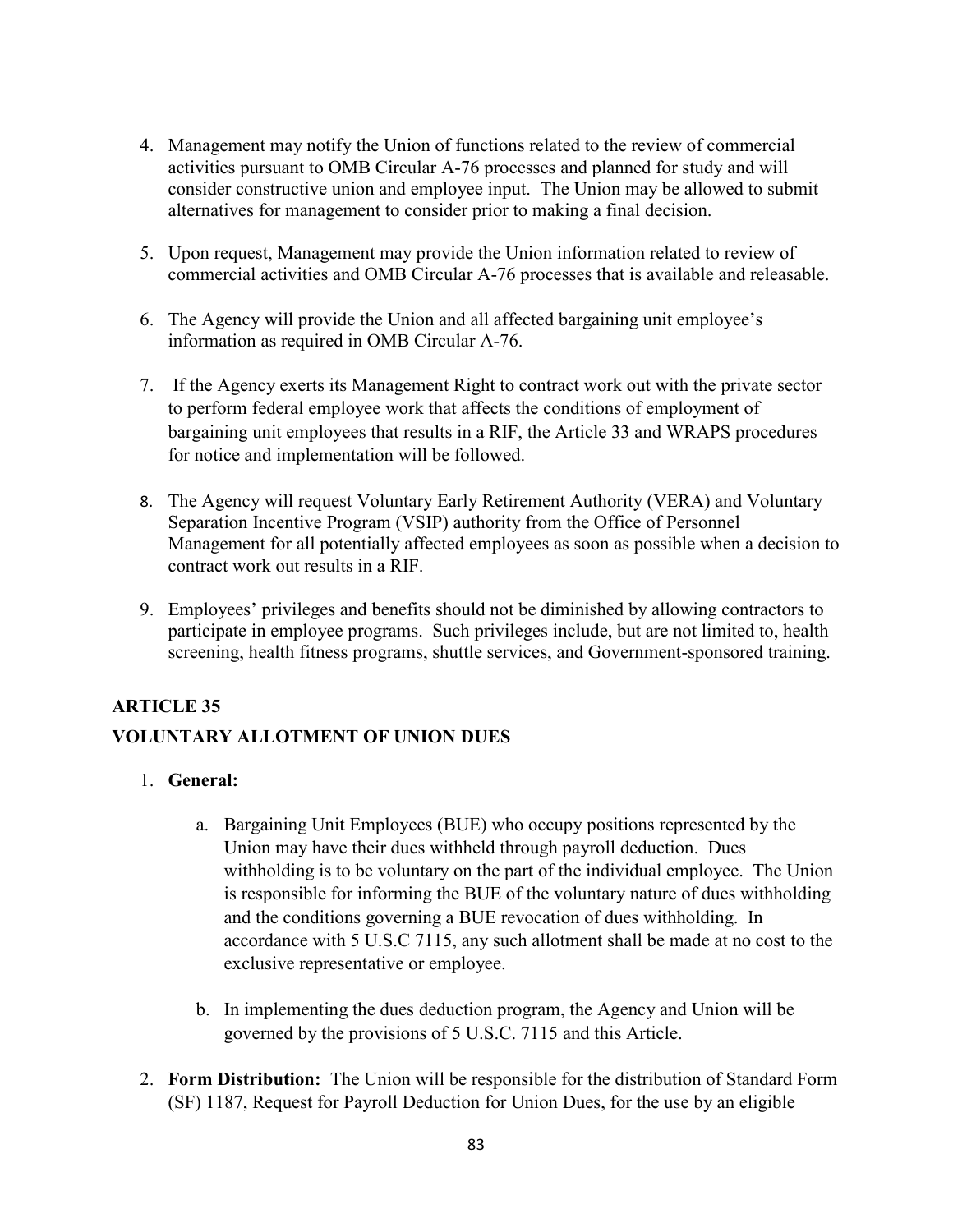member of the Union who wishes to authorize the deduction of his/her dues. Standard Form 1188, Cancellation of Payroll Deduction for Union Dues, will also be available through the Union and on the HRM page.

### 3. **Dues Withholding:**

- a. In order to initiate dues withholding, a BUE must complete and sign a SF-1187.
- b. Employees are responsible to submit the completed, signed and certified SF-1187 form to the Local #0446 President. The Local President will submit the final signed SF 1187 form to HRM for processing.
- c. Dues will be withheld beginning no later than two (2) pay periods following receipt of Standard Form 1187.

### 4. **Dues Schedule:**

- a. The Union will provide the dues schedule to its members.
- b. The Union may change the amount of dues withholding once in a twelve (12) month period. The Union must notify Management of the Union dues amount change via a written letter to the Labor Relations Branch Chief by November 30 of the calendar year. The change will take effect in pay period 1 of the new calendar year.
- c. The Agency will acknowledge the dues change request to the Union.
- d. The Agency will apply the appropriate dues schedule to Union Members who authorize deduction of dues.
- 5. **Union Members Not In Good Standing:** If the Union suspends or expels a Union member, or if a BUE otherwise ceases to be a member in good standing, it will notify HRM via a contact center case of that determination within five business days. HRM will process a termination of dues deduction effective the next pay period for that employee and copy the Union.
- 6. **Dues Withholding Transfer:** The Agency will remit by Electronic Funds Transfer the amount of dues withheld to a single account provided by the AFGE Local #0446 President. The Agency will also send a listing of names and amounts withheld to the AFGE Local #0446 President.
- 7. **Automatic Termination of Dues Withholding:**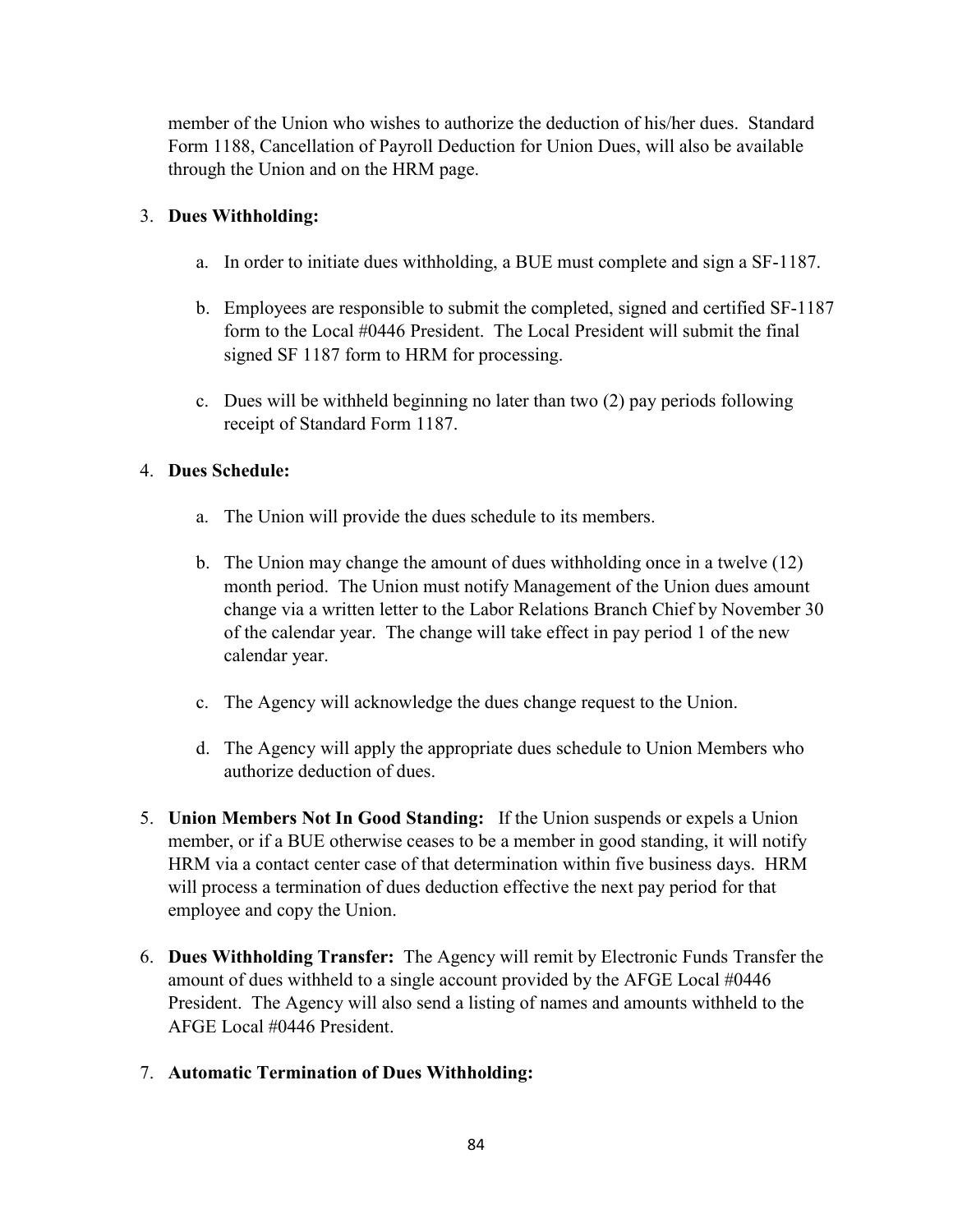- a. All deductions of Union dues provided for in this Article will automatically terminate in the event of loss of exclusive recognition.
- b. If the employee is on a Term Appointment, Temporary Limited Promotion or a Detail assignment to a non-BUE position, the Agency will process to cease the allotment of Union dues deduction. The employee will be responsible for submitting a new SF-1187 upon returning to a BUE position if they elect to voluntarily continue to pay Union dues through Payroll deduction.
- c. Any individual allotment for dues withholding shall automatically terminate upon the separation of the employee from the Agency or transfer of the employee from the bargaining unit.
- d. The Union will certify to management any member who ceases to be a member in good standing. Refer to Section 5.

## 8. **Correction of Errors**

- a. The Agency agrees that the total error in the amount of dues withheld from a BUE shall be adjusted as soon as practicable after the Agency has discovered the error or has received written notification from the Union of the error.
- b. If a BUE has been improperly separated and is ordered reinstated by the appropriate authority to a BUE position, the employee is required to initiate a new SF-1187 to restart dues withholding if they voluntarily elect to do so.

### 9. **Procedure to Cease Deductions:**

- a. A revocation received by HRM during the course of the employee's first year of dues allotment will become effective no later than the second pay period after the first anniversary of the pay period the Union dues deductions began, except as provided in subsection (b) of this section.
- b. A Union member may revoke his/her allotment for Union dues by submitting a completed and signed SF 188 thirty (30) days prior to the twelve (12) month anniversary date of the dues start date.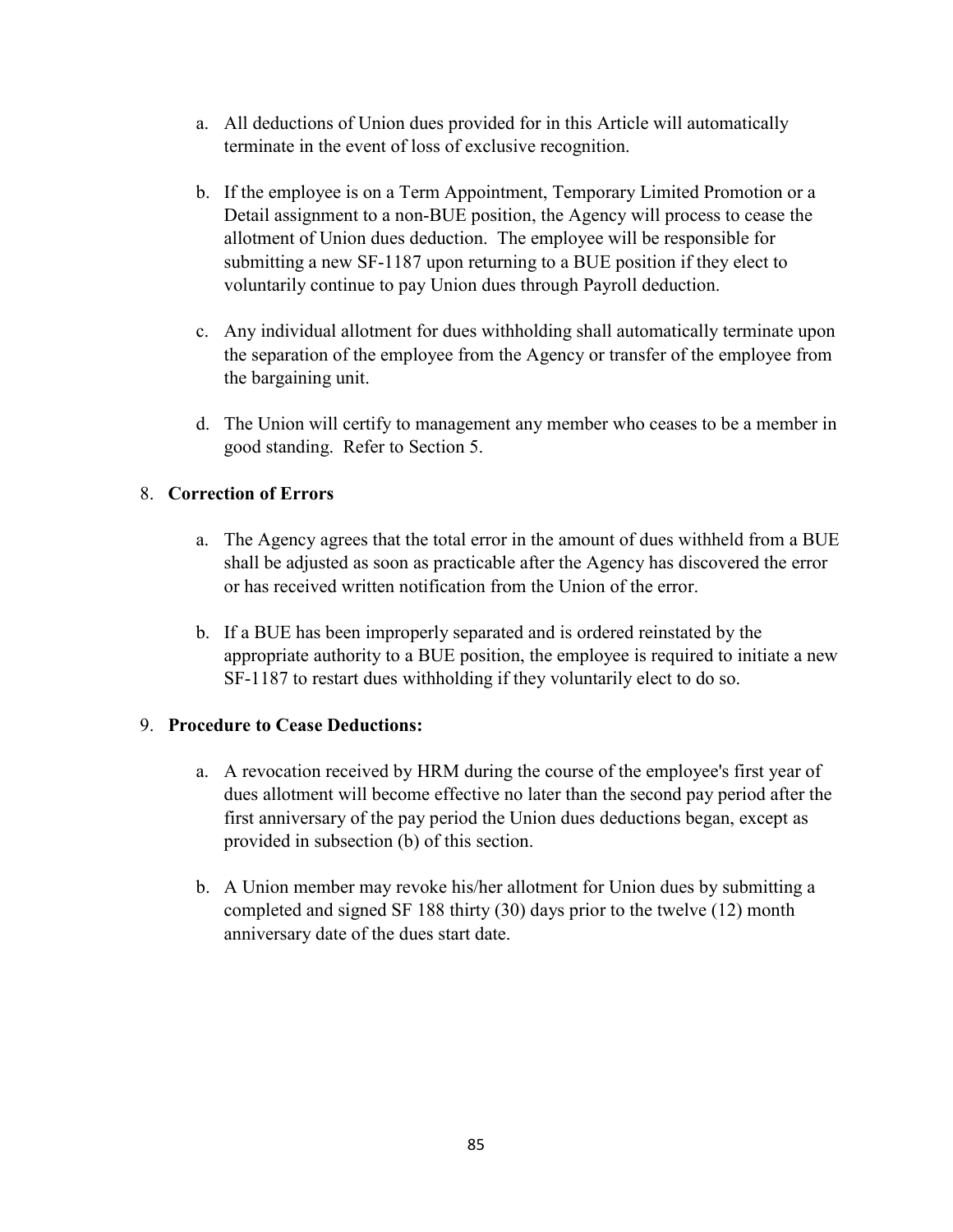# **ARTICLE 36 PILOT PROJECT/DEMONSTRATION PROJECTS**

- 1. The Parties recognize the need for more efficient operations within the Forest Service and agree that experimenting with different ways of completing mission work will benefit this objective.
- 2. When Management sets aside, waives, or changes any existing law, rule, regulation, or policy that affects the condition of employment of bargaining unit employees Management will give the Union notice in accordance with Article 10.

# **ARTICLE 37**

# **PERSONAL HARDSHIP**

- 1. Any employee may request special consideration due to personal hardship. Personal hardship is an appropriate consideration in any Management action affecting employees.
- 2. Hardships are situations outside of the employee's reasonable ability to control that affect the health and welfare of the employee or his or her family. Some examples of significant hardship are:
	- a. A specific long-term medical situation where services or care are more accessible in a specific location.
	- b. Special education needs for children related to physical or mental disability.
	- c. Significant and recurring harassment or discrimination against the employee or his or her family at work or in the community.
	- d. Specific situations related to marital status, such as divorce, reconciliation, sibling care issues, and spousal placement (dual career).
- 3. Process:
	- a. The employee may request assistance and advice through the Employee Assistance Program and may authorize the counselor to share information regarding the hardship situation with Management.
	- b. The employee may make a written hardship request to their first line supervisor or to the Center Director having authority for the requested action. Where confidentiality is a legitimate concern, the employee may bypass his or her immediate supervisor.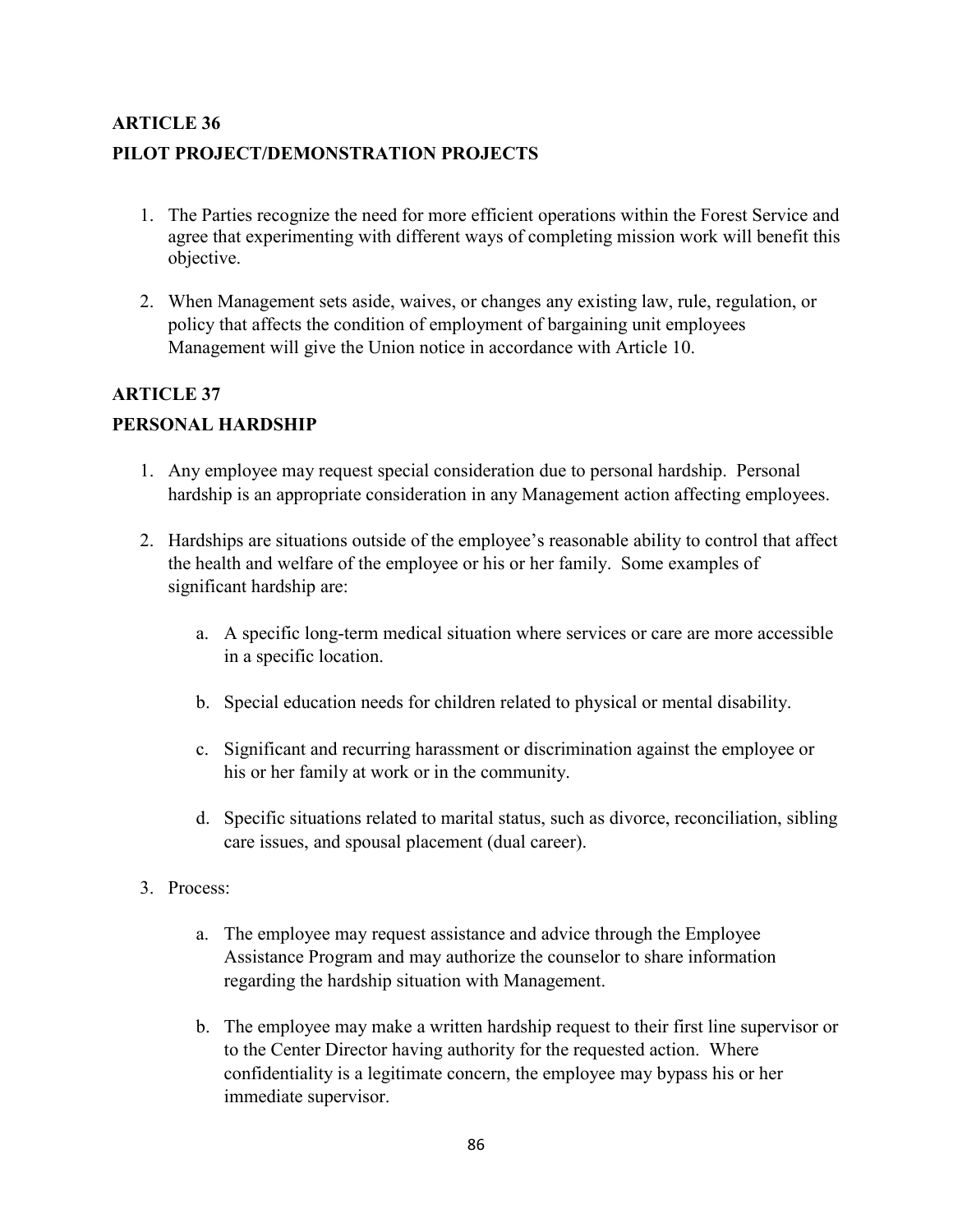- c. Management will have authority to determine whether a hardship exists. Before making the final determination, Management may request additional information from the requestor.
- d. Management will provide a response to the employee as quickly as possible, but
- e. No later than thirty (30) days, that the hardship request has been received, the consideration taken and what may be done to satisfy the request or to assist the employee, if applicable.
- f. Confidentiality regarding an employee's hardship situation will be maintained to the extent possible.